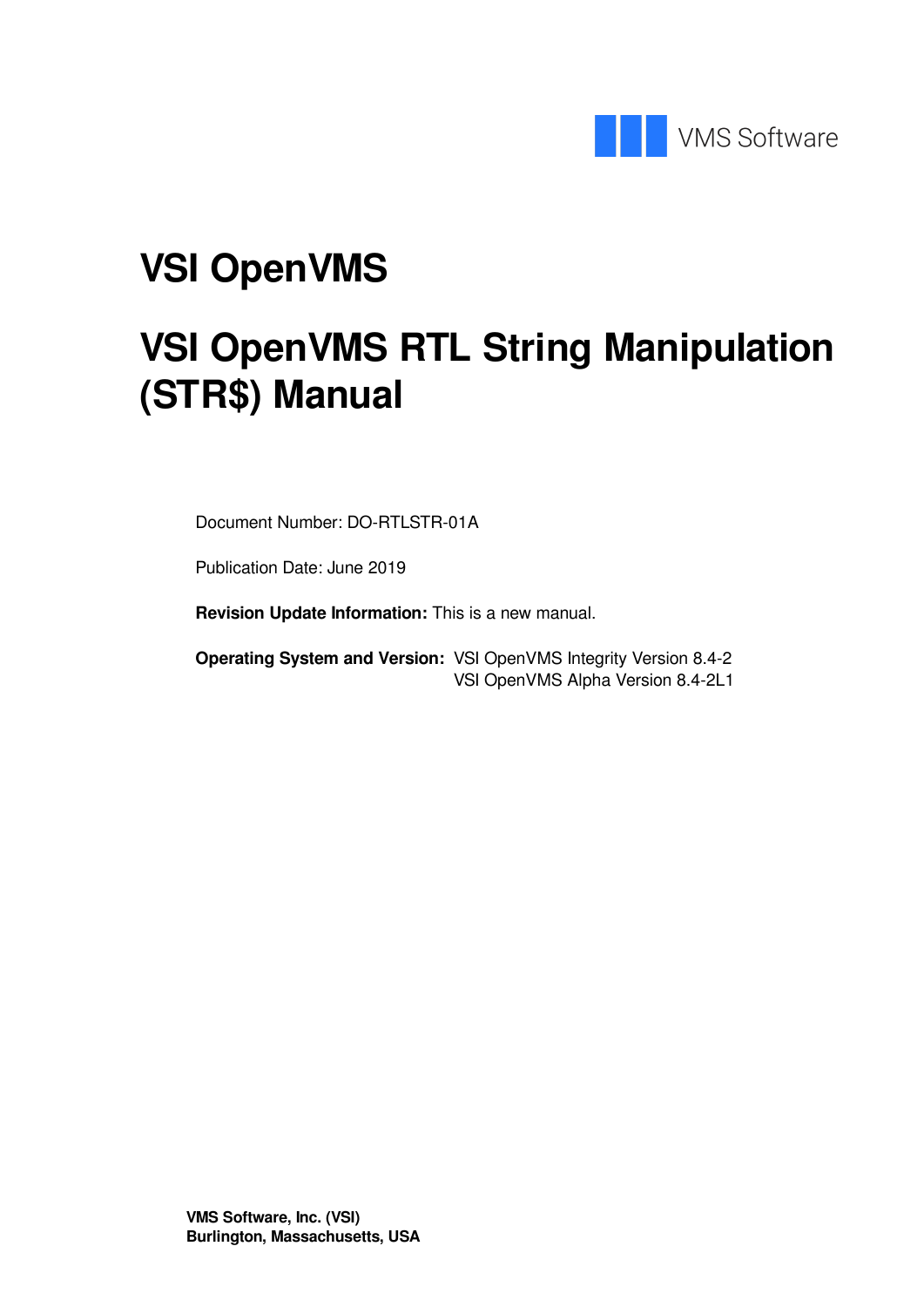### **VSI OpenVMS RTL String Manipulation (STR\$) Manual**

**VMS Software** 

Copyright © 2021 VMS Software, Inc. (VSI), Burlington, Massachusetts, USA

### **Legal Notice**

Confidential computer software. Valid license from VSI required for possession, use or copying. Consistent with FAR 12.211 and 12.212, Commercial Computer Software, Computer Software Documentation, and Technical Data for Commercial Items are licensed to the U.S. Government under vendor's standard commercial license.

The information contained herein is subject to change without notice. The only warranties for VSI products and services are set forth in the express warranty statements accompanying such products and services. Nothing herein should be construed as constituting an additional warranty. VSI shall not be liable for technical or editorial errors or omissions contained herein.

HPE, HPE Integrity, HPE Alpha, and HPE Proliant are trademarks or registered trademarks of Hewlett Packard Enterprise.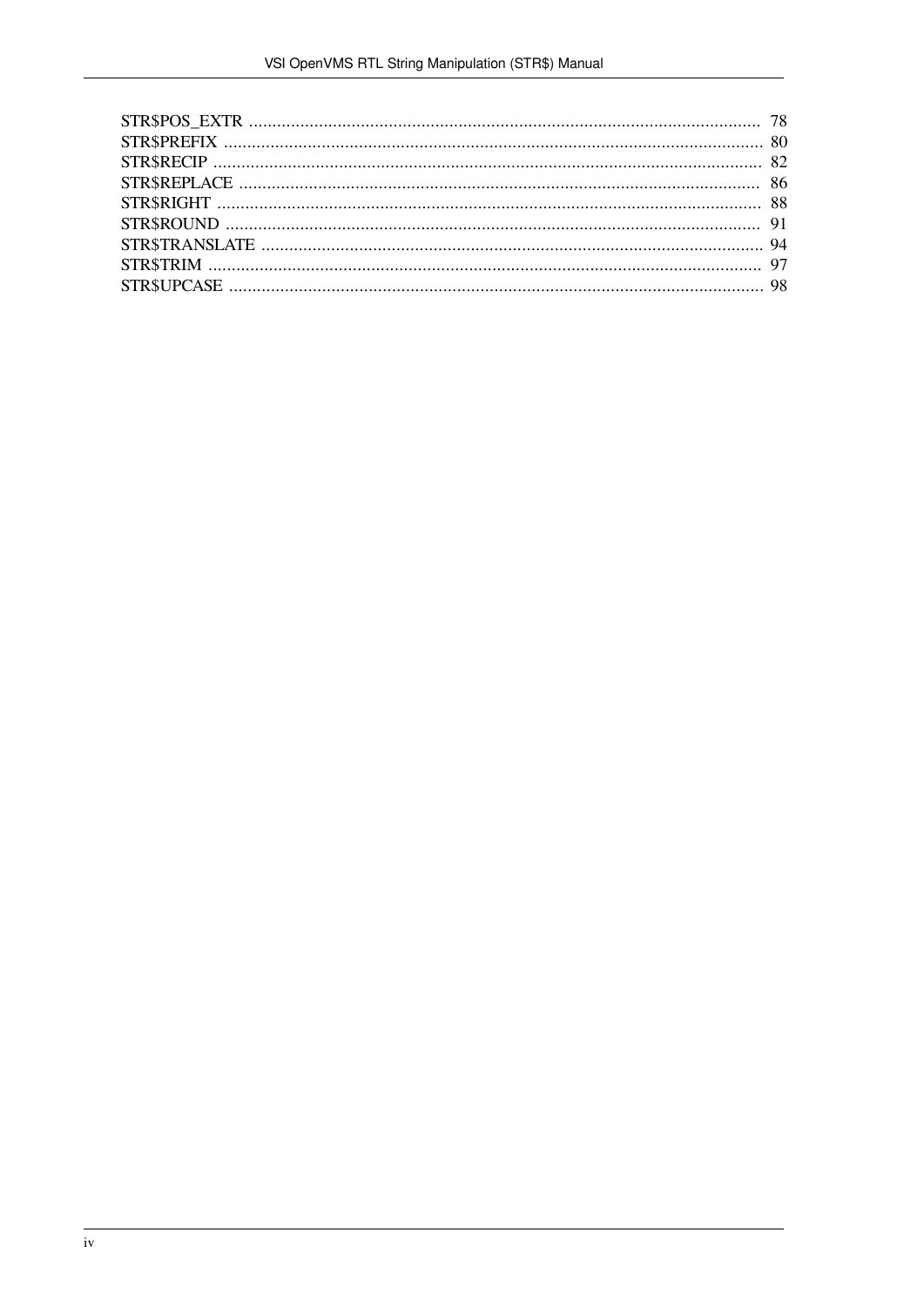<span id="page-4-0"></span>

This manual provides users of the OpenVMS operating system with detailed usage and reference information about the string manipulation routines supplied in the STR\$ facility of the Run-Time Library.

# <span id="page-4-1"></span>**1. About VSI**

VMS Software, Inc. (VSI) is an independent software company licensed by Hewlett Packard Enterprise to develop and support the OpenVMS operating system.

VSI seeks to continue the legendary development prowess and customer-first priorities that are so closely associated with the OpenVMS operating system and its original author, Digital Equipment Corporation.

# <span id="page-4-2"></span>**2. Intended Audience**

This manual is intended for system and application programmers who write programs that call STR\$ Run-Time Library routines.

# <span id="page-4-3"></span>**3. VSI Encourages Your Comments**

You may send comments or suggestions regarding this manual or any VSI document by sending electronic mail to the following Internet address: <docinfo@vmssoftware.com>. Users who have OpenVMS support contracts through VSI can contact <support@vmssoftware.com> for help with this product.

# <span id="page-4-4"></span>**4. Conventions**

| <b>Convention</b> | <b>Meaning</b>                                                                                                                                                                                                                                                                                             |
|-------------------|------------------------------------------------------------------------------------------------------------------------------------------------------------------------------------------------------------------------------------------------------------------------------------------------------------|
| Ctrl/ $x$         | A sequence such as $\frac{C}{V}$ x indicates that you must hold down the key labeled $C$ trl<br>while you press another key or a pointing device button.                                                                                                                                                   |
| PF1 x             | A sequence such as $P F1 x$ indicates that you must first press and release the key<br>labeled PF1 and then press and release another key or a pointing device button.                                                                                                                                     |
| <b>Return</b>     | In examples, a key name enclosed in a box indicates that you press a key on the<br>keyboard. (In text, a key name is not enclosed in a box.)                                                                                                                                                               |
|                   | A horizontal ellipsis in examples indicates one of the following possibilities:<br>Additional optional arguments in a statement have been omitted.<br>٠<br>The preceding item or items can be repeated one or more times.<br>٠<br>Additional parameters, values, or other information can be entered.<br>٠ |
|                   | A vertical ellipsis indicates the omission of items from a code example or<br>command format; the items are omitted because they are not important to the<br>topic being discussed.                                                                                                                        |

The following conventions are also used in this manual: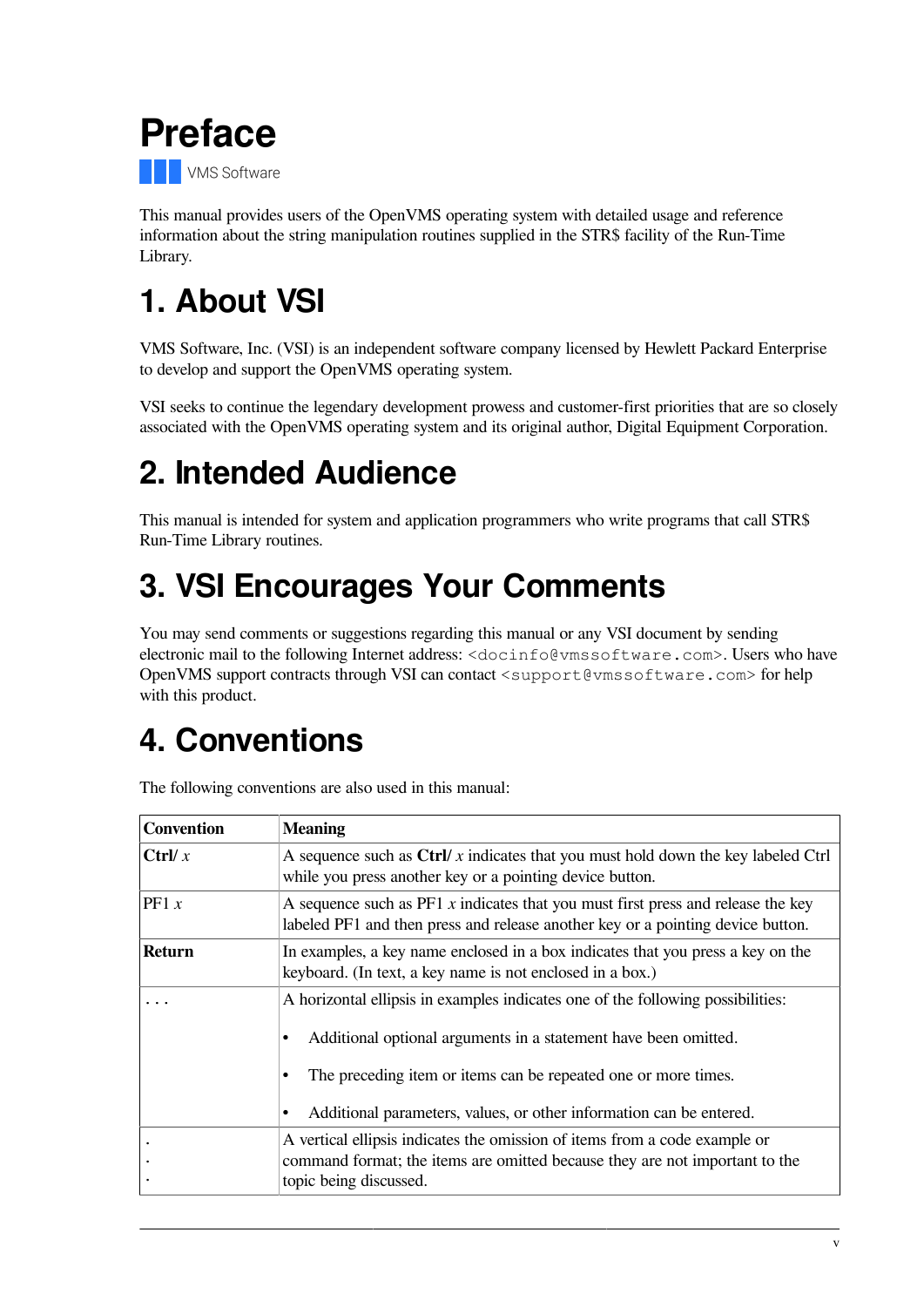| <b>Convention</b>               | <b>Meaning</b>                                                                                                                                                                                                                                                                                                                                  |
|---------------------------------|-------------------------------------------------------------------------------------------------------------------------------------------------------------------------------------------------------------------------------------------------------------------------------------------------------------------------------------------------|
| $\left( \right)$                | In command format descriptions, parentheses indicate that you must enclose the<br>options in parentheses if you choose more than one.                                                                                                                                                                                                           |
| $\lceil$ $\rceil$               | In command format descriptions, brackets indicate optional choices. You can<br>choose one or more items or no items. Do not type the brackets on the command<br>line. However, you must include the brackets in the syntax for OpenVMS directory<br>specifications and for a substring specification in an assignment statement.                |
| $[ \ ]$                         | In command format descriptions, vertical bars separate choices within brackets or<br>braces. Within brackets, the choices are options; within braces, at least one choice<br>is required. Do not type the vertical bars on the command line.                                                                                                    |
| $\{\ \}$                        | In command format descriptions, braces indicate required choices; you must<br>choose at least one of the items listed. Do not type the braces on the command<br>line.                                                                                                                                                                           |
| bold text                       | This typeface represents the introduction of a new term. It also represents the<br>name of an argument, an attribute, or a reason.                                                                                                                                                                                                              |
| <i>italic</i> text              | Italic text indicates important information, complete titles of manuals, or variables.<br>Variables include information that varies in system output (Internal error number),<br>in command lines (/PRODUCER= name), and in command parameters in text<br>(where <i>dd</i> represents the predefined code for the device type).                 |
| <b>UPPERCASE</b><br><b>TEXT</b> | Uppercase text indicates a command, the name of a routine, the name of a file, or<br>the abbreviation for a system privilege.                                                                                                                                                                                                                   |
| Monospace<br>type               | Monospace type indicates code examples and interactive screen displays.<br>In the C programming language, monospace type in text identifies the following<br>elements: keywords, the names of independently compiled external functions and<br>files, syntax summaries, and references to variables or identifiers introduced in an<br>example. |
|                                 | A hyphen at the end of a command format description, command line, or code line<br>indicates that the command or statement continues on the following line.                                                                                                                                                                                     |
| numbers                         | All numbers in text are assumed to be decimal unless otherwise noted. Nondecimal<br>radixes—binary, octal, or hexadecimal—are explicitly indicated.                                                                                                                                                                                             |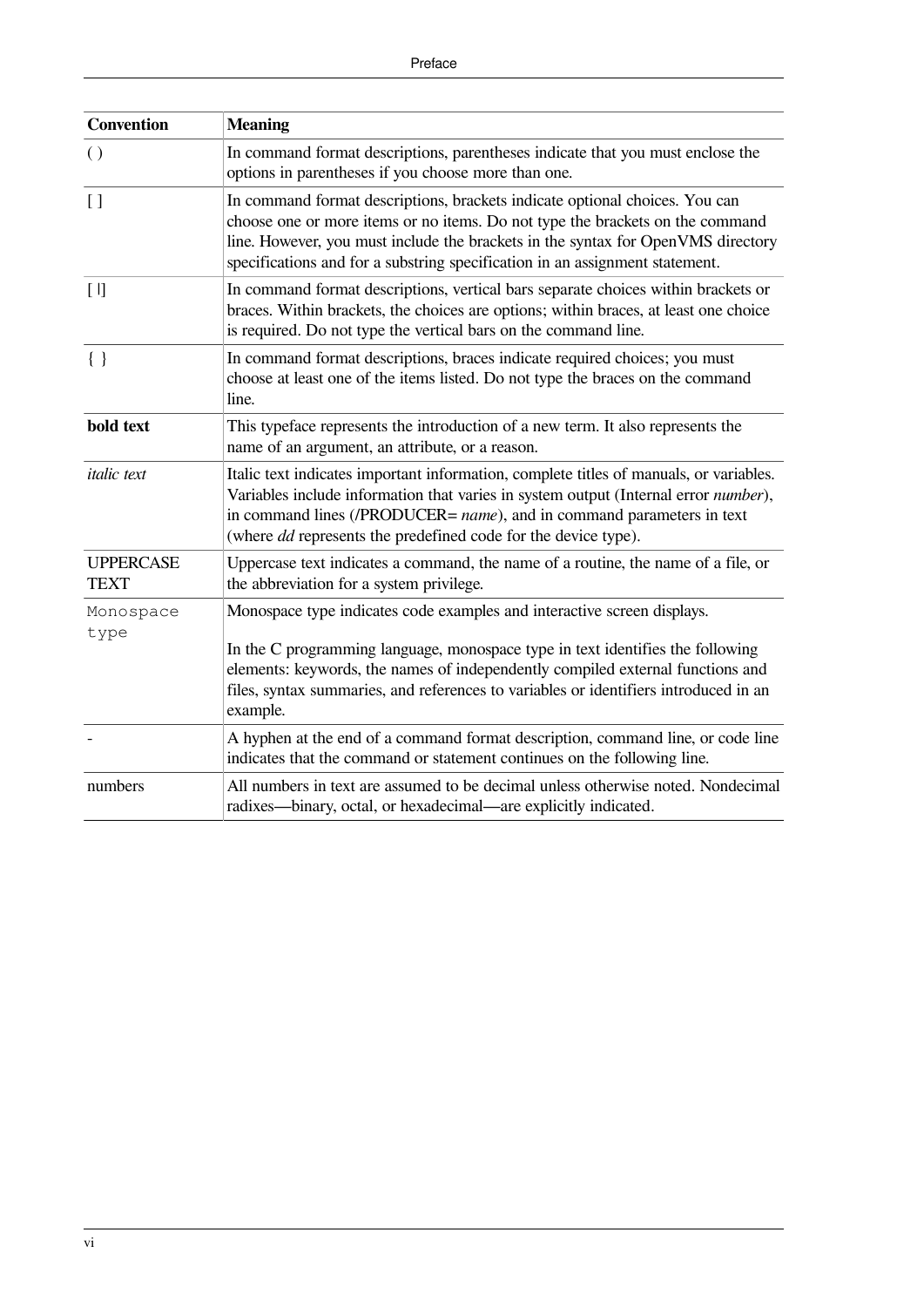# <span id="page-6-0"></span>**Chapter 1. Run-Time Library String Manipulation (STR\$) Facility**

This chapter contains an overview of the STR\$ facility and lists the routines and their functions. [Chapter](#page-10-0) 2 explains in detail how the STR\$ facility handles strings. The [Chapter](#page-24-0) 3 describes all the STR\$ routines.

# <span id="page-6-1"></span>**1.1. Overview**

The STR\$ facility provides routines to perform the following functions:

- Perform mathematical operations on strings (see [Table](#page-6-2) 1.1)
- Compare strings (see [Table](#page-6-3) 1.2)
- Extract and replace substrings (see [Table](#page-6-4) 1.3)
- Append and concatenate strings (see [Table](#page-7-0) 1.4)
- Copy strings (see [Table](#page-7-1) 1.5)
- Search for characters and substrings (see [Table](#page-7-2) 1.6)
- Free and allocate dynamic strings (see [Table](#page-7-3) 1.7)
- Perform miscellaneous functions on strings (see [Table](#page-7-4) 1.8)

### <span id="page-6-2"></span>**Table 1.1. STR\$ Mathematical Operation Routines**

| <b>Routine Name</b> | <b>Function</b>                           |
|---------------------|-------------------------------------------|
| STR\$ADD            | Add two decimal strings                   |
| STR\$DIVIDE         | Divide two decimal strings                |
| STR\$MUL            | Multiply two decimal strings              |
| <b>STR\$RECIP</b>   | Return the reciprocal of a decimal string |
| STR\$ROUND          | Round or truncate a decimal string        |

### <span id="page-6-3"></span>**Table 1.2. STR\$ Compare Routines**

| <b>Routine Name</b>       | <b>Function</b>                                                                      |
|---------------------------|--------------------------------------------------------------------------------------|
| STR\$CASE_BLIND_COMPARE   | Compare strings without regard to case                                               |
| <b>STR\$COMPARE</b>       | Compare two strings                                                                  |
| <b>STR\$COMPARE EQL</b>   | Compare two strings for equality                                                     |
| <b>STR\$COMPARE MULTI</b> | Compare two strings for equality using the DEC<br><b>Multinational Character Set</b> |

### <span id="page-6-4"></span>**Table 1.3. STR\$ Extract and Replace Routines**

| <b>Routine Name</b> | <b>Function</b>                            |
|---------------------|--------------------------------------------|
| <b>STR\$ELEMENT</b> | <b>Extract delimited element substring</b> |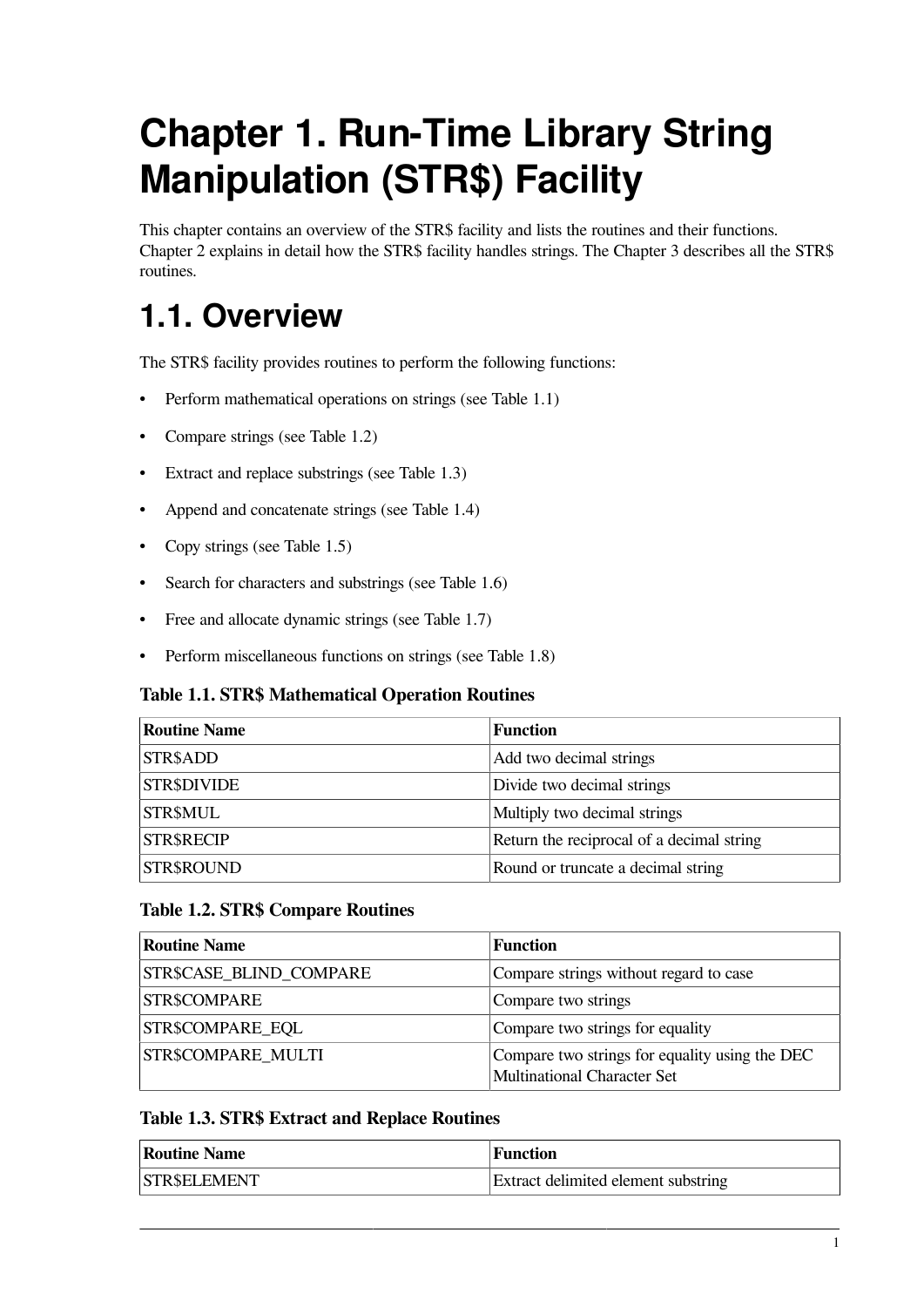| <b>Routine Name</b>  | <b>Function</b>                 |
|----------------------|---------------------------------|
| <b>STR\$LEFT</b>     | Extract a substring of a string |
| <b>STR\$LEN EXTR</b> | Extract a substring of a string |
| STR\$POS_EXTR        | Extract a substring of a string |
| STR\$REPLACE         | Replace a substring             |
| STR\$RIGHT           | Extract a substring of a string |

### <span id="page-7-0"></span>**Table 1.4. STR\$ Append and Concatenate Routines**

| <b>Routine Name</b> | Function                        |
|---------------------|---------------------------------|
| <b>STR\$APPEND</b>  | Append a string                 |
| STR\$CONCAT         | Concatenate two or more strings |
| <b>STR\$PREFIX</b>  | Prefix a string                 |

### <span id="page-7-1"></span>**Table 1.5. STR\$ Copy Routines**

| <b>Routine Name</b> | <b>Function</b>                                                      |
|---------------------|----------------------------------------------------------------------|
| STR\$COPY DX        | Copy a source string passed by descriptor to a<br>destination string |
| STR\$COPY R         | Copy a source string passed by reference to a<br>destination string  |
| $^1$ STR\$COPY_R_64 | Copy a source string passed by reference to a<br>destination string  |

<span id="page-7-2"></span> $1$ Alpha specific.

### **Table 1.6. STR\$ Search Routines**

| <b>Routine Name</b>              | Function                                                   |
|----------------------------------|------------------------------------------------------------|
| <b>STR\$FIND FIRST IN SET</b>    | Find the first character in a set of characters            |
| STR\$FIND FIRST NOT IN SET       | Find the first character that does not occur in the<br>set |
| <b>STR\$FIND FIRST SUBSTRING</b> | Find the first substring in the input string               |

### <span id="page-7-3"></span>**Table 1.7. STR\$ Allocate and Deallocate Routines**

| <b>Routine Name</b>          | Function                    |
|------------------------------|-----------------------------|
| <b>STR\$FREE1 DX</b>         | Free one dynamic string     |
| STR\$GET1 DX                 | Allocate one dynamic string |
| <sup>1</sup> STR\$GET1 DX 64 | Allocate one dynamic string |
| مصاحبا                       |                             |

<span id="page-7-4"></span><sup>1</sup>Alpha specific.

### **Table 1.8. STR\$ Miscellaneous Routines**

| Routine Name                       | Function                      |
|------------------------------------|-------------------------------|
| STR\$ANALYZE SDESC                 | Analyze a string descriptor   |
| <sup>1</sup> STR\$ANALYZE SDESC 64 | Analyze a string descriptor   |
| <b>STR\$DUPL CHAR</b>              | Duplicate character $n$ times |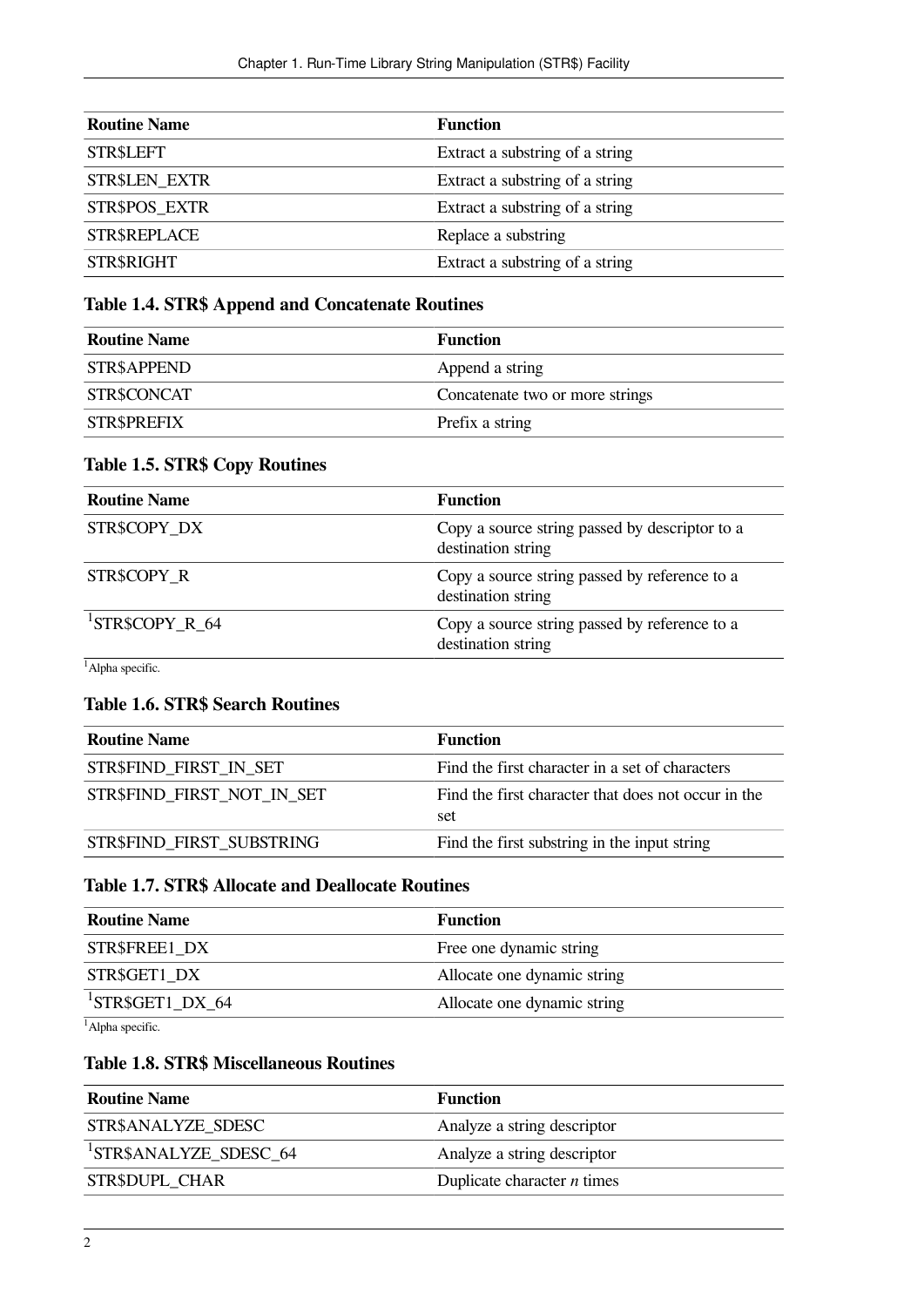| <b>Routine Name</b> | <b>Function</b>                         |
|---------------------|-----------------------------------------|
| STR\$MATCH WILD     | Match a wildcard specification          |
| STR\$POSITION       | Return relative position of a substring |
| STR\$TRANSLATE      | Translate matched characters            |
| STR\$TRIM           | Trim trailing blanks and tabs           |
| STR\$UPCASE         | Convert string to all uppercase         |
|                     |                                         |

<span id="page-8-0"></span> $<sup>1</sup>$ Alpha specific.</sup>

# **1.1.1. 64-Bit Addressing Support (Alpha Only)**

On Alpha systems, the String Manipulation (STR\$) routines provide 64-bit virtual addressing capabilities as follows:

- All STR\$ RTL routines now accept 64-bit addresses for arguments passed by reference.
- All STR\$ RTL routines also accept either 32-bit or 64-bit descriptors for arguments passed by descriptor.
- In some cases a new routine was added to support a 64-bit addressing or data capability. These routines carry the same name as the original routine but with a  $\angle 64$  suffix. In general, both versions of the routine support 64-bit addressing but the routine with the \_64 suffix also supports additional 64-bit capability. The 32-bit capabilities of the original routine are unchanged.

See the *VSI OpenVMS Programming Concepts Manual* for more information about 64-bit virtual addressing capabilities.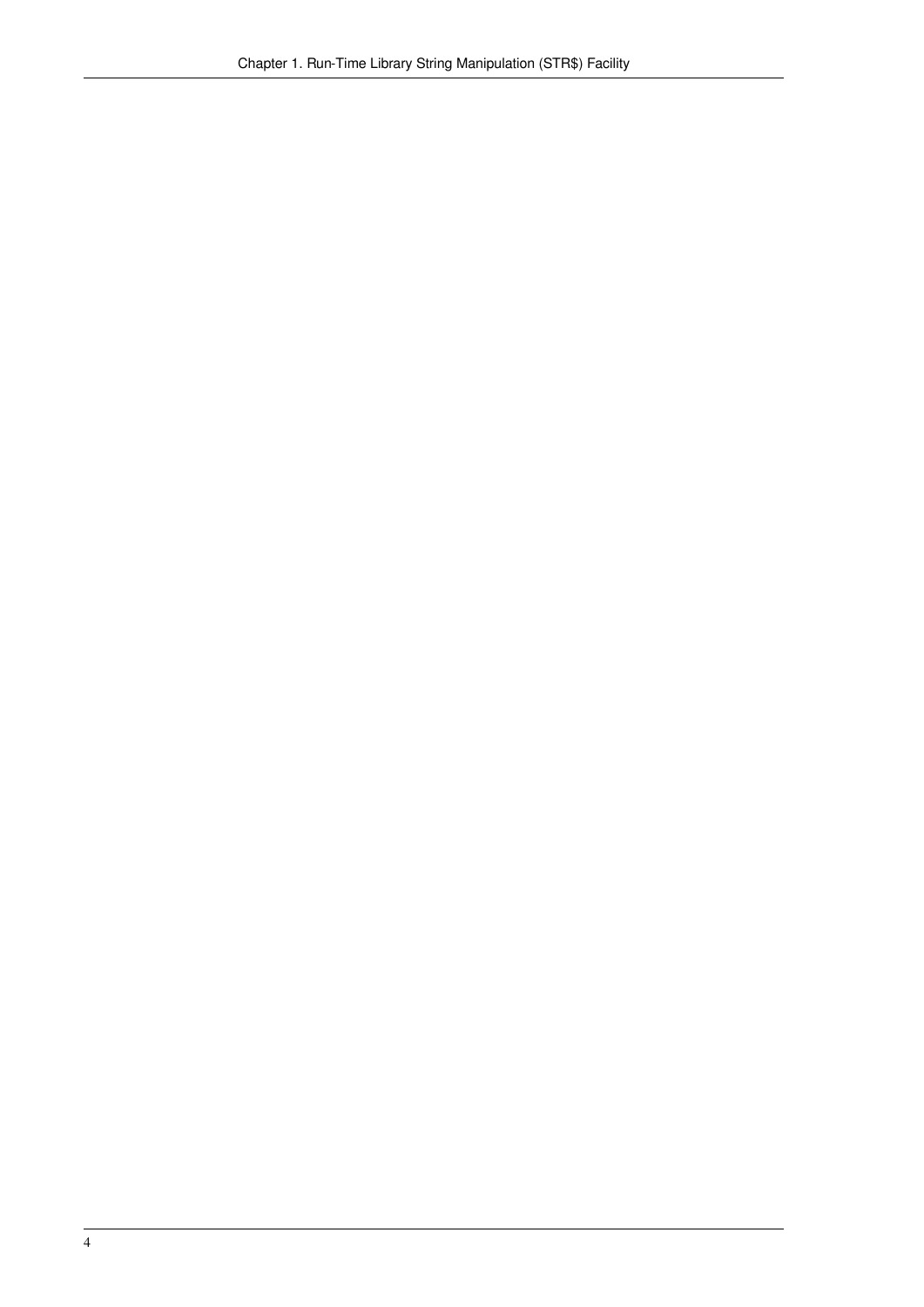# <span id="page-10-0"></span>**Chapter 2. Introduction to String Manipulation (STR\$) Routines**

This chapter explains in detail the following topics:

- Types of strings recognized by Run-Time Library routines
- Relationship of descriptor classes to string semantics
- Differences in string handling among the LIB\$, OTS\$, and STR\$ facilities of the Run-Time Library
- Conventions for reading and writing string arguments in the Run-Time Library string routines
- Selection of the proper string manipulation routines
- Allocation and deallocation of dynamic string resources

# **Descriptor Names and Field Names**

In this chapter and throughout this manual it is generally the practice to use only the main part of a descriptor name or a descriptor field name, without the 32-bit or 64-bit prefix used in the actual code. For example, the length field is referred to using LENGTH rather than by mentioning both DSC \$W\_LENGTH and DSC64\$Q\_LENGTH. The complete descriptor or field name, including the prefix, is used only when referring to one particular form of the descriptor.

# <span id="page-10-1"></span>**2.1. String Semantics in the Run-Time Library**

The semantics of a string refers to the conventions that determine how a string is stored, written, and read. The Alpha and VAX architectures support three string semantics: fixed length, varying length, and dynamic length.

# <span id="page-10-2"></span>**2.1.1. Fixed-Length Strings**

Fixed-length strings have the following attributes:

- An address
- A length

The length of a fixed-length string is constant. It is usually initialized when the program is compiled or linked. After initialization, this length is read but never written. When a Run-Time Library routine copies a source string into a longer fixed-length destination string, the routine pads the destination string with trailing blanks.

When you pass a string to a Run-Time Library routine, you pass the string by descriptor. For a fixedlength string, the descriptor must contain this information:

- The descriptor class
- The data type of the string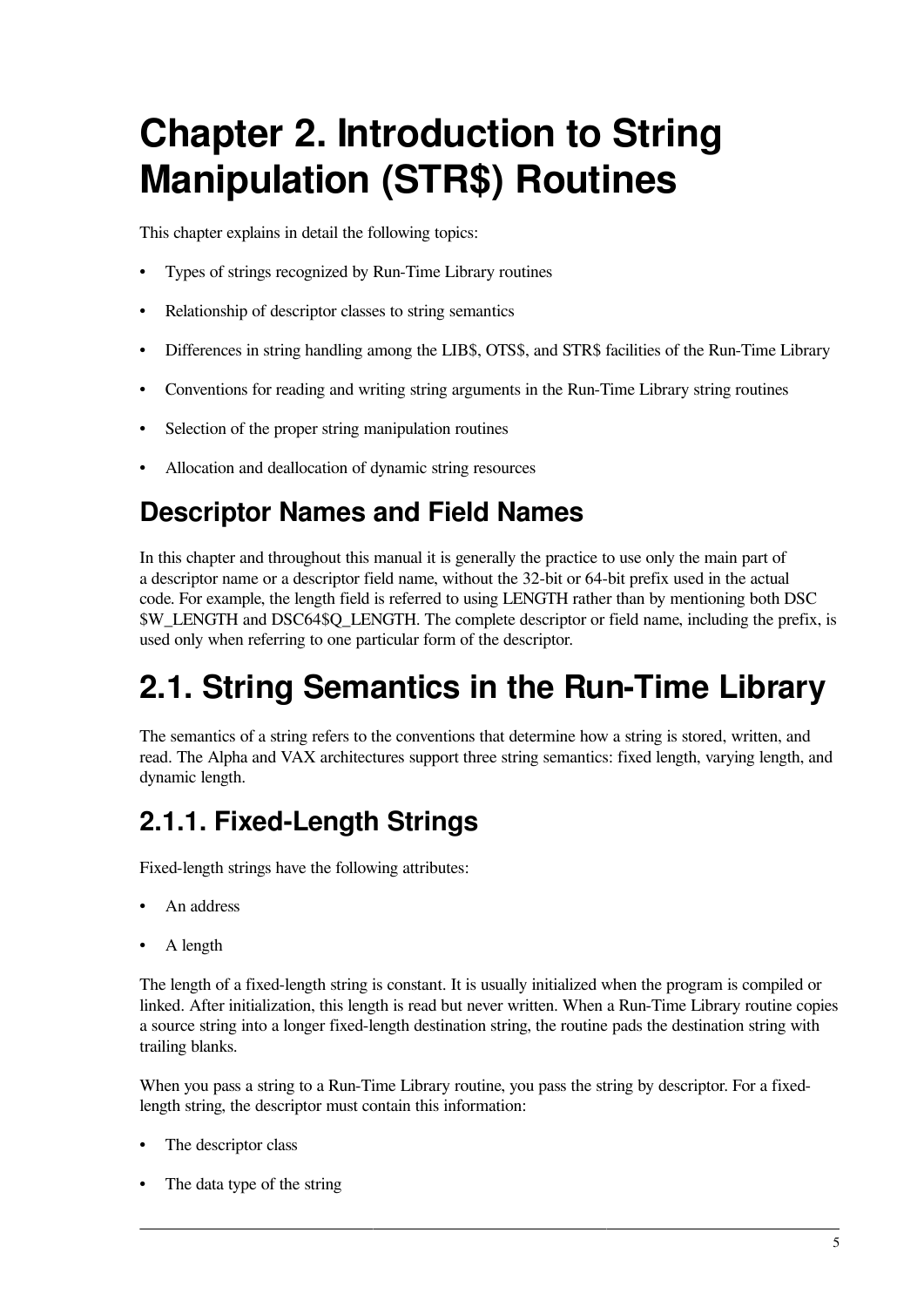- The length of the string in bytes
- The address of the beginning of the string

In most cases, you do not have to construct an actual descriptor. By default, most OpenVMS Alpha and OpenVMS VAX languages pass strings by descriptor. For information about how the language you are using handles strings, see your language reference manual. For more information about descriptors used for fixed-length strings, refer to *VSI OpenVMS Programming Concepts Manual* 1 .

### **Note**

In contrast to Run-Time Library routines, system services do not pad output strings. For this reason, when a program calls a system service that returns a fixed-length string, the program should supply an additional argument that indicates how many bytes the system service actually deposited in the fixedlength buffer of the calling program. Some system service routines have corresponding Run-Time Library routines that provide the proper semantics for fixed-length, varying-length, and dynamic output strings.

## <span id="page-11-0"></span>**2.1.2. Varying-Length Strings**

Varying-length strings have the following attributes:

- A current length
- An address
- A maximum length

The current length, in bytes, of a varying-length string is stored in a two-byte field, called CURLEN, preceding the text of the string. The address of the string points to the beginning of this CURLEN field, not to the beginning of the string's text.

The maximum string length is a field in the string's descriptor. This field specifies how much space is allocated to the string in a program. The maximum string length is fixed and does not change.

The value in the CURLEN field specifies how many bytes beyond the CURLEN field are occupied by the string's text. The character positions beyond this range are reserved for the growth of the string. Their contents are undefined.

For example, assume a varying string whose CURLEN is 3 and whose maximum length is 6. If a string 'ABCD' is copied into this string, the result is 'ABCD' and the CURLEN is changed to 4. If a string 'XYZ' is now copied into the same varying string, the resulting string is 'XYZ' with a CURLEN of 3. The maximum length is still 6. The bytes beyond the range designated by CURLEN are undefined.

For varying-length strings pointed to by both 32-bit and 64-bit descriptors, CURLEN is a two-byte field. Because of this, the maximum length of a varying-length string is limited to 216 - 1, or 65,535, characters.

# <span id="page-11-1"></span>**2.1.3. Dynamic-Length Strings**

Dynamic-length strings have the following attributes:

<sup>&</sup>lt;sup>1</sup>This manual has been archived but is available on the OpenVMS Documentation CD-ROM.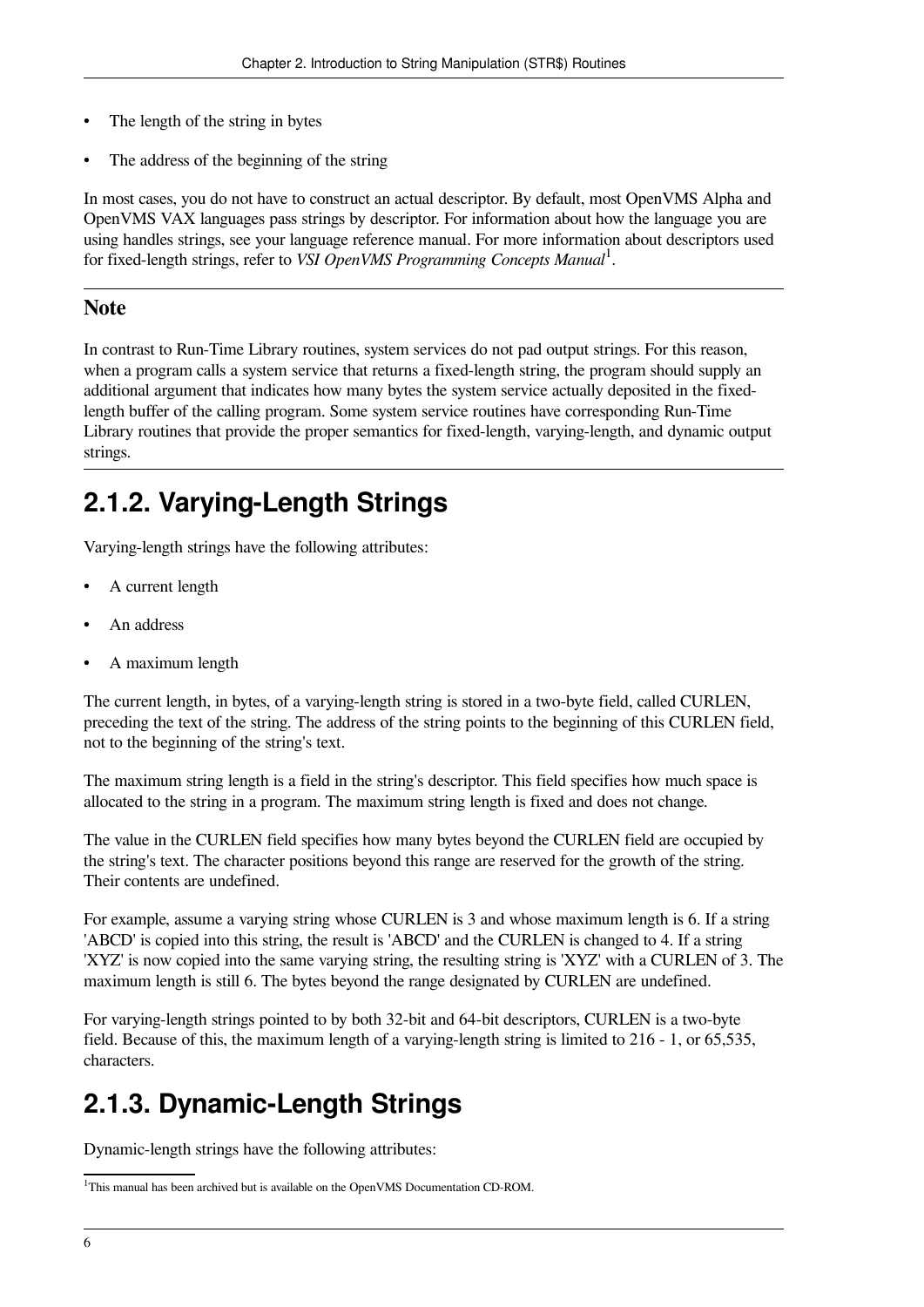- A current length
- An address pointing to the beginning of the text

Theoretically, dynamic strings have unbounded length. However, the descriptor LENGTH field contains the length of the string as an unsigned value. This effectively limits the maximum length of the string to the maximum unsigned integer value this field can hold.

For 32-bit dynamic descriptors, the LENGTH field is an unsigned value occupying two bytes. Because its maximum value is 216 - 1, or 65,535, the maximum length of a string is limited to 65,535 characters.

On Alpha systems, the LENGTH field of a 64-bit dynamic descriptor is an unsigned value occupying eight bytes. Because its maximum value is 264 - 1, the maximum length of a string is 264 - 1 characters.

The actual space for a dynamic-length string is allocated from heap storage by the Run-Time Library. When a Run-Time Library routine copies a character string into a dynamic string, and the currently allocated heap storage is not large enough to contain the string, the currently allocated storage returns to a pool of heap storage maintained by the string routines. Then the string routines obtain a new area of the correct size. As a result of this process of deallocation and reallocation, both the current-length field and the address portion of the string's descriptor may change. Often, dynamic strings are the most convenient type to write.

### **Note**

The Run-Time Library STR\$ routines are the only routines that you should use to alter the length or address of a dynamic string. Do not use LIB\$GET\_VM or LIB\$GET\_VM\_64 for this purpose.

### <span id="page-12-0"></span>**2.1.4. Examples**

The following examples illustrate what happens when the string 'ABCDEF' (of length 6) is copied into various destination strings:

• Fixed-length string

If 'ABCDEF' is copied into a fixed-length string, three results are possible:

1. If the length of the output string is greater than the length of the source string, the string is padded with trailing spaces.

| Length of output string | τc |
|-------------------------|----|
| Result                  |    |

2. If the length of the output string is the same as that of the input string, the string is simply copied with no modification.

| Length of output string |      |
|-------------------------|------|
| Result                  | .)FF |

3. If the length of the output string is less than the length of the source string, truncation on the right occurs.

| Length of output string |     |
|-------------------------|-----|
| Result                  | nde |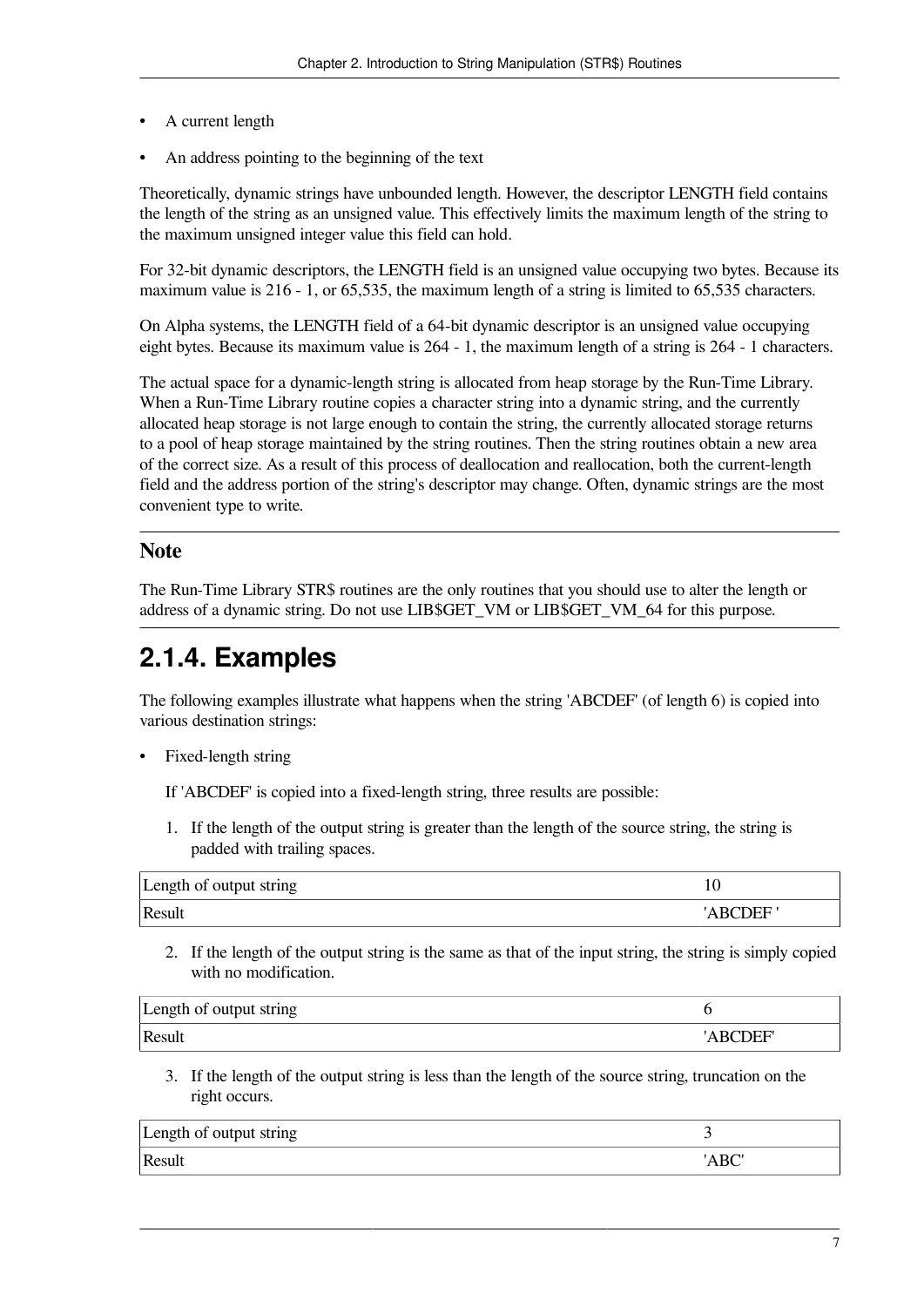• Varying-length string

If the string 'ABCDEF' is copied into a varying-length string, two results are possible:

- 1. If the MAXSTRLEN field of the destination is greater than or equal to the length of the source, the input string is written into the output string without modification, and the CURLEN (current length) field of the output string becomes 6.
- 2. If the MAXSTRLEN field of the destination is less than the length of the source string, the source string is truncated on the right and the CURLEN field is rewritten to its current length. For example, if MAXSTRLEN  $= 4$ , the resulting string contains 'ABCD' and CURLEN  $= 4$ .
- Dynamic-length string

If the string 'ABCDEF' is copied into a dynamic destination string, three results are possible:

- 1. If the length of the destination string is greater than the length of the source string (6), the result is a dynamic string of length 6 containing 'ABCDEF'. No padding takes place. The Run-Time Library may deallocate the string and reallocate a new string closer in length to the length of the source string.
- 2. If the length of the destination string is less than the length of the source string, the result is also 'ABCDEF', with a length of 6. The Run-Time Library deallocates the destination string and allocates a new string large enough to hold the 6 characters.
- 3. If the destination string and source string are of equal length, a simple copy is done. No allocation, deallocation, or padding takes place, and the destination descriptor is not modified.

### **Note**

This manual has been archived but is available on the OpenVMS Documentation CD-ROM.

# <span id="page-13-0"></span>**2.2. Descriptor Classes and String Semantics**

A calling program passes strings to an STR\$ routine by descriptor. That is, the argument list entry for an input or output string is actually the address of a string descriptor. All STR\$ routines handle both 32-bit and 64-bit descriptors in the argument list.

The calling program allocates a descriptor for the input string that indicates the string's address and length, so that the called routine can find the string's text and operate on it. The calling program also allocates a descriptor for the output string. In addition to length and address fields, each descriptor contains a field (DSC\$B\_CLASS or DSC64\$B\_CLASS) indicating the descriptor's class. The STR\$ routine reads the class field to determine whether to write the output string as a fixed-length, varyinglength, or dynamic string.

To determine the address and length of the data in the input string, Run-Time Library routines call one of the string descriptor analysis routines: LIB\$ANALYZE\_SDESC, LIB\$ANALYZE\_SDESC\_64, STR \$ANALYZE\_SDESC, or STR\$ANALYZE\_SDESC\_64.

The STR\$ routines provide a centralized facility for analyzing string descriptors, allowing stringhandling routines to function independently of the class of the input string. This means that if the Run-Time Library recognizes new string types, only the analysis routine needs to be changed, not the string routines themselves. If you are writing a routine that recognizes all the string types recognized by the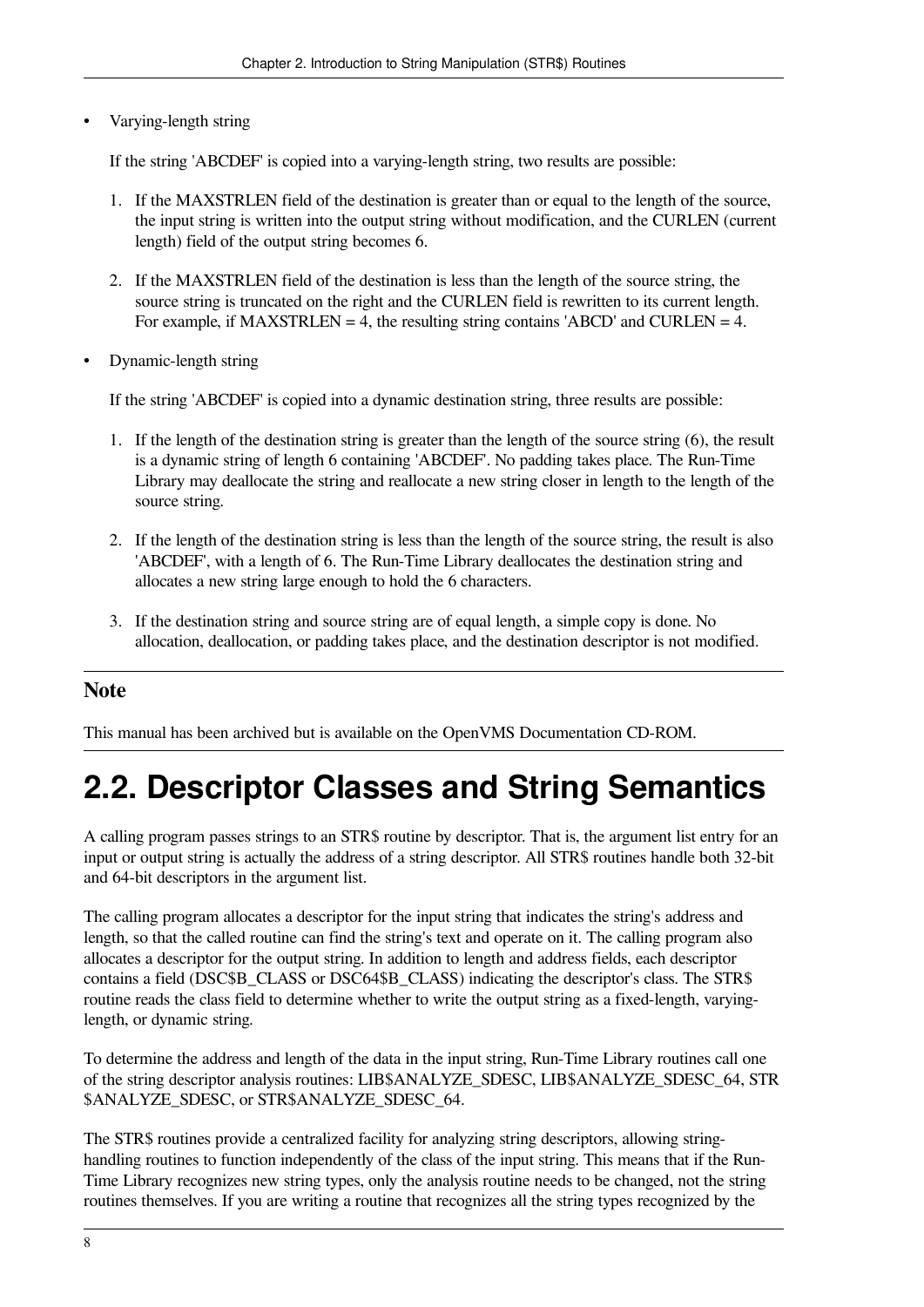Run-Time Library, your routine should first call the appropriate string-descriptor analysis routine to obtain the address and length of the input string.

You can also use the string descriptor analysis routines to find the length of a returned string. Assume that your called routine calls one of the Run-Time Library string-copying routines to create a new string. You now want the called routine to return the actual length of the new string to the calling program. The called routine calls one of the string-descriptor analysis routines to determine this length. This sequence of calls allows you to create the new string without knowing its ultimate length at the time it is created.

The Run-Time Library routines recognize the following classes of string descriptors:

- Z---unspecified
- S---scalar, fixed-length string
- SD---decimal scalar
- VS---varying-length string
- D---dynamic string
- A---array
- NCA---noncontiguous array

For a detailed description of these descriptor classes and their fields, see the *VSI OpenVMS Calling Standard*.

[Table](#page-14-0) 2.1 indicates how the Run-Time Library routines access the fields of the descriptor for input and output string arguments. Given the class of the string and the field of the descriptor, the table shows whether the routine reads, writes, or modifies the field.

#### <span id="page-14-0"></span>**Table 2.1. String Passing Techniques Used by the Run-Time Library**

| <b>String Descriptor Fields</b>                                                                                  |              |                                                        |                          |
|------------------------------------------------------------------------------------------------------------------|--------------|--------------------------------------------------------|--------------------------|
| <b>String Type</b>                                                                                               | <b>Class</b> | Length                                                 | <b>Pointer</b>           |
| <b>Input Argument to Routines</b>                                                                                |              |                                                        |                          |
| Input string passed by descriptor                                                                                | Read         | Read                                                   | Read                     |
| Output Argument from Routines; Called Routine Assumes the Descriptor Class                                       |              |                                                        |                          |
| Output string passed by<br>descriptor, fixed-length                                                              | Ignored      | Read                                                   | Read                     |
| Output string passed by<br>descriptor, dynamic                                                                   | Ignored      | Read, can be modified                                  | Read, can be<br>modified |
| <b>Output Argument from Routines; Calling Program Specifies the Descriptor Class in the</b><br><b>Descriptor</b> |              |                                                        |                          |
| Output string, fixed-length---<br>Descriptor class: S, Z, A, NCA,<br>SD.                                         | Read         | Read                                                   | Read                     |
| Output string, dynamic---<br>Descriptor class: D                                                                 | Read         | Read, can be modified                                  | Read, can be<br>modified |
| Output string, varying-length---<br>Descriptor class: VS                                                         | Read         | <b>MAXSTRLEN</b> is read;<br><b>CURLEN</b> is modified | Read                     |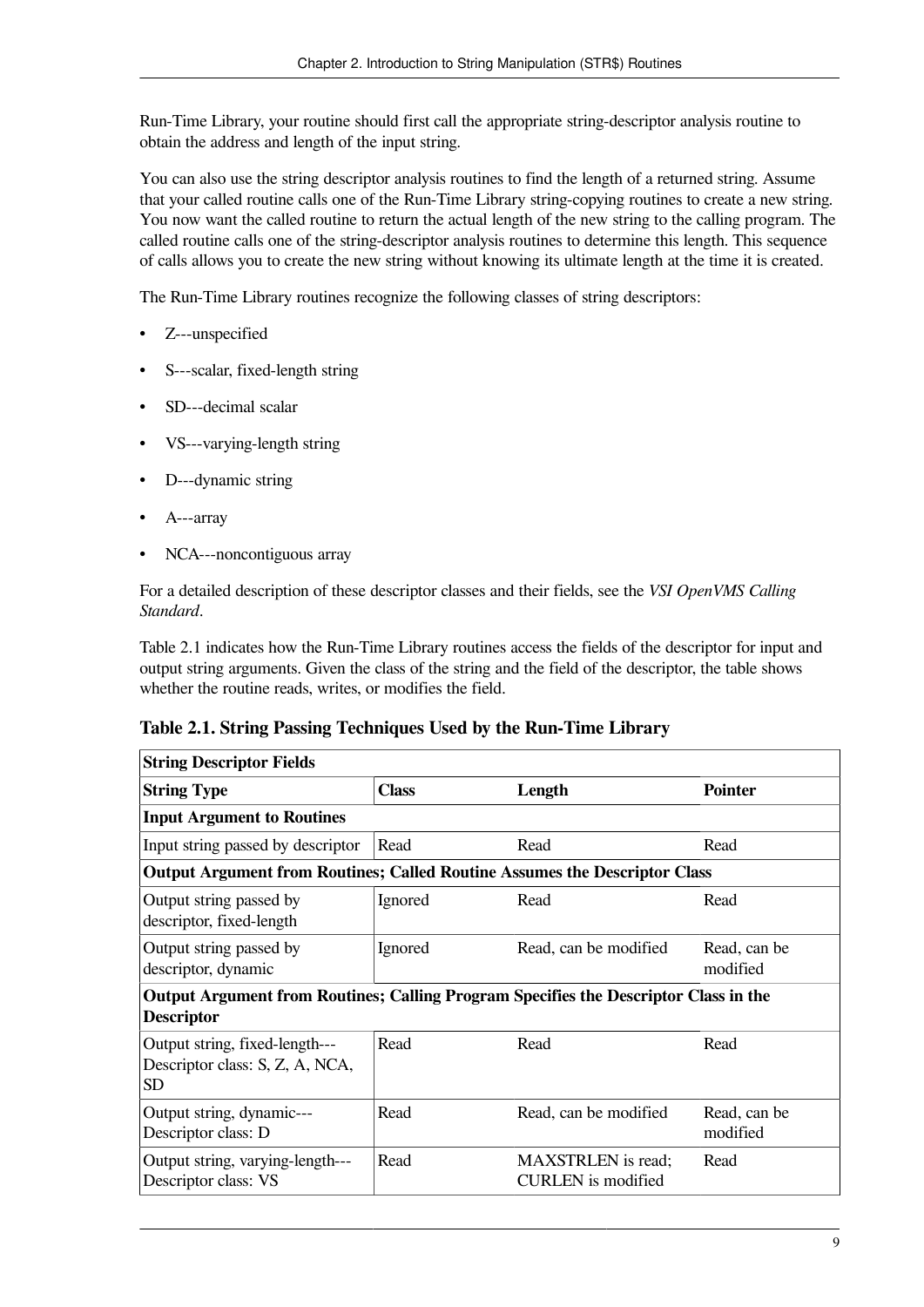## <span id="page-15-0"></span>**2.2.1. Conventions for Reading Input String Arguments**

When a calling program passes a string as an argument to a Run-Time Library routine, the argument contains the address of a descriptor. The called routine examines the CLASS field of the descriptor to determine in which fields it can find the length of the string and the first byte of the string's text. For each descriptor class, [Table](#page-15-2) 2.2 indicates which descriptor fields the routine uses to locate this information. For diagrams of the descriptors, see the *VSI OpenVMS Calling Standard* manual.

| <b>Class</b> | <b>String Length</b>                                             | <b>Address of First Byte of Data</b>                                                               |
|--------------|------------------------------------------------------------------|----------------------------------------------------------------------------------------------------|
| Ζ            | DSC\$W LENGTH DSC64\$Q LENGTH                                    | <b>DSC\$A_POINTER</b><br>DSC64\$PQ_POINTER                                                         |
| S            | DSC\$W_LENGTH DSC64\$Q_LENGTH                                    | <b>DSC\$A_POINTER</b><br>DSC64\$PQ_POINTER                                                         |
| D            | DSC\$W_LENGTH DSC64\$Q_LENGTH                                    | <b>DSC\$A_POINTER</b><br>DSC64\$PQ_POINTER                                                         |
| A            | DSC\$L ARSIZE DSC64\$Q ARSIZE                                    | <b>DSC\$A POINTER</b><br><b>DSC64\$PQ POINTER</b>                                                  |
| <b>SD</b>    | DSC\$W LENGTH DSC64\$Q LENGTH                                    | <b>DSC\$A POINTER</b><br><b>DSC64\$PQ POINTER</b>                                                  |
| <b>NCA</b>   | DSC\$L ARSIZE DSC64\$Q ARSIZE                                    | <b>DSC\$A POINTER</b><br>DSC64\$PQ_POINTER                                                         |
| <b>VS</b>    | Word at DSC\$A_POINTER or at<br>DSC64\$PQ POINTER (CURLEN field) | Value of DSC $$A_P$ OINTER + 2 or of<br>$DSC64$PQ_POINTER + 2$ (byte after<br><b>CURLEN</b> field) |

<span id="page-15-2"></span>**Table 2.2. How Run-Time Library Routines Read Strings**

### **Note**

- If the descriptor class is NCA, it is assumed that the string is actually contiguous.
- If the descriptor class is A or NCA, the element size is assumed to be 1 byte.
- If the descriptor class is A or NCA and the array being passed is multidimensional, you should be aware of how your language stores arrays (by column or by row).

# <span id="page-15-1"></span>**2.2.2. Semantics for Writing Output String Arguments**

Normally, Run-Time Library routines return the result of an operation in one of the following ways:

- The called routine returns the result as a **function value** in R0/R1. If the result is too large to fit in R0/R1, it is returned as a function value in the first position in the argument list, and the other arguments are shifted one position to the right.
- The called routine returns the result as an **output argument**. The calling program passes to the called routine an argument naming a variable in which the routine writes the output string. In each RTL routine, the access field of an output argument contains "write only".

The STR\$ routines that produce string results use the first method to pass the results back to the calling program. Because a result string, by definition, does not fit in R0/R1, the function value from an STR\$ routine is placed in the first position in the argument list.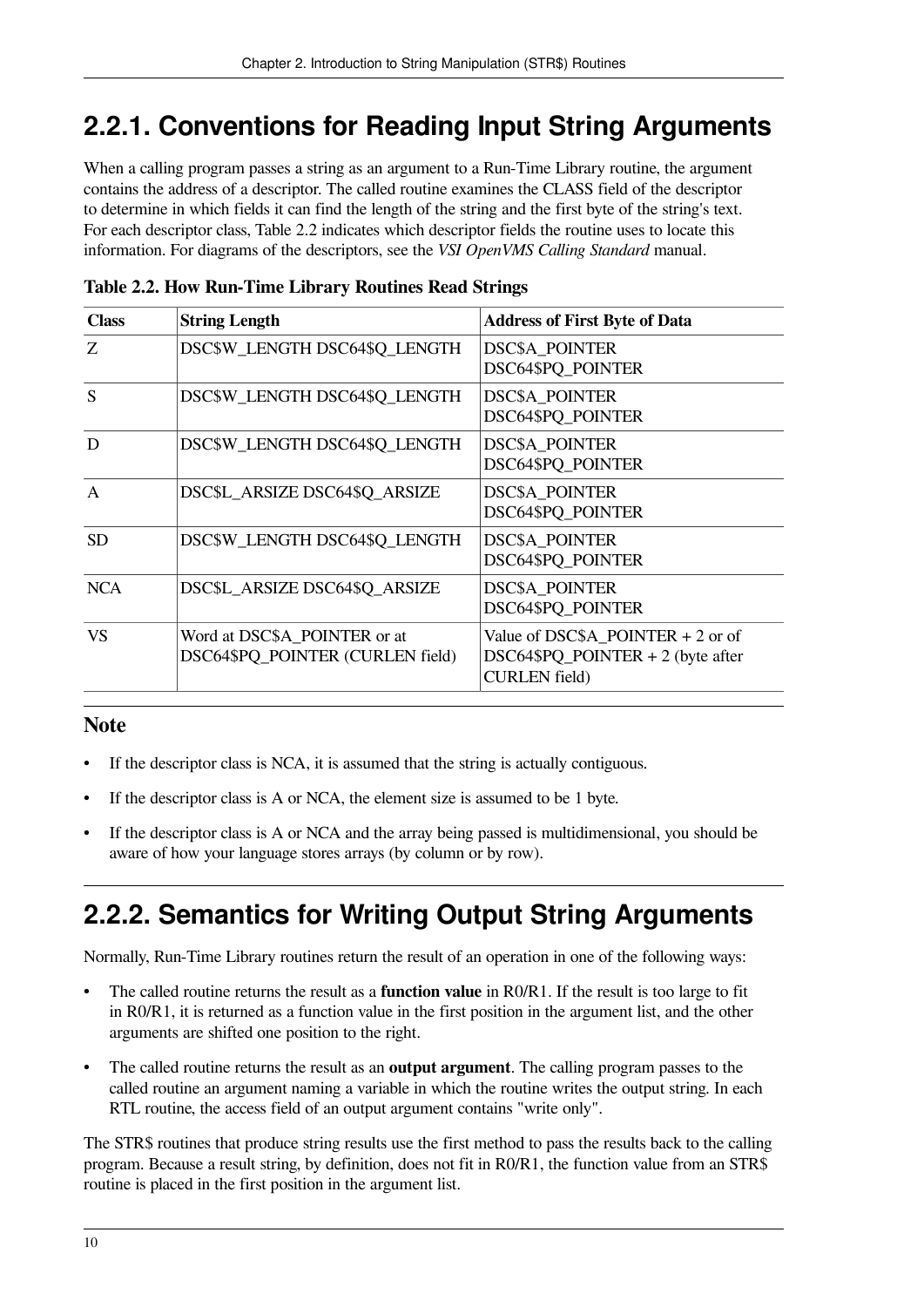The string manipulation routines in the LIB\$ and OTS\$ facilities use the second method, returning their results as output arguments.

For example, there are three entry points for the string-copying routine: LIB\$SCOPY\_DXDX, OTS \$SCOPY\_DXDX, and STR\$COPY\_DX. These copy the source string to the destination string. Their formats are as follows:

LIB\$SCOPY\_DXDX (source-string ,destination-string)

OTS\$SCOPY\_DXDX (source-string ,destination-string)

STR\$COPY DX (destination-string ,source-string)

Because the STR\$ entry point places the result string in the first position, you can call STR\$COPY\_DX using a function reference in languages that support string functions. In Fortran, for example, you can use a function reference to invoke STR\$COPY\_DX in the following ways:

```
CHARACTER*80 STR$COPY_DX
RETURN STATUS = STR$COPY DX(DESTINATION STRING, SOURCE STRING)
```
or

DESTINATION\_STRING = STR\$COPY\_DX(SOURCE\_STRING)

If you use the second form, you cannot access the return status, which is used to indicate truncation.

If you use a function reference to invoke a string manipulation routine in a language that does not support the concept of a string function (such as MACRO, BLISS, and Pascal), you must place the destination string variable in the argument list. In Pascal, for example, you can use a function reference to invoke STR\$COPY\_DX as follows:

STATUS := STR\$COPY DX(DESTINATION STRING, SOURCE STRING);

However, the following statement results in an error:

DESTINATION\_STRING := STR\$COPY\_DX(SOURCE\_STRING)

In addition to allocating a variable for the output string, the calling program must allocate the space for and fill in the fields of the output string descriptor at compile, link, or run time. High-level languages do this automatically.

When a Run-Time Library routine returns an output string argument to the calling program, the argument list entry is the address of a descriptor. The routine determines the semantics of the output string (fixed, varying, or dynamic) by examining the class of the descriptor for the destination string. Given the class of the output string's descriptor, [Table](#page-16-0) 2.3 specifies the semantics used by Run-Time Library routines when writing the string.

| <b>Class</b> | <b>Description</b> | <b>Restrictions</b>                                       | <b>Semantics</b>      |
|--------------|--------------------|-----------------------------------------------------------|-----------------------|
| Z            | Unspecified        | Treated as class S.                                       | Fixed-length string   |
| S            | Scalar, string     | None.                                                     | Fixed-length string   |
| D            | Dynamic string     | String length:                                            | Dynamic-length string |
|              |                    | DSC\$W_LENGTH < 2 16<br>$(64K)$ DSC64\$Q_LENGTH <<br>2 64 |                       |

<span id="page-16-0"></span>**Table 2.3. Output String Semantics and Descriptor Classes**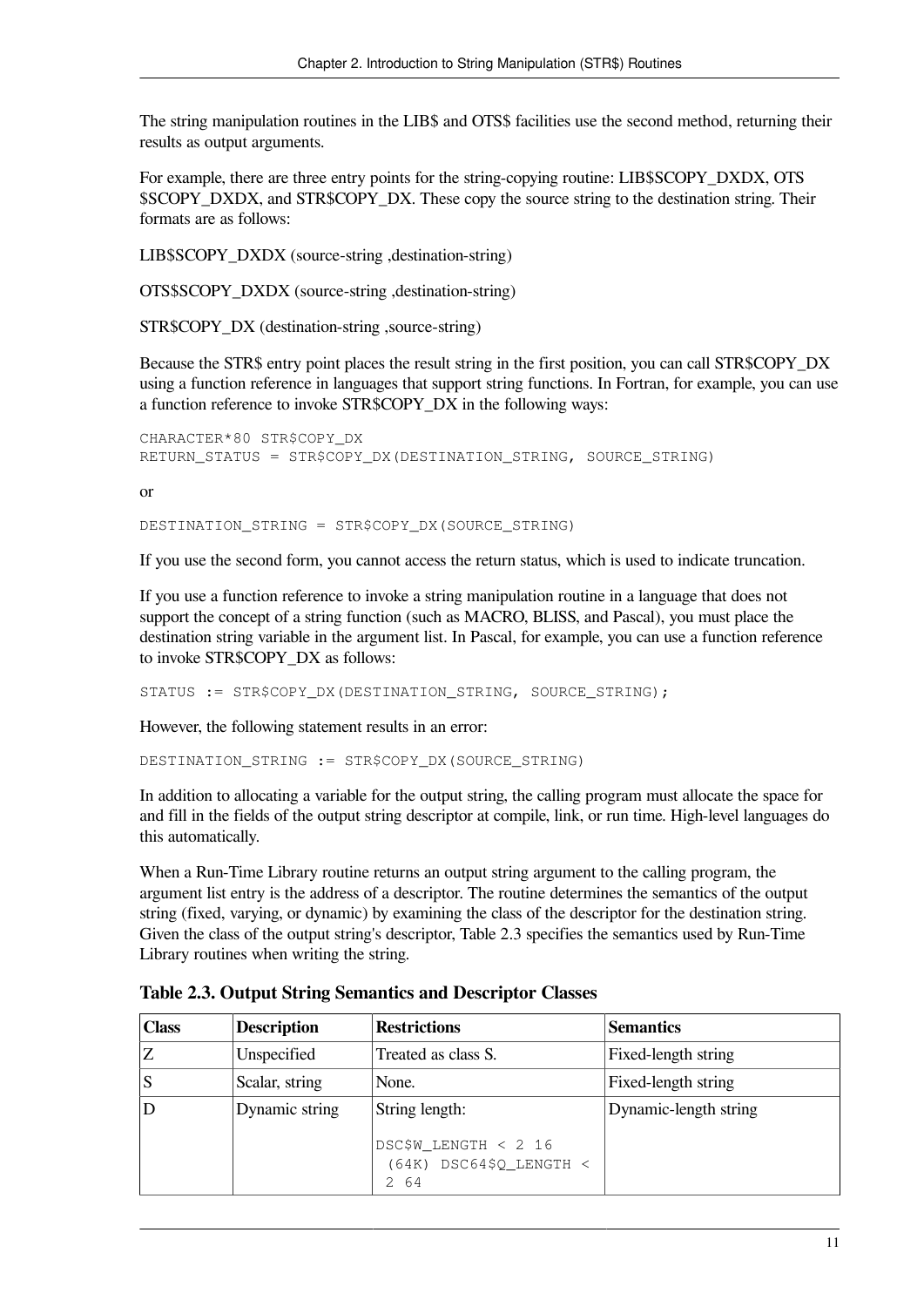| <b>Class</b> | <b>Description</b>     | <b>Restrictions</b>                                                                                                                                                                                                        | <b>Semantics</b>      |
|--------------|------------------------|----------------------------------------------------------------------------------------------------------------------------------------------------------------------------------------------------------------------------|-----------------------|
| A            | Array                  | Array is one-dimensional<br>$(DIMCT = 1)$ . String length:<br>DSC\$L_ARSIZE < 2 16<br>$(64K)$ DSC64\$Q ARSIZE <<br>2 64<br>Length of array elements is 1<br>byte $(LENGTH = 1)$ .                                          | Fixed-length string   |
| <b>SD</b>    | Scalar decimal         | The DIGITS and SCALE fields<br>are ignored.                                                                                                                                                                                | Fixed-length string   |
| <b>NCA</b>   | Noncontiguous<br>array | Array is one-dimensional<br>$(DIMCT = 1)$ . String length:<br>DSC\$L_ARSIZE < 2 16<br>$(64K)$ DSC64\$Q_ARSIZE <<br>2.64<br>Length of array elements is 1<br>byte (LENGTH $= 1$ ). Array is<br>contiguous $(S1 = LENGTH)$ . | Fixed-length string   |
| VS           | Varying string         | Current length less than<br>maximum string length.<br>(CURLEN <= MAXSTRLEN <=<br>216(64K)                                                                                                                                  | Varying-length string |

When a called routine returns a string whose length cannot be determined by the calling routine, the calling routine should also pass an optional argument to contain the output length. If the output string is a fixed-length string, the length argument would reflect the number of characters written, not counting the fill characters.

The output length argument is useful, for instance, when your program is reading variable-length records. The program can read the input strings into a buffer that is large enough to contain the largest. When you want to perform the next operation on the contents of the buffer, the length argument indicates exactly how many characters have been read, so that the program does not need to manipulate the whole buffer.

For example, LIB\$GET\_INPUT has the optional argument **resultant-length**. If LIB\$GET\_INPUT is called with a fixed-length, 5-character string as an argument, and the routine reads a record containing 'ABC', then **resultant-length** has a value of 3 and the output string contains the characters ABC followed by two blanks. But if the routine reads a record containing the value 'ABCDEFG', **resultantlength** has a value of 5 and the output string is 'ABCDE'. In either case, the calling program knows exactly how many characters (not counting fillers) the routine has read.

A routine such as STR\$COPY\_DX does not need the length argument, because the calling program can determine the length of the output string. If the output string is dynamic, the length is the same as the input string length. If the output string is fixed-length, the length is the shorter of the two input lengths.

# <span id="page-17-0"></span>**2.3. Selecting String Manipulation Routines**

To perform a given string manipulation operation, you can often choose one of several routines from the Run-Time Library. The LIB\$, OTS\$, and STR\$ facilities all contain string copying and dynamic string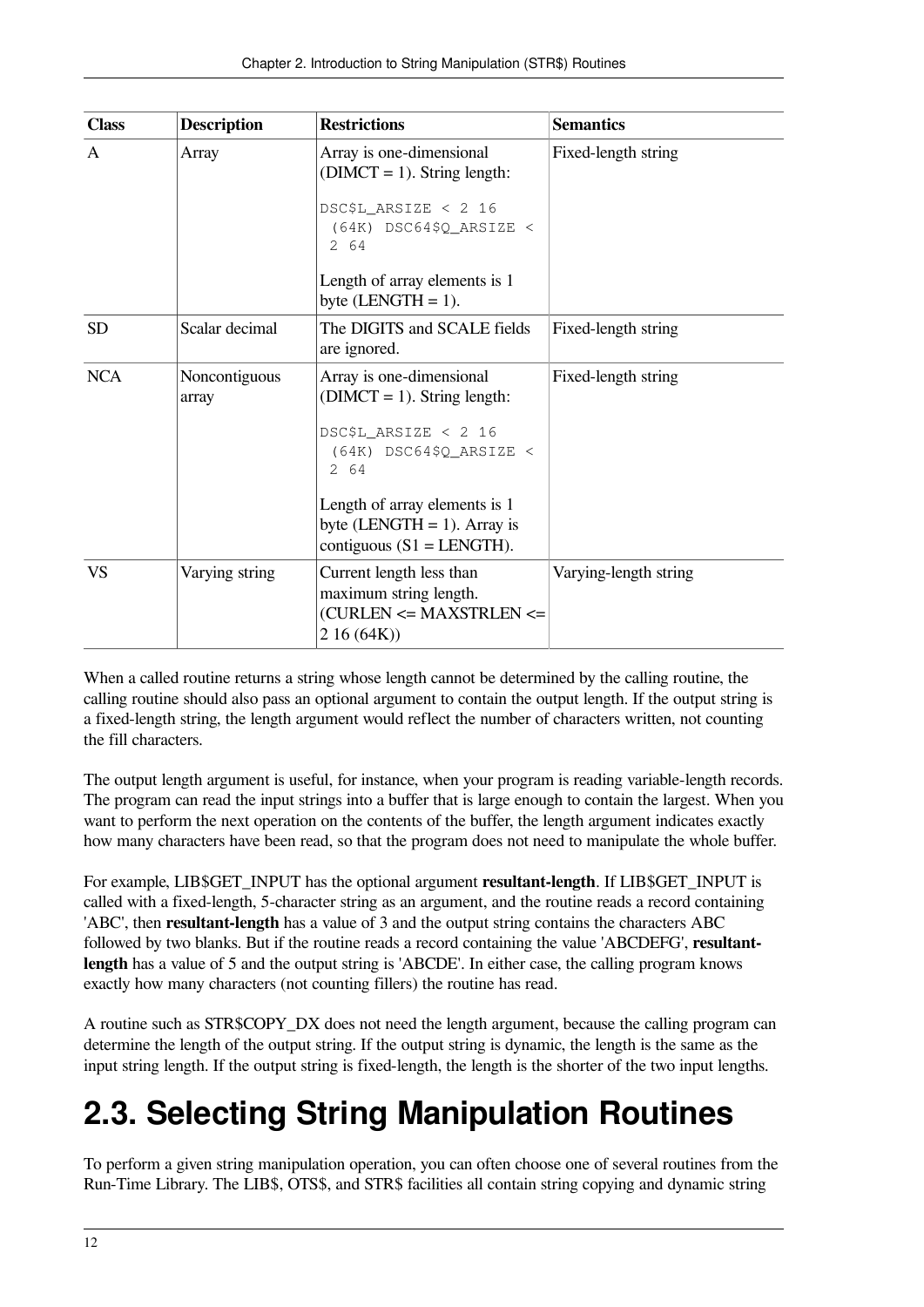allocation routines. Furthermore, a MACRO or BLISS program can call several of these routines using either a JSB or CALL entry point.

You should consider the factors discussed in the following sections when choosing a routine to perform the desired operation.

# <span id="page-18-0"></span>**2.3.1. Efficiency**

One of the major considerations in choosing among several routines is the efficiency of the various options.

In general, LIB\$ and STR\$ routines execute more efficiently than the corresponding OTS\$ routines. OTS\$ routines usually invoke the LIB\$ entry point to perform an operation.

JSB entry points usually execute more efficiently than CALL entry points. However, a high-level language cannot explicitly access a JSB entry point. Further, a JSB entry point does not establish a stack frame and executes entirely in the environment of the calling program. This means, for instance, that the called routine cannot establish its own condition handler, so it cannot regain control if an exception occurs during execution. Also, some of the efficiency gained by using the JSB entry point may be lost because the calling routine must explicitly save all of the registers that the called routine uses.

Some routines perform a specific operation that is a subset of a more general capability. These more specialized routines are usually more efficient. For example, if you want to join two strings together, STR \$APPEND and STR\$PREFIX are more specific, and more efficient, than STR\$CONCAT. Similarly, STR\$LEFT and STR\$RIGHT are subsets of the capabilities of STR\$POS\_EXTR.

# <span id="page-18-1"></span>**2.3.2. Argument Passing**

The mechanism by which a routine passes or receives arguments may also help you to decide among several routines that perform basically the same function.

Routines in the LIB\$ and STR\$ facilities pass scalar input arguments by reference to CALL entry points and by immediate value to JSB entry points. OTS\$ routines pass scalar input arguments by immediate value to all entry points. For most high-level languages, the default passing mechanism is by reference. Thus, if you call a LIB\$ or STR\$ routine from one of these languages, you do not need to specify the passing mechanism for input scalar arguments.

Some routines require you to set up and pass more arguments than others. For example, some use a single string descriptor, while others require separate arguments for the length and the address of the string. Which routine you choose then depends on the form of the information already available in your program.

# <span id="page-18-2"></span>**2.3.3. Error Handling**

Routines from the LIB\$, OTS\$, and STR\$ facilities handle errors in string copying differently:

• LIB\$

The LIB\$ string-copying routines return a completion status. When an output string must be truncated and its length depends on input arguments, LIB\$ routines consider this to be a partial success; they therefore return LIB\$\_STRTRU instead of a severe error. This process corresponds to the convention of many higher-level languages, which do not consider truncation to be an error.

• OTS\$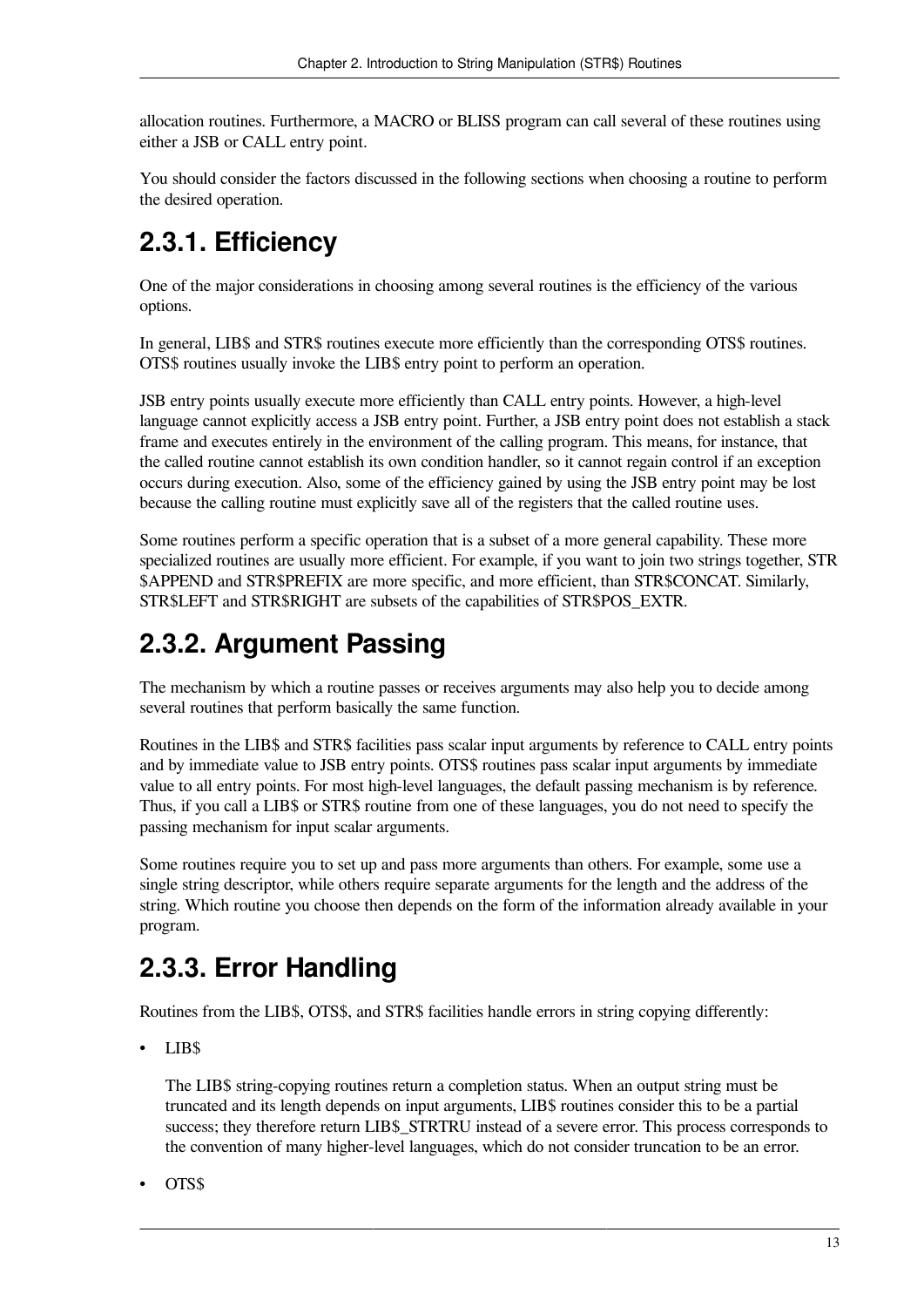The OTS\$ string-copying routines also signal errors that are considered fatal (such as invalid descriptor class). In addition, the routine returns in R0 the number of bytes in the source string that were not moved to the destination string. For VAX systems, this is the same as a MOVC5 instruction. The JSB entry points for OTS\$ string-copying routines also leave registers R1 through R5 as they would be after a VAX MOVC5 instruction. See the *VAX Architecture Reference Manual* for a complete description of the MOVC5 instruction.

• STR\$

The STR\$ string-copying routines generally signal errors instead of returning a completion status. In the case of truncation errors, STR\$ routines return an error status with a severity of WARNING (STR\$\_TRU). STR\$ routines consider range errors to be qualified success.

<span id="page-19-1"></span>[Table](#page-19-1) 2.4 indicates the errors and the corresponding message that each facility considers severe.

**Table 2.4. Severe Errors, by Facility**

| <b>Error</b>                | LIB\$            | OTS\$            | <b>STR\$</b>     |
|-----------------------------|------------------|------------------|------------------|
| Fatal internal error        | <b>FATERRIJR</b> | <b>FATINTERR</b> | FATINTER R       |
| Illegal string class        | <b>INVSTRDES</b> | <b>INVSTRDES</b> | II J STRCLA      |
| Insufficient virtual memory | <b>INSVIRMEM</b> | <b>INSVIRMEM</b> | <b>INSVIRMEM</b> |

Some Run-Time Library routines require you to specify the length of a string or the position of a character within a string. When you refer to character positions in a string, the first position is 1. Given a string with length *L*, containing a substring specified by character positions *M* to *N*, the following evaluation rules apply:

- If *M* is less than 1, *M* is considered to equal 1.
- If *M* is greater than *L*, the substring specified is the null string.
- If *N* is greater than *L*, *N* is considered to equal the length of the source string.
- If *M* is greater than *N*, the substring specified is the null string.

When specifying a substring of length *L*, the following applies:

If *L* is less than 0, the substring specified is the null string. (A null string is a descriptor with zero length. A descriptor with a nonzero length and a zero pointer generates an error and yields unspecified results.)

If any of these evaluation rules applies, the range error status (qualified success) is returned. STR \$POSITION represents the exception to this convention. This routine returns a function value giving the character position of a substring within a string. If the function value is 0, the substring was not found.

# <span id="page-19-0"></span>**2.4. Allocating Resources for Dynamic Strings**

This section tells how to use the Run-Time Library string resource allocation routines. These routines allocate virtual memory for a dynamic string and place the address of the allocated memory in a descriptor.

Dynamic strings may be the most convenient type to write, since you need not specify constant length, maximum length, or position for them. However, there are some restrictions on dynamic strings.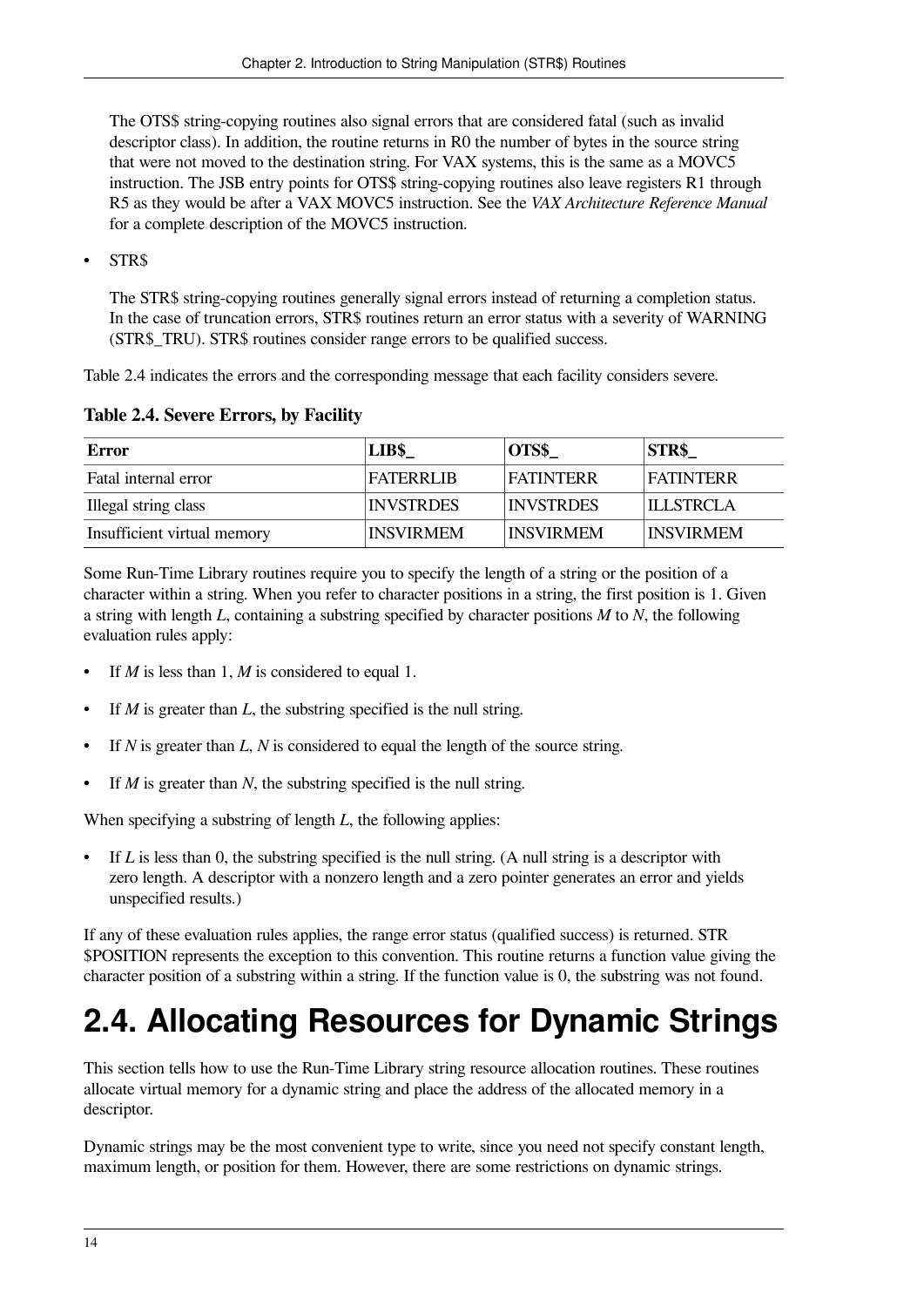- They may cause program execution to be slower at run time.
- They require larger address space.
- They are not supported by all OpenVMS Alpha and OpenVMS VAX languages.

In most cases, when you call a Run-Time Library routine to manipulate dynamic strings, the Run-Time Library routine itself allocates the required memory for the string. Your program needs to allocate only the descriptors.

For example, if you are copying a source string into a dynamic destination string, simply use one of the library's string-copying routines. Copy the input string into a dynamic string whose length and address are initialized to zero. The string-copying routine then allocates the space that the calling program needs.

However, if your program must explicitly construct or modify a dynamic string descriptor, it must use the Run-Time Library allocation and deallocation routines. This technique may be necessary, for instance, if you are constructing a string out of components that are not themselves in string form. Further, you can use one of the deallocation routines to free the dynamic string after the string resources are no longer needed, in order to optimize the program's use of resources.

The Run-Time Library provides eight entry points for string resource allocation and deallocation, all with slightly different input arguments, calling techniques, or methods of indicating errors. The following tables summarize these routines and their functions.

The following routines allocate a specified number of bytes of dynamic virtual memory to a specified string descriptor.

| <b>Routine</b>   | <b>JSB Entry Point</b> |
|------------------|------------------------|
| LIB\$SGET1 DD    | LIB\$SGET1_DD_R6       |
| LIB\$SGET1_DD_64 | LIB\$SGET1_DD_R6       |
| OTS\$SGET1 DD    | OTS\$SGET1 DD R6       |
| STR\$GET1 DX     | STR\$GET1 DX R4        |
| STR\$GET1 DX 64  | STR\$GET1 DX R4        |

The following routines return one dynamic string area to free storage, and set the descriptor POINTER and LENGTH fields to zero.

| Routine              | <b>JSB Entry Point</b>  |
|----------------------|-------------------------|
| LIB\$SFREE1 DD       | <b>LIBSSFREE1 DD6</b>   |
| OTS\$SFREE1 DD       | OTS\$SFREE1 DD6         |
| <b>STR\$FREE1 DX</b> | <b>STR\$FREE1 DX R4</b> |

The following routines return one or more dynamic string areas to free storage, and set the descriptor POINTER and LENGTH fields to zero.

| Routine               | <b>JSB Entry Point</b> |
|-----------------------|------------------------|
| <b>LIBSSFREEN DD</b>  | <b>LIB\$SFREEN DD6</b> |
| <b>OTS\$SFREEN DD</b> | <b>OTS\$SFREEN DD6</b> |

When you call the dynamic string allocation routines, consider the following factors: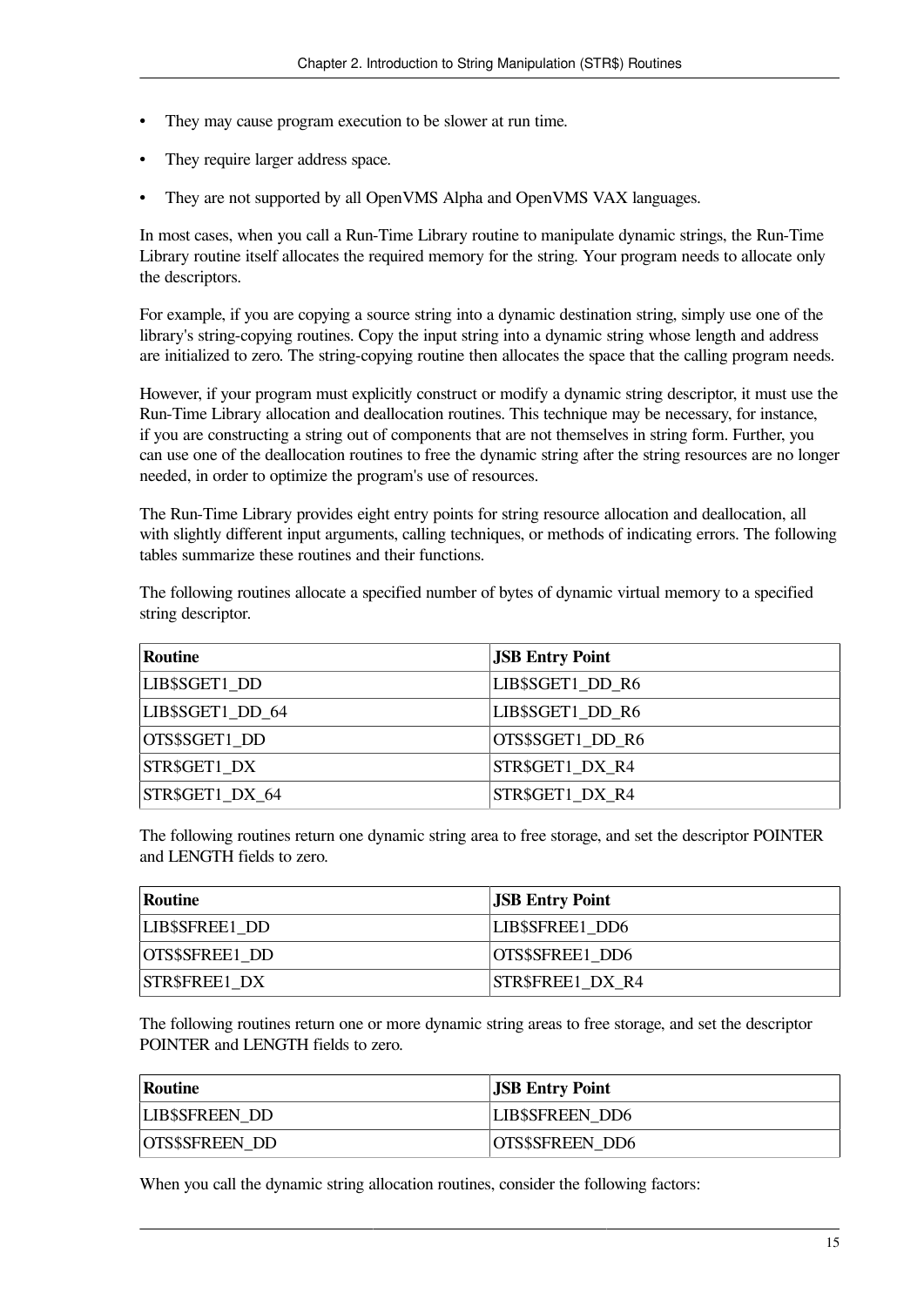- When your program calls a string allocation routine, it needs to allocate space only for the string descriptor before making the call. Your program does this using the statement of the particular language, either statically at compile time or dynamically in local stack storage or heap storage.
- If your routine explicitly allocates dynamic string descriptors in stack storage, it must explicitly free the associated dynamic string areas by calling the LIB\$SFREE1\_DD, OTS\$SFREE1\_DD, or STR \$FREE1\_DX routine. Then your routine must free the storage for the descriptor. After both areas have been freed, your routine can return to the calling program. If the deallocation is not done, the dynamic string area becomes unavailable when the RET instruction removes the descriptors that point to the string area.
- If a routine has explicitly allocated dynamic string areas, and the routine is then unwound by the Condition Handling Facility (CHF), the allocated address space cannot be referenced again. For this reason, your program should establish a handler that frees the associated dynamic string areas when the SS\$\_UNWIND condition is signaled. The handler can free these areas by calling one of the deallocation routines. This technique is especially important if a large amount of address space is involved, or if the routine allocates space within a repeating loop.

You can call the string resource allocation routines only from user mode, at asynchronous system trap (AST) or non-AST level. However, be extremely careful if you manipulate dynamic strings at AST level. The string manipulation routines in the Run-Time Library do not prevent the strings that they are manipulating at non-AST level from being modified at AST level.

For example, consider the case in which a string manipulation routine has calculated the lengths and addresses involved in a concatenation operation. This string manipulation routine may be interrupted by an AST. The user, at AST level, may write to the same string, changing its length and address. It is then possible to resume execution of the routine with addresses that are no longer allocated or string lengths that are no longer valid. For this reason, if you use dynamic strings at AST level, you should allocate, use, and deallocate them within the AST code.

The dynamic string manipulation routines are intended for use at user mode only. To manipulate dynamic strings at another access mode, you should allocate and deallocate storage for each string at that access mode to avoid side effects. Link each segment of your program that runs at a different access mode with the /NOSYSSHR qualifier. In this way, you establish a separate copy of the string database for each access mode.

# <span id="page-21-0"></span>**2.4.1. String Zone**

All virtual memory for dynamic strings is allocated from a Run-Time Library zone called the string zone.

The string zone has the following benefits:

- Efficient memory utilization.
- Allocation and deallocation for long strings (more than 136 bytes for a VAX system and more than 272 bytes for an Alpha system) is twice as fast.
- Elimination of paging contention with the default zone by isolation of the string virtual memory accesses to a separate zone. A direct side effect of this is that corruptions caused by writing into previously freed strings no longer affect items allocated in the default zone, directly easing the debugging effort for such problems.

[Table](#page-22-0) 2.5 shows attribute values for 32-bit and 64-bit string zones. VAX systems have a 32-bit string zone; Alpha systems have both a 32-bit and a 64-bit string zone.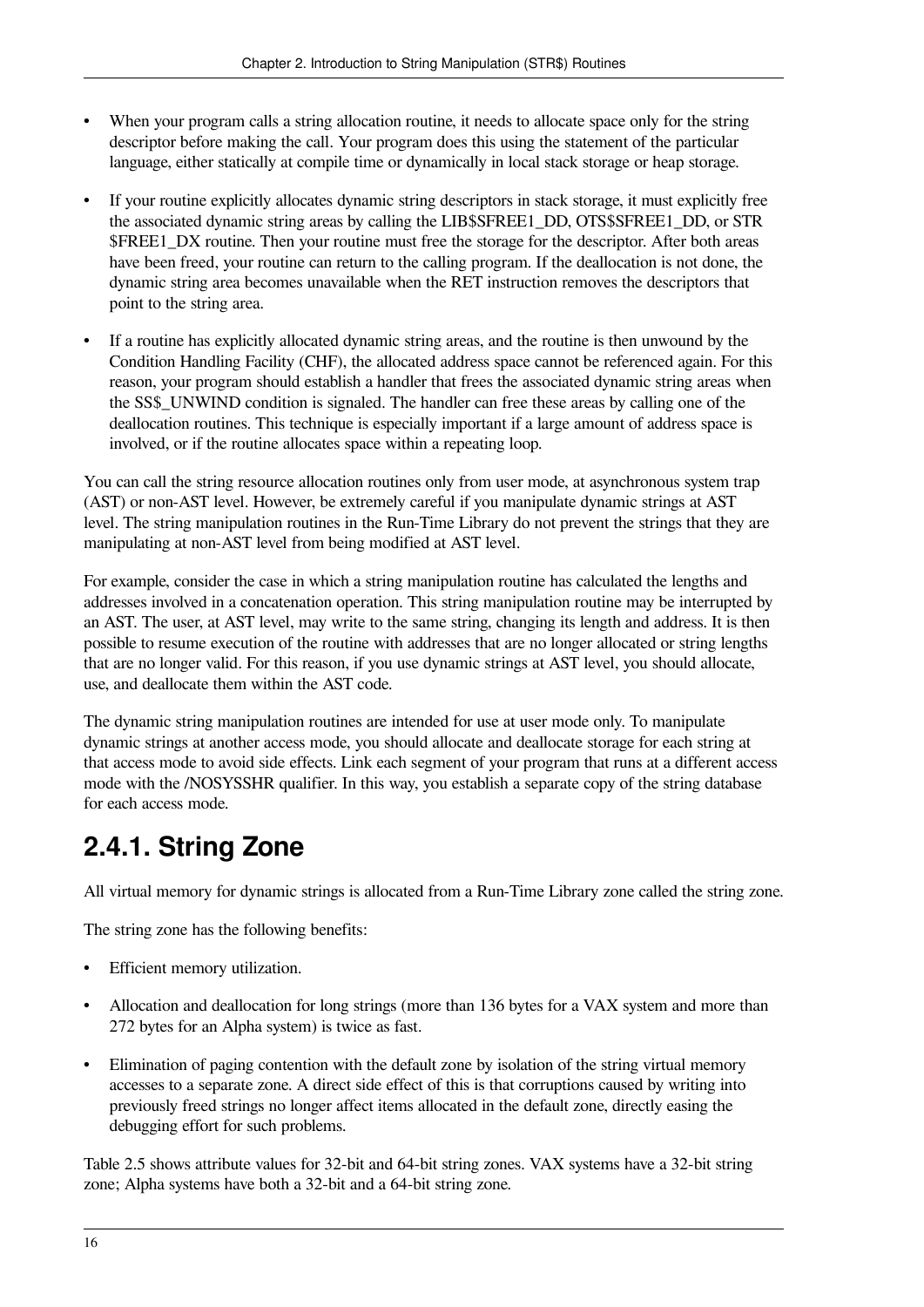| <b>Attribute</b>          | <b>32-bit String Zone</b>                  | <b>64-bit String Zone</b>                  |
|---------------------------|--------------------------------------------|--------------------------------------------|
| Algorithm                 | Quick fit                                  | Quick fit                                  |
| Number of lookaside lists | 17 (short strings from 8 to 136)<br>bytes) | 17 (short strings from 8 to 272)<br>bytes) |
| Area of initial size      | 4 pages                                    | 4 pages                                    |
| Area of extension size    | 32 pages                                   | 32 pages                                   |
| Block size                | 8 bytes                                    | 16 bytes                                   |
| Alignment                 | Longword boundary                          | Quadword boundary                          |
| Smallest block size       | 16 bytes (includes boundary tags)          | 32 bytes (includes boundary tags)          |
| Boundary tags             | Boundary tags are used for long<br>strings | Boundary tags are used for long<br>strings |
| Page limit                | No page limit                              | No page limit                              |
| Fill on allocate          | No fill on allocate                        | No fill on allocate                        |
| Fill on free              | No fill on free                            | No fill on free                            |

### <span id="page-22-0"></span>**Table 2.5. String Zone Attributes**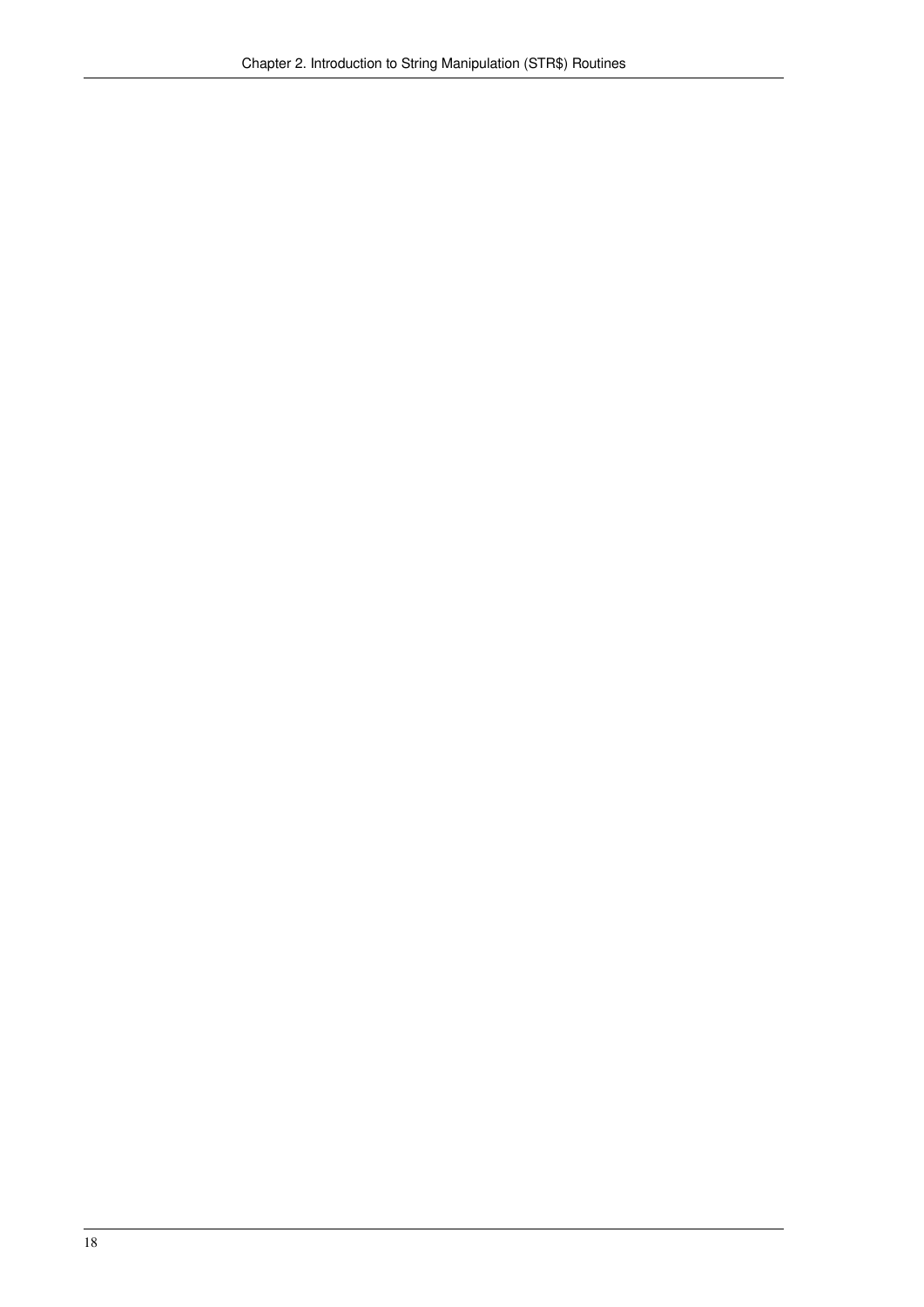# <span id="page-24-0"></span>**Chapter 3. String Manipulation (STR\$) Routines**

This section contains detailed descriptions of the routines in the OpenVMS RTL String Manipulation (STR\$) facility.

# <span id="page-24-1"></span>**STR\$ADD**

STR\$ADD — The Add Two Decimal Strings routine adds two decimal strings of digits.

## **Format**

STR\$ADD

asign ,aexp ,adigits ,bsign ,bexp ,bdigits ,csign ,cexp ,cdigits

# **Returns**

| OpenVMS usage: | cond_value          |
|----------------|---------------------|
| type:          | longword (unsigned) |
| access:        | write only          |
| mechanism:     | by value            |

## **Arguments**

#### **asign**

| OpenVMS usage: | longword_unsigned   |
|----------------|---------------------|
| type:          | longword (unsigned) |
| access:        | read only           |
| mechanism:     | by reference        |

Sign of the first operand. The **asign** argument is the address of an unsigned longword containing this sign. A value of 0 is considered positive; a value of 1 is considered negative.

#### **aexp**

| OpenVMS usage: | longword_signed   |
|----------------|-------------------|
| type:          | longword (signed) |
| access:        | read only         |
| mechanism:     | by reference      |

Power of 10 by which **adigits** is multiplied to get the absolute value of the first operand. The **aexp**argument is the address of a signed longword containing this exponent.

#### **adigits**

| OpenVMS usage: | char_string |
|----------------|-------------|
|----------------|-------------|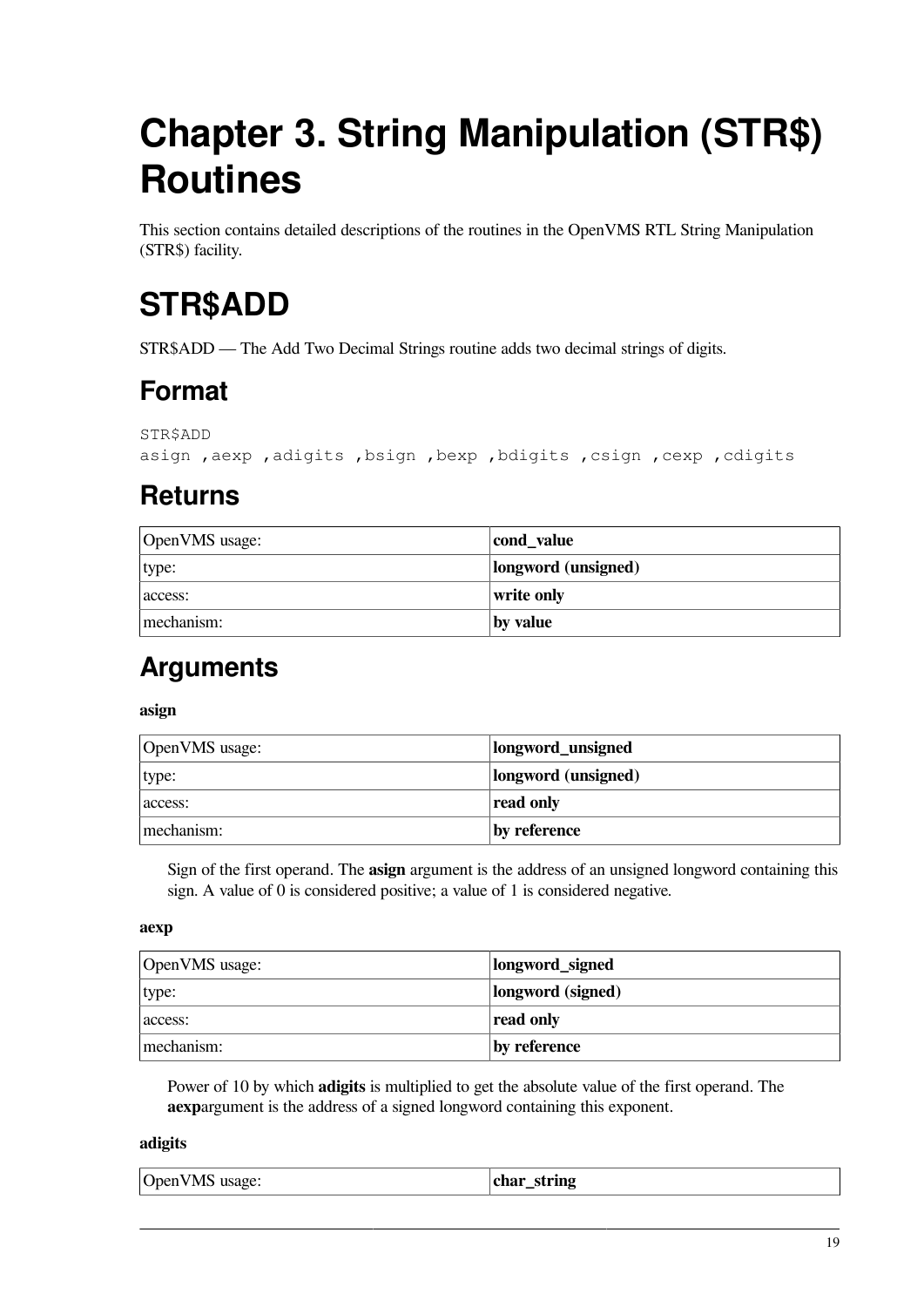| type:      | character string |
|------------|------------------|
| access:    | read only        |
| mechanism: | by descriptor    |

Text string of unsigned digits representing the absolute value of the first operand before **aexp** is applied. The **adigits** argument is the address of a descriptor pointing to this string. This string must be an unsigned decimal number.

#### **bsign**

| OpenVMS usage: | longword_unsigned   |
|----------------|---------------------|
| type:          | longword (unsigned) |
| access:        | read only           |
| mechanism:     | by reference        |

Sign of the second operand. The **bsign** argument is the address of an unsigned longword containing the second operand's sign. A value of 0 is considered positive; a value of 1 is considered negative.

#### **bexp**

| OpenVMS usage: | longword_signed   |
|----------------|-------------------|
| type:          | longword (signed) |
| access:        | read only         |
| mechanism:     | by reference      |

Power of 10 by which **bdigits** is multiplied to get the absolute value of the second operand. The **bexp** argument is the address of a signed longword containing the second operand's exponent.

### **bdigits**

| OpenVMS usage: | char_string      |
|----------------|------------------|
| type:          | character string |
| access:        | read only        |
| mechanism:     | by descriptor    |

Text string of unsigned digits representing the absolute value of the second operand before **bexp** is applied. The **bdigits** argument is the address of a descriptor pointing to this string. This string must be an unsigned decimal number.

#### **csign**

| OpenVMS usage: | longword_unsigned   |
|----------------|---------------------|
| type:          | longword (unsigned) |
| access:        | write only          |
| mechanism:     | by reference        |

Sign of the result. The **csign** argument is the address of an unsigned longword containing the result's sign. A value of 0 is considered positive; a value of 1 is considered negative.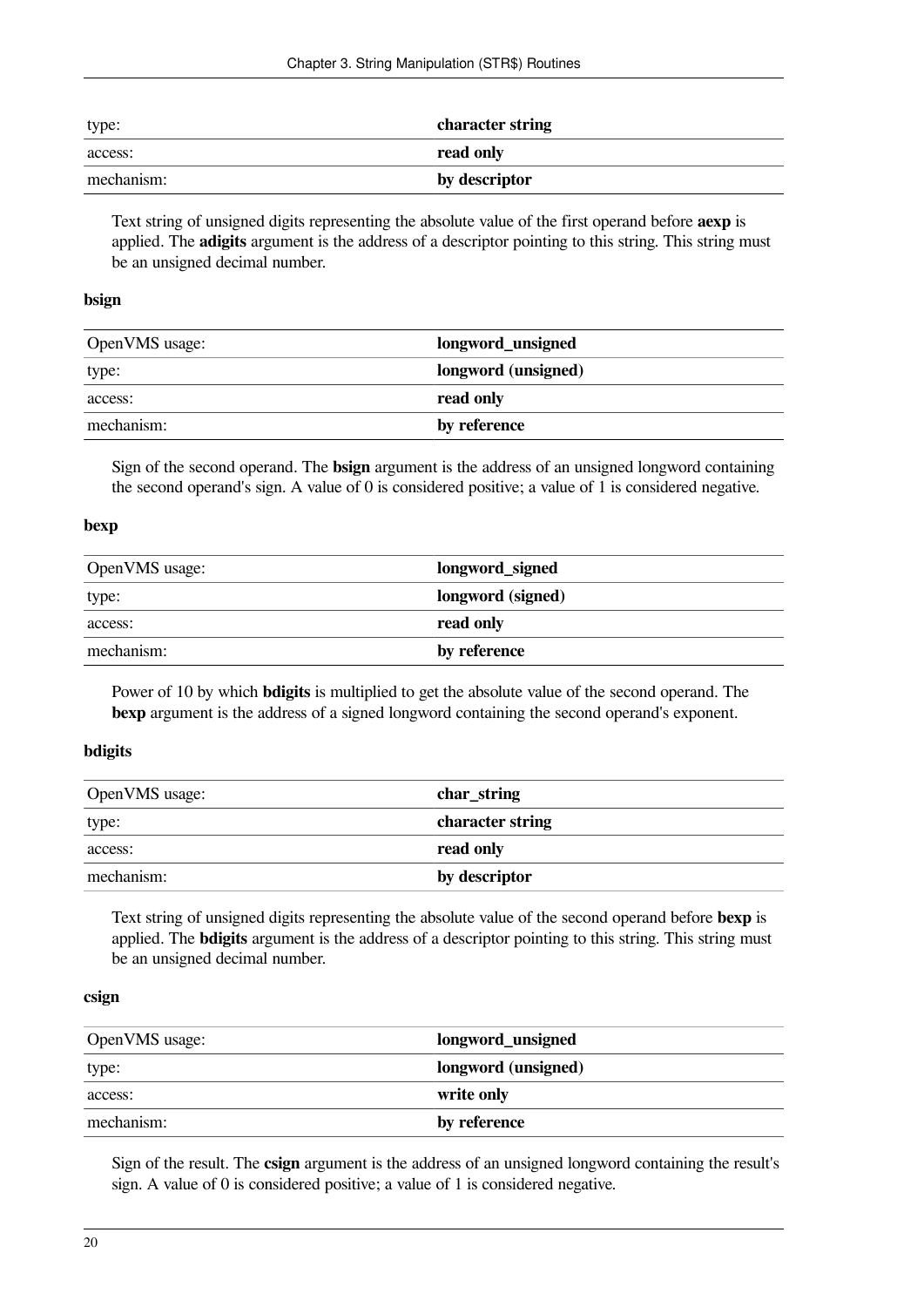#### **cexp**

| OpenVMS usage: | longword_signed   |
|----------------|-------------------|
| type:          | longword (signed) |
| access:        | write only        |
| mechanism:     | by reference      |

Power of 10 by which **cdigits** is multiplied to get the absolute value of the result. The **cexp** argument is the address of a signed longword containing this exponent.

#### **cdigits**

| OpenVMS usage: | char_string      |
|----------------|------------------|
| type:          | character string |
| access:        | write only       |
| mechanism:     | by descriptor    |

Text string of unsigned digits representing the absolute value of the result before **cexp** is applied. The**cdigits** argument is the address of a descriptor pointing to this string. This string is an unsigned decimal number.

## **Description**

STR\$ADD adds two strings of decimal numbers (**a** and **b**). Each number to be added is passed to STR \$ADD in three arguments:

- 1. **xdigits**-the string portion of the number
- 2. **xexp**-the power of ten needed to obtain the absolute value of the number
- 3. **xsign**-the sign of the number

The value of the number **x** is derived by multiplying **xdigits** by 10*xexp* and applying **xsign**. Therefore, if **xdigits** is equal to '2' and **xexp** is equal to 3 and **xsign** is equal to 1, then the number represented in the **x** arguments is 2 \* 103 plus the sign, or -2000.

The result of the addition **c** is also returned in those three parts.

### **Condition Values Returned**

| <b>ISS\$ NORMAL</b> | Routine successfully completed.                                                                                    |
|---------------------|--------------------------------------------------------------------------------------------------------------------|
| <b>STR\$ TRU</b>    | String truncation warning. The destination string<br>could not contain all the characters in the result<br>string. |

### **Condition Values Signaled**

| <b>LIBS INVARG</b> | Invalid argument. |
|--------------------|-------------------|
|--------------------|-------------------|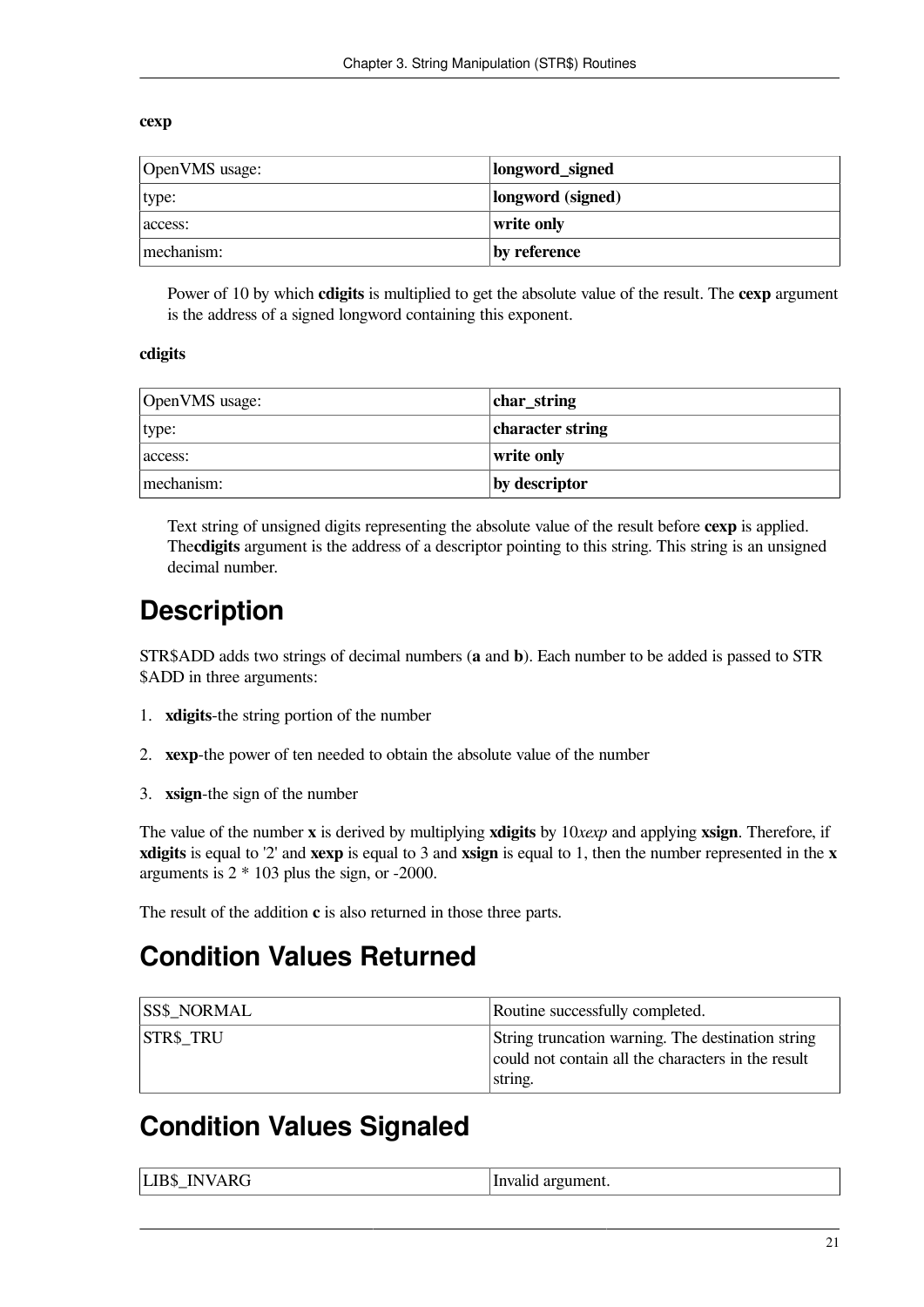| STR\$_FATINTERR        | Fatal internal error. An internal consistency check<br>has failed. This usually indicates an internal error<br>in the Run-Time Library and should be reported to<br>VSI. |
|------------------------|--------------------------------------------------------------------------------------------------------------------------------------------------------------------------|
| STR\$ ILLSTRCLA        | Illegal string class. The class code found in the<br>class field of a descriptor is not a string class code<br>allowed by the OpenVMS calling standard.                  |
| <b>STR\$ INSVIRMEM</b> | Insufficient virtual memory. STR\$ADD could not<br>allocate heap storage for a dynamic or temporary<br>string.                                                           |
| STR\$ WRONUMARG        | Wrong number of arguments.                                                                                                                                               |

### **Example**

```
100 + ! This is a sample arithmetic program
     ! showing the use of STR$ADD to add
     ! two decimal strings.
     !-
    ASIGN% = 1%
    AEXP = 3%
     ADIGITS$ = '1'
    BSIGN% = 0%BEXP% = -4%
     BDIGITS$ = '2'
    CSIGN<sup>o</sup> = 0<sup>o</sup>CEXP% = 0%
    CDIGITS$ = '0'PRINT "A = "; ASIGN%; AEXP%; ADIGITS$
    PRINT "B = "; BSIGN%; BEXP%; BDIGITS$
     CALL STR$ADD (ASIGN%, AEXP%, ADIGITS$, &
                          BSIGN%, BEXP%, BDIGITS$, &
                          CSIGN%, CEXP%, CDIGITS$)
    PRINT "C = "; CSIGN%; CEXP%; CDIGITS$
999 END
```
This BASIC example uses STR\$ADD to add two decimal strings, where the following values apply:

 $A = -1000 (ASIGN = 1, AEXP = 3, ADIGITS = '1')$ 

 $B = .0002$  (BSIGN = 0, BEXP = -4, BDIGITS = '2')

The output generated by this program is listed below; note that the decimal value of C equals -999.9998 (CSIGN = 1, CEXP = -4, CDIGITS = '9999998').

 $A = 1 3 1$  $B = 0 -4$  2  $C = 1 -4 9999998$ 

# <span id="page-27-0"></span>**STR\$ANALYZE\_SDESC**

STR\$ANALYZE\_SDESC — The Analyze String Descriptor routine extracts the length and starting address of the data for a variety of string descriptor classes.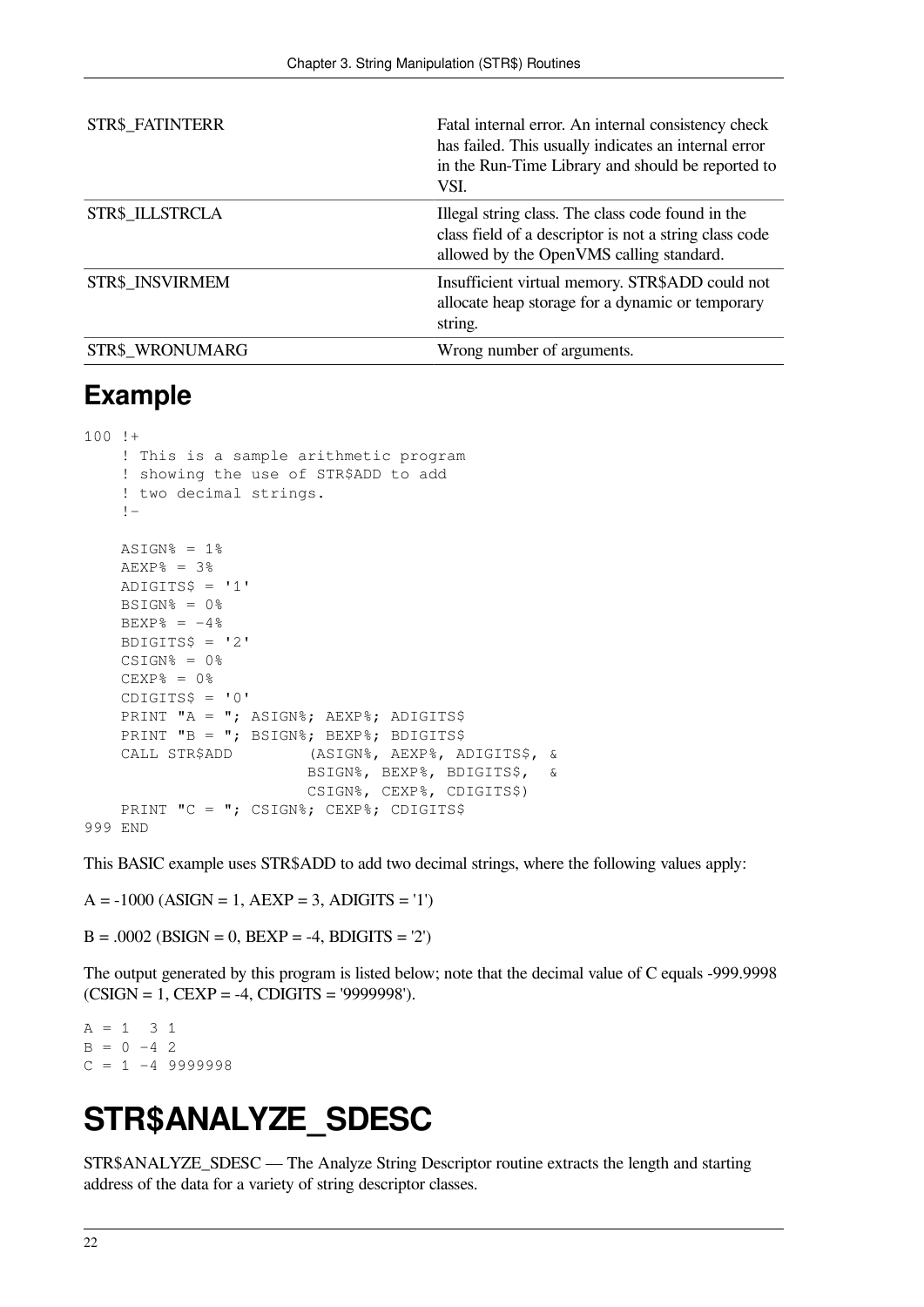# **Format**

STR\$ANALYZE\_SDESC input-descriptor ,integer-length ,data-address

# **Corresponding JSB Entry Point**

STR\$ANALYZE\_SDESC\_R1

## **Returns**

| OpenVMS usage: | word_unsigned   |
|----------------|-----------------|
| type:          | word (unsigned) |
| access:        | write only      |
| mechanism:     | by value        |

Length of the data. The return value is the same value returned to the **integer-length** argument.

# **Arguments**

### **input-descriptor**

| OpenVMS usage: | char_string      |
|----------------|------------------|
| type:          | character string |
| access:        | read only        |
| mechanism:     | by descriptor    |

Input descriptor from which STR\$ANALYZE\_SDESC extracts the length of the data and the address at which the data starts. The **input-descriptor** argument is the address of a descriptor pointing to the input data.

### **integer-length**

| OpenVMS usage: | word_unsigned                                                             |
|----------------|---------------------------------------------------------------------------|
| type:          | word (unsigned)                                                           |
| access:        | write only                                                                |
| mechanism:     | by reference for CALL entry point, by value for<br><b>JSB</b> entry point |

Length of the data; this length is extracted from the descriptor by STR\$ANALYZE\_SDESC. The **integer-length** argument is the address of an unsigned word integer into which STR \$ANALYZE\_SDESC writes the data length.

### **data-address**

| OpenVMS usage: | address             |
|----------------|---------------------|
| type:          | longword (unsigned) |
| access:        | write only          |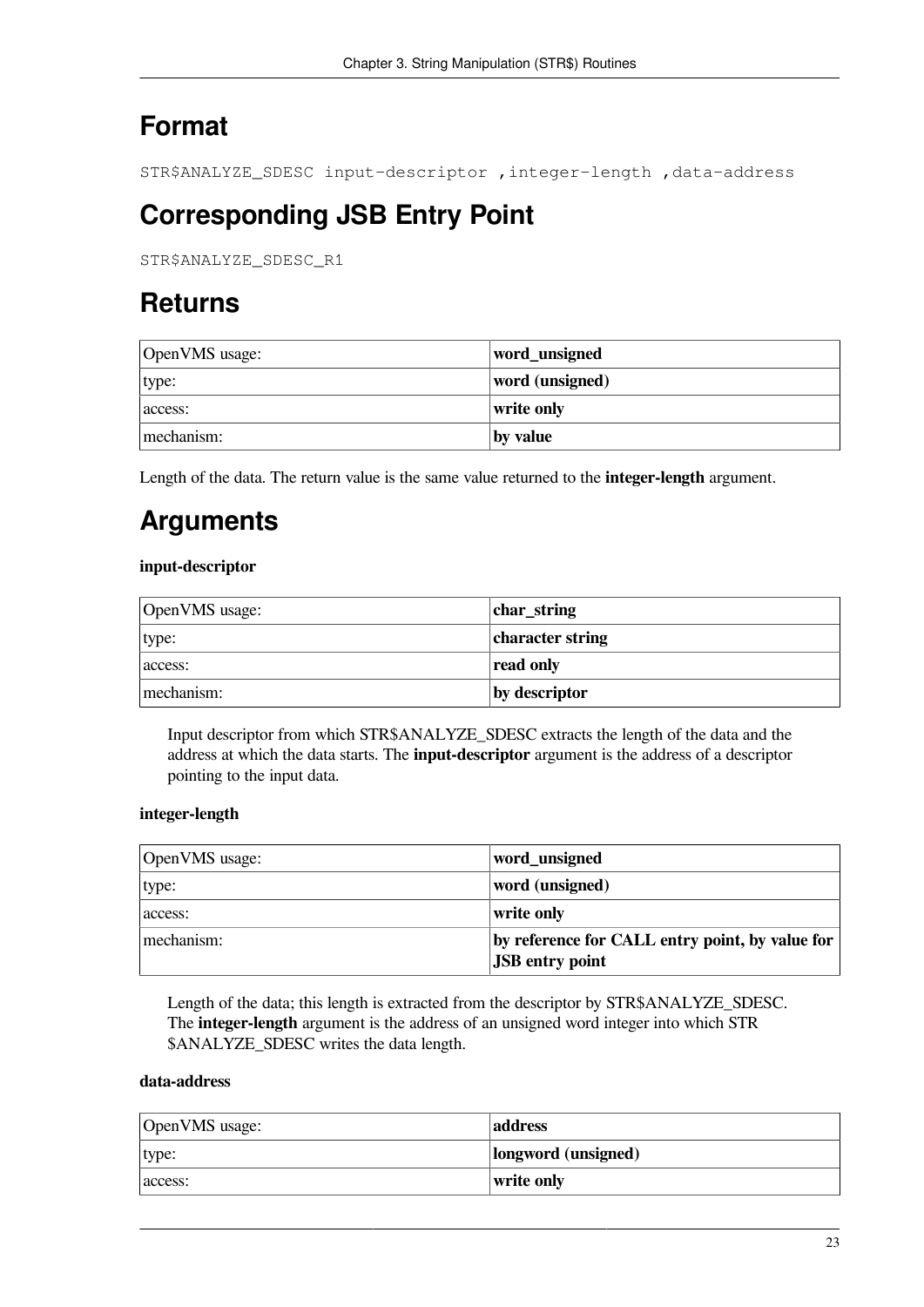mechanism: **by reference for CALL entry point, by value for JSB entry point**

Address of the data; this address is extracted from the descriptor by STR\$ANALYZE\_SDESC. The **data-address** argument is an unsigned longword into which STR\$ANALYZE\_SDESC writes the address of the data.

# **Description**

STR\$ANALYZE\_SDESC takes as input a 32-bit descriptor argument and extracts from the descriptor the length of the data and the address at which the data starts for a variety of string descriptor classes. See LIB\$ANALYZE\_SDESC for a list of classes.

STR\$ANALYZE\_SDESC returns the length of the data in the **integer-length** argument and the starting address of the data in the **data-address** argument.

STR\$ANALYZE\_SDESC signals an error if an invalid descriptor class is found.

## **Condition Values Signaled**

STR\$\_ILLSTRCLA Illegal string class. The class code found in the class field of a descriptor is not a string class code allowed by the OpenVMS calling standard.

# <span id="page-29-0"></span>**STR\$ANALYZE\_SDESC\_64 (Alpha only)**

STR\$ANALYZE\_SDESC\_64 (Alpha only) — The Analyze String Descriptor routine extracts the length and starting address of the data for a variety of string descriptor classes.

## **Format**

```
STR$ANALYZE_SDESC_64 input-descriptor ,integer-length ,data-address
[,descriptor-type]
```
## **Corresponding JSB Entry Point**

STR\$ANALYZE\_SDESC\_R1

Refer to the STR\$ANALYZE\_SDESC routine for information about the JSB entry point, STR \$ANALYZE\_SDESC\_R1. This JSB entry point returns 64-bit results on Alpha systems.

## **Returns**

| OpenVMS usage: | quadword_unsigned   |
|----------------|---------------------|
| type:          | quadword (unsigned) |
| access:        | write only          |
| mechanism:     | by value            |

Length of the data. The return value is the same value returned to the **integer-length** argument.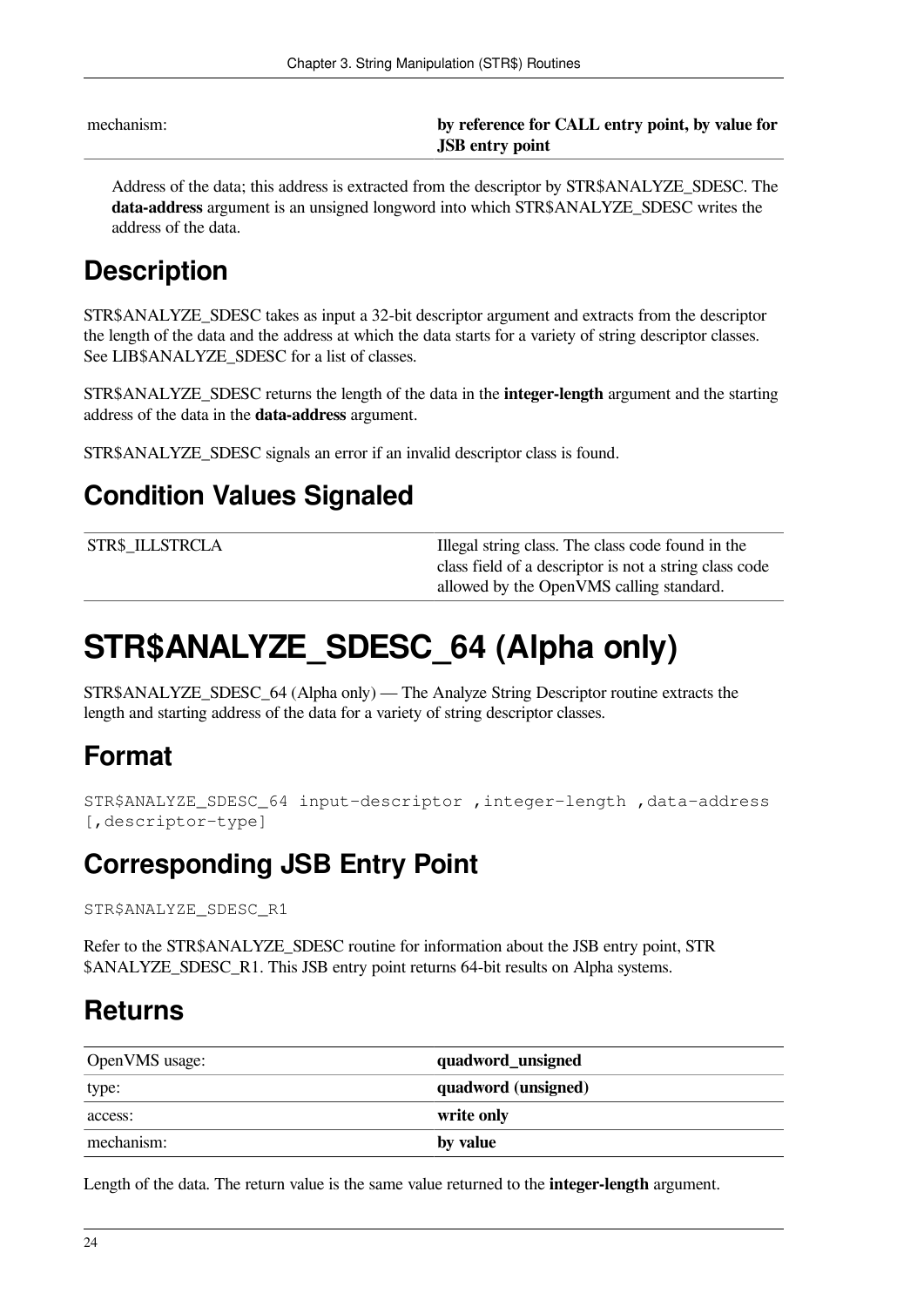# **Arguments**

#### **input-descriptor**

| OpenVMS usage: | char_string      |
|----------------|------------------|
| type:          | character string |
| access:        | read only        |
| mechanism:     | by descriptor    |

Input descriptor from which STR\$ANALYZE\_SDESC\_64 extracts the length of the data and the address at which the data starts. The **input-descriptor** argument is the address of a descriptor pointing to the input data. The input descriptor can be a longword (unsigned) or a quadword (unsigned).

#### **integer-length**

| OpenVMS usage: | quadword_unsigned                                                           |
|----------------|-----------------------------------------------------------------------------|
| type:          | quadword (unsigned)                                                         |
| access:        | write only                                                                  |
| mechanism:     | by reference for CALL entry point, by value for  <br><b>JSB</b> entry point |

Length of the data; this length is extracted from the descriptor by STR\$ANALYZE\_SDESC\_64. The **integer-length** argument is the address of an unsigned quadword integer into which STR \$ANALYZE\_SDESC\_64 writes the data length.

#### **data-address**

| OpenVMS usage: | address                                                                   |
|----------------|---------------------------------------------------------------------------|
| type:          | quadword (unsigned)                                                       |
| access:        | write only                                                                |
| mechanism:     | by reference for CALL entry point, by value for<br><b>JSB</b> entry point |

Address of the data; this address is extracted from the descriptor by STR\$ANALYZE\_SDESC\_64. The **data-address** argument is an unsigned quadword into which STR\$ANALYZE\_SDESC\_64 writes the address of the data.

### **descriptor-type**

| OpenVMS usage: | word_unsigned   |
|----------------|-----------------|
| type:          | word (unsigned) |
| access:        | write only      |
| mechanism:     | by reference    |

Flag value indicating the type of input descriptor. The **descriptor-type** argument contains the address of an unsigned word integer to which STR\$ANALYZE\_SDESC\_64 writes a zero (0) for a 32-bit input descriptor or a one (1) for a 64-bit descriptor.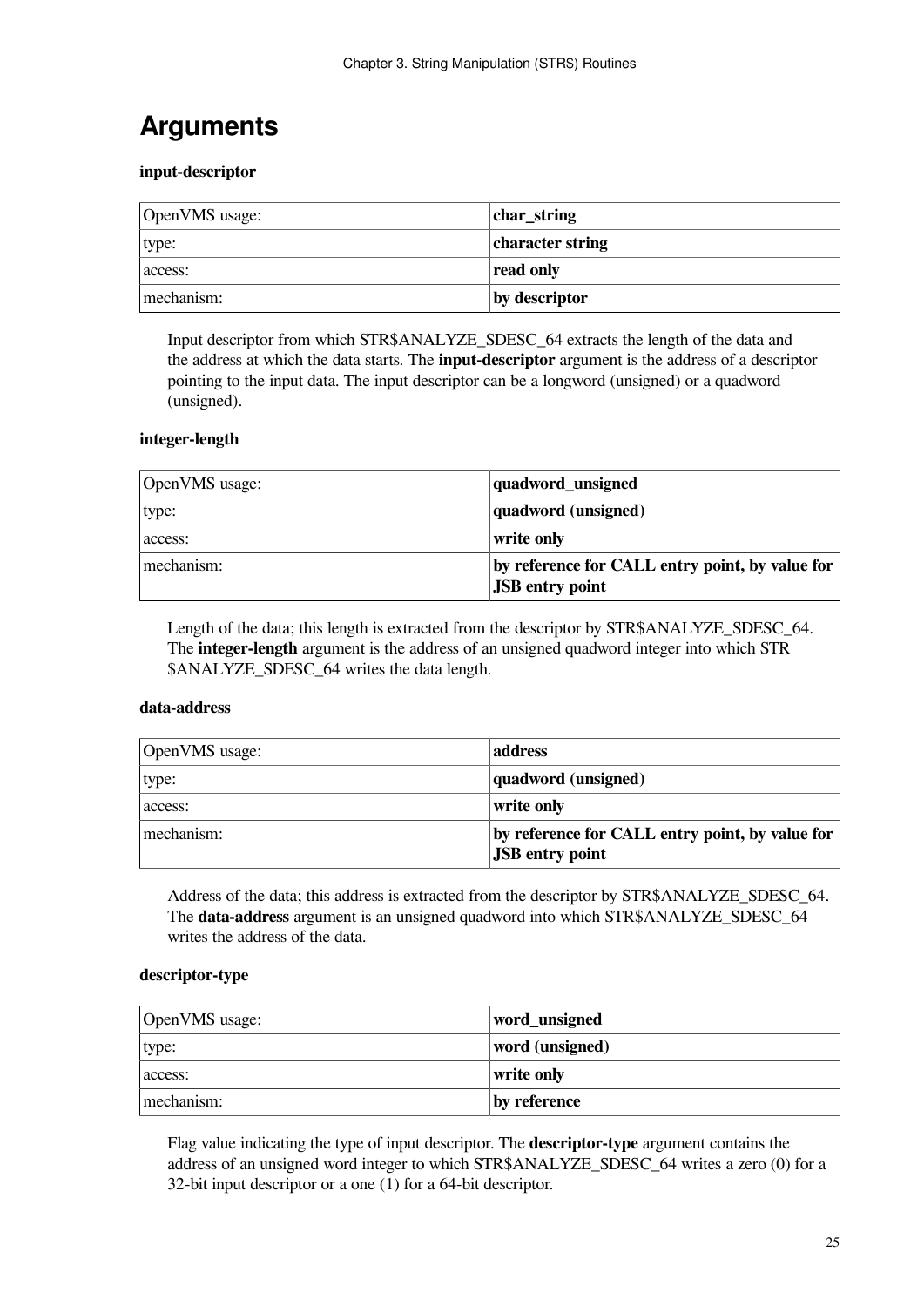This argument is optional.

## **Description**

STR\$ANALYZE\_SDESC\_64 takes as input a descriptor argument and extracts from the descriptor the length of the data and the address at which the data starts for a variety of string descriptor classes. See LIB\$ANALYZE\_SDESC\_64 for a list of classes.

STR\$ANALYZE\_SDESC\_64 returns the length of the data in the **integer-length** argument and the starting address of the data in the **data-address** argument.

STR\$ANALYZE\_SDESC\_64 signals an error if an invalid descriptor class is found.

### **Condition Values Signaled**

| <b>STR\$ ILLSTRCLA</b> | Illegal string class. The class code found in the      |
|------------------------|--------------------------------------------------------|
|                        | class field of a descriptor is not a string class code |
|                        | allowed by the OpenVMS calling standard.               |

# <span id="page-31-0"></span>**STR\$APPEND**

STR\$APPEND — The Append String routine appends a source string to the end of a destination string.

### **Format**

STR\$APPEND destination-string ,source-string

### **Returns**

| OpenVMS usage: | cond_value          |
|----------------|---------------------|
| type:          | longword (unsigned) |
| access:        | write only          |
| mechanism:     | by value            |

# **Arguments**

#### **destination-string**

| OpenVMS usage: | char_string      |
|----------------|------------------|
| type:          | character string |
| access:        | write only       |
| mechanism:     | by descriptor    |

Destination string to which STR\$APPEND appends the source string. The **destinationstring**argument is the address of a descriptor pointing to the destination string. This destination string must be dynamic or varying length. The maximum length of the destination string for a 32-bit descriptor is 216 - 1, or 65,535, bytes.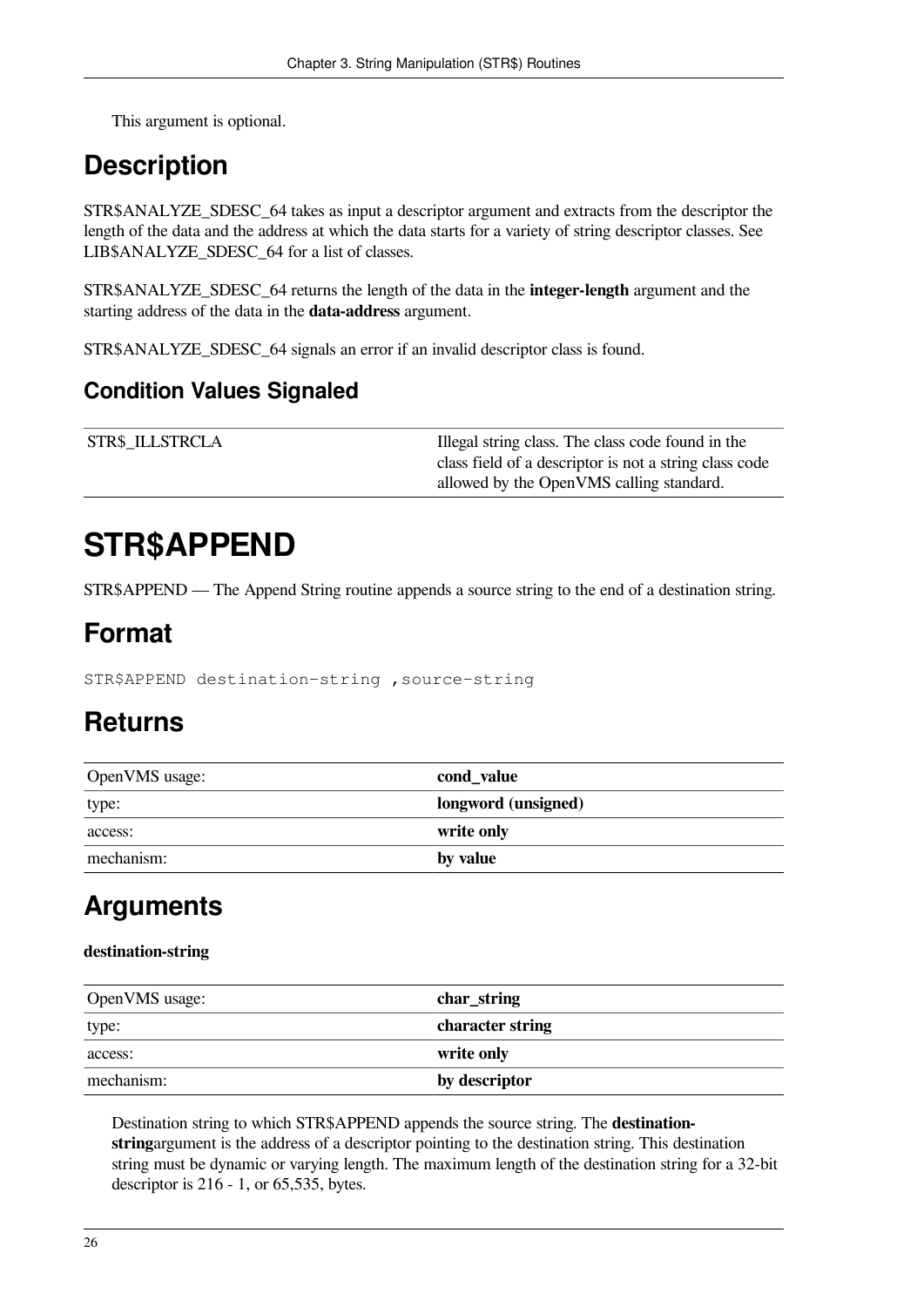On Alpha systems, the maximum length of the destination string for all 64-bit descriptor classes, except varying-length strings, is 264 - 1 bytes. The maximum length of a varying-length string is 216- 1 for both 32-bit and 64-bit descriptors.

#### **source-string**

| OpenVMS usage: | char_string      |
|----------------|------------------|
| type:          | character string |
| access:        | read only        |
| mechanism:     | by descriptor    |

Source string that STR\$APPEND appends to the end of the destination string. The **sourcestring**argument is the address of a descriptor pointing to this source string.

## **Description**

STR\$APPEND appends a source string to the end of the destination string. The destination string must be a dynamic string or a varying-length string.

### **Condition Values Returned**

| <b>SS\$ NORMAL</b> | Routine successfully completed.                                                                       |
|--------------------|-------------------------------------------------------------------------------------------------------|
| <b>STR\$ TRU</b>   | String truncation warning. The destination string<br>could not contain all of the characters from the |
|                    | concatinated string.                                                                                  |

### **Condition Values Signaled**

| <b>STR\$ FATINTERR</b> | Fatal internal error. An internal consistency check<br>has failed. This usually indicates an internal error<br>in the Run-Time Library and should be reported to<br>VSI. |
|------------------------|--------------------------------------------------------------------------------------------------------------------------------------------------------------------------|
| STR\$ ILLSTRCLA        | Illegal string class. The class code found in the<br>class field of a descriptor is not a string class code<br>allowed by the OpenVMS calling standard.                  |
| <b>STR\$ INSVIRMEM</b> | Insufficient virtual memory. STR\$APPEND<br>could not allocate heap storage for a dynamic or<br>temporary string.                                                        |
| STR\$ STRTOOLON        | The combined lengths of the source and<br>destination strings exceeded the maximum allowed<br>for the <b>destination-string</b> descriptor.                              |

### **Example**

10 !+ ! This example program uses ! STR\$APPEND to append a source ! string to a destination string. !-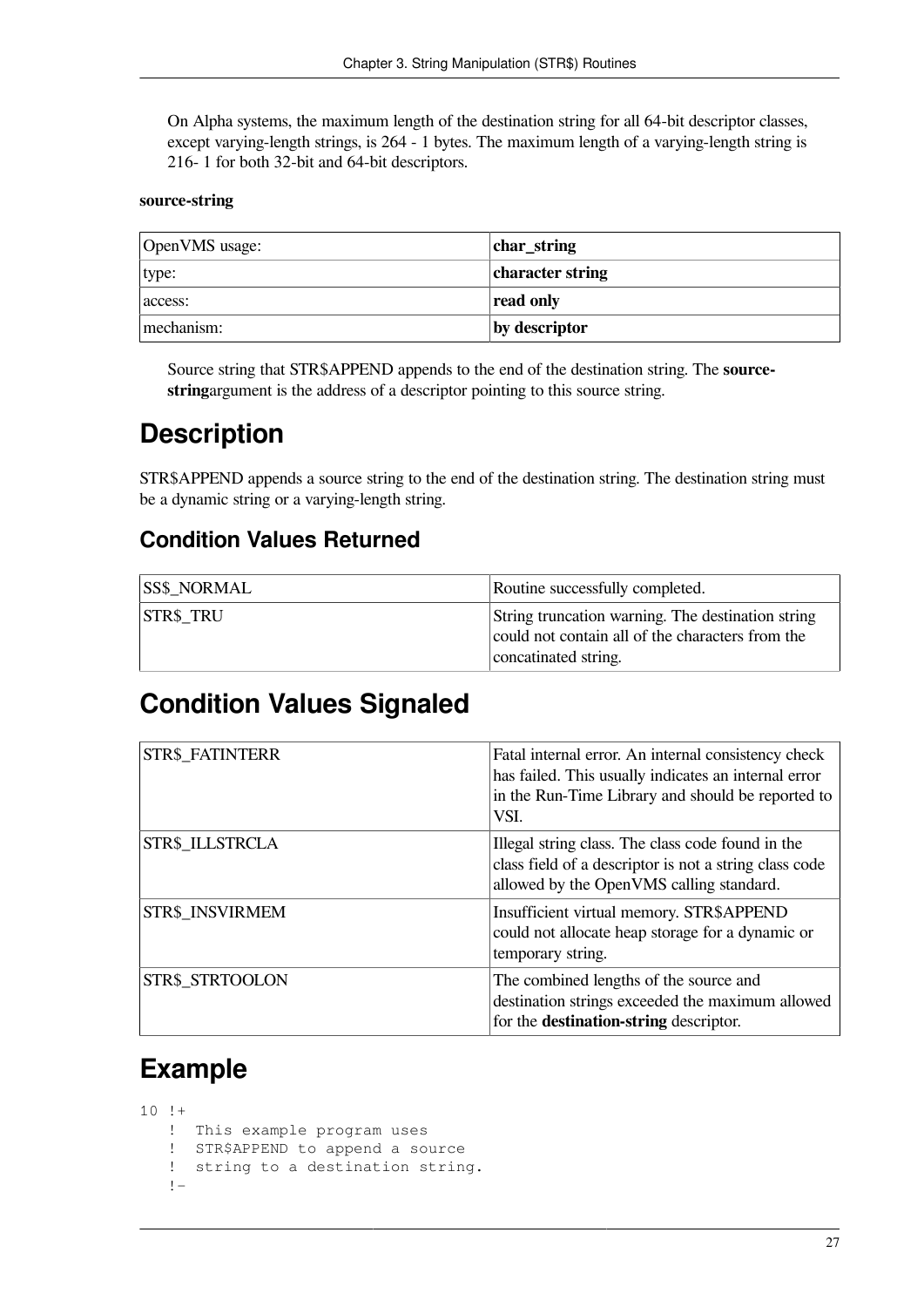```
DST$ = 'DOG'SRC$ = 'CAT' CALL STR$APPEND (DST$, SRC$)
 PRINT "DST$ = ";DST$
 END
```
This BASIC example uses STR\$APPEND to append a source string 'CAT', to a destination string 'DOG/'.

The output generated by this program is as follows:

<span id="page-33-0"></span>DST\$ = DOG/CAT

# **STR\$CASE\_BLIND\_COMPARE**

STR\$CASE\_BLIND\_COMPARE — The Compare Strings Without Regard to Case routine compares two input strings of any supported class and data type without regard to whether the alphabetic characters are uppercase or lowercase.

## **Format**

STR\$CASE\_BLIND\_COMPARE first-source-string ,second-source-string

## **Returns**

| OpenVMS usage: | longword_signed   |
|----------------|-------------------|
| type:          | longword (signed) |
| access:        | write only        |
| mechanism:     | by value          |

The values returned by STR\$CASE\_BLIND\_COMPARE and the conditions to which they translate are as follows:

| Returned<br><b>Value</b> | <b>Condition</b>                                          |
|--------------------------|-----------------------------------------------------------|
|                          | first-source-string is less than second-source-string.    |
| 0                        | Both are the same (with blank fill for shorter string).   |
|                          | first-source-string is greater than second-source-string. |

### **Arguments**

#### **first-source-string**

| OpenVMS usage: | char_string      |
|----------------|------------------|
| type:          | character string |
| access:        | read only        |
| mechanism:     | by descriptor    |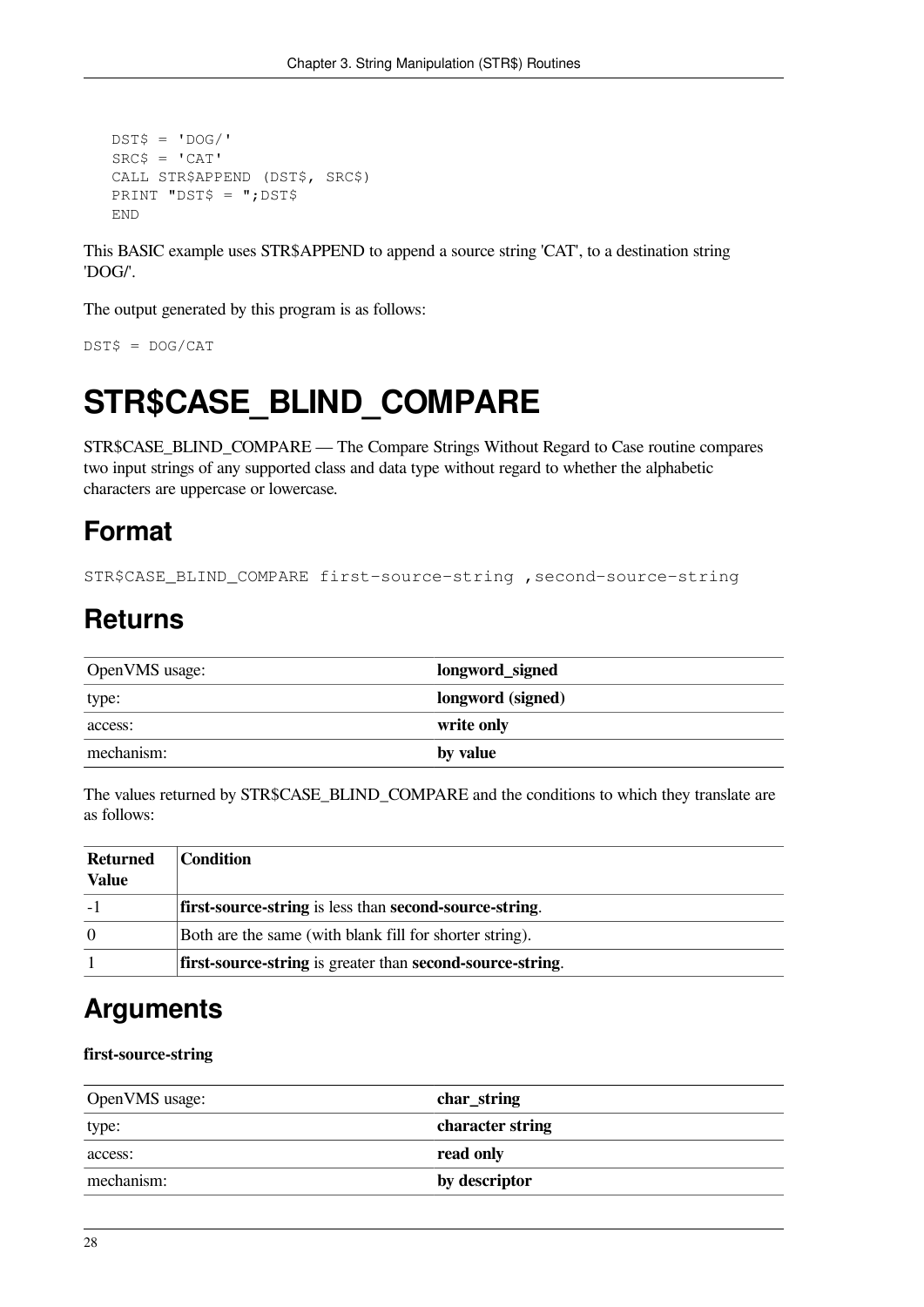First string. The **first-source-string** argument is the address of a descriptor pointing to the first string.

#### **second-source-string**

| OpenVMS usage: | char_string      |
|----------------|------------------|
| type:          | character string |
| access:        | read only        |
| mechanism:     | by descriptor    |

Second string. The **second-source-string** argument is the address of a descriptor pointing to the second string.

## **Description**

STR\$CASE\_BLIND\_COMPARE does not distinguish between uppercase and lowercase characters. The contents of both strings are converted to uppercase before the strings are compared, but the source strings themselves are not changed. STR\$CASE\_BLIND\_COMPARE uses the DEC Multinational Character Set.

## **Condition Value Signaled**

STR\$\_ILLSTRCLAIllegal string class. The class code found in the class field of a descriptor is not a string class code allowed by the OpenVMS calling standard.

### **Example**

```
PROGRAM CASE_BLIND(INPUT, OUTPUT);
{+}{ This program demonstrates the use of
{ STR$CASE_BLIND_COMPARE.
{
{ First, declare the external function.
{-}FUNCTION STR$CASE_BLIND_COMPARE(STR1 : VARYING
          [A] OF CHAR; STR2 : VARYING [B] OF
          CHAR) : INTEGER; EXTERN;
{+}{ Declare the variables to be used in the
{ main program.
\{-\}VAR
 STRING1 : VARYING [256] OF CHAR;<br>STRING2 : VARYING [256] OF CHAR;
               : VARYING [256] OF CHAR;
 RET STATUS : INTEGER;
{+}{ Begin the main program. Read values for
{ the strings to be compared. Call
```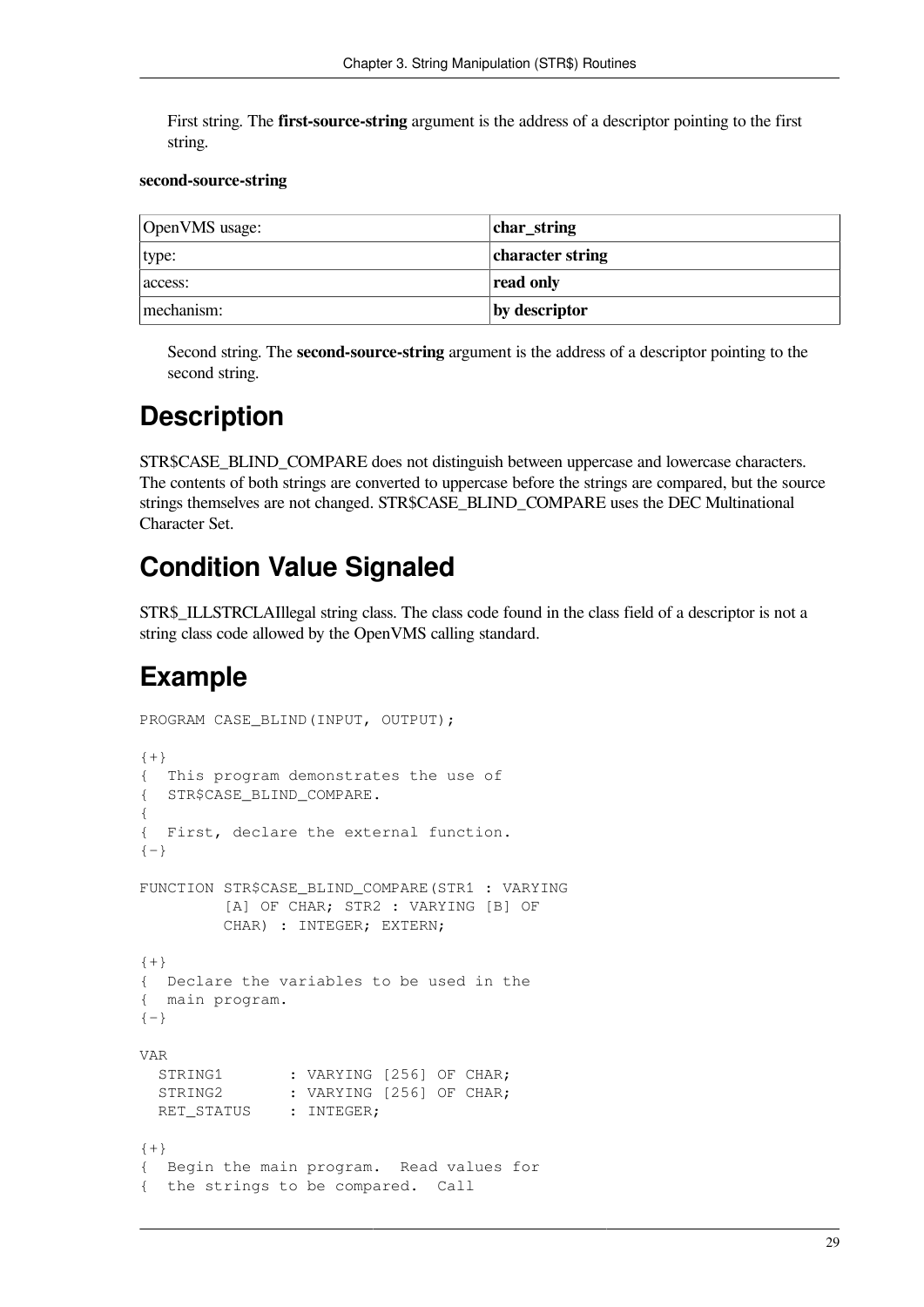```
{ STR$CASE_BLIND_COMPARE. Print the
{ result.
{-}BEGIN
 WRITELN('ENTER THE FIRST STRING: ');
  READLN(STRING1);
 WRITELN('ENTER THE SECOND STRING: ');
  READLN(STRING2);
   RET_STATUS := STR$CASE_BLIND_COMPARE(STRING1, STRING2);
   WRITELN(RET_STATUS);
END.
```
This Pascal example shows how to call STR\$CASE\_BLIND\_COMPARE to determine whether two strings are equal regardless of case. One example of the output of this program is as follows:

```
$ RUN CASE_BLIND
ENTER THE FIRST STRING: KITTEN
ENTER THE SECOND STRING: kItTeN
    \cap
```
# <span id="page-35-0"></span>**STR\$COMPARE**

STR\$COMPARE — The Compare Two Strings routine compares the contents of two strings.

### **Format**

STR\$COMPARE first-source-string ,second-source-string

### **Returns**

| OpenVMS usage: | longword_signed           |
|----------------|---------------------------|
| type:          | longword integer (signed) |
| access:        | write only                |
| mechanism:     | by value                  |

The values returned by STR\$COMPARE and the conditions to which they translate are as follows:

| Returned     | <b>Condition</b>                                          |
|--------------|-----------------------------------------------------------|
| <b>Value</b> |                                                           |
|              | first-source-string is less than second-source-string.    |
| $\theta$     | first-source-string is equal to second-source-string.     |
|              | first-source-string is greater than second-source-string. |

### **Arguments**

#### **first-source-string**

| OpenVMS usage: | char<br>string |
|----------------|----------------|
|                |                |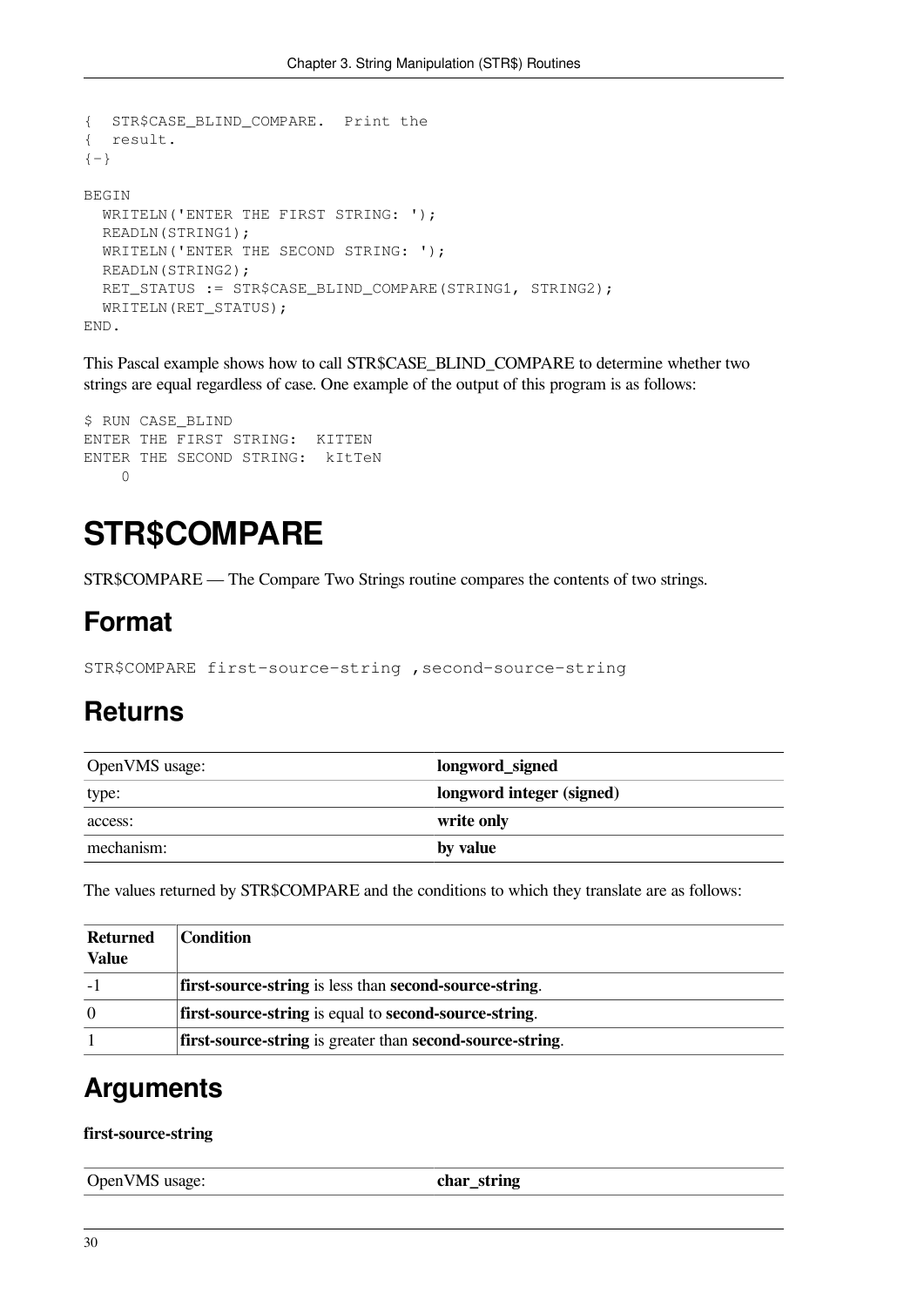| type:      | character string |
|------------|------------------|
| access:    | read only        |
| mechanism: | by descriptor    |

First string. The **first-source-string** argument is the address of a descriptor pointing to the first string.

#### **second-source-string**

| OpenVMS usage: | char_string      |
|----------------|------------------|
| type:          | character string |
| access:        | read only        |
| mechanism:     | by descriptor    |

Second string. The **second-source-string** argument is the address of a descriptor pointing to the second string.

#### **Description**

STR\$COMPARE compares two strings for the same contents. If the strings are unequal in length, the shorter string is considered to be filled with blanks to the length of the longer string before the comparison is made. This routine distinguishes between uppercase and lowercase alphabetic characters.

#### **Condition Value Signaled**

| <b>STR\$ ILLSTRCLA</b> | Illegal string class. The class code found in the      |
|------------------------|--------------------------------------------------------|
|                        | class field of a descriptor is not a string class code |
|                        | allowed by the OpenVMS calling standard.               |

#### **Example**

```
100 EXTERNAL INTEGER FUNCTION STR$COMPARE
   SRC1$ = 'ABC'SRC2$ = 'BCD !+
    ! Note that STR$COMPARE will treat SRC1$ as if it were the same
     ! length as SRC2$ for the purpose of the comparison. Thus, it
    ! will treat the contents of SRC1$ as 'ABC '. However, it
     ! will only 'treat' the contents as longer; the contents of
     ! the source string are not actually changed.
     !-
    I% = STR$COMPARE(SRC1$, SRC2$)
   IF I^* = 1 THEN RESULT$ = ' IS GREATER THAN '
   IF I% = 0 THEN RESULT$ = ' IS EQUAL TO 'IF I% = -1 THEN RESULT$ = ' IS LESS THAN '
    PRINT SRC1$; RESULT$; SRC2$
999 END
```
This BASIC program uses STR\$COMPARE to compare two strings. The output generated by this program is as follows: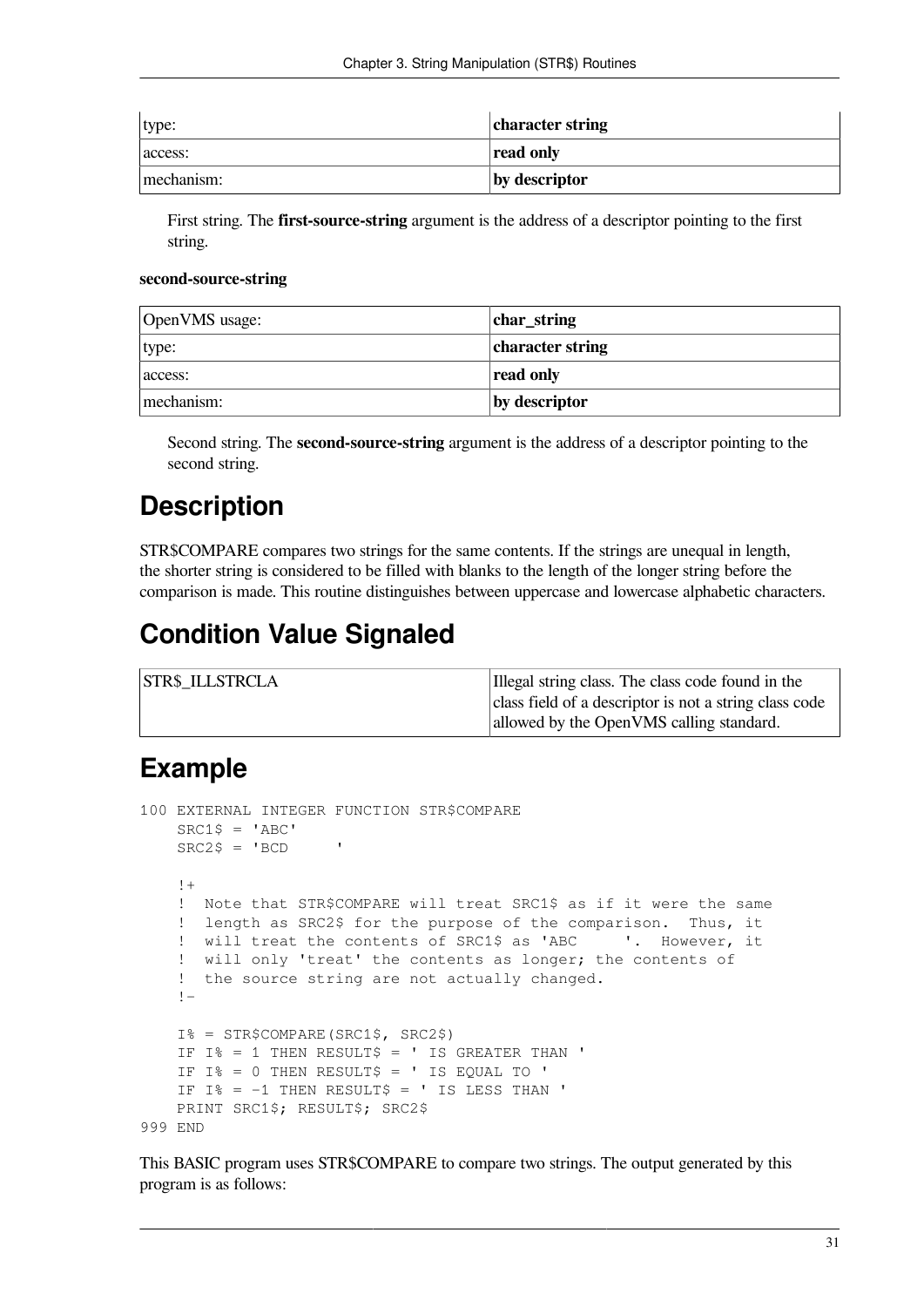ABC IS LESS THAN BCD

## **STR\$COMPARE\_EQL**

STR\$COMPARE\_EQL — The Compare Two Strings for Equality routine compares two strings to see if they have the same length and contents. Uppercase and lowercase characters are not considered equal.

### **Format**

STR\$COMPARE\_EQL first-source-string ,second-source-string

### **Returns**

| OpenVMS usage: | longword_unsigned   |
|----------------|---------------------|
| type:          | longword (unsigned) |
| access:        | write only          |
| mechanism:     | by value            |

The values returned by STR\$COMPARE and the conditions to which they translate are as follows:

| <b>Returned</b><br><b>Value</b> | <b>Condition</b>                                                                                                                                                                                                          |
|---------------------------------|---------------------------------------------------------------------------------------------------------------------------------------------------------------------------------------------------------------------------|
| $ 0\rangle$                     | The length and the contents of <b>first-source-string</b> are equal to the length and contents of<br>second-source-string.                                                                                                |
|                                 | Either the length of <b>first-source-string</b> is not equal to the length of <b>second-source-</b><br>string, or the contents of first-source-string are not equal to the contents of second-<br>source-string, or both. |

### **Arguments**

#### **first-source-string**

| OpenVMS usage: | char_string      |
|----------------|------------------|
| type:          | character string |
| access:        | read only        |
| mechanism:     | by descriptor    |

First source string. The **first-source-string** argument is the address of a descriptor pointing to the first source string.

#### **second-source-string**

| OpenVMS usage: | char_string      |
|----------------|------------------|
| type:          | character string |
| access:        | read only        |
| mechanism:     | by descriptor    |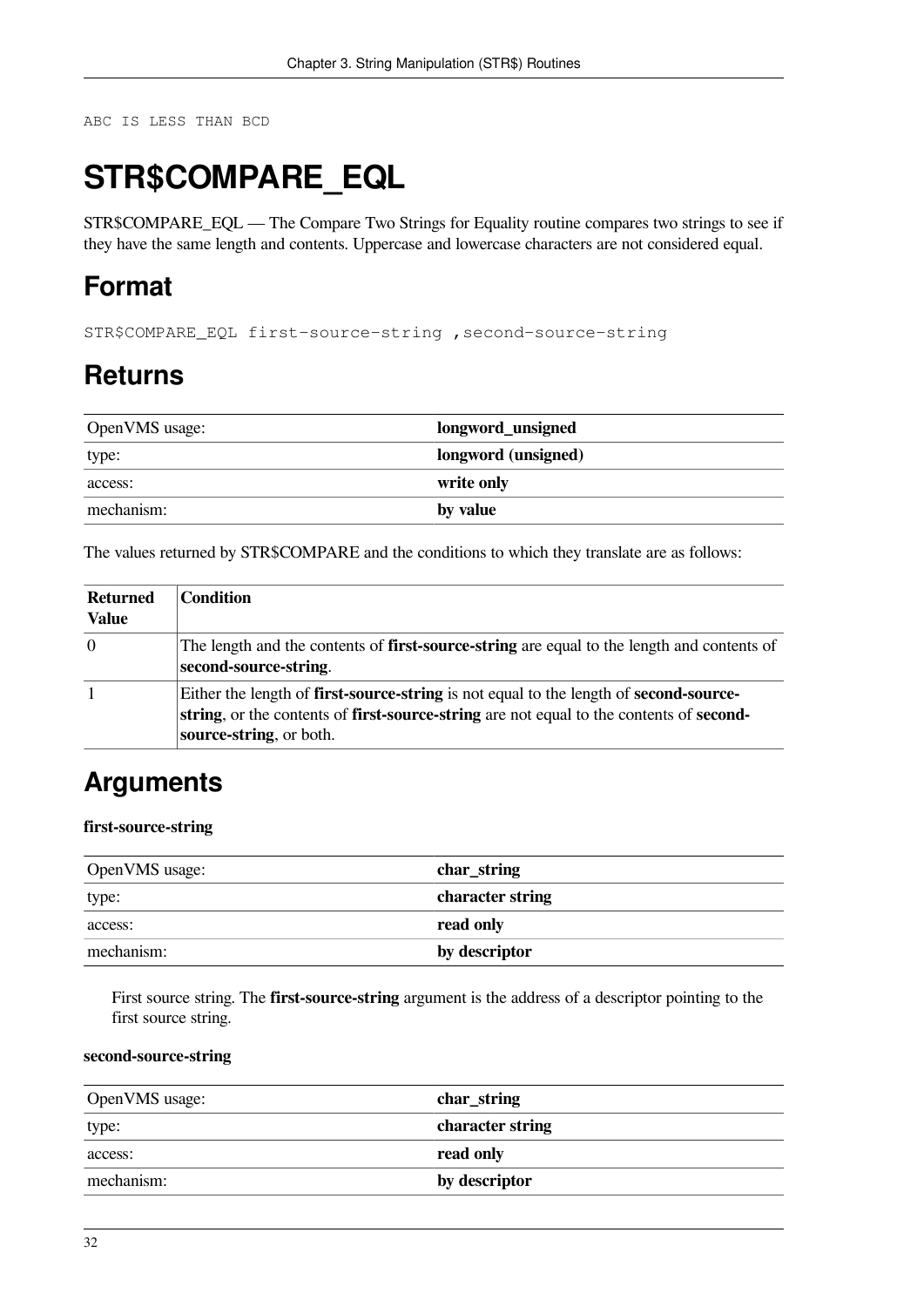Second source string. The **second-source-string** argument is the address of a descriptor pointing to the second source string.

#### **Condition Values Signaled**

| <b>STR\$ ILLSTRCLA</b> | Illegal string class. The class code found in the      |
|------------------------|--------------------------------------------------------|
|                        | class field of a descriptor is not a string class code |
|                        | allowed by the OpenVMS calling standard.               |

#### **Example**

```
PROGRAM COMPARE EQL(INPUT, OUTPUT);
\{+\}{ This program demonstrates the use of
{ STR$COMPARE_EQL to compare two strings.
{ Strings are considered equal only if they
{ have the same contents and the same length.
{
{ First, declare the external function.
{-}FUNCTION STR$COMPARE_EQL(SRC1STR : VARYING
          [A] OF CHAR; SRC2STR : VARYING [B]
         OF CHAR) : INTEGER; EXTERN;
{+}
{ Declare the variables used in the main program.
{-}VAR
 STRING1 : VARYING [256] OF CHAR;
 STRING2 : VARYING [256] OF CHAR;
 RET_STATUS : INTEGER;
{+}{ Begin the main program. Read the strings
{ to be compared. Call STR$COMARE_EQL to compare
{ the strings. Print the result.
{-}BEGIN
 WRITELN('ENTER THE FIRST STRING: ');
  READLN(STRING1);
 WRITELN('ENTER THE SECOND STRING: ');
  READLN(STRING2);
  RET_STATUS := STR$COMPARE_EQL(STRING1, STRING2);
   WRITELN(RET_STATUS);
END.
```
This Pascal example demonstrates the use of STR\$COMPARE\_EQL. A sample of the output generated by this program is as follows:

\$ RUN COMPARE EOL ENTER THE FIRST STRING: frog ENTER THE SECOND STRING: Frogs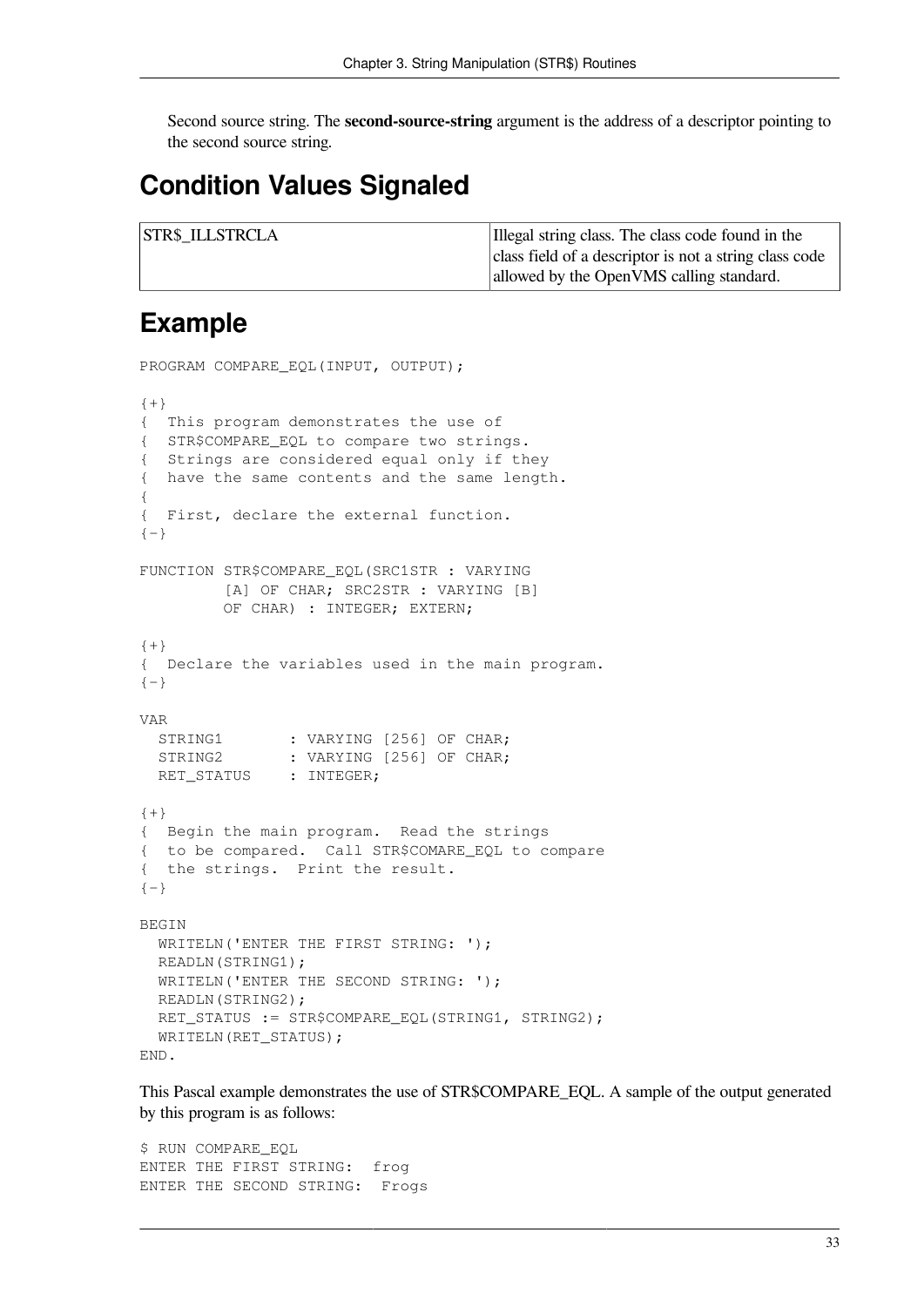#### 1

## **STR\$COMPARE\_MULTI**

STR\$COMPARE\_MULTI — The Compare Two Strings for Equality Using Multinational Character Set routine compares two character strings for equality using the DEC Multinational Character Set.

#### **Format**

```
STR$COMPARE_MULTI first-source-string ,second-source-string [,flags-
value] [,foreign-language]
```
#### **Returns**

| OpenVMS usage: | longword_signed   |
|----------------|-------------------|
| type:          | longword (signed) |
| access:        | write only        |
| mechanism:     | by value          |

The values returned by STR\$COMPARE\_MULTI and the conditions to which they translate are as follows:

| Returned<br><b>Value</b> | <b>Condition</b>                                               |
|--------------------------|----------------------------------------------------------------|
|                          | first-source-string is less than second-source-string.         |
| $\Omega$                 | Both strings are the same; the shorter string is blank filled. |
|                          | first-source-string is greater than second-source-string.      |

#### **Arguments**

#### **first-source-string**

| OpenVMS usage: | char_string      |
|----------------|------------------|
| type:          | character string |
| access:        | read only        |
| mechanism:     | by descriptor    |

First string in the comparison. The **first-source-string** argument is the address of a descriptor pointing to the first string.

#### **second-source-string**

| OpenVMS usage: | char_string      |
|----------------|------------------|
| type:          | character string |
| access:        | read only        |
| mechanism:     | by descriptor    |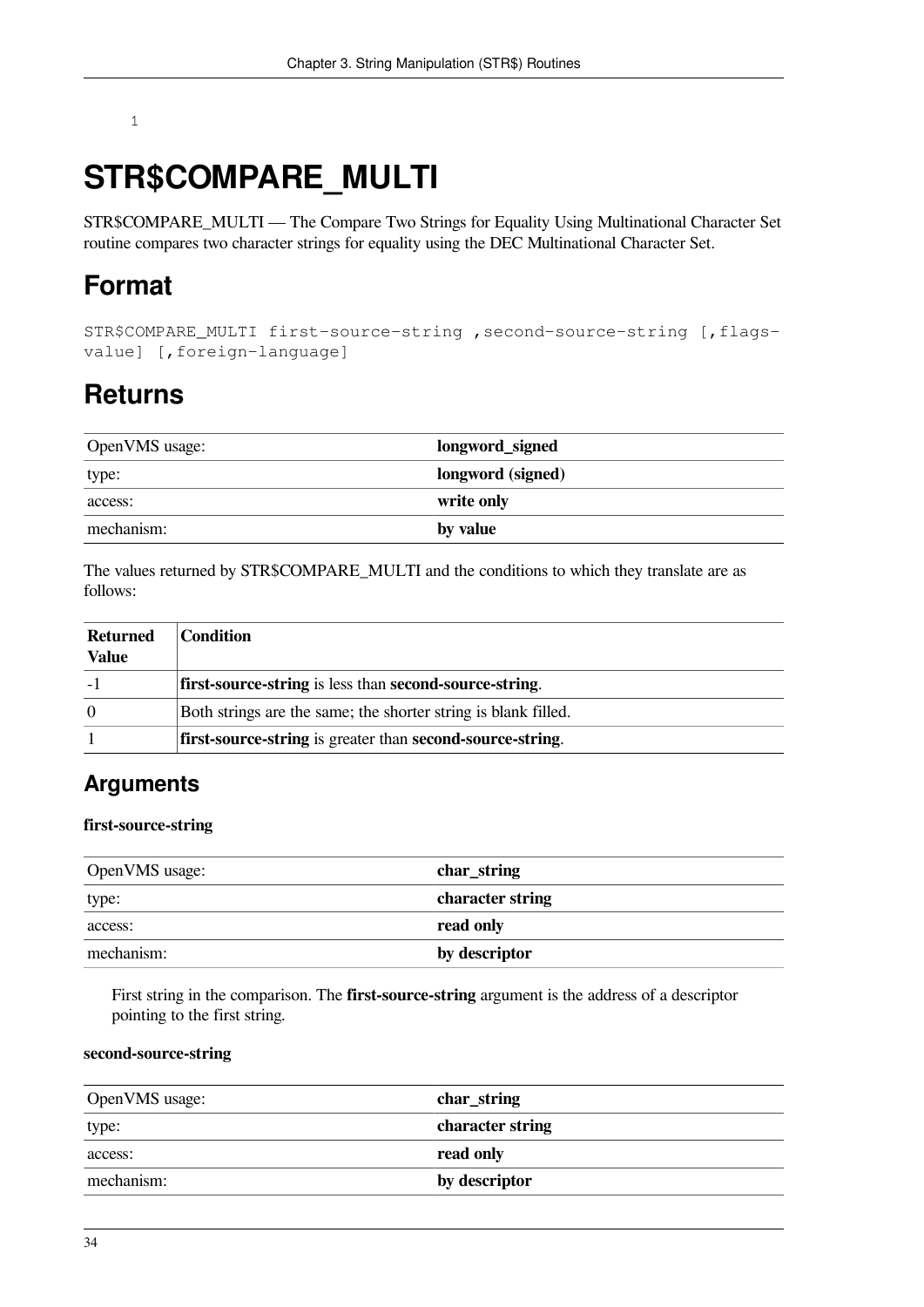Second string in the comparison. The **second-source-string** argument is the address of a descriptor pointing to the second string.

#### **flags-value**

| OpenVMS usage: | mask_longword       |
|----------------|---------------------|
| type:          | longword (unsigned) |
| access:        | read only           |
| mechanism:     | by value            |

A single flag bit. The **flags-value** argument is a signed longword integer that contains this flag bit. The **flags-value** argument indicates whether the comparison is to be case sensitive or case blind. The default value of **flags-value** is 0, indicating a case sensitive comparison. The following table lists the meaning of the bit values:

| <b>Value</b> | <b>Meaning</b>                                                                                |
|--------------|-----------------------------------------------------------------------------------------------|
|              | Uppercase and lowercase characters are not equivalent. (The comparison is case<br>sensitive.) |
|              | Uppercase and lowercase characters are equivalent. (The comparison is case blind.)            |

#### **foreign-language**

| OpenVMS usage: | longword_unsigned   |
|----------------|---------------------|
| type:          | longword (unsigned) |
| access:        | read only           |
| mechanism:     | by value            |

Indicator that determines the foreign language table to be used. The **foreign-language** argument is an unsigned longword that contains this foreign language table indicator. The default value of **foreign-language** is 1. The following table lists the value of the **foreign-language** argument associated with each language table:

| <b>Value</b> | Language              |
|--------------|-----------------------|
|              | Multinational table   |
|              | Danish table          |
|              | Finnish/Swedish table |
| 4            | German table          |
|              | Norwegian table       |
| 6            | Spanish table         |

#### **Description**

STR\$COMPARE\_MULTI compares two character strings to see whether they have the same contents. Two strings are "equal" if they contain the same characters in the same sequence, even if one of them is blank filled to a longer length than the other. The DEC Multinational Character Set, or foreign language variations of the DEC Multinational Character Set, are used in the comparison.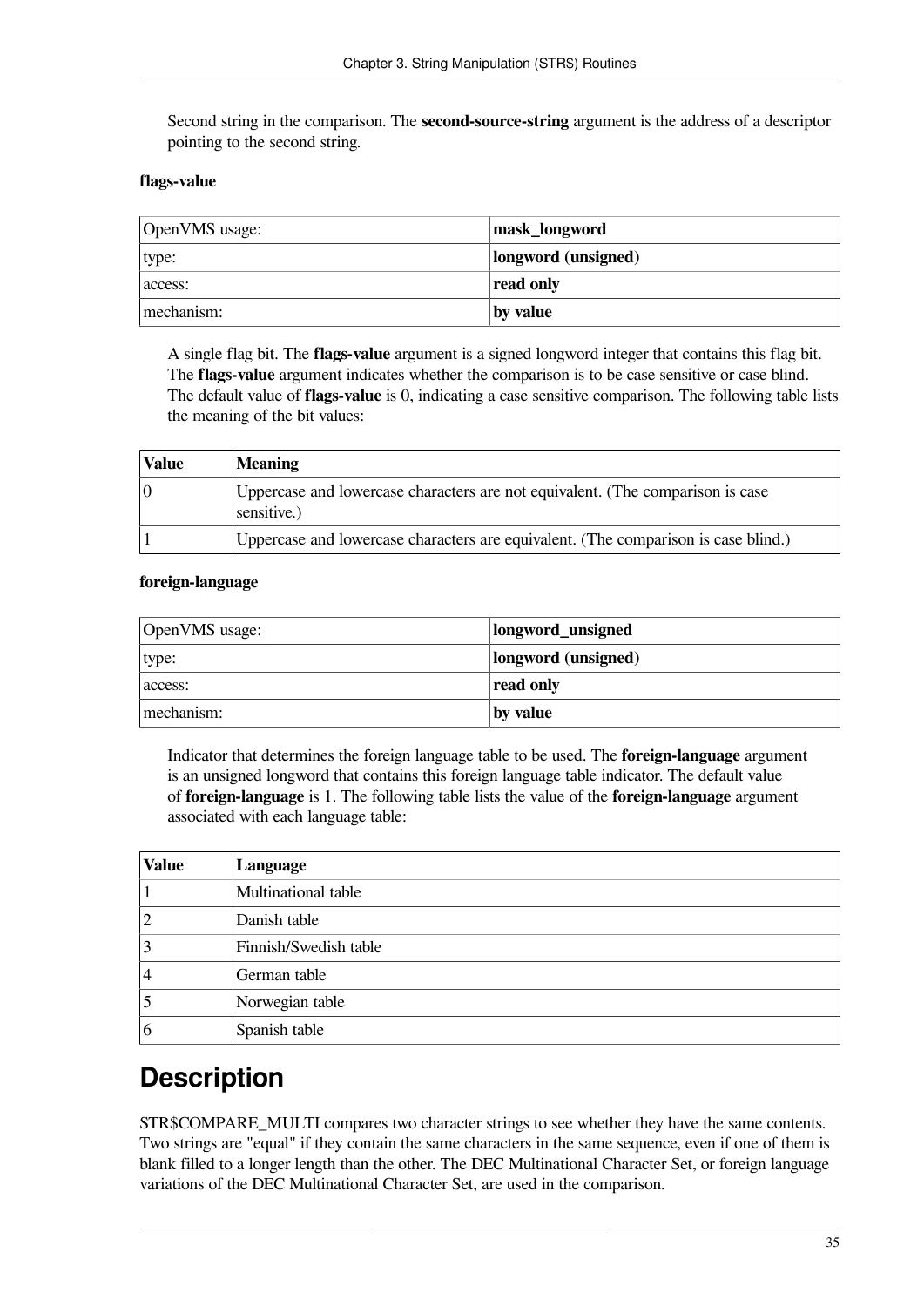See the *VSI OpenVMS I/O User's Reference Manual* for more information about the DEC Multinational Character Set.

## **Condition Values Signaled**

| <b>STR\$ ILLSTRCLA</b> | Illegal string class. Severe error. The descriptor of |
|------------------------|-------------------------------------------------------|
|                        | <b>first-source-string and/orsecond-source-string</b> |
|                        | contains a class code that is not supported by the    |
|                        | OpenVMS calling standard.                             |
| <b>LIB\$ INVARG</b>    | Invalid argument. Severe error.                       |

## **STR\$CONCAT**

STR\$CONCAT — The Concatenate Two or More Strings routine concatenates all specified source strings into a single destination string.

### **Format**

STR\$CONCAT destination-string ,source-string [,source-string...]

### **Returns**

| OpenVMS usage: | cond_value          |
|----------------|---------------------|
| type:          | longword (unsigned) |
| access:        | write only          |
| mechanism:     | by value            |

### **Arguments**

#### **destination-string**

| OpenVMS usage: | char_string      |
|----------------|------------------|
| type:          | character string |
| access:        | write only       |
| mechanism:     | by descriptor    |

Destination string into which STR\$CONCAT concatenates all specified source strings. The **destination-string** argument is the address of a descriptor pointing to this destination string.

#### **source-string**

| OpenVMS usage: | char_string      |
|----------------|------------------|
| type:          | character string |
| access:        | read only        |
| mechanism:     | by descriptor    |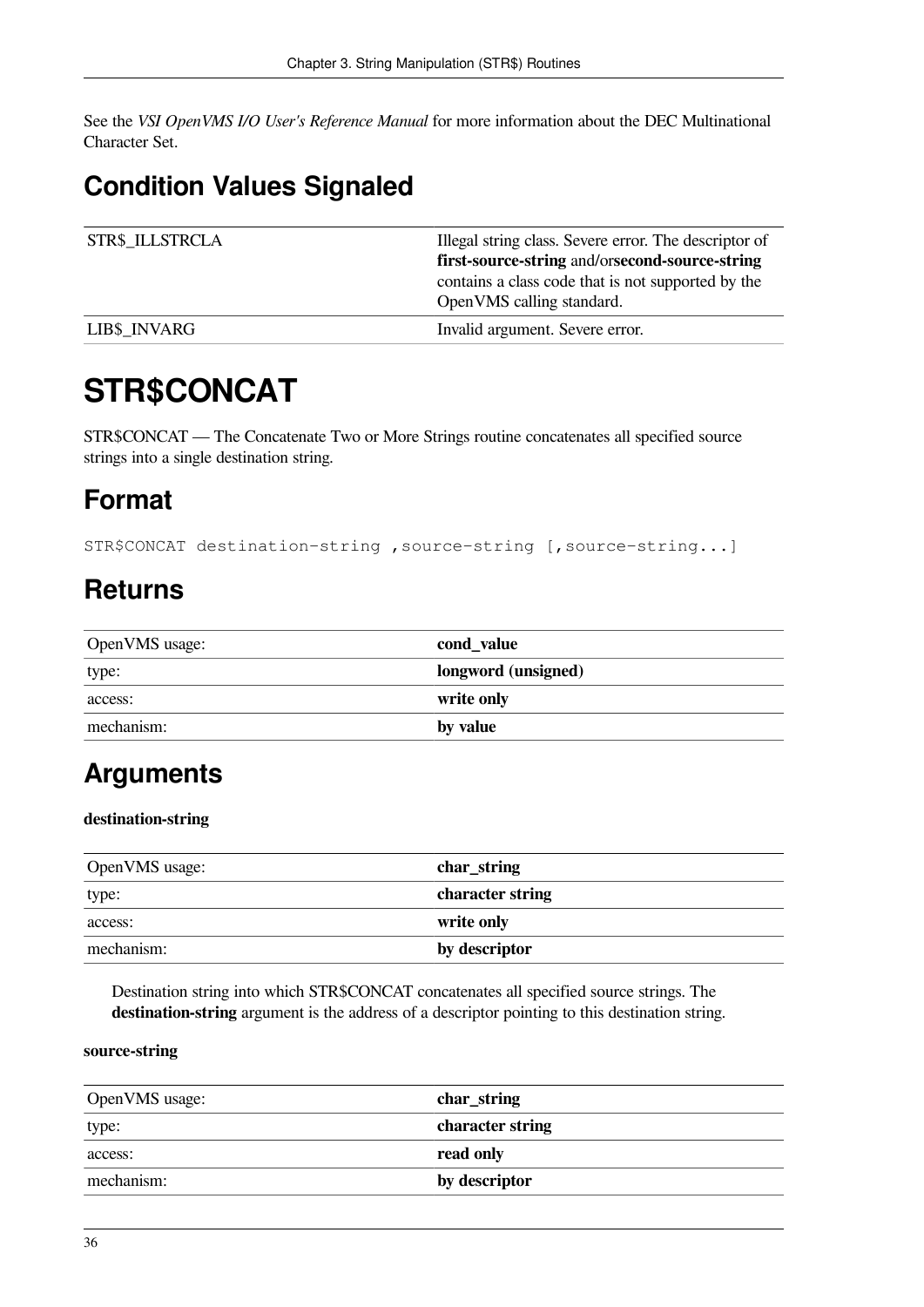First source string; STR\$CONCAT requires at least one source string. The **source-string** argument is the address of a descriptor pointing to the first source string. The maximum number of source strings that STR\$CONCAT allows is 254.

#### **source-string**

| OpenVMS usage: | char_string      |
|----------------|------------------|
| type:          | character string |
| access:        | read only        |
| mechanism:     | by descriptor    |

Additional source strings; STR\$CONCAT requires at least one source string. The **sourcestring**argument is the address of a descriptor pointing to the additional source string. The maximum number of source strings that STR\$CONCAT allows is 254.

### **Description**

STR\$CONCAT concatenates all specified source strings into a single destination string. The strings can be of any class and data type, provided that the length fields of the descriptors indicate the lengths of the strings in bytes. You must specify at least one source string, and you can specify up to 254 source strings. The maximum length of a concatenated string for a 32-bit descriptor is 216 - 1, or 65,535, bytes.

On Alpha systems, the maximum length of the destination string for all 64-bit descriptor classes, except varying-length strings, is 264 - 1 bytes. The maximum length of a varying-length string is 216- 1 for both 32-bit and 64-bit descriptors.

A warning status is returned if one or more input characters are not copied to the destination string.

### **Condition Values Returned**

| <b>SS\$ NORMAL</b> | Normal successful completion. All characters in<br>the input strings were copied into the destination<br>string. |
|--------------------|------------------------------------------------------------------------------------------------------------------|
| <b>STR\$ TRU</b>   | String truncation warning. One or more input<br>characters were not copied into the destination<br>string.       |

#### **Condition Values Signaled**

| <b>STR\$ FATINTERR</b> | Fatal internal error. An internal consistency check<br>has failed. This usually indicates an internal error<br>in the Run-Time Library and should be reported to<br>VSI. |
|------------------------|--------------------------------------------------------------------------------------------------------------------------------------------------------------------------|
| <b>STR\$ ILLSTRCLA</b> | Illegal string class. The class code found in the<br>class field of a descriptor is not a string class code<br>allowed by the OpenVMS calling standard.                  |
| <b>STR\$ INSVIRMEM</b> | Insufficient virtual memory. STR\$CONCAT<br>could not allocate heap storage for a dynamic or<br>temporary string.                                                        |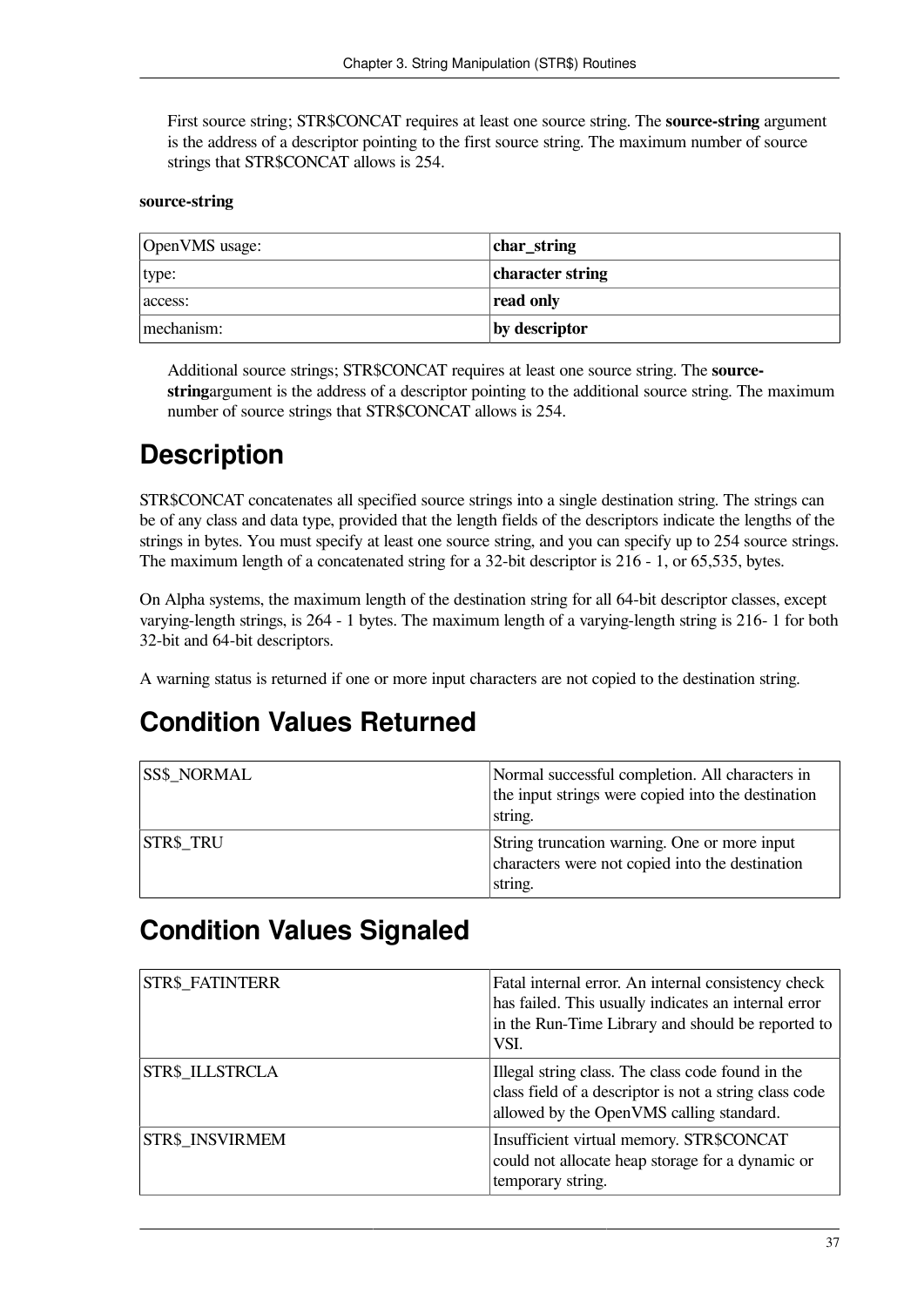| <b>STR\$ STRTOOLON</b> | The combined length of all the source strings<br>exceeded the maximum allowed for the<br>destination-string descriptor. |
|------------------------|-------------------------------------------------------------------------------------------------------------------------|
| <b>STR\$_WRONUMARG</b> | Wrong number of arguments. You tried to pass<br>fewer than two or more than 255 arguments to<br>STR\$CONCAT.            |

### **Example**

```
10 + ! This example program uses STR$CONCAT
    ! to concatenate four source strings into a
    ! single destination string.
    !-
   EXTERNAL INTEGER FUNCTION STR$CONCAT
   STATUS% = STR$CONCAT (X$, 'A', 'B', 'C', 'D')PRINT "X$ = ": X$
   END
```
The output generated by this BASIC program is as follows:

 $X$ = ABCD$ 

## **STR\$COPY\_DX**

STR\$COPY\_DX — The Copy a Source String Passed by Descriptor to a Destination String routine copies a source string to a destination string. Both strings are passed by descriptor.

### **Format**

STR\$COPY\_DX destination-string ,source-string

### **Corresponding JSB Entry Point**

STR\$COPY\_DX\_R8

#### **Returns**

| OpenVMS usage: | cond_value          |
|----------------|---------------------|
| type:          | longword (unsigned) |
| access:        | write only          |
| mechanism:     | by value            |

### **Arguments**

#### **destination-string**

| OpenVMS usage: | char_string      |
|----------------|------------------|
| type:          | character string |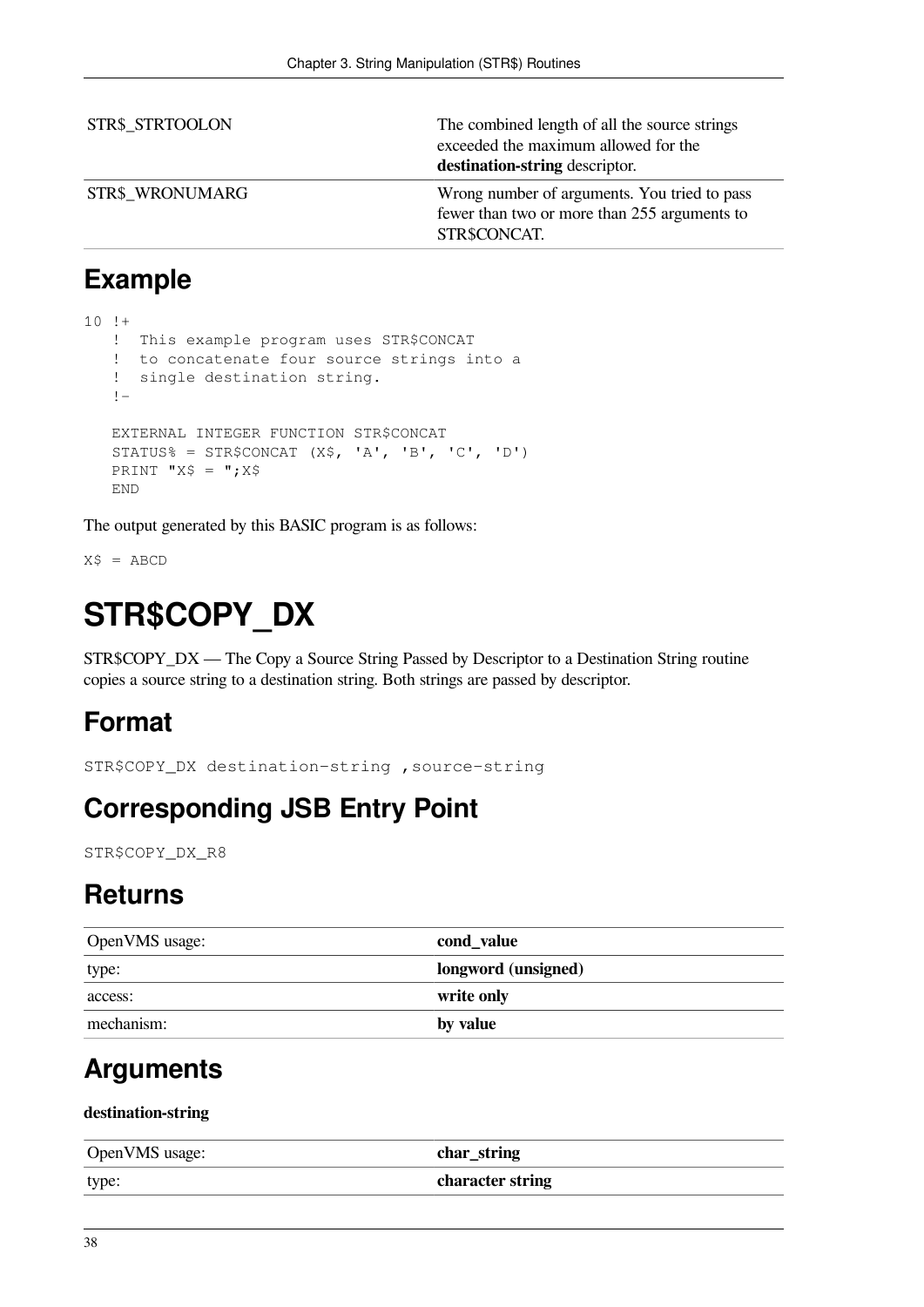| access:    | write only    |
|------------|---------------|
| mechanism: | by descriptor |

Destination string into which STR\$COPY\_DX writes the source string. Depending on the class of the destination string, the following actions occur:

| <b>Descriptor Class</b> | <b>Action</b>                                                                                                                                                                                                                                                                                                                                                                                                                             |
|-------------------------|-------------------------------------------------------------------------------------------------------------------------------------------------------------------------------------------------------------------------------------------------------------------------------------------------------------------------------------------------------------------------------------------------------------------------------------------|
| S, Z, SD, A, NCA        | Copy the source string. If needed, fill space or truncate on the right.                                                                                                                                                                                                                                                                                                                                                                   |
| D                       | If the area specified by the destination descriptor is large enough to contain the<br>source string, copy the source string and set the new length in the destination<br>descriptor. If the area specified is not large enough, return the previous space<br>allocation (if any) and then dynamically allocate the amount of space needed.<br>Copy the source string and set the new length and address in the destination<br>descriptor. |
| VS.                     | Copy the source string to the destination string up to the limit of the descriptor's<br>MAXSTRLEN field with no padding. Adjust the string's current length<br>(CURLEN) field to the actual number of bytes copied.                                                                                                                                                                                                                       |

The **destination-string** argument is the address of a descriptor pointing to the destination string.

#### **source-string**

| OpenVMS usage: | char_string      |
|----------------|------------------|
| type:          | character string |
| access:        | read only        |
| mechanism:     | by descriptor    |

Source string that STR\$COPY\_DX copies into the destination string; the descriptor class of the source string can be unspecified, fixed length, dynamic length, scalar decimal, array, noncontiguous array, or varying length. The **source-string** argument is the address of a descriptor pointing to this source string. (See the description of LIB\$ANALYZE\_SDESC for possible restrictions.)

## **Description**

STR\$COPY DX copies a source string to a destination string, where both strings are passed by descriptor. All conditions except success and truncation are signaled; truncation is returned as a warning condition value.

STR\$COPY\_DX passes the source string by descriptor. In addition, an equivalent JSB entry point is provided, with R0 being the first argument (the descriptor of the destination string), and R1 the second (the descriptor of the source string).

### **Condition Values Returned**

| <b>SS\$ NORMAL</b> | Normal successful completion. All characters in the<br>input string were copied to the destination string.                     |
|--------------------|--------------------------------------------------------------------------------------------------------------------------------|
| <b>STR\$ TRU</b>   | String truncation warning. The destination string<br>could not contain all of the characters copied from<br>the source string. |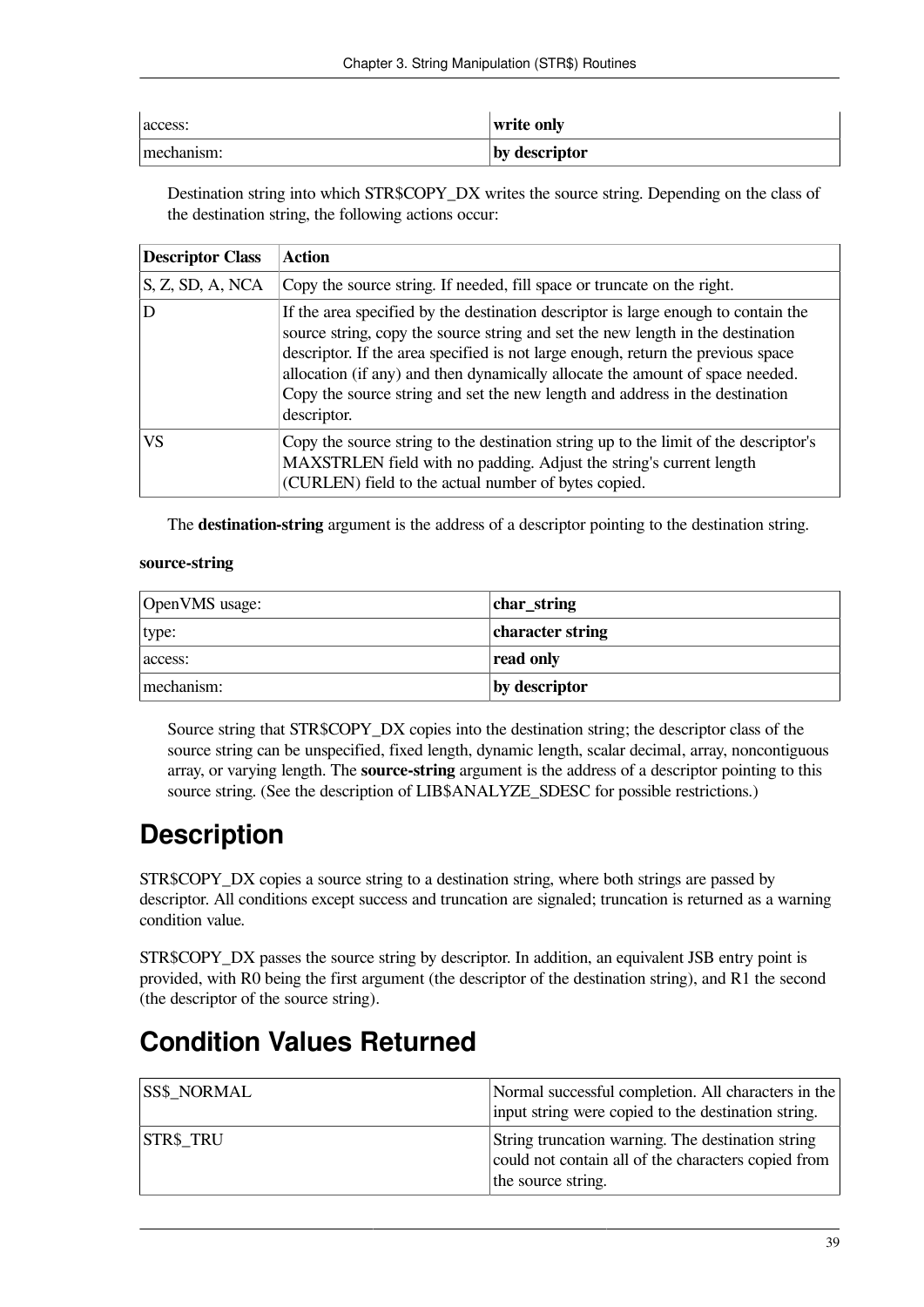#### **Condition Values Signaled**

| <b>STR\$ FATINTERR</b> | Fatal internal error. An internal consistency check<br>has failed. This usually indicates an internal error<br>in the Run-Time Library and should be reported to<br>VSI. |
|------------------------|--------------------------------------------------------------------------------------------------------------------------------------------------------------------------|
| STR\$ ILLSTRCLA        | Illegal string class. The class code found in the<br>class field of a descriptor is not a string class code<br>allowed by the OpenVMS calling standard.                  |
| STR\$ INSVIRMEM        | Insufficient virtual memory. STR\$COPY_DX<br>could not allocate heap storage for a dynamic or<br>temporary string.                                                       |

# **STR\$COPY\_R**

STR\$COPY\_R — The Copy a Source String Passed by Reference to a Destination String routine copies a source string passed by reference to a destination string passed by descriptor.

## **Format**

```
STR$COPY_R destination-string ,word-integer-source-length ,source-
string-address
```
### **Corresponding JSB Entry Point**

STR\$COPY\_R\_R8

### **Returns**

| OpenVMS usage: | cond_value          |
|----------------|---------------------|
| type:          | longword (unsigned) |
| access:        | write only          |
| mechanism:     | by value            |

## **Arguments**

#### **destination-string**

| OpenVMS usage: | $ char_{str}$    |
|----------------|------------------|
| type:          | character string |
| access:        | write only       |
| mechanism:     | by descriptor    |

Destination string into which STR\$COPY\_R copies the source string. The **destinationstring**argument is the address of a descriptor pointing to the destination string.

The class field determines the appropriate action.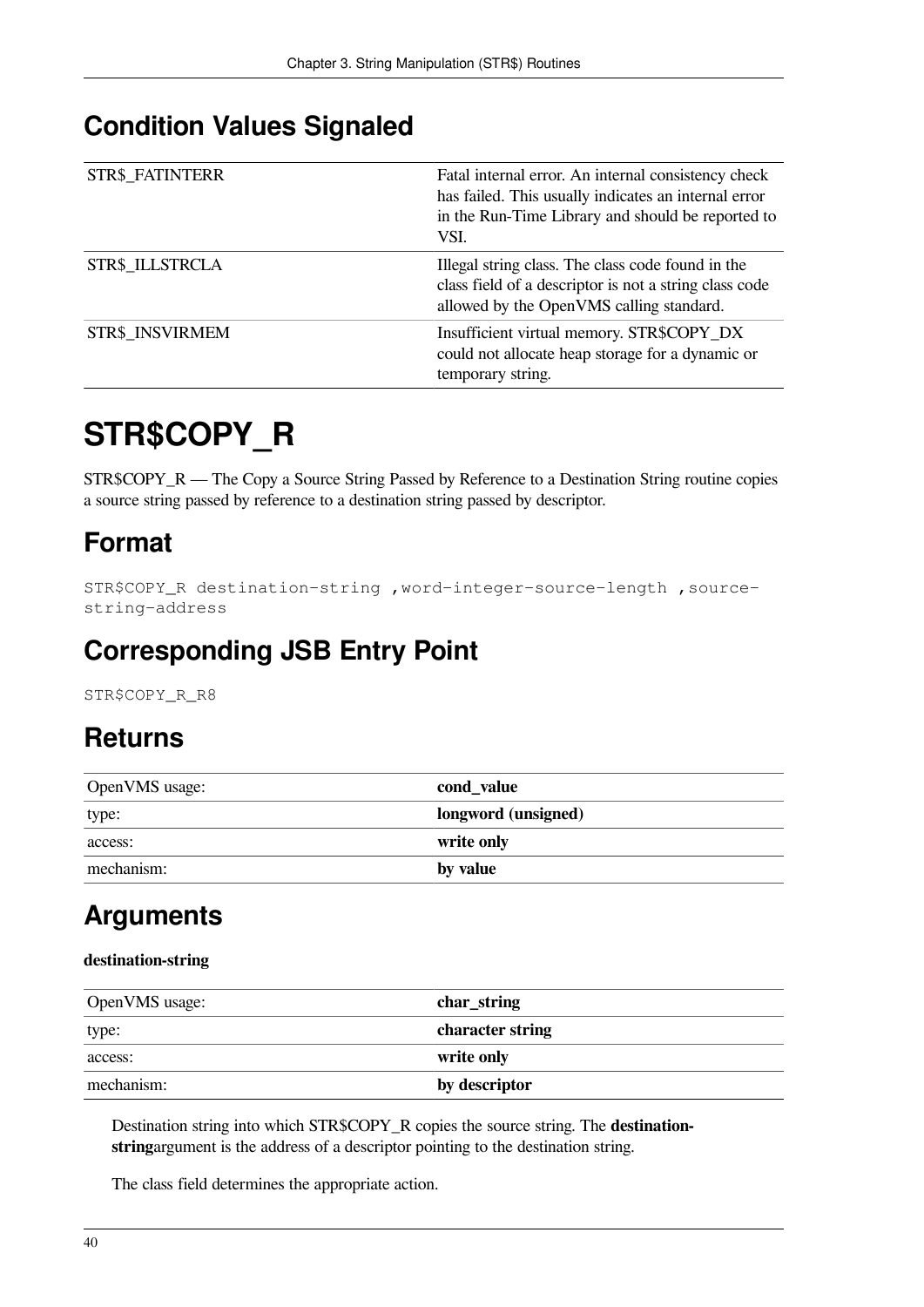See the description of LIB\$ANALYZE\_SDESC for restrictions associated with specific descriptor classes.

#### **word-integer-source-length**

| OpenVMS usage: | word_unsigned   |
|----------------|-----------------|
| type:          | word (unsigned) |
| access:        | read only       |
| mechanism:     | by reference    |

Length of the source string. The **word-integer-source-length** argument is the address of an unsigned word containing the length of the source string.

#### **source-string-address**

| OpenVMS usage: | char_string      |
|----------------|------------------|
| type:          | character string |
| access:        | read only        |
| mechanism:     | by reference     |

Source string that STR\$COPY\_R copies into the destination string. The **source-stringaddress**argument is the address of the source string.

### **Description**

STR\$COPY\_R copies a source string passed by reference to a destination string passed by descriptor. All conditions except success and truncation are signaled; truncation is returned as a warning condition value.

A JSB entry point is provided, with R0 being the first argument, R1 the second, and R2 the third. The length argument is passed in bits 15:0 of R1.

The actions taken by STR\$COPY\_R depend on the descriptor class of the destination string. The following table describes these actions for each appropriate descriptor class:

| <b>Descriptor Class</b> | <b>Action</b>                                                                                                                                                                                                                                     |
|-------------------------|---------------------------------------------------------------------------------------------------------------------------------------------------------------------------------------------------------------------------------------------------|
| $S$ , Z, SD, A, NCA     | Copy the source string. If needed, space fill or truncate on the right.                                                                                                                                                                           |
| D                       | If the area specified by the destination descriptor is large enough to contain the<br>source string, copy the source string and set the new length in the destination<br>descriptor.                                                              |
|                         | If the area specified is not large enough, return the previous space allocation, if<br>any, and then dynamically allocate the amount of space needed. Copy the source<br>string and set the new length and address in the destination descriptor. |
| VS                      | Copy source string to destination string up to the limit of the descriptor's<br>MAXSTRLEN field with no padding. Readjust the string's current length<br>(CURLEN) field to the actual number of bytes copied.                                     |

### **Condition Values Returned**

| <b>SS\$ NORMAL</b> | Normal successful completion. All characters in the |
|--------------------|-----------------------------------------------------|
|                    | input string were copied to the destination string. |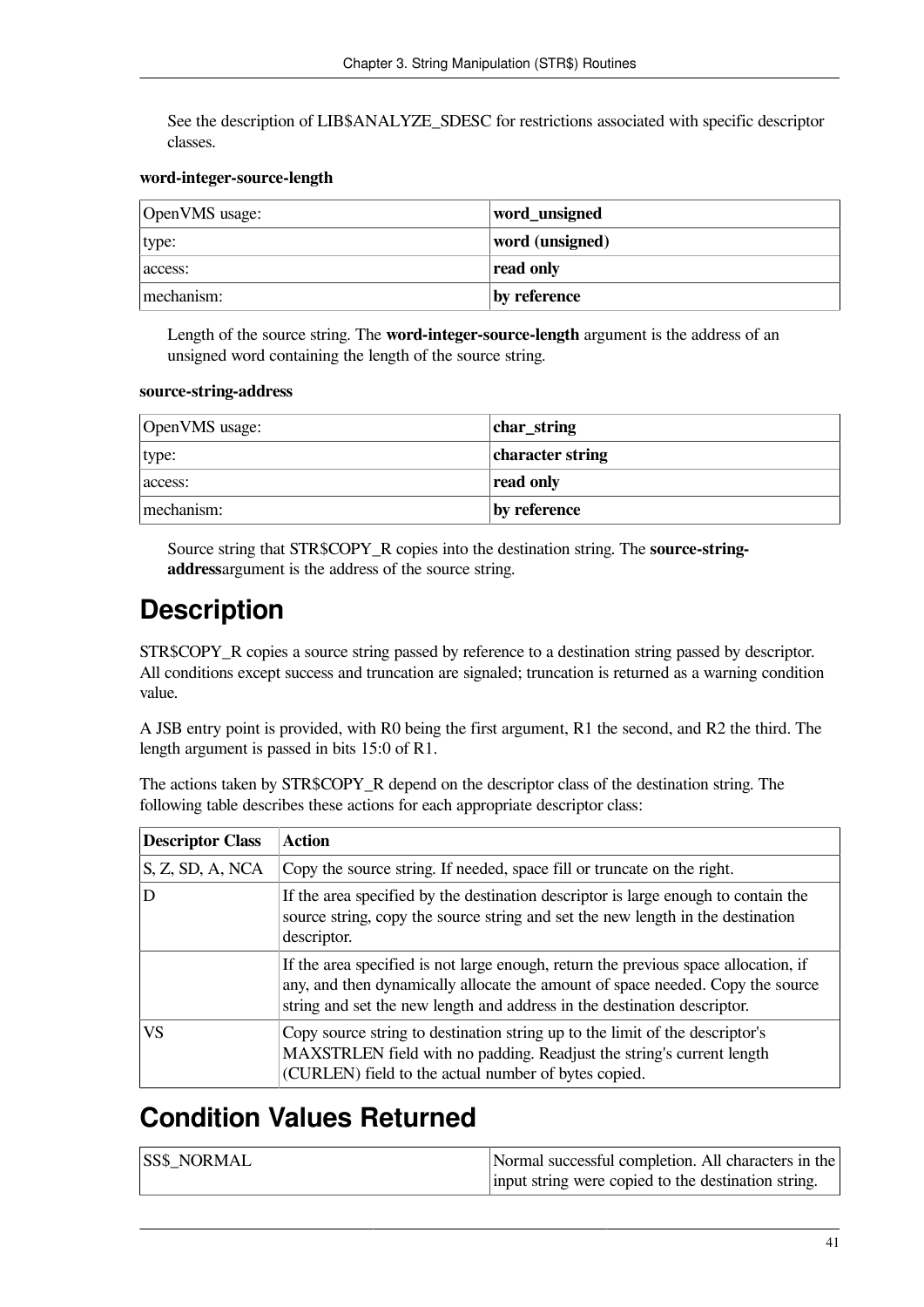STR\$\_TRU String truncation warning. The destination string could not contain all of the characters copied from the source string.

### **Condition Values Signaled**

| <b>STR\$_FATINTERR</b> | Fatal internal error. An internal consistency check<br>has failed. This usually indicates an internal error<br>in the Run-Time Library and should be reported to<br>VSI. |
|------------------------|--------------------------------------------------------------------------------------------------------------------------------------------------------------------------|
| STR\$ ILLSTRCLA        | Illegal string class. The class code found in the<br>class field of a descriptor is not a string class code<br>allowed by the OpenVMS calling standard.                  |
| STR\$ INSVIRMEM        | Insufficient virtual memory. STR\$COPY_R<br>could not allocate heap storage for a dynamic or<br>temporary string.                                                        |

## **STR\$COPY\_R\_64 (Alpha Only)**

STR\$COPY\_R\_64 (Alpha Only) — The Copy a Source String Passed by Reference to a Destination String routine copies a source string passed by reference to a destination string passed by descriptor.

### **Format**

STR\$COPY\_R\_64 destination-string ,quad-integer-sourcelength ,source-string-address

### **Corresponding JSB Entry Point**

STR\$COPY R\_R8

### **Returns**

| OpenVMS usage: | cond_value          |
|----------------|---------------------|
| type:          | longword (unsigned) |
| access:        | write only          |
| mechanism:     | by value            |

### **Arguments**

#### **destination-string**

| OpenVMS usage: | $ char_{str}$    |
|----------------|------------------|
| type:          | character string |
| access:        | write only       |
| mechanism:     | by descriptor    |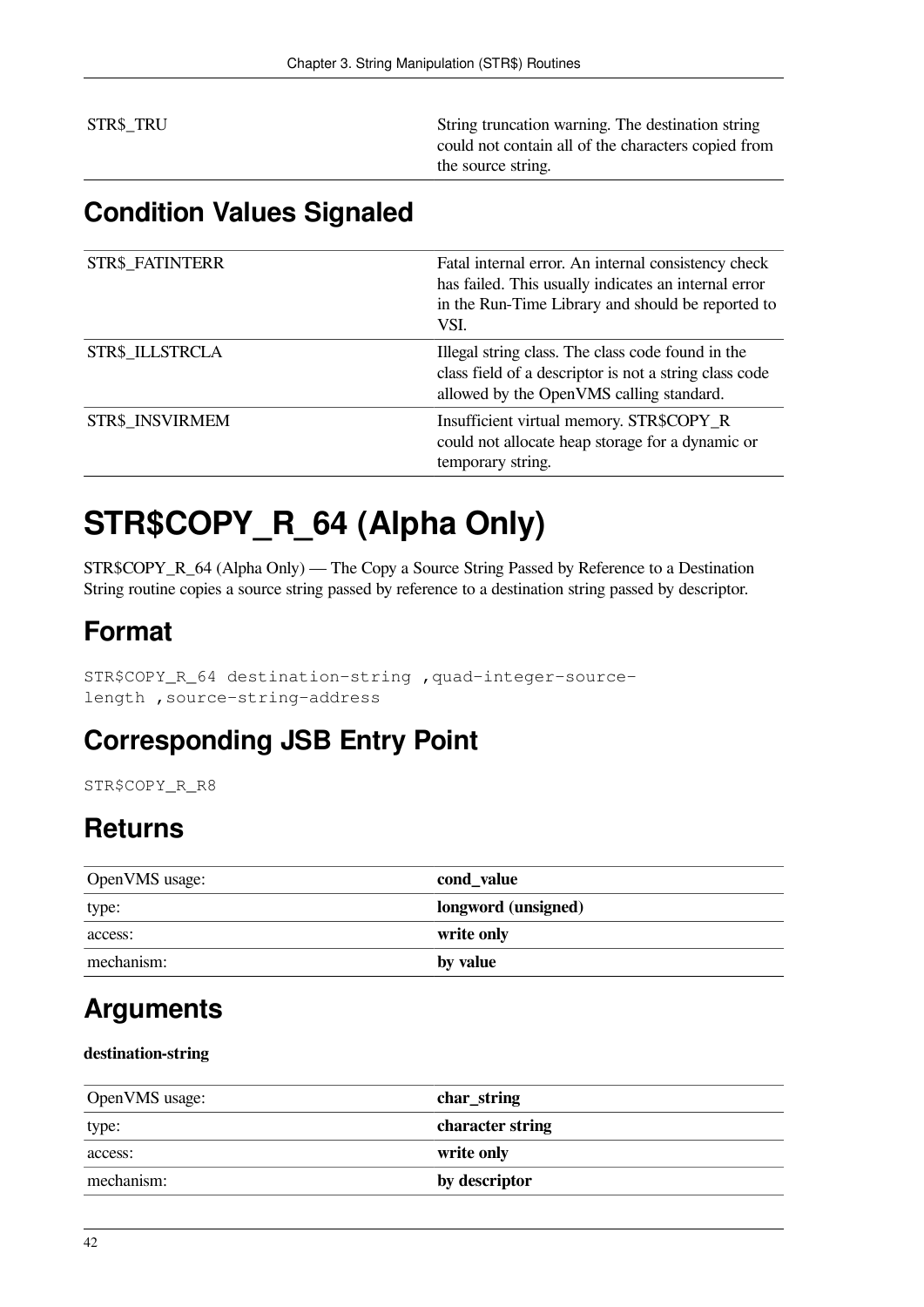Destination string into which STR\$COPY\_R\_64 copies the source string. The **destinationstring**argument is the address of a descriptor pointing to the destination string.

The class field determines the appropriate action.

See the description of LIB\$ANALYZE\_SDESC for restrictions associated with specific descriptor classes.

#### **quad-integer-source-length**

| OpenVMS usage: | quadword_unsigned   |
|----------------|---------------------|
| type:          | quadword (unsigned) |
| access:        | read only           |
| mechanism:     | by reference        |

Length of the source string. The **quad-integer-source-length** argument is the address of an unsigned quadword containing the length of the source string.

#### **source-string-address**

| OpenVMS usage: | char_string      |
|----------------|------------------|
| type:          | character string |
| access:        | read only        |
| mechanism:     | by reference     |

Source string that STR\$COPY\_R\_64 copies into the destination string. The **source-stringaddress**argument is the address of the source string.

### **Description**

STR\$COPY\_R\_64 copies a source string passed by reference to a destination string passed by descriptor. All conditions except success and truncation are signaled; truncation is returned as a warning condition value.

A JSB entry point is provided, with R0 being the first argument, R1 the second, and R2 the third. The length argument is passed in bits 15:0 of R1.

The actions taken by STR\$COPY\_R\_64 depend on the descriptor class of the destination string. The following table describes these actions for each appropriate descriptor class:

| <b>Descriptor Class</b> | <b>Action</b>                                                                                                                                                                                                                                     |
|-------------------------|---------------------------------------------------------------------------------------------------------------------------------------------------------------------------------------------------------------------------------------------------|
| S, Z, SD, A, NCA        | Copy the source string. If needed, space fill or truncate on the right.                                                                                                                                                                           |
| D                       | If the area specified by the destination descriptor is large enough to contain the<br>source string, copy the source string and set the new length in the destination<br>descriptor.                                                              |
|                         | If the area specified is not large enough, return the previous space allocation, if<br>any, and then dynamically allocate the amount of space needed. Copy the source<br>string and set the new length and address in the destination descriptor. |
| VS.                     | Copy source string to destination string up to the limit of the descriptor's<br>MAXSTRLEN field with no padding. Readjust the string's current length<br>(CURLEN) field to the actual number of bytes copied.                                     |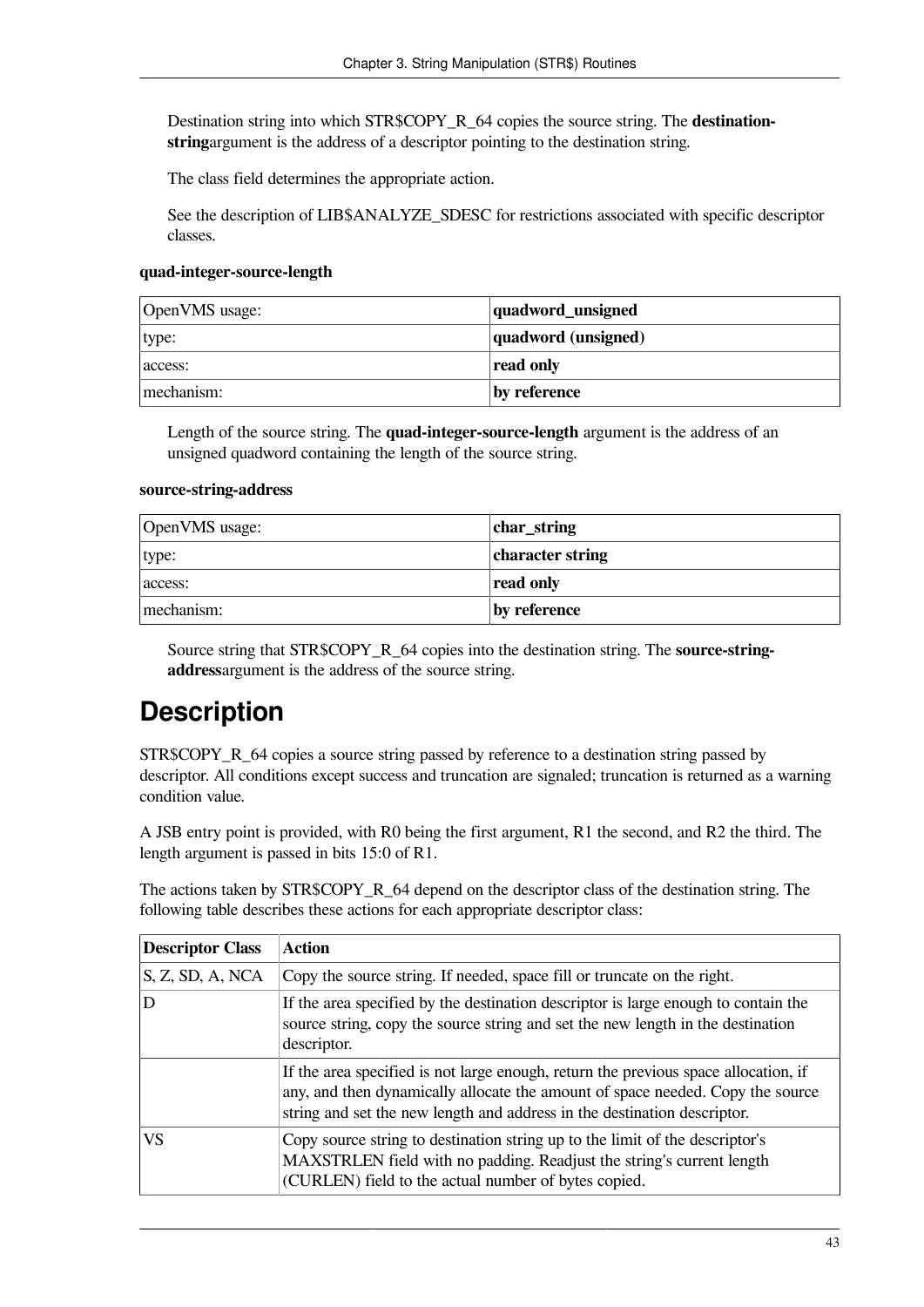### **Condition Values Returned**

| <b>SS\$ NORMAL</b> | Normal successful completion. All characters in the |
|--------------------|-----------------------------------------------------|
|                    | input string were copied to the destination string. |
| STR\$_TRU          | String truncation warning. The destination string   |
|                    | could not contain all of the characters copied from |
|                    | the source string.                                  |

### **Condition Values Signaled**

| <b>STR\$ FATINTERR</b> | Fatal internal error. An internal consistency check<br>has failed. This usually indicates an internal error<br>in the Run-Time Library and should be reported to<br>VSI. |
|------------------------|--------------------------------------------------------------------------------------------------------------------------------------------------------------------------|
| STR\$ ILLSTRCLA        | Illegal string class. The class code found in the<br>class field of a descriptor is not a string class code<br>allowed by the OpenVMS calling standard.                  |
| <b>STR\$ INSVIRMEM</b> | Insufficient virtual memory. STR\$COPY_R_64<br>could not allocate heap storage for a dynamic or<br>temporary string.                                                     |

## **STR\$DIVIDE**

STR\$DIVIDE — The Divide Two Decimal Strings routine divides two decimal strings.

### **Format**

STR\$DIVIDE asign ,aexp ,adigits ,bsign ,bexp ,bdigits ,totaldigits , round-truncate-indicator , csign , cexp , cdigits

## **Returns**

| OpenVMS usage: | cond_value          |
|----------------|---------------------|
| type:          | longword (unsigned) |
| access:        | write only          |
| mechanism:     | by value            |

### **Arguments**

**asign**

| OpenVMS usage: | longword_unsigned   |
|----------------|---------------------|
| type:          | longword (unsigned) |
| access:        | read only           |
| mechanism:     | by reference        |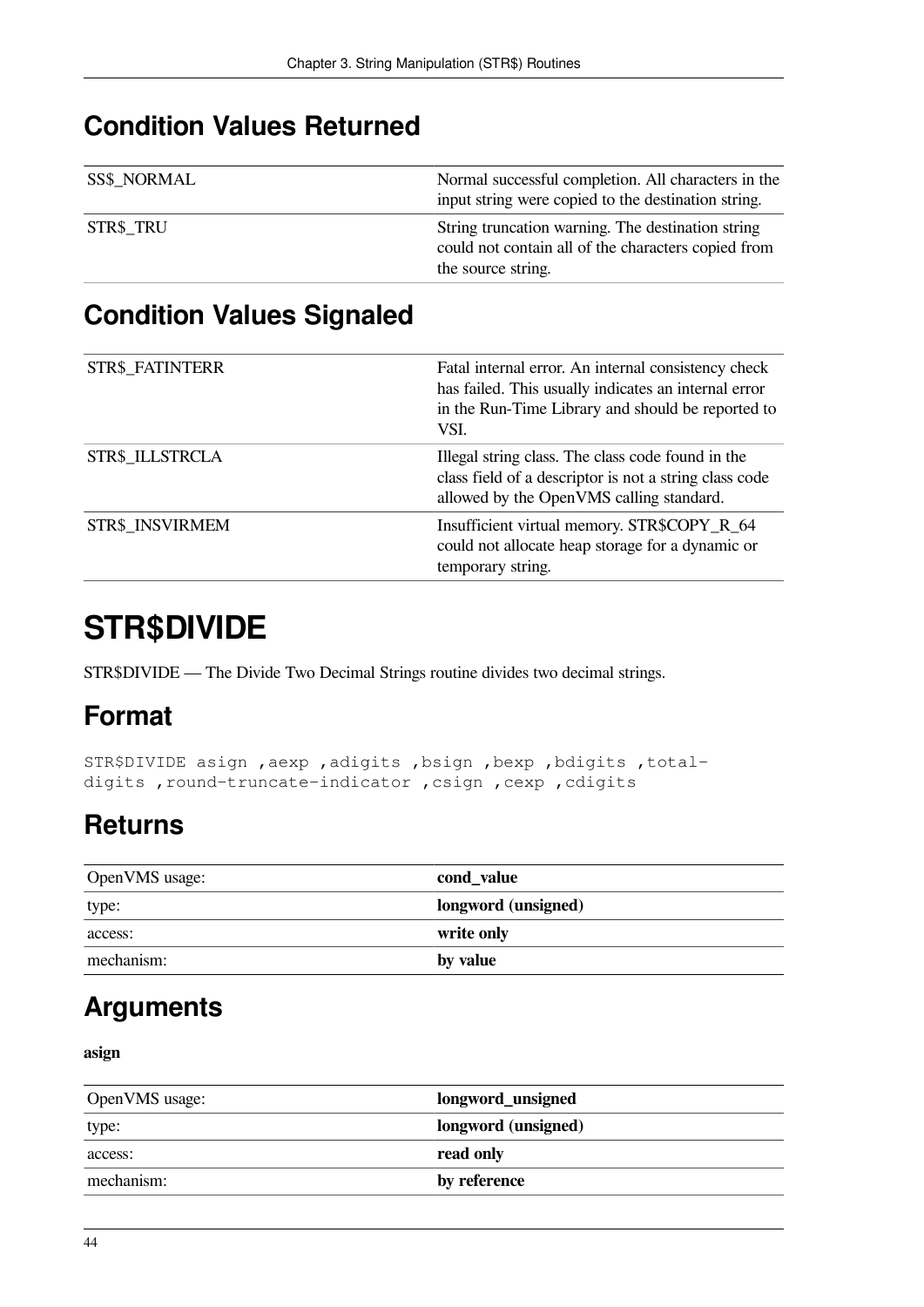Sign of the first operand. The **asign** argument is the address of an unsigned longword containing the sign of the first operand. A value of 0 is considered positive; a value of 1 is considered negative.

#### **aexp**

| OpenVMS usage: | longword_signed   |
|----------------|-------------------|
| type:          | longword (signed) |
| access:        | read only         |
| mechanism:     | by reference      |

Power of 10 by which **adigits** is multiplied to get the absolute value of the first operand. The **aexp**argument is the address of the first operand's exponent.

#### **adigits**

| OpenVMS usage: | char_string      |
|----------------|------------------|
| type:          | character string |
| access:        | read only        |
| mechanism:     | by descriptor    |

First operand's numeric text string. The **adigits** argument is the address of a descriptor pointing to the first operand's numeric string. The string must be an unsigned decimal number.

#### **bsign**

| OpenVMS usage: | longword_unsigned   |
|----------------|---------------------|
| type:          | longword (unsigned) |
| access:        | read only           |
| mechanism:     | by reference        |

Sign of the second operand. The **bsign** argument is the address of an unsigned longword containing the second operand's string. A value of 0 is considered positive; a value of 1 is considered negative.

#### **bexp**

| OpenVMS usage: | longword_signed   |
|----------------|-------------------|
| type:          | longword (signed) |
| access:        | read only         |
| mechanism:     | by reference      |

Power of 10 by which **bdigits** is multiplied to get the absolute value of the second operand. The **bexp** argument is the address of the second operand's exponent.

#### **bdigits**

| OpenVMS usage: | char_string      |
|----------------|------------------|
| type:          | character string |
| access:        | read only        |
| mechanism:     | by descriptor    |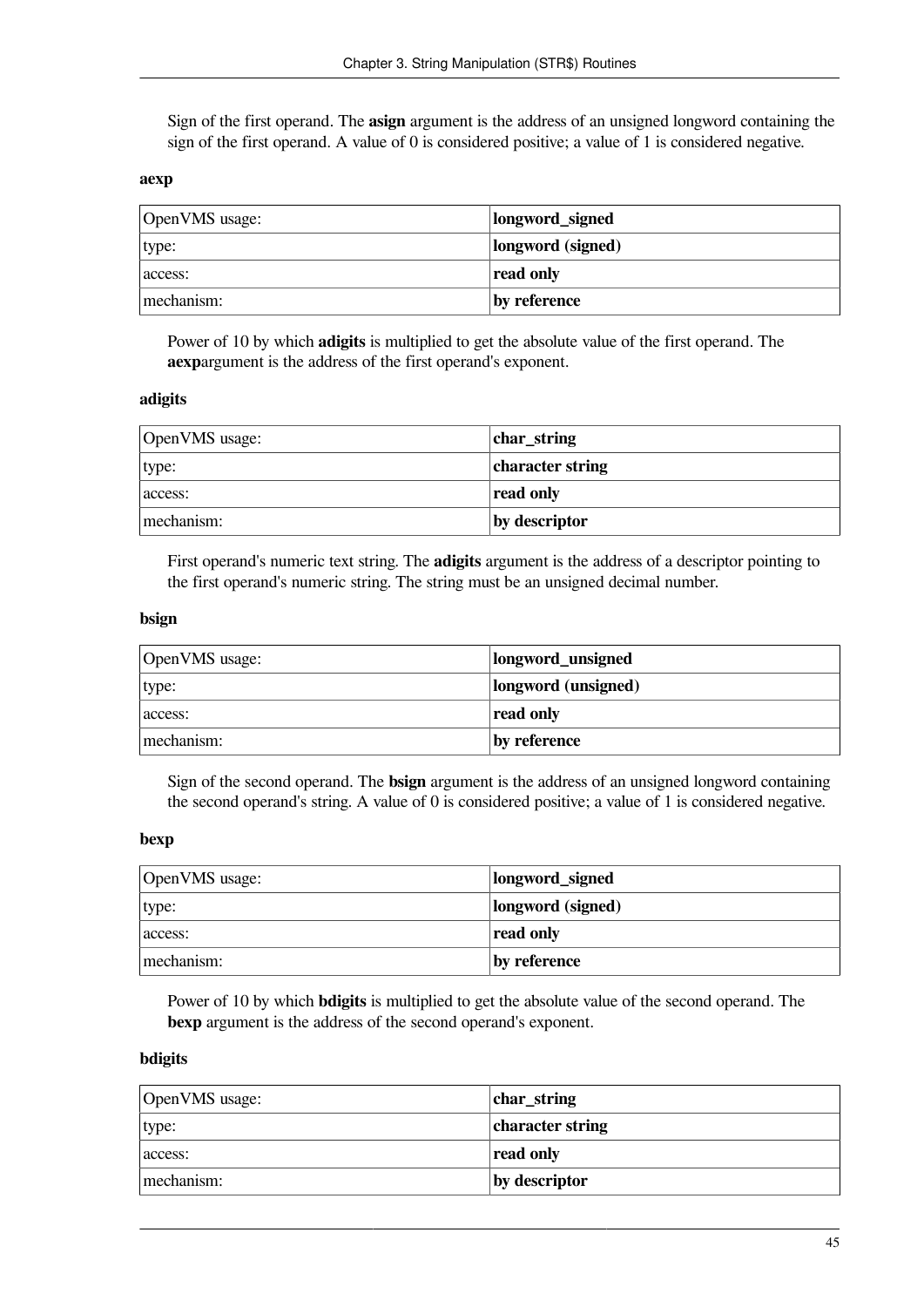Second operand's numeric text string. The **bdigits** argument is the address of a descriptor pointing to the second operand's number string. The string must be an unsigned decimal number.

#### **total-digits**

| OpenVMS usage: | longword_signed   |
|----------------|-------------------|
| type:          | longword (signed) |
| access:        | read only         |
| mechanism:     | by reference      |

Number of digits to the right of the decimal point. The **total-digits** argument is the address of a signed longword containing the number of total digits. STR\$DIVIDE uses this number to carry out the division.

#### **round-truncate-indicator**

| OpenVMS usage: | mask_longword       |
|----------------|---------------------|
| type:          | longword (unsigned) |
| access:        | read only           |
| mechanism:     | by reference        |

Indicator of whether STR\$DIVIDE is to round or truncate the result; a value of 0 means truncate; a value of 1 means round. The **round-truncate-indicator** argument is the address of a longword bit mask containing this indicator.

#### **csign**

| OpenVMS usage: | longword_unsigned   |
|----------------|---------------------|
| type:          | longword (unsigned) |
| access:        | write only          |
| mechanism:     | by reference        |

Sign of the result. The **csign** argument is the address of an unsigned longword containing the sign of the result. A value of 0 is considered positive; a value of 1 is considered negative.

#### **cexp**

| OpenVMS usage: | longword_signed   |
|----------------|-------------------|
| type:          | longword (signed) |
| access:        | write only        |
| mechanism:     | by reference      |

Power of 10 by which **cdigits** is multiplied to get the absolute value of the result. The **cexp** argument is the address of a signed longword containing the exponent.

#### **cdigits**

| OpenVMS usage: | char_string      |
|----------------|------------------|
| type:          | character string |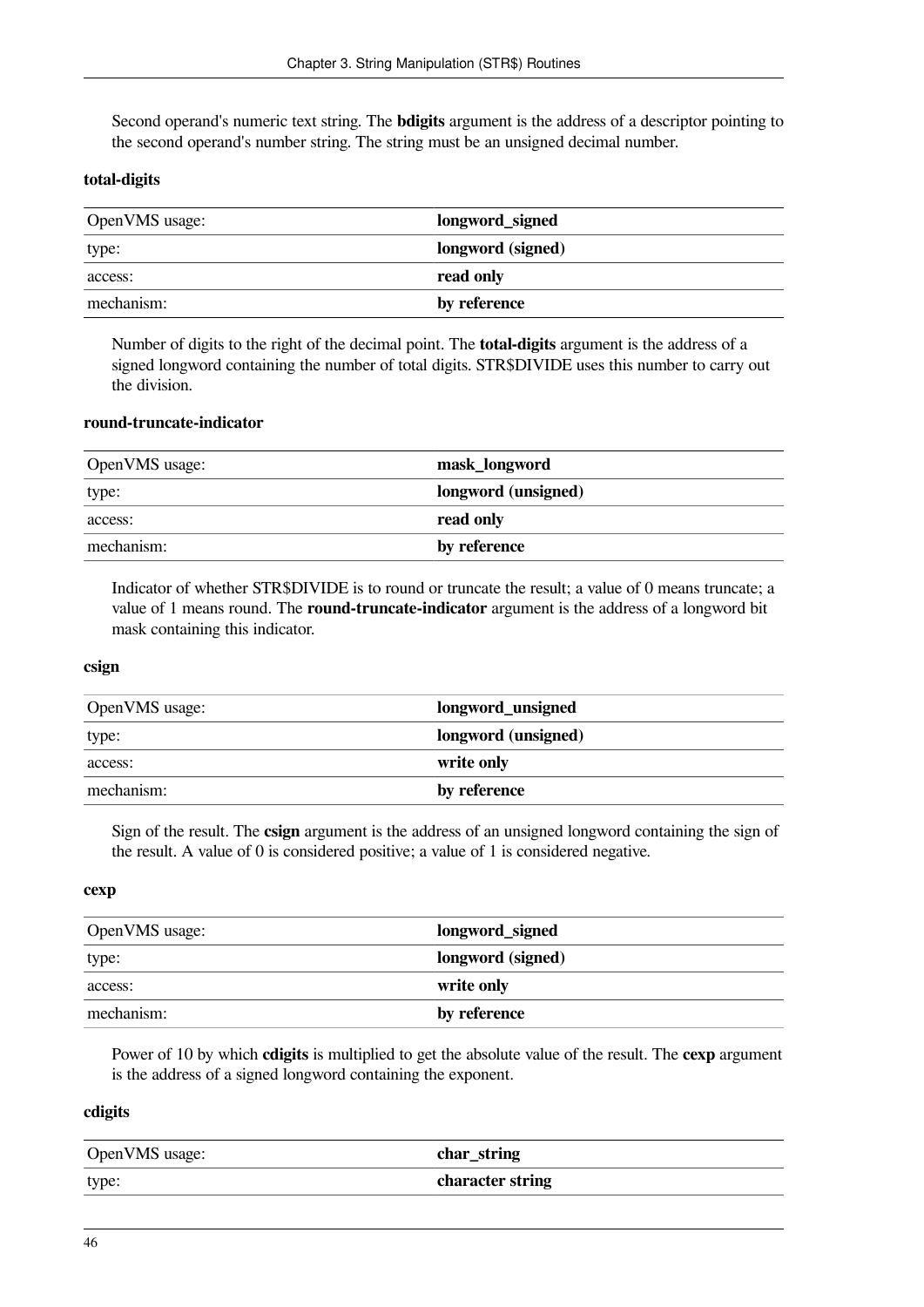| access:    | write only    |
|------------|---------------|
| mechanism: | by descriptor |

Result's numeric text string. The **cdigits** argument is the address of a descriptor pointing to the numeric string of the result. This string is an unsigned decimal number.

## **Description**

STR\$DIVIDE divides two decimal strings. The divisor and dividend are passed to STR\$DIVIDE in three parts: (1) the sign of the decimal number, (2) the power of 10 needed to obtain the absolute value, and (3) the numeric string. The result of the division is also returned in those three parts.

### **Condition Values Returned**

| <b>SS\$ NORMAL</b> | Normal successful completion.                          |
|--------------------|--------------------------------------------------------|
| <b>STR\$ TRU</b>   | String truncation warning. The destination string      |
|                    | could not contain all of the characters in the result. |

#### **Condition Values Signaled**

| <b>LIB\$ INVARG</b>    | Invalid argument.                                                                                                                                                        |
|------------------------|--------------------------------------------------------------------------------------------------------------------------------------------------------------------------|
| STR\$ DIVBY ZER        | Division by zero.                                                                                                                                                        |
| <b>STR\$ FATINTERR</b> | Fatal internal error. An internal consistency check<br>has failed. This usually indicates an internal error<br>in the Run-Time Library and should be reported to<br>VSI. |
| STR\$ ILLSTRCLA        | Illegal string class. The class code found in the<br>class field of a descriptor is not a string class code<br>allowed by the OpenVMS calling standard.                  |
| STR\$ INSVIRMEM        | Insufficient virtual memory. STR\$DIVIDE<br>could not allocate heap storage for a dynamic or<br>temporary string.                                                        |
| <b>STR\$ WRONUMARG</b> | Wrong number of arguments.                                                                                                                                               |

### **Example**

100 !+ ! This BASIC example program uses STR\$DIVIDE ! to divide two decimal strings and truncates ! the result. !-  $ASIGN$ <sup>8</sup> = 1%  $AEXP$  =  $3$  % ADIGITS\$ = '1'  $BSIGN$ % =  $0$ %  $BEXP$ % =  $-4$ %  $BDIGITS$ = '2'$  $CSIGN<sup>8</sup> = 0<sup>8</sup>$  $CEXP$ % =  $0$ %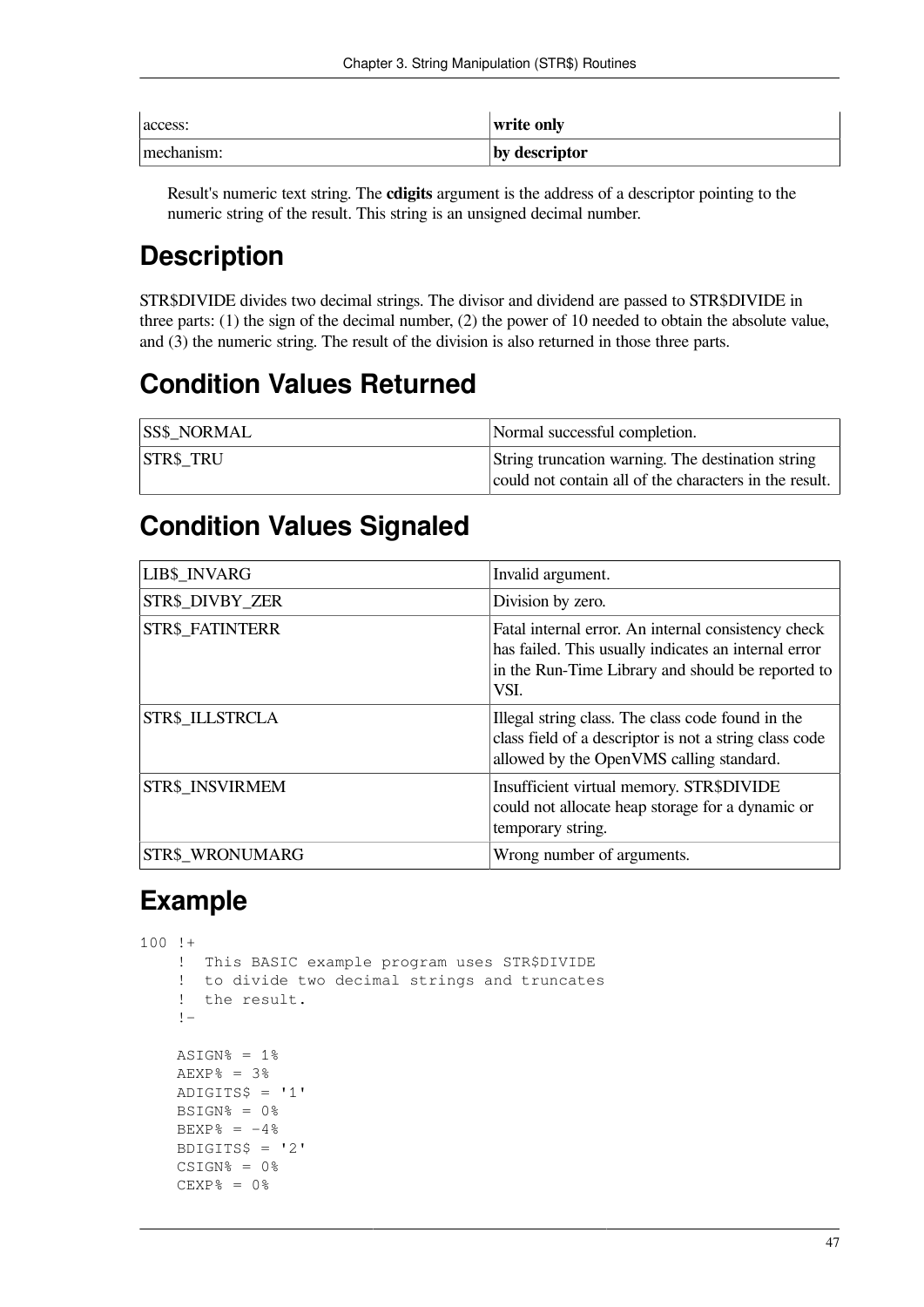```
CDIGITS$ = '0'PRINT "A = "; ASIGN%; AEXP%; ADIGITS$
   PRINT "B = "; BSIGN%; BEXP%; BDIGITS$
    CALL STR$DIVIDE (ASIGN%, AEXP%, ADIGITS$, &
                         BSIGN%, BEXP%, BDIGITS$, &
                         3%, 0%, CSIGN%, CEXP%, CDIGITS$)
     PRINT "C = "; CSIGN%; CEXP%; CDIGITS$
1500 END
```
This BASIC program uses STR\$DIVIDE to divide two decimal strings, A divided by B, where the following values apply:

 $A = -1000 (ASIGN = 1, AEXP = 3, ADIGITS = '1')$ 

```
B = .0002 (BSIGN = 0, BEXP = -4, BDIGITS = '2')
```
The output generated by this program is as follows:

```
A = 1 3 1B = 0 -4 2
C = 1 -3 5000000000
```
Thus, the decimal value of C equals -5000000 (CSIGN = 1, CEXP = -3, CDIGITS = 5000000000).

## **STR\$DUPL\_CHAR**

STR\$DUPL\_CHAR — The Duplicate Character *n* Times routine generates a string containing *n* duplicates of the input character. If the destination string is an "empty" dynamic-length string descriptor, STR\$DUPL\_CHAR allocates and initializes the string.

#### **Format**

```
STR$DUPL CHAR destination-string [, repetition-count] [, ASCII-
character]
```
#### **Corresponding JSB Entry Point**

STR\$DUPL\_CHAR\_R8

#### **Returns**

| OpenVMS usage: | cond_value          |
|----------------|---------------------|
| type:          | longword (unsigned) |
| access:        | write only          |
| mechanism:     | by value            |

#### **Arguments**

**destination-string**

| $\bigcap$ nen<br>$\sqrt{2}$<br>$\cup$ pen v MS<br>asage | . .<br>rino<br>$- - -$<br>ша<br>_<br>$\overline{\phantom{0}}$ |
|---------------------------------------------------------|---------------------------------------------------------------|
|                                                         |                                                               |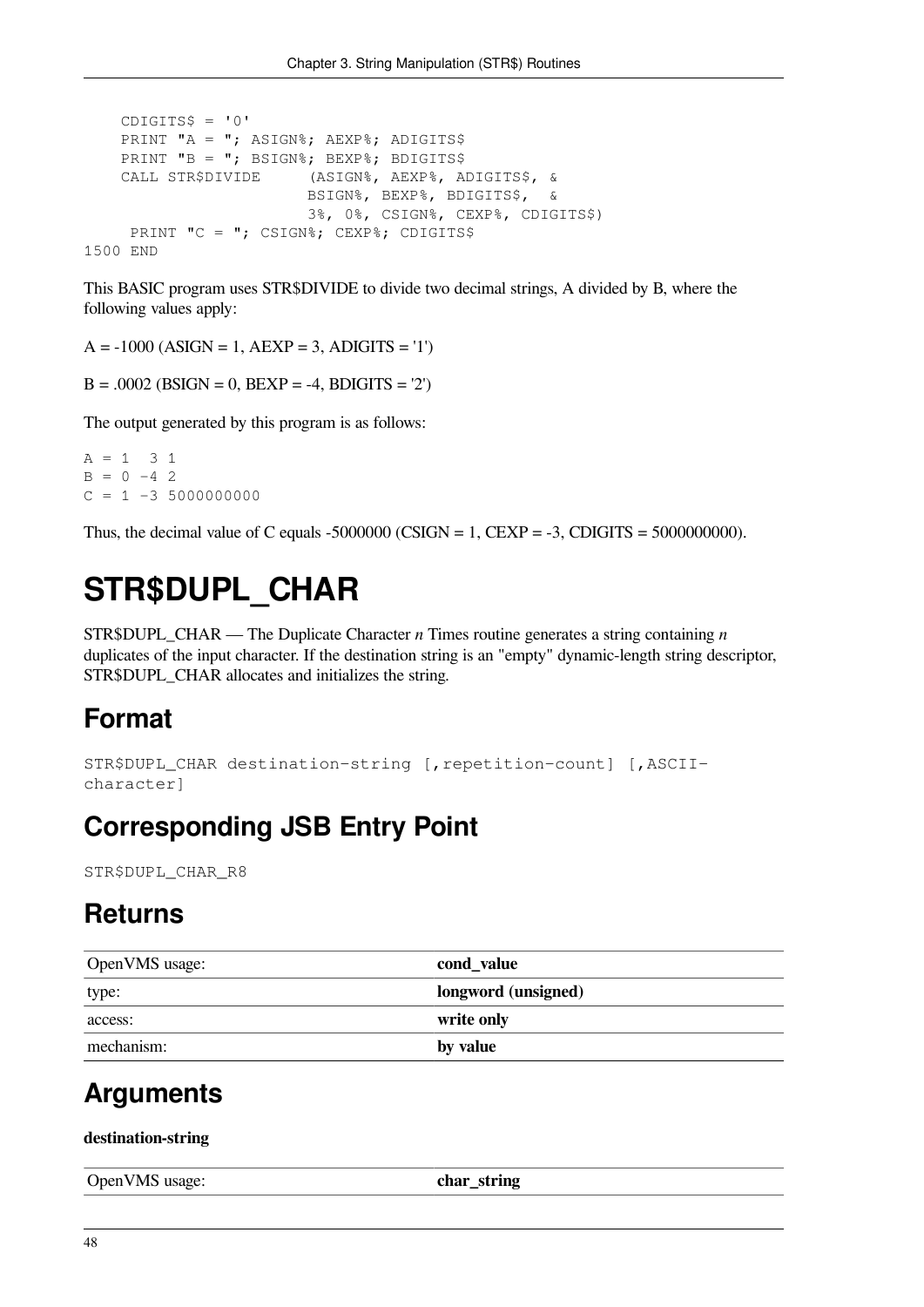| type:      | character string |
|------------|------------------|
| access:    | write only       |
| mechanism: | by descriptor    |

Destination string into which STR\$DUPL\_CHAR writes **repetition-count** copies of the input character. The **destination-string** argument is the address of a descriptor pointing to the destination string. The maximum length of the destination string for a 32-bit descriptor is 216 - 1, or 65,535, bytes.

On Alpha systems, the maximum length of the destination string for all 64-bit descriptor classes, except varying strings, is 264 - 1 bytes. The maximum length of a varying-length string is 216 - 1 for both 32-bit and 64-bit descriptors.

#### **repetition-count**

| OpenVMS usage: | longword_signed   |
|----------------|-------------------|
| type:          | longword (signed) |
| access:        | read only         |
| mechanism:     | by reference      |

Number of times **ASCII-character** is duplicated; this is an optional argument (if omitted, the default is 1). The **repetition-count** argument is the address of a signed longword containing the number.

#### **ASCII-character**

| OpenVMS usage: | char_string      |
|----------------|------------------|
| type:          | character string |
| access:        | read only        |
| mechanism:     | by reference     |

ASCII character that STR\$DUPL\_CHAR writes **repetition-count** times into the destination string. The **ASCII-character** argument is the address of a character string containing this character. This is an optional argument; if omitted, the default is a space.

#### **Condition Values Returned**

| <b>SS\$ NORMAL</b>     | Normal successful completion.                                                                 |
|------------------------|-----------------------------------------------------------------------------------------------|
| <b>STR\$ NEGSTRLEN</b> | Alternate success. The length argument contained a<br>negative value; zero was used.          |
| <b>STR\$ TRU</b>       | String truncation warning. The destination string<br>could not contain all of the characters. |

#### **Condition Values Signaled**

| <b>STR\$ FATINTERR</b> | Fatal internal error. An internal consistency check  |
|------------------------|------------------------------------------------------|
|                        | has failed. This usually indicates an internal error |
|                        | in the Run-Time Library and should be reported to    |
|                        | 'VSI.                                                |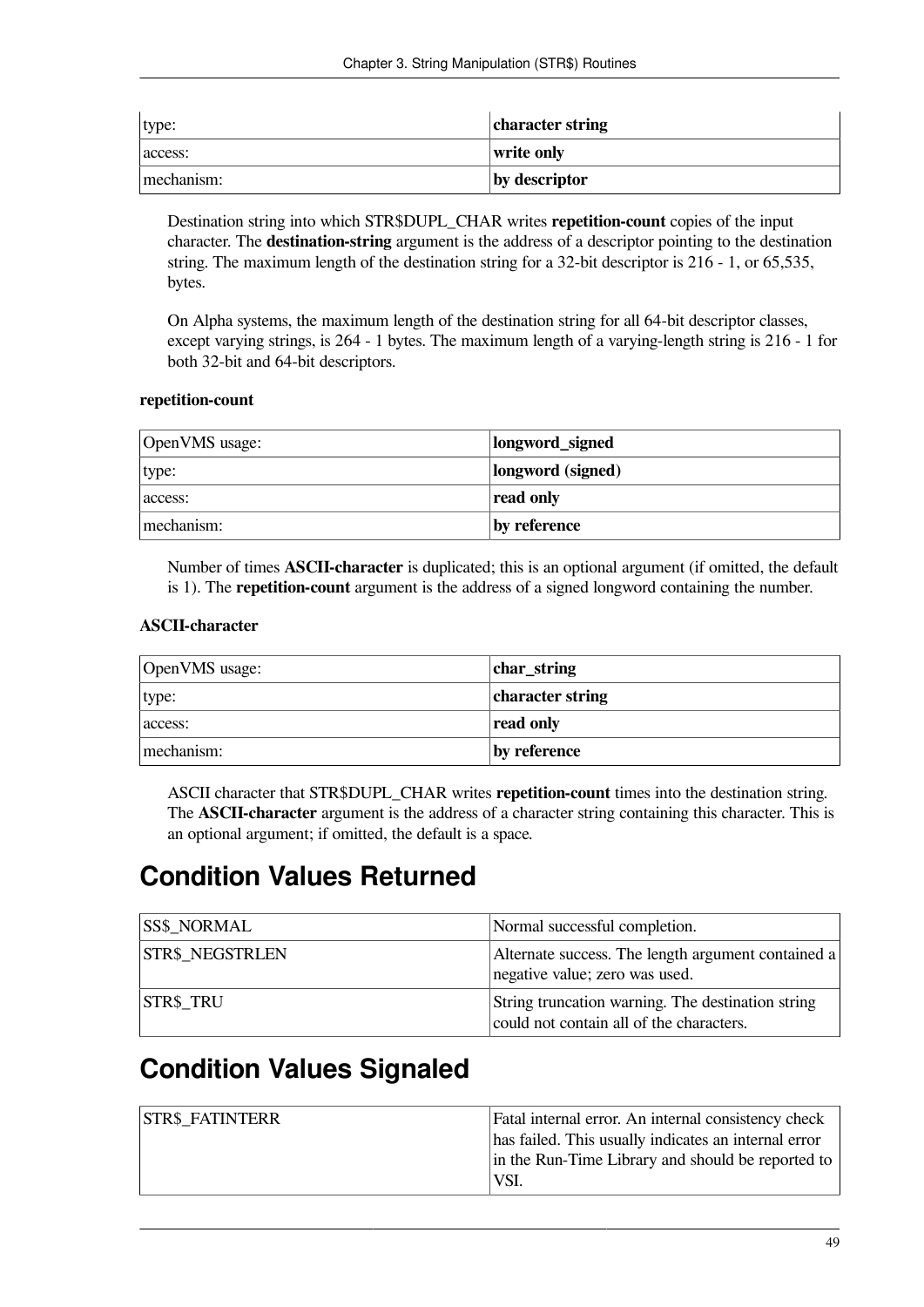| STR\$ ILLSTRCLA | Illegal string class. The class code found in the<br>class field of a descriptor is not a string class code<br>allowed by the OpenVMS calling standard. |
|-----------------|---------------------------------------------------------------------------------------------------------------------------------------------------------|
| STR\$ INSVIRMEM | Insufficient virtual memory. STR\$DUPL_CHAR<br>could not allocate heap storage for a dynamic or<br>temporary string.                                    |
| STR\$ STRTOOLON | String length exceeds the maximum allowed for<br>the destination-stringdescriptor.                                                                      |

#### **Example**

```
10 + ! This example uses STR$DUPL_CHAR to
     ! duplicate the character 'A' four times.
    ! - EXTERNAL INTEGER FUNCTION STR$DUPL_CHAR
    STATUS% = STR$DUPL_CHAR (X$, 4%, 'A' BY REF)
    PRINT X$
    END
```
These BASIC statements set X\$ equal to 'AAAA'.

The output generated by this program is as follows:

AAAA

## **STR\$ELEMENT**

STR\$ELEMENT — The Extract Delimited Element Substring routine extracts an element from a string in which the elements are separated by a specified delimiter.

### **Format**

```
STR$ELEMENT destination-string ,element-number ,delimiter-
string ,source-string
```
### **Returns**

| OpenVMS usage: | cond_value          |
|----------------|---------------------|
| type:          | longword (unsigned) |
| access:        | write only          |
| mechanism:     | by value            |

### **Arguments**

#### **destination-string**

| OpenVMS usage: | char_string      |
|----------------|------------------|
| type:          | character string |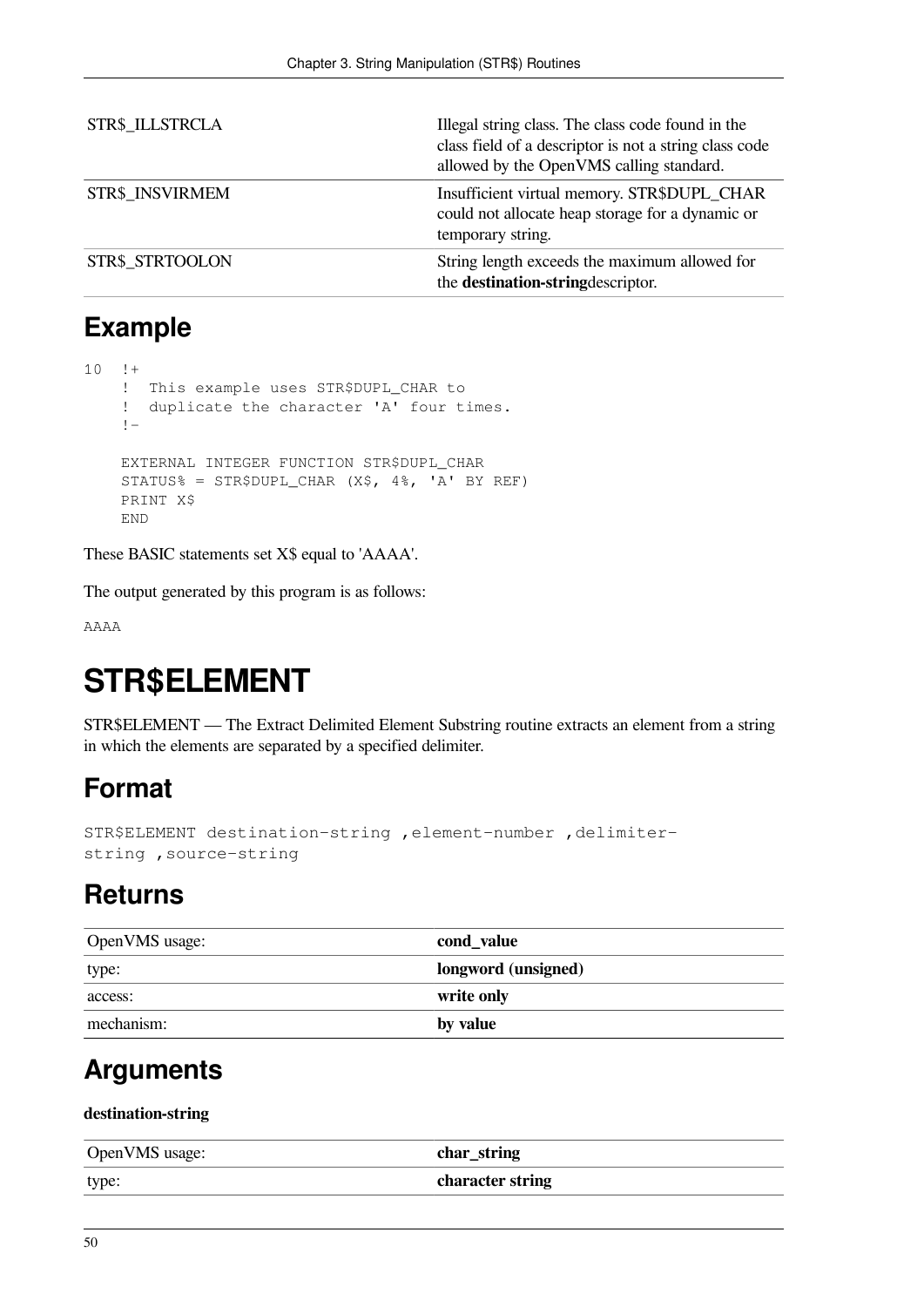| access:    | write only    |
|------------|---------------|
| mechanism: | by descriptor |

Destination string into which STR\$ELEMENT copies the selected substring. The **destinationstring**argument is the address of a descriptor pointing to the destination string.

#### **element-number**

| OpenVMS usage: | longword_signed   |
|----------------|-------------------|
| type:          | longword (signed) |
| access:        | read only         |
| mechanism:     | by reference      |

Element number of the delimited element substring to be returned. The **element-number** argument is the address of a signed longword containing the desired element number. Zero is used to represent the first delimited element substring, one is used to represent the second, and so forth.

#### **delimiter-string**

| OpenVMS usage: | char_string      |
|----------------|------------------|
| type:          | character string |
| access:        | read only        |
| mechanism:     | by descriptor    |

Delimiter string used to separate element substrings. The **delimiter-string** argument is the address of a descriptor pointing to the delimiter string. The **delimiter-string** argument must be exactly one character long.

#### **source-string**

| OpenVMS usage: | char_string      |
|----------------|------------------|
| type:          | character string |
| access:        | read only        |
| mechanism:     | by descriptor    |

Source string from which STR\$ELEMENT extracts the requested delimited substring. The **sourcestring** argument is the address of a descriptor pointing to the source string.

### **Description**

STR\$ELEMENT extracts an element from a string in which the elements are separated by a specified delimiter.

For example, if **source-string** is MON^TUE^WED^THU^FRI^SAT^SUN, **delimiter-string** is ^, and **element-number** is 2, then STR\$ELEMENT returns the string WED.

Once the specified element is located, all the characters in that delimited element are returned. That is, all characters between the **element-number** and the **element-number** + 1 delimiters are written to **destination-string**. At least **element-number** delimiters must be found. If exactly **element-number** delimiters are found, then all values from the **element-number** delimiter to the end of the string are returned. If **element-number** equals 0 and no delimiters are found, the entire input string is returned.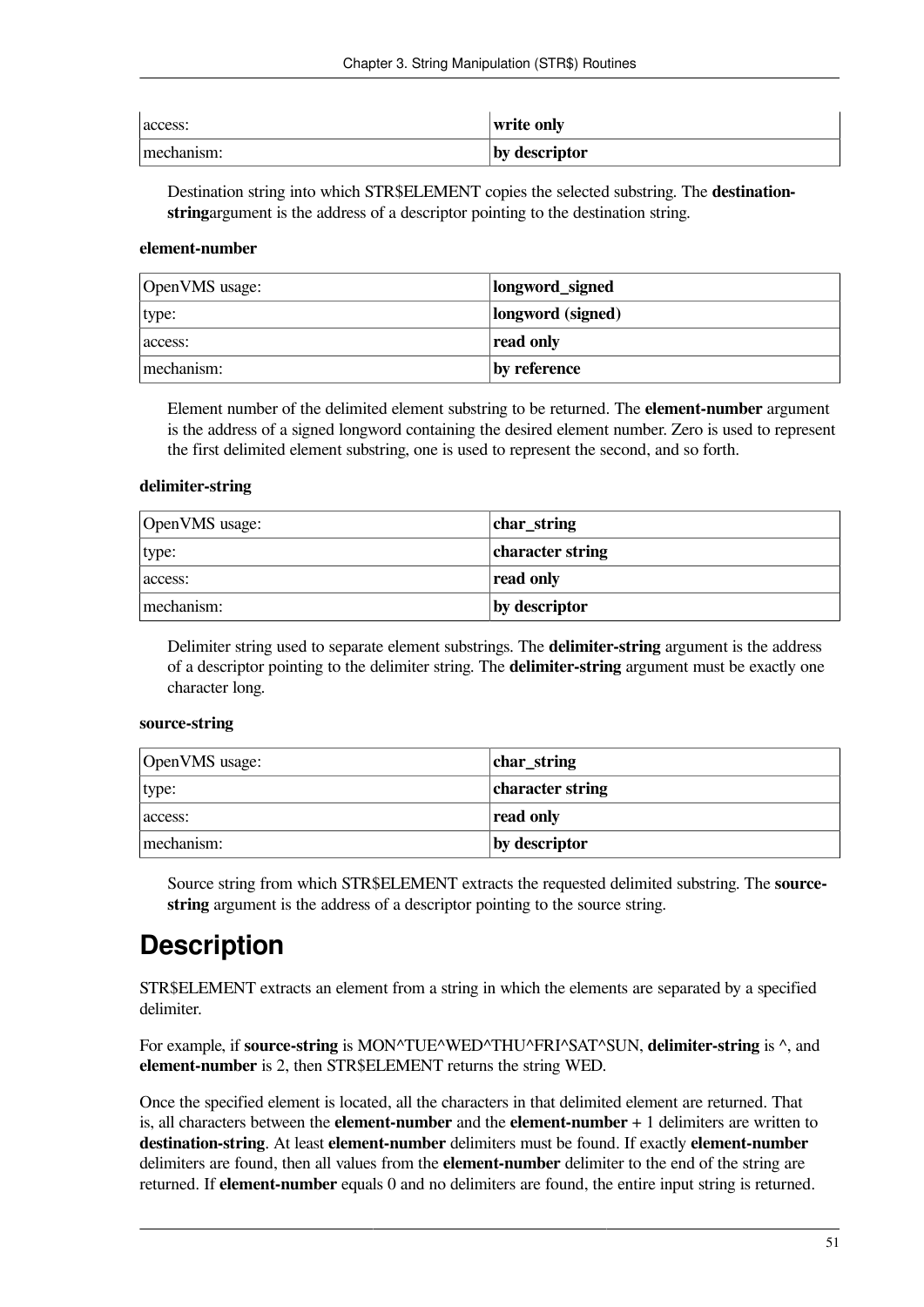STR\$ELEMENT duplicates the functions of the DCL lexical function F\$ELEMENT.

### **Condition Values Returned**

| <b>SS\$ NORMAL</b>  | Normal successful completion.                                                                                              |
|---------------------|----------------------------------------------------------------------------------------------------------------------------|
| STR\$ INVDELIM      | Delimiter string is not exactly one character long<br>(warning).                                                           |
| <b>STR\$ NOELEM</b> | Not enough delimited characters found to satisfy<br>requested element number (warning).                                    |
| STR\$ TRU           | String truncation. The destination string could not<br>contain all the characters in the delimited substring<br>(warning). |

#### **Condition Values Signaled**

| STR\$_FATINTERR        | Fatal internal error. An internal consistency check<br>has failed. This usually indicates an internal error<br>in the Run-Time Library and should be reported to<br>VSI. |
|------------------------|--------------------------------------------------------------------------------------------------------------------------------------------------------------------------|
| <b>STR\$ ILLSTRCLA</b> | Illegal string class. The class code found in the<br>class field of a descriptor is not a string class code<br>allowed by the OpenVMS calling standard.                  |
| STR\$ INSVIRMEM        | Insufficient virtual memory. STR\$ELEMENT<br>could not allocate heap storage for a dynamic or<br>temporary string.                                                       |

## **STR\$FIND\_FIRST\_IN\_SET**

STR\$FIND\_FIRST\_IN\_SET — The Find First Character in a Set of Characters routine searches a string, comparing each character to the characters in a specified set of characters. The string is searched character by character, from left to right. STR\$FIND\_FIRST\_IN\_SET returns the position of the first character in the string that matches any of the characters in the selected set of characters.

## **Format**

STR\$FIND\_FIRST\_IN\_SET source-string ,set-of-characters

### **Returns**

| OpenVMS usage: | longword_signed   |
|----------------|-------------------|
| type:          | longword (signed) |
| access:        | write only        |
| mechanism:     | by value          |

Position in **source-string** where the first match is found; zero if no match is found.

On Alpha systems, if the relative position of the substring can exceed 232 - 1, assign the return value to a quadword to ensure that you retrieve the correct relative position.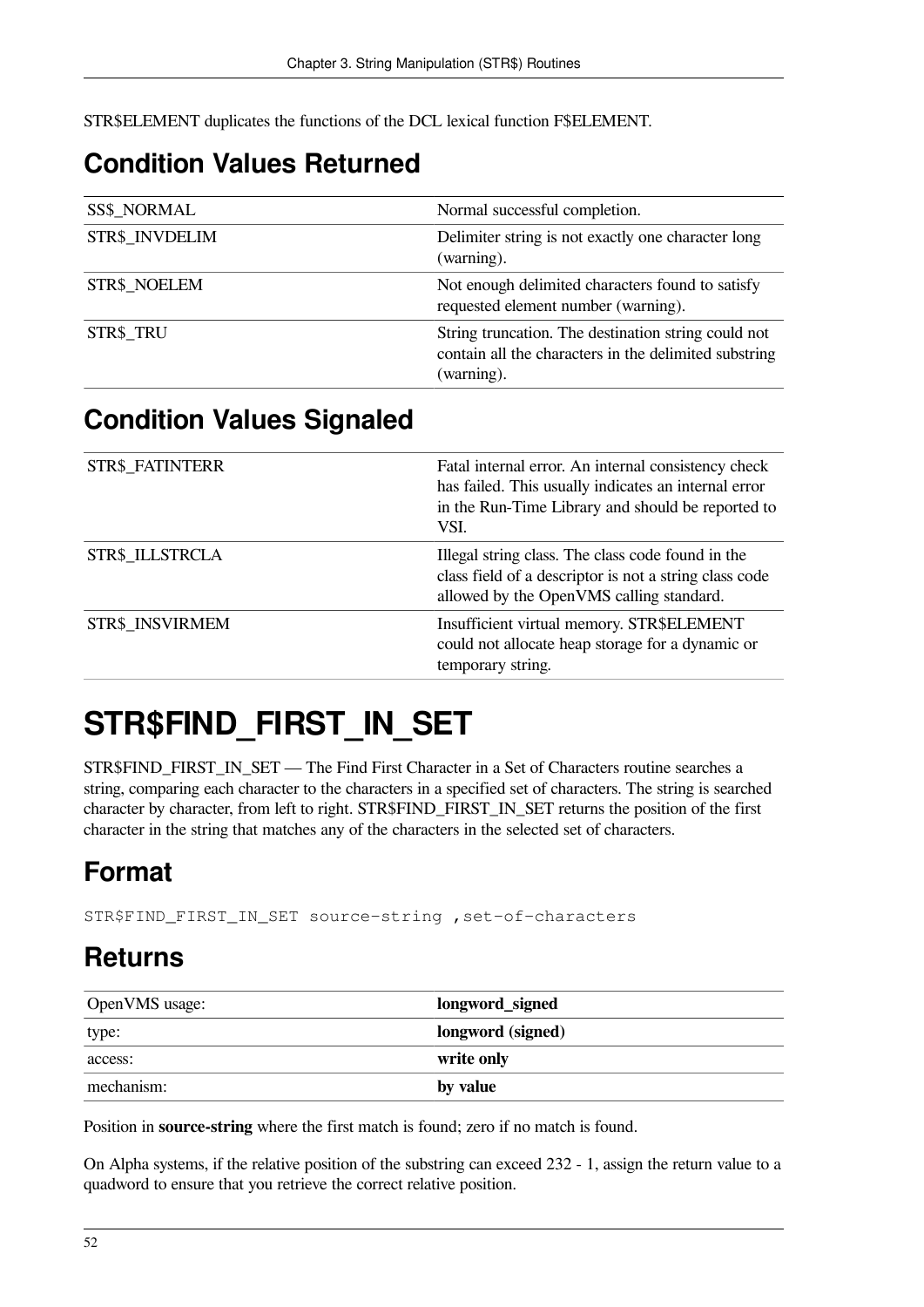### **Arguments**

**source-string**

| OpenVMS usage: | char_string      |
|----------------|------------------|
| type:          | character string |
| access:        | read only        |
| mechanism:     | by descriptor    |

String that STR\$FIND\_FIRST\_IN\_SET compares to the set of characters, looking for the first match. The **source-string** argument is the address of a descriptor pointing to the character string.

#### **set-of-characters**

| OpenVMS usage: | char_string      |
|----------------|------------------|
| type:          | character string |
| access:        | read only        |
| mechanism:     | by descriptor    |

Set of characters that STR\$FIND\_FIRST\_IN\_SET is searching for in the string. The **sourcestring**argument is the address of a descriptor pointing to the set of characters.

### **Description**

STR\$FIND\_FIRST\_IN\_SET compares each character in the string to every character in the specified set of characters. As soon as the first match is found, STR\$FIND\_FIRST\_IN\_SET returns the position in the string where the matching character was found. If no match is found, 0 is returned. If either **sourcestring** or **set-of-characters** is of zero length, 0 is returned.

#### **Condition Value Signaled**

| <b>STR\$ ILLSTRCLA</b> | Illegal string class. The class code found in the      |
|------------------------|--------------------------------------------------------|
|                        | class field of a descriptor is not a string class code |
|                        | allowed by the OpenVMS calling standard.               |

### **Example**

```
PROGRAM FIND FIRST(INPUT, OUTPUT);
{+}{ This example uses STR$FIND_FIRST_IN_SET
{ to find the first character in the source
{ string (STRING1) that matches a character
{ in the set of characters being searched for
{ (CHARS).
{
{ First, declare the external function.
{-}FUNCTION STR$FIND FIRST IN SET(STRING :
          VARYING [A] OF CHAR; SETOFCHARS :
```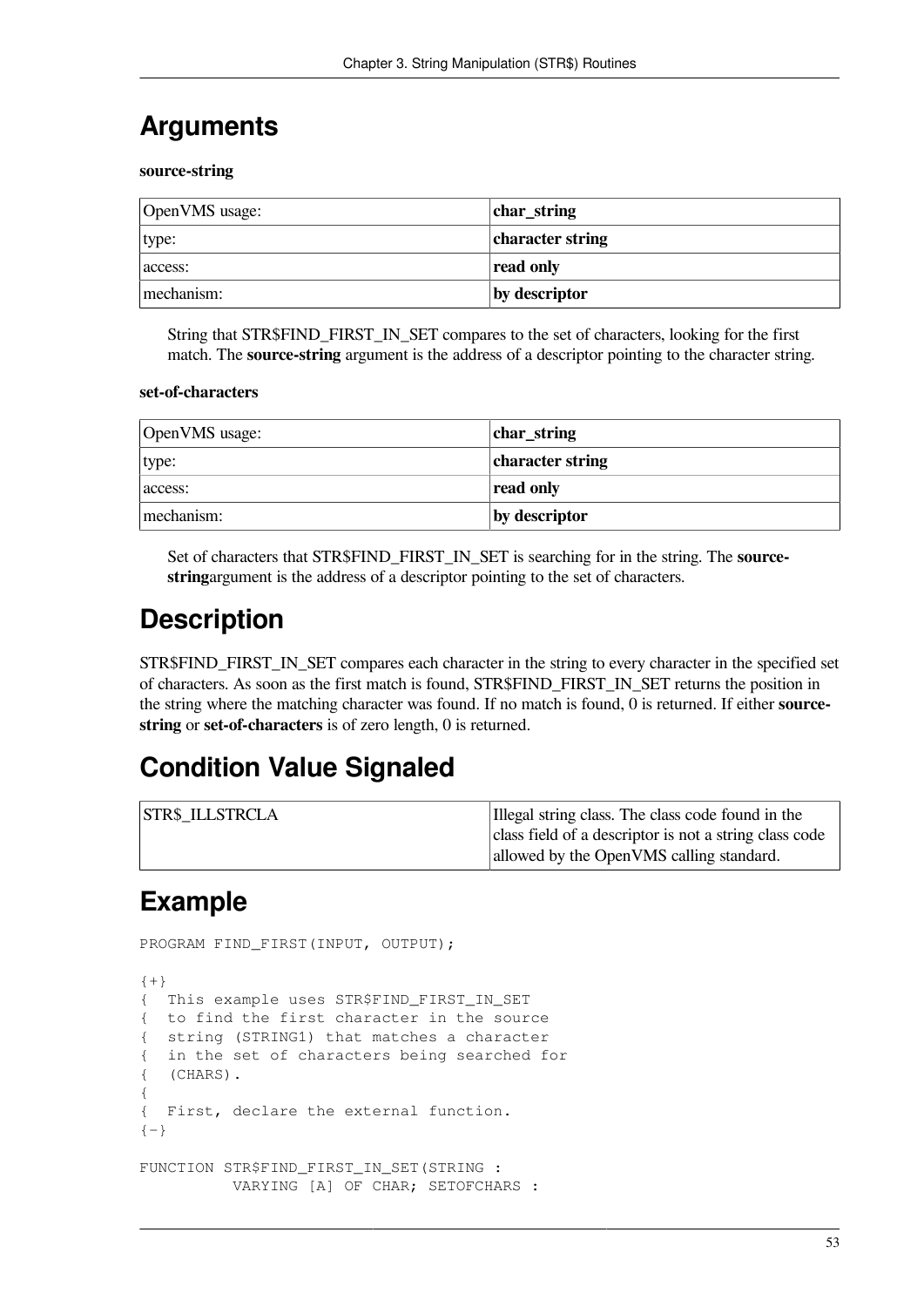```
 VARYING [B] OF CHAR) : INTEGER;
          EXTERN;
{+}
{ Declare the variables used in the main program.
{-}VAR
 STRING1 : VARYING [256] OF CHAR;
 CHARS : VARYING [256] OF CHAR;
 RET_STATUS : INTEGER;
{+}{ Begin the main program. Read the source string
{ and the set of characters being searched for. Call
{ STR$FIND_FIRST_IN_SET to find the first match.
{ Print the result.
{-}BEGIN
 WRITELN('ENTER THE STRING: ');
  READLN(STRING1);
 WRITELN('ENTER THE SET OF CHARACTERS: ');
  READLN(CHARS);
 RET_STATUS := STR$FIND_FIRST_IN_SET(STRING1, CHARS);
  WRITELN(RET_STATUS);
END.
```
This Pascal program demonstrates the use of STR\$FIND\_FIRST\_IN\_SET. If you run this program and set STRING1 equal to ABCDEFGHIJK and CHARS equal to XYZA, the value of RET\_STATUS is 1. The output generated by this program is as follows:

```
ENTER THE STRING:
ABCDEFGHIJK
ENTER THE SET OF CHARACTERS:
XYZA
 1
```
## **STR\$FIND\_FIRST\_NOT\_IN\_SET**

STR\$FIND\_FIRST\_NOT\_IN\_SET — The Find First Character That Does Not Occur in Set routine searches a string, comparing each character to the characters in a specified set of characters. The string is searched character by character, from left to right. STR\$FIND\_FIRST\_NOT\_IN\_SET returns the position of the first character in the string that does not match any of the characters in the selected set of characters.

### **Format**

STR\$FIND\_FIRST\_NOT\_IN\_SET source-string ,set-of-characters

### **Returns**

| OpenVMS usage: | longword_signed   |
|----------------|-------------------|
| type:          | longword (signed) |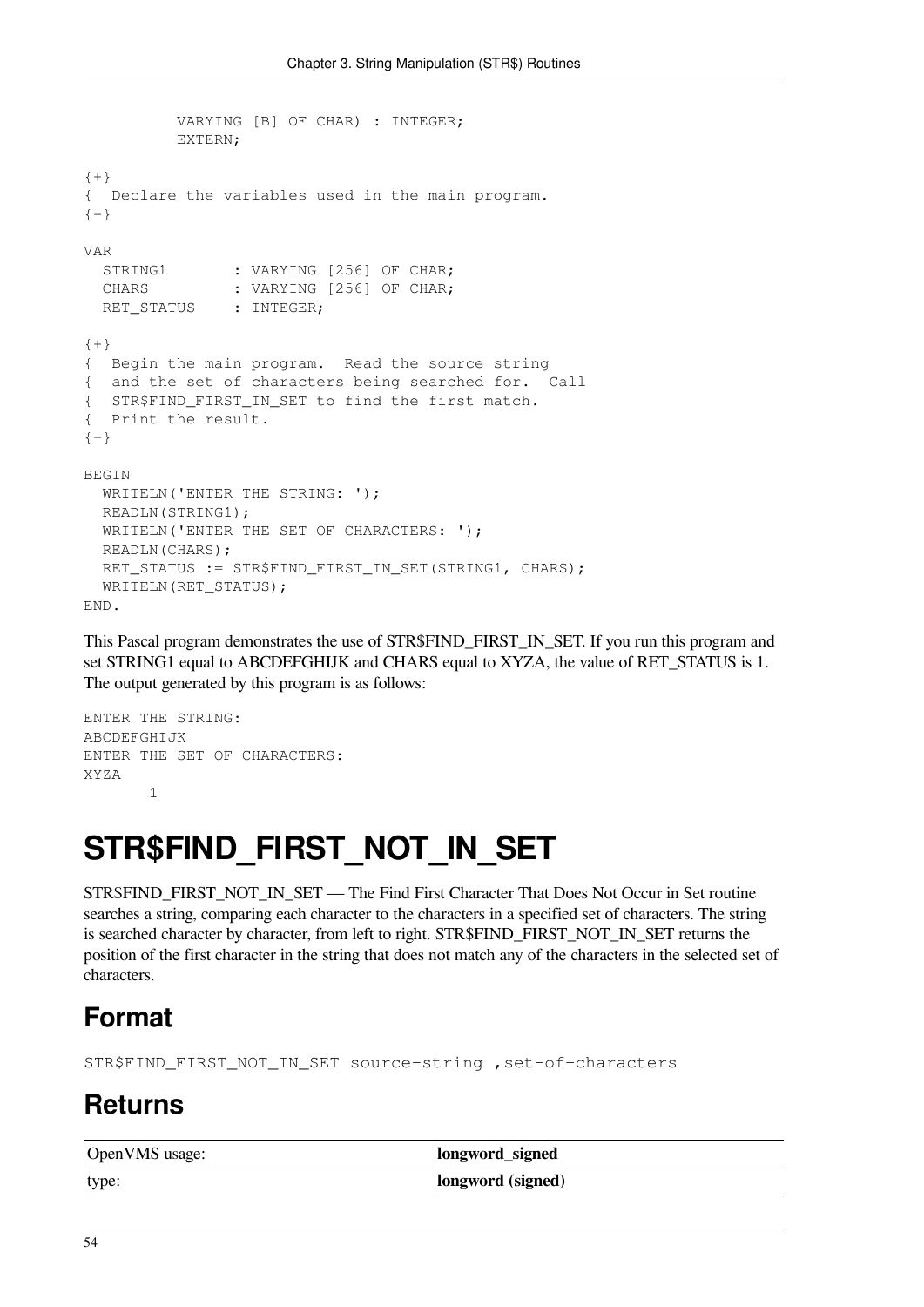| access:    | write only |
|------------|------------|
| mechanism: | by value   |

Position in **source-string** where a nonmatch was found.

On Alpha systems, if the relative position of the substring can exceed 232 - 1, assign the return value to a quadword to ensure that you retrieve the correct relative position.

| <b>Returned Value</b> | <b>Condition</b>                                                                                                                                       |
|-----------------------|--------------------------------------------------------------------------------------------------------------------------------------------------------|
|                       | Either all characters in <b>source-string</b> match some characters in <b>set-of-characters</b> ,<br>or there were no characters in set-of-characters. |
|                       | Either the first nonmatching character in <b>source-string</b> was found in position 1, or<br>there were no characters in source-string.               |
|                       | The first nonmatching character was found in position N within source-string.                                                                          |

### **Arguments**

#### **source-string**

| OpenVMS usage: | $ char_{str}$    |
|----------------|------------------|
| type:          | character string |
| access:        | read only        |
| mechanism:     | by descriptor    |

String that STR\$FIND\_FIRST\_NOT\_IN\_SET searches. The **source-string** argument is the address of a descriptor pointing to the string.

#### **set-of-characters**

| OpenVMS usage: | char_string      |
|----------------|------------------|
| type:          | character string |
| access:        | read only        |
| mechanism:     | by descriptor    |

The set of characters that STR\$FIND\_FIRST\_NOT\_IN\_SET compares to the string, looking for a nonmatch. The **set-of-characters** argument is the address of a descriptor pointing to this set of characters.

## **Description**

STR\$FIND\_FIRST\_NOT\_IN\_SET searches a string, comparing each character to the characters in a specified set of characters. The string is searched character by character, from left to right. When STR \$FIND\_FIRST\_NOT\_IN\_SET finds a character from the string that is not in **set-of-characters**, it stops searching and returns, as the value of STR\$FIND\_FIRST\_NOT\_IN\_SET, the position in**source-string** where it found the nonmatching character. If all characters in the string match some character in the set of characters, STR\$FIND\_FIRST\_NOT\_IN\_SET returns 0. If the string is of zero length, the position returned is 1 since none of the elements in the set of characters (particularly the first element) can be found in the string. If there are no characters in the set of characters, 0 is returned since "nothing" can always be found.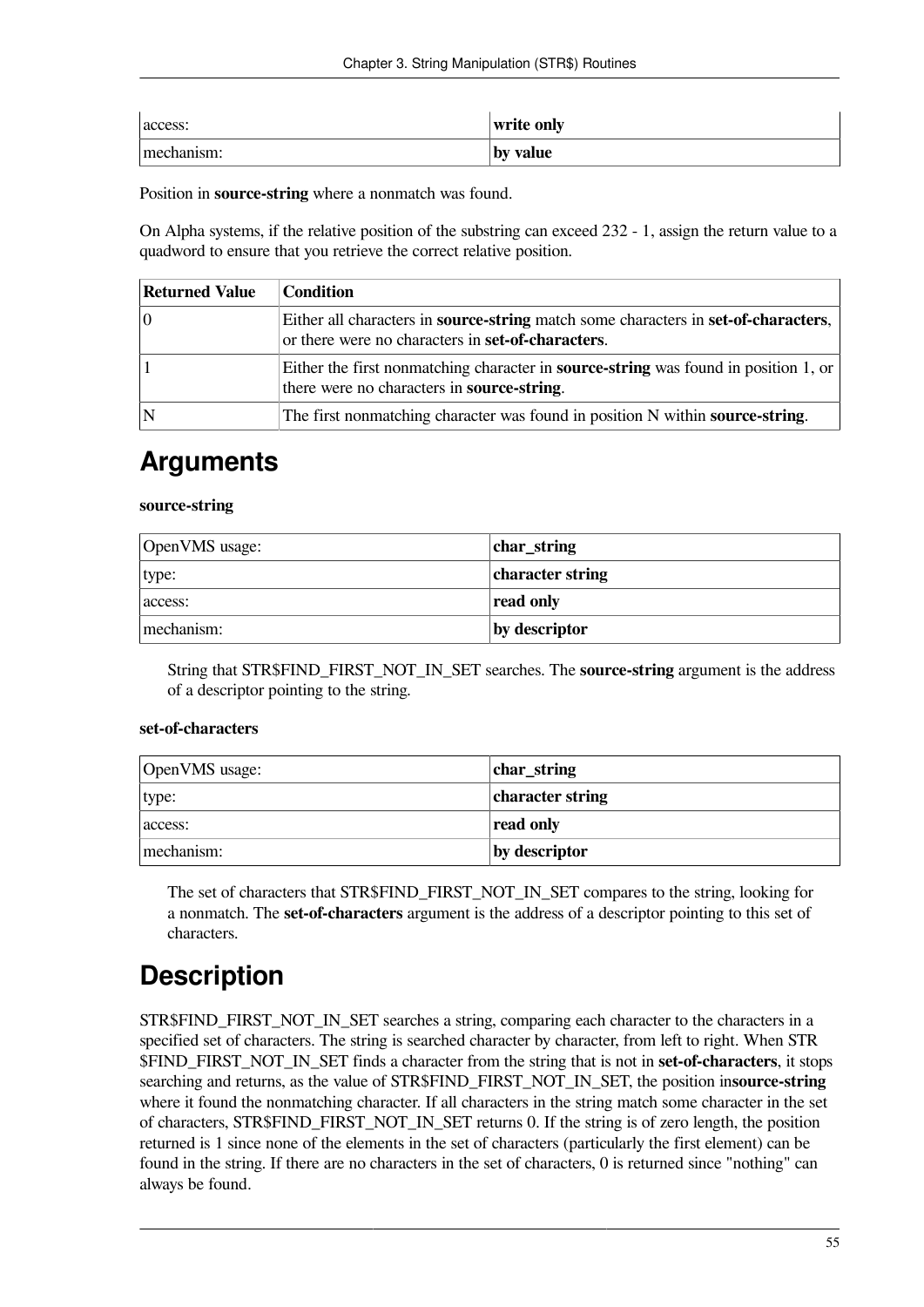#### **Condition Value Signaled**

| <b>STR\$ ILLSTRCLA</b> | Illegal string class. The class code found in the      |
|------------------------|--------------------------------------------------------|
|                        | class field of a descriptor is not a string class code |
|                        | allowed by the OpenVMS calling standard.               |

#### **Example**

```
PROGRAM NOT_IN_SET(INPUT, OUTPUT);
{+}{ This example uses STR$FIND_FIRST_NOT_IN_SET
{ to find the position of the first nonmatching
{ character from a set of characters (CHARS)
{ in a source string (STRING1).
{
{ First, declare the external function.
{-}FUNCTION STR$FIND_FIRST_NOT_IN_SET(STRING :
          VARYING [A] OF CHAR; SETOFCHARS :
          VARYING [B] OF CHAR) : INTEGER;
          EXTERN;
\{+\}{ Declare the variables used in the main program.
{-}VAR
 STRING1 : VARYING [256] OF CHAR;
 CHARS : VARYING [256] OF CHAR;
 RET_STATUS : INTEGER;
{+}{ Begin the main program. Read the source string
{ and set of characters. Call STR$FIND FIRST NOT IN SET.
{ Print the result.
{-}BEGIN
 WRITELN('ENTER THE STRING: ');
  READLN(STRING1);
 WRITELN('ENTER THE SET OF CHARACTERS: ');
  READLN(CHARS);
 RET_STATUS := STR$FIND_FIRST_NOT_IN_SET(STRING1, CHARS);
 WRITELN(RET STATUS);
END.
```
This Pascal program demonstrates the use of STR\$FIND\_FIRST\_NOT\_IN\_SET. If you run this program and set STRING1 equal to FORTUNATE and CHARS equal to FORT, the value of RET\_STATUS is 5.

The output generated by this program is as follows:

```
ENTER THE STRING:
FORTUNATE
ENTER THE SET OF CHARACTERS:
```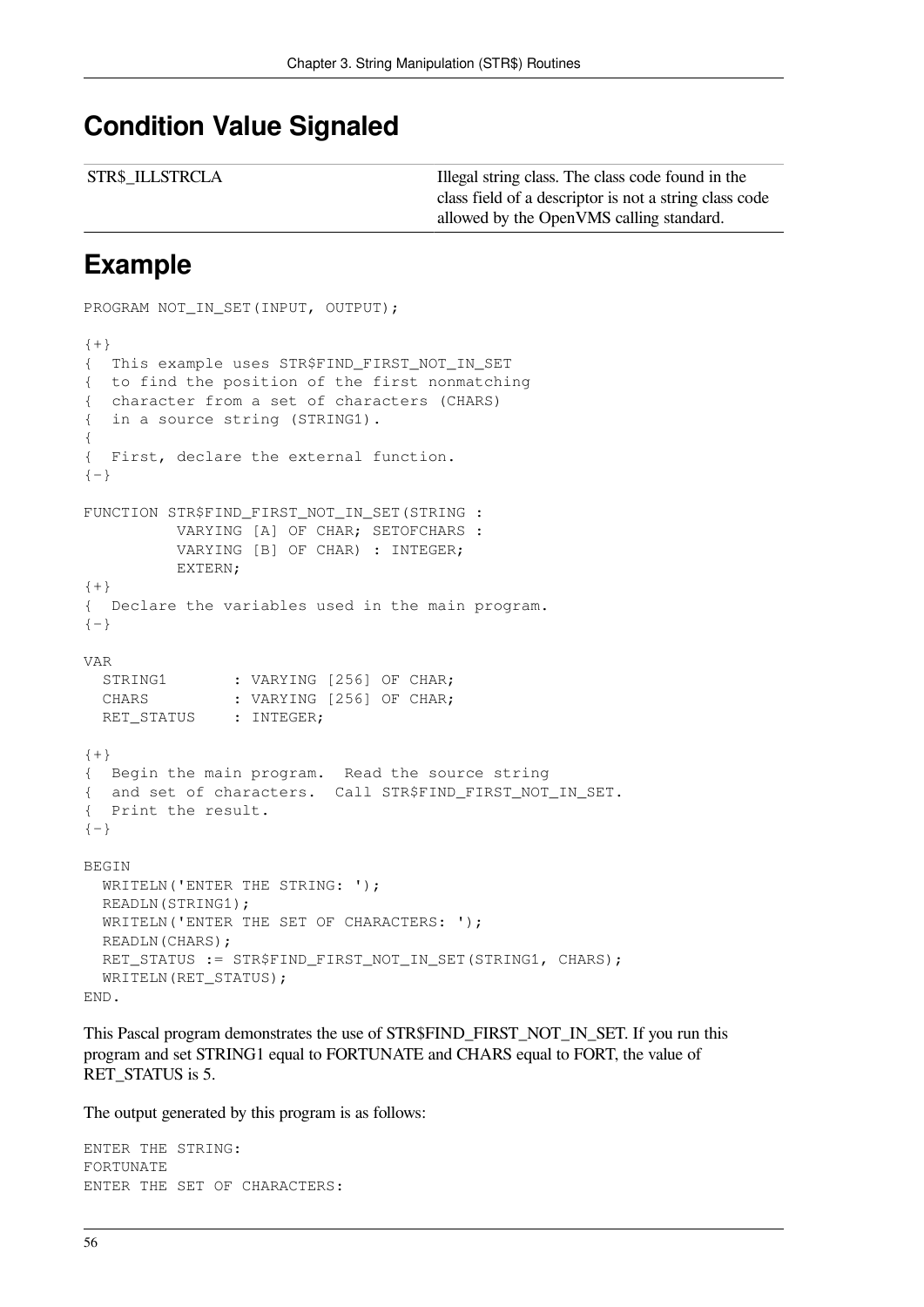FORT

5

## **STR\$FIND\_FIRST\_SUBSTRING**

STR\$FIND\_FIRST\_SUBSTRING — The Find First Substring in Input String routine finds the first substring (in a provided list of substrings) occurring in a given string.

### **Format**

```
STR$FIND_FIRST_SUBSTRING source-string ,index ,substring-
index ,substring [,substring...]
```
### **Returns**

| OpenVMS usage: | longword_unsigned   |
|----------------|---------------------|
| type:          | longword (unsigned) |
| access:        | write only          |
| mechanism:     | by value            |

The values returned by STR\$FIND\_FIRST\_SUBSTRING and the conditions to which they translate are as follows:

| <b>Returned Value</b> | <b>Condition</b>                                                                             |  |
|-----------------------|----------------------------------------------------------------------------------------------|--|
| 10                    | source-string did not contain any of the specified substrings.                               |  |
|                       | STR\$FIND FIRST_SUBSTRING found at least one of the specified substrings<br>insource-string. |  |

### **Arguments**

#### **source-string**

| OpenVMS usage: | char_string      |
|----------------|------------------|
| type:          | character string |
| access:        | read only        |
| mechanism:     | by descriptor    |

String that STR\$FIND\_FIRST\_SUBSTRING searches. The **source-string** argument is the address of a descriptor pointing to the string.

#### **index**

| OpenVMS usage: | longword_signed   |
|----------------|-------------------|
| type:          | longword (signed) |
| access:        | write only        |
| mechanism:     | by reference      |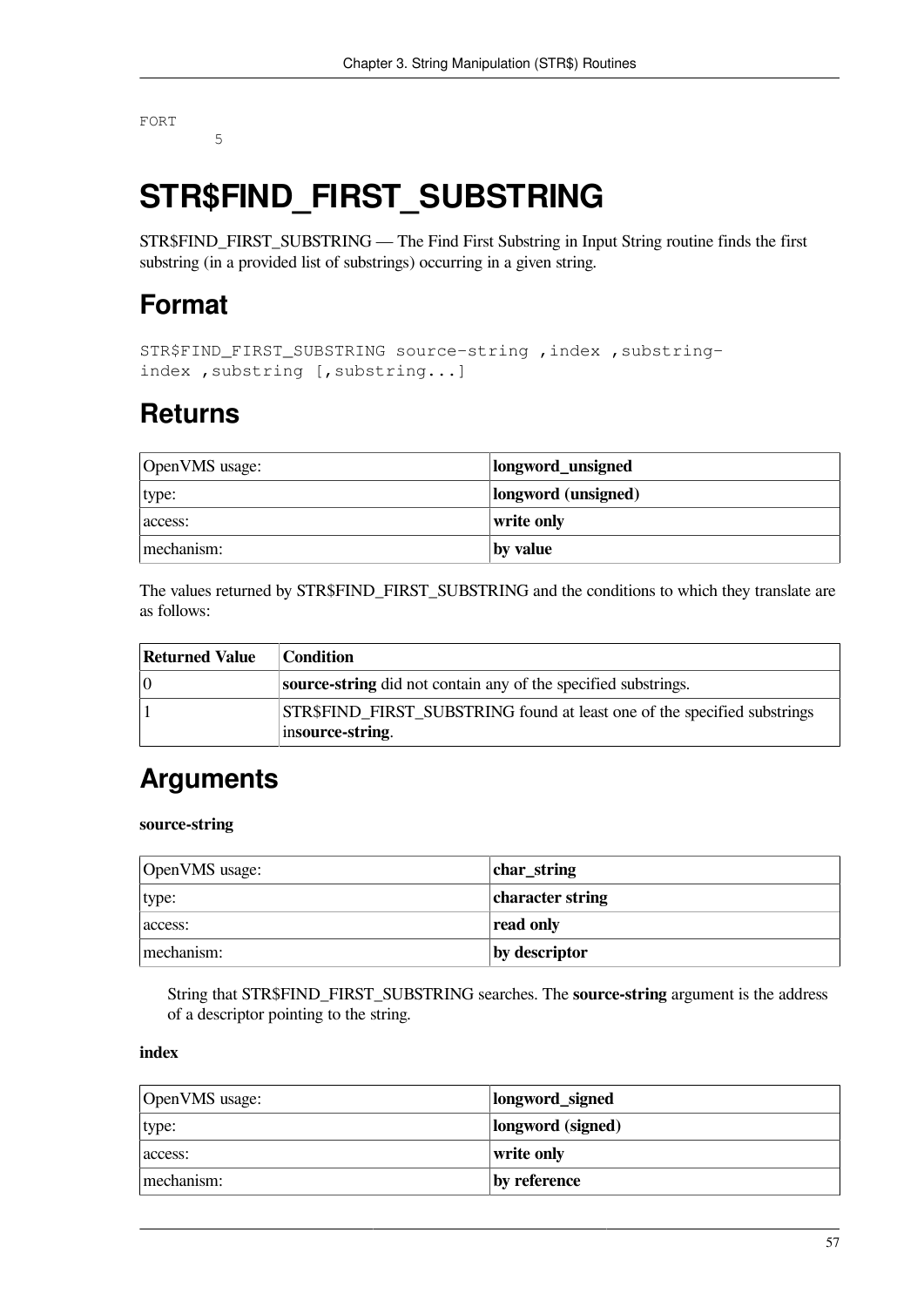Earliest position within **source-string** at which STR\$FIND\_FIRST\_SUBSTRING found a matching substring; zero if no matching substring was found. The **index** argument is the address of a signed longword containing this position.

#### **substring-index**

| OpenVMS usage: | longword_signed   |
|----------------|-------------------|
| type:          | longword (signed) |
| access:        | write only        |
| mechanism:     | by reference      |

Ordinal number of the **substring** that matched (1 for the first, 2 for the second, and so on), or zero if STR\$FIND\_FIRST\_SUBSTRING found no substrings that matched. The **substring-index** argument is the address of a signed longword containing this ordinal number.

#### **substring**

| OpenVMS usage: | char_string      |
|----------------|------------------|
| type:          | character string |
| access:        | read only        |
| mechanism:     | by descriptor    |

Specified substring for which STR\$FIND\_FIRST\_SUBSTRING searches in **source-string**. The **substring** argument is the address of a descriptor pointing to the first substring. You can specify multiple substrings to search for.

#### **substring**

| OpenVMS usage: | char_string      |
|----------------|------------------|
| type:          | character string |
| access:        | read only        |
| mechanism:     | by descriptor    |

Additional specified substring for which STR\$FIND\_FIRST\_SUBSTRING searches in **sourcestring**. The **substring** argument is the address of a descriptor pointing to the substring. You can specify multiple substrings to search for.

### **Description**

STR\$FIND\_FIRST\_SUBSTRING takes as input a string to be searched and an unspecified number of substrings for which to search. It searches the specified string and returns the position of the substring that is found earliest in the string. This is not necessarily the position of the first substring specified. That is, STR\$FIND\_FIRST\_SUBSTRING returns the position of the leftmost matching substring. The order in which the substrings are searched for is irrelevant.

Unlike many of the compare and search routines, STR\$FIND\_FIRST\_SUBSTRING does not return the position in a return value. The position of the substring which is found earliest in the string is returned in the **index** argument. If none of the specified substrings is found in the string, the value of**index** is 0.

Zero-length strings, or null arguments, produce unexpected results. Any time the routine is called with a null substring as an argument, STR\$FIND\_FIRST\_SUBSTRING always returns the position of the null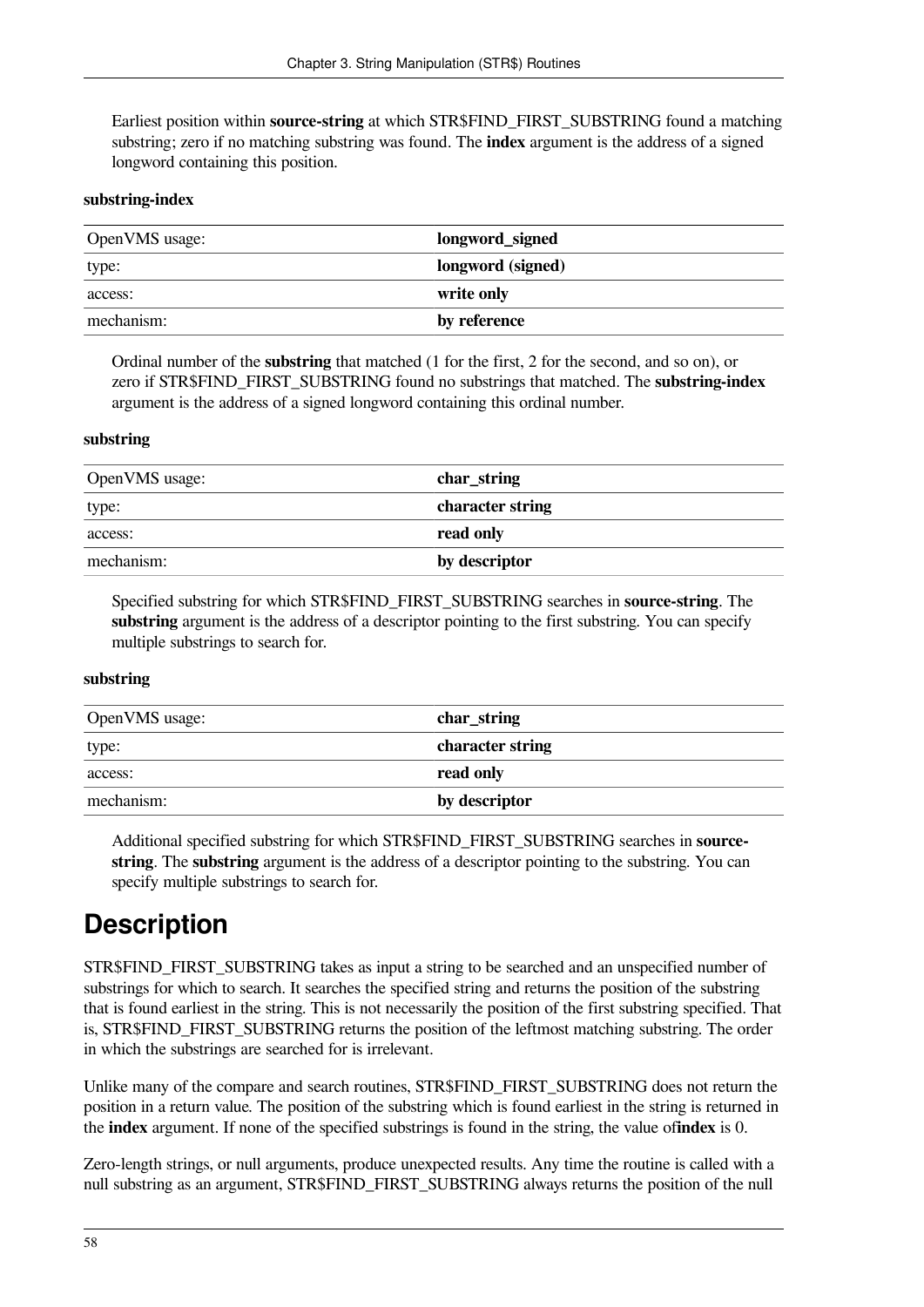substring as the first substring found. All other substrings are interpreted as appearing in the string after the null string.

### **Condition Values Signaled**

| <b>STR\$ ILLSTRCLA</b> | Illegal string class. The class code found in the<br>class field of a descriptor is not a string class code<br>allowed by the OpenVMS calling standard. |
|------------------------|---------------------------------------------------------------------------------------------------------------------------------------------------------|
| <b>STR\$ WRONUMARG</b> | Wrong number of arguments. You must supply at<br>least one substring.                                                                                   |

### **Example**

| $\mathbf{1}$ | $! +$                                                                                                                                                                                                                                                                                                                                                         |
|--------------|---------------------------------------------------------------------------------------------------------------------------------------------------------------------------------------------------------------------------------------------------------------------------------------------------------------------------------------------------------------|
|              | ! This is a BASIC program demonstrating the use of<br>! STR\$FIND_FIRST_SUBSTRING. This program takes as input<br>! four strings that are listed in a data statement<br>! at the end of the program. STR\$FIND_FIRST_SUBSTRING<br>! is called four times (once for each string)<br>! to find the first substring occurring in the given<br>! string.<br>$! -$ |
|              | OPTION TYPE = EXPLICIT                                                                                                                                                                                                                                                                                                                                        |
|              | DECLARE STRING MATCH_STRING<br>DECLARE LONG<br>RET_STATUS, &<br>INDEX, &<br>$I, \&$<br>SUB STRING NUM                                                                                                                                                                                                                                                         |
|              | EXTERNAL LONG FUNCTION STR\$FIND_FIRST_SUBSTRING                                                                                                                                                                                                                                                                                                              |
|              | FOR $I = 1$ TO 4<br>READ MATCH_STRING<br>RET_STATUS = STR\$FIND_FIRST_SUBSTRING( MATCH_STRING, &<br>INDEX, SUB_STRING_NUM, 'ING', 'CK', 'TH')<br>IF RET_STATUS = 0% THEN<br>PRINT MATCH_STRING;" did not contain any of the substrings"<br>ELSE                                                                                                               |
|              | SELECT SUB STRING NUM<br>CASE 1                                                                                                                                                                                                                                                                                                                               |
|              | PRINT MATCH_STRING; " contains ING at position"; INDEX<br>CASE <sub>2</sub><br>PRINT MATCH_STRING; " contains CK at position"; INDEX<br>CASE <sub>3</sub><br>PRINT MATCH_STRING; " contains TH at position"; INDEX                                                                                                                                            |
|              | END SELECT                                                                                                                                                                                                                                                                                                                                                    |
|              | END IF<br>NEXT I                                                                                                                                                                                                                                                                                                                                              |
| 2            | DATA CHUCKLE, RAINING, FOURTH, THICK                                                                                                                                                                                                                                                                                                                          |
| 3            | <b>END</b>                                                                                                                                                                                                                                                                                                                                                    |
|              |                                                                                                                                                                                                                                                                                                                                                               |

This BASIC program demonstrates the use of STR\$FIND\_FIRST\_SUBSTRING. The output generated by this program is as follows: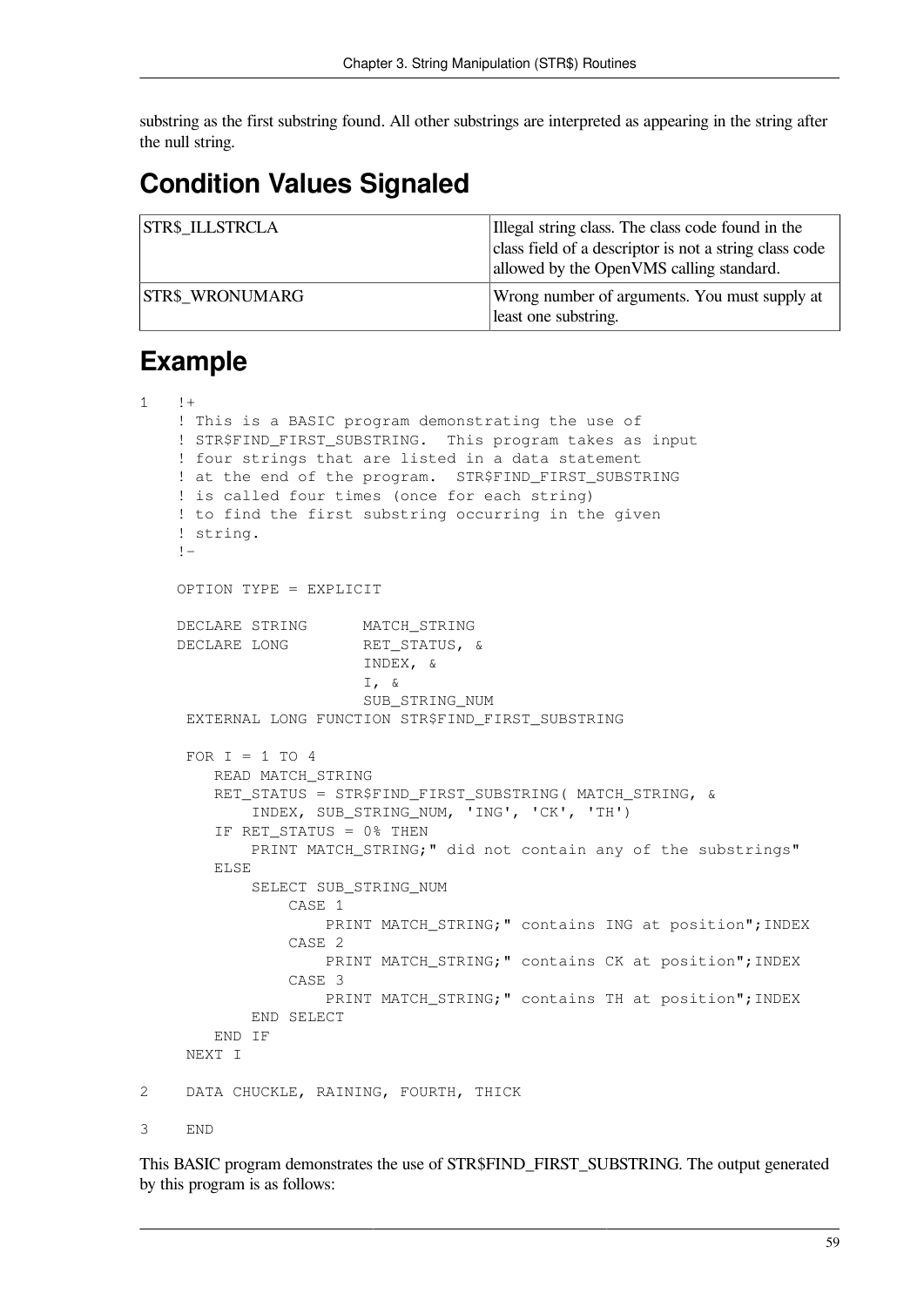```
$ BASIC FINDSUB
$ LINK FINDSUB
$ RUN FINDSUB
CHUCKLE contains CK at position 4
RAINING contains ING at position 5
FOURTH contains TH at position 5
THICK contains TH at position 1
```
Note that "THICK" contains both the substrings "TH" and "CK". STR\$FIND\_FIRST\_SUBSTRING locates the "CK" substring in "THICK", and then locates the "TH" substring. However, since the "TH" substring is the earliest, or leftmost matching substring, its ordinal number is returned in**substring-index**, and the point at which "TH" occurs is returned in **index**.

## **STR\$FREE1\_DX**

STR\$FREE1\_DX — The Free One Dynamic String routine deallocates one dynamic string.

### **Format**

STR\$FREE1\_DX string-descriptor

### **Corresponding JSB Entry Point**

STR\$FREE1\_DX\_R4

#### **Returns**

| OpenVMS usage: | cond_value          |
|----------------|---------------------|
| type:          | longword (unsigned) |
| access:        | write only          |
| mechanism:     | by value            |

### **Argument**

#### **string-descriptor**

| OpenVMS usage: | char_string      |
|----------------|------------------|
| type:          | character string |
| access:        | modify           |
| mechanism:     | by descriptor    |

Dynamic string descriptor of the dynamic string that STR\$FREE1\_DX deallocates. The **stringdescriptor** argument is the address of a descriptor pointing to the string to be deallocated. The descriptor's CLASS field is checked.

### **Description**

STR\$FREE1\_DX deallocates the described string space and flags the descriptor as describing no string at all. The descriptor's POINTER and LENGTH fields contain 0.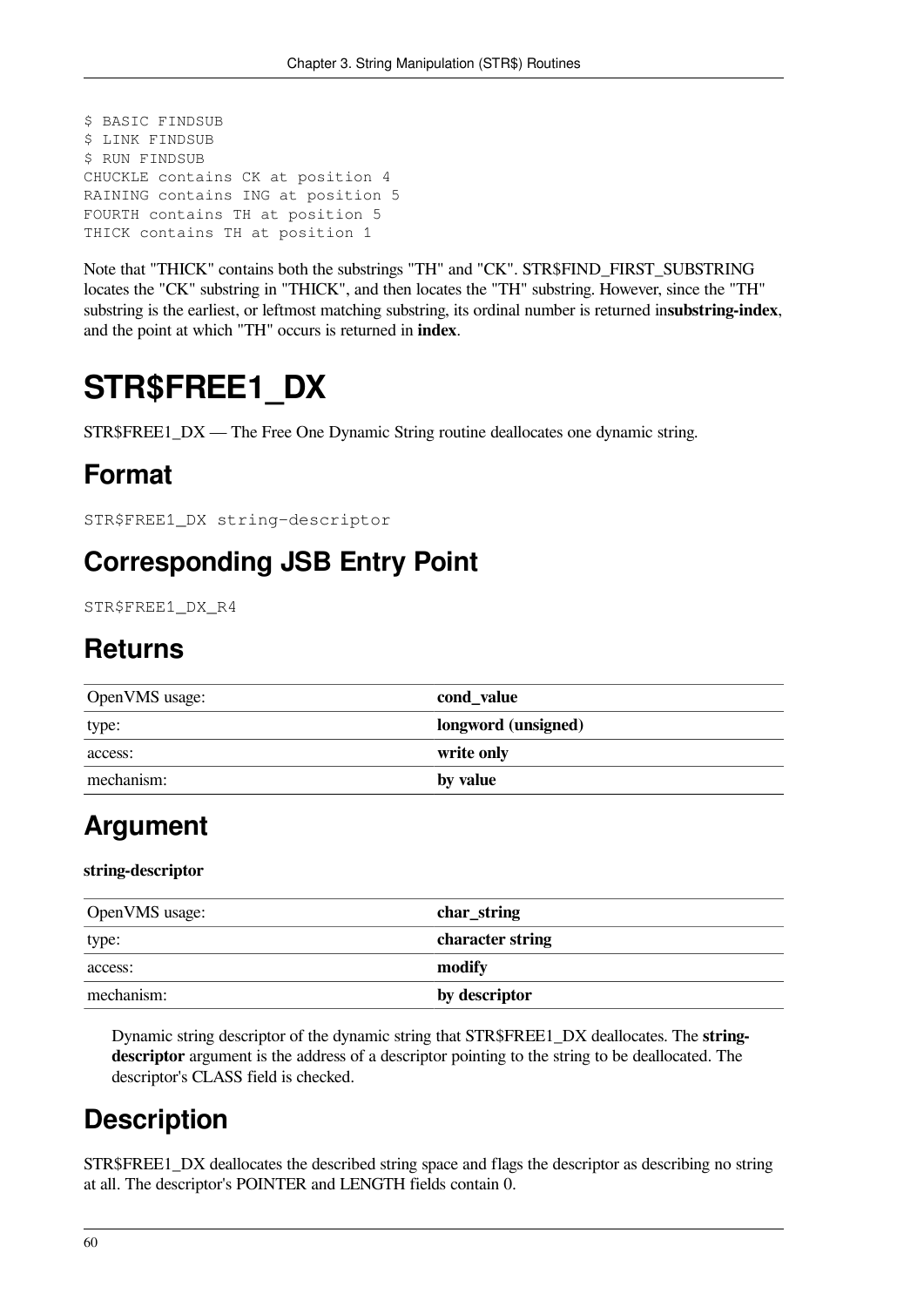### **Condition Values Returned**

SS\$\_NORMALNormal successful completion.

### **Condition Values Signaled**

| <b>STR\$ FATINTERR</b> | Fatal internal error. An internal consistency check<br>has failed. This usually indicates an internal error<br>in the Run-Time Library and should be reported to<br>VSI. |
|------------------------|--------------------------------------------------------------------------------------------------------------------------------------------------------------------------|
| STR\$ERRFREDYN         | Error freeing dynamic string descriptor. LIB<br>\$FREE VM OR LIB\$FREE VM 64 failed to<br>free the descriptor.                                                           |
| <b>STR\$ ILLSTRCLA</b> | Illegal string class. The class code found in the<br>class field of a descriptor is not a string class code<br>allowed by the OpenVMS calling standard.                  |

## **STR\$GET1\_DX**

STR\$GET1\_DX — The Allocate One Dynamic String routine allocates a specified number of bytes of virtual memory to a specified dynamic string descriptor.

### **Format**

STR\$GET1\_DX word-integer-length ,character-string

### **Corresponding JSB Entry Point**

STR\$GET1\_DX\_R4

### **Returns**

| OpenVMS usage: | cond_value          |
|----------------|---------------------|
| type:          | longword (unsigned) |
| access:        | write only          |
| mechanism:     | by value            |

### **Arguments**

#### **word-integer-length**

| OpenVMS usage: | word_unsigned   |
|----------------|-----------------|
| type:          | word (unsigned) |
| access:        | read only       |
| mechanism:     | by reference    |

Number of bytes that STR\$GET1\_DX allocates. The **word-integer-length** argument is the address of an unsigned word containing this number.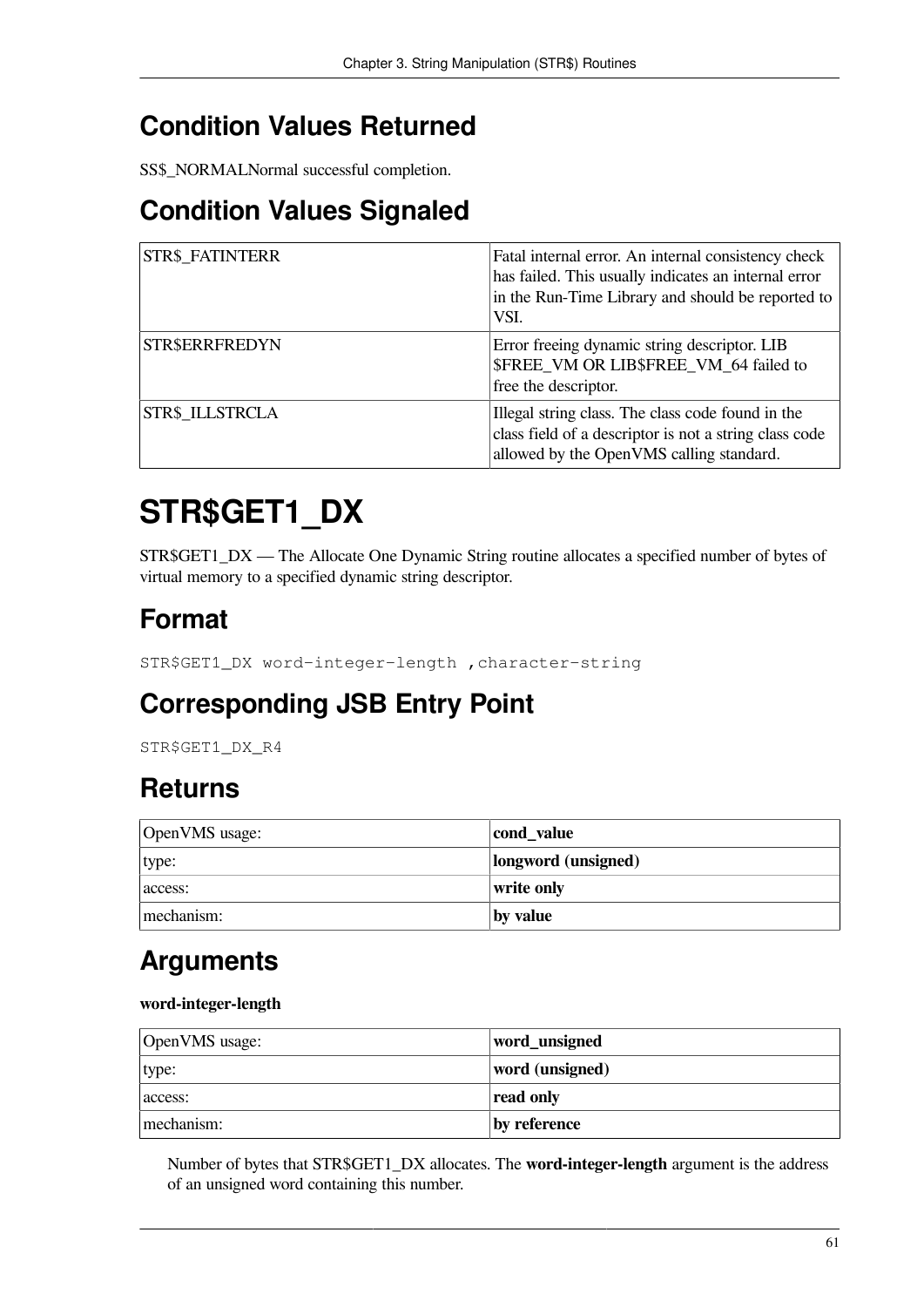#### **character-string**

| OpenVMS usage: | char_string      |
|----------------|------------------|
| type:          | character string |
| access:        | modify           |
| mechanism:     | by descriptor    |

Dynamic string descriptor to which STR\$GET1\_DX allocates the area. The **characterstring**argument is the address of the descriptor. The descriptor's CLASS field is checked.

#### **Description**

STR\$GET1\_DX allocates a specified number of bytes of dynamic virtual memory to a specified string descriptor. The descriptor must be dynamic.

If the string descriptor already has dynamic memory allocated to it, but the amount allocated is less than **word-integer-length**, STR\$GET1\_DX deallocates that space before it allocates new space.

#### **Note**

VSI recommends use of the STR\$GET1\_DX or STR\$GET1\_DX\_64 (Alpha only) routine for allocating a string to a dynamic-length string descriptor. Simply filling in the length and pointer fields of a dynamic-length string descriptor can cause serious and unexpected problems with string management.

Use STR\$FREE1\_DX to deallocate a string allocated by STR\$GET1\_DX.

#### **Condition Values Returned**

| <b>SS\$ NORMAL</b> | Normal successful completion. |
|--------------------|-------------------------------|
|--------------------|-------------------------------|

### **Condition Values Signaled**

| <b>STR\$ FATINTERR</b> | Fatal internal error. An internal consistency check<br>has failed. This usually indicates an internal error<br>in the Run-Time Library and should be reported to<br>VSI. |
|------------------------|--------------------------------------------------------------------------------------------------------------------------------------------------------------------------|
| <b>STR\$ ILLSTRCLA</b> | Illegal string class. The class code found in the<br>class field of a descriptor is not a string class code<br>allowed by the OpenVMS calling standard.                  |
| STR\$ INSVIRMEM        | Insufficient virtual memory. STR\$GET1_DX<br>could not allocate heap storage for a dynamic or<br>temporary string.                                                       |

## **STR\$GET1\_DX\_64 (Alpha Only)**

STR\$GET1\_DX\_64 (Alpha Only) — The Allocate One Dynamic String routine allocates a specified number of bytes of virtual memory to a specified dynamic string descriptor.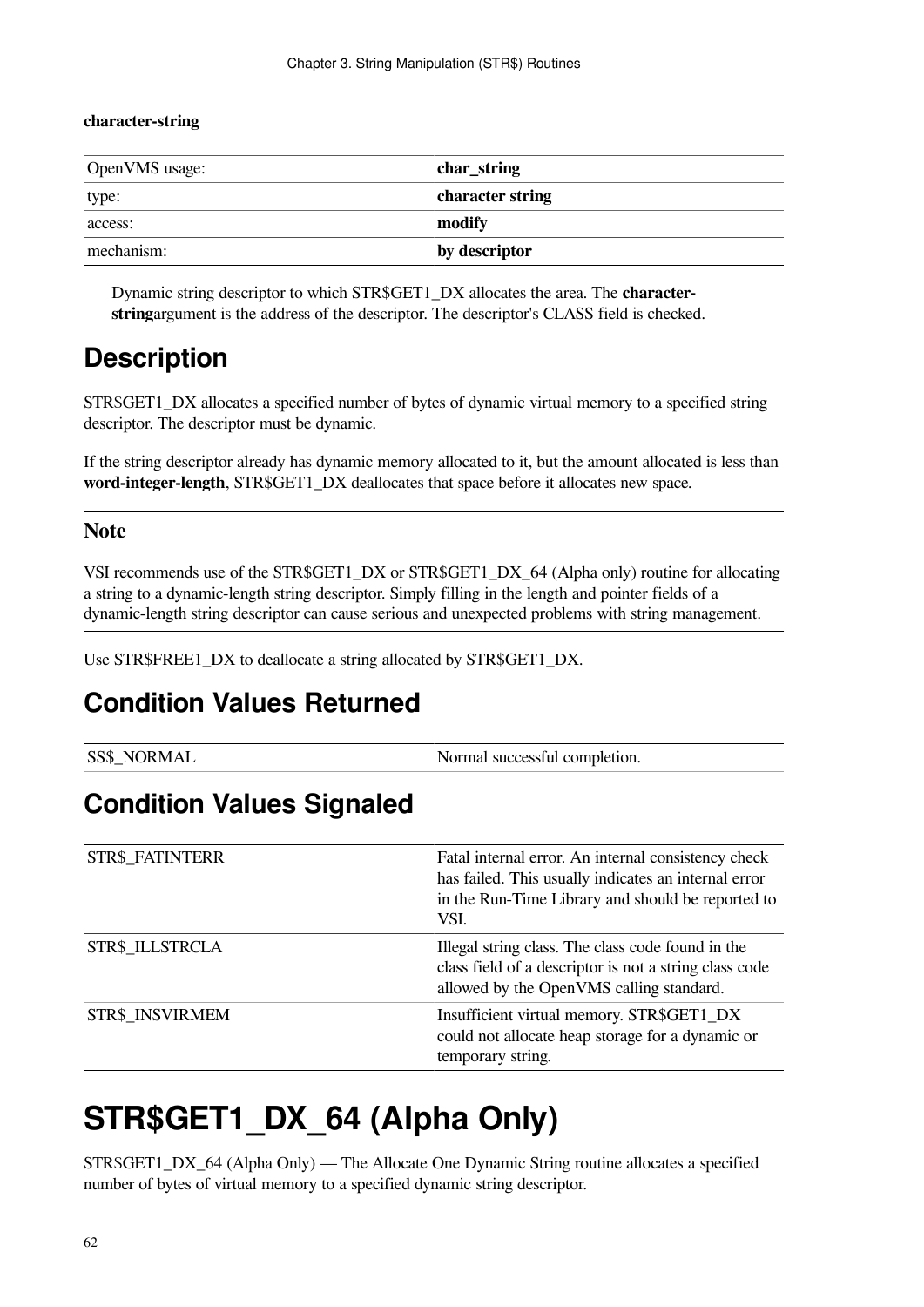### **Format**

STR\$GET1\_DX\_64 quad-integer-length ,character-string

### **Corresponding JSB Entry Point**

STR\$GET1\_DX\_R4

### **Returns**

| OpenVMS usage: | cond_value          |
|----------------|---------------------|
| type:          | longword (unsigned) |
| access:        | write only          |
| mechanism:     | by value            |

#### **Arguments**

#### **quad-integer-length**

| OpenVMS usage: | quadword_unsigned   |
|----------------|---------------------|
| type:          | quadword (unsigned) |
| access:        | read only           |
| mechanism:     | by reference        |

Number of bytes that STR\$GET1\_DX\_64 allocates. The **quad-integer-length** argument is the address of an unsigned quadword containing this number.

#### **character-string**

| OpenVMS usage: | char_string      |
|----------------|------------------|
| type:          | character string |
| access:        | modify           |
| mechanism:     | by descriptor    |

Dynamic string descriptor to which STR\$GET1\_DX\_64 allocates the area. The **characterstring**argument is the address of the descriptor. The descriptor's CLASS field is checked.

## **Description**

STR\$GET1\_DX\_64 allocates a specified number of bytes of dynamic virtual memory to a specified 64bit string descriptor. The descriptor must be dynamic.

If the string descriptor already has dynamic memory allocated to it, but the amount allocated is less than **quad-integer-length**, STR\$GET1\_DX\_64 deallocates that space before it allocates new space.

#### **Note**

VSI recommends use of the STR\$GET1\_DX or STR\$GET1\_DX\_64 (Alpha only) routine for allocating a string to a dynamic-length string descriptor. Simply filling in the length and pointer fields of a dynamic-length string descriptor can cause serious and unexpected problems with string management.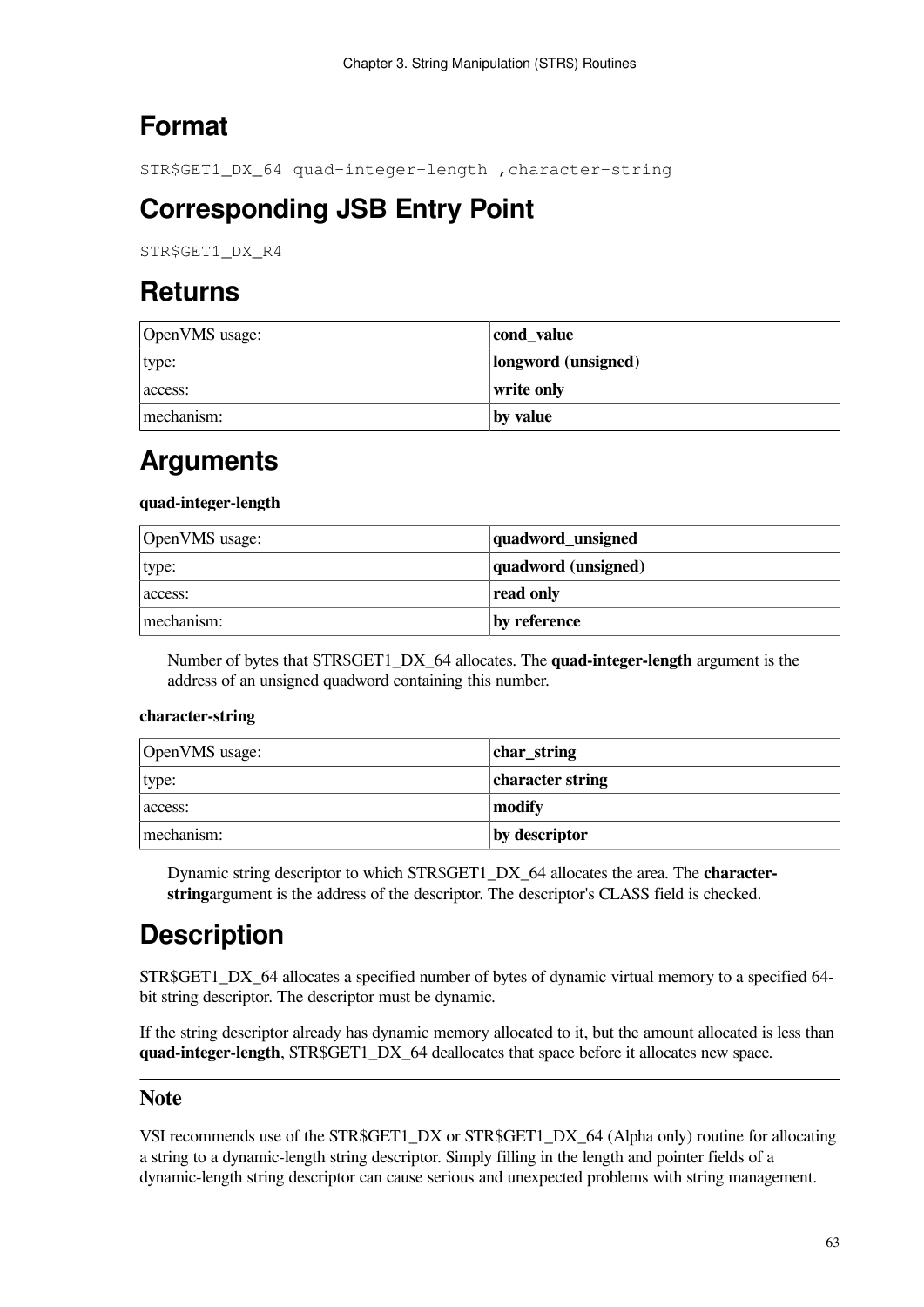Use STR\$FREE1\_DX to deallocate a string allocated by STR\$GET1\_DX\_64.

### **Condition Values Returned**

| <b>SS\$_NORMAL</b> | Normal successful completion. |
|--------------------|-------------------------------|
|--------------------|-------------------------------|

#### **Condition Values Signaled**

| <b>STR\$ FATINTERR</b> | Fatal internal error. An internal consistency check<br>has failed. This usually indicates an internal error<br>in the Run-Time Library and should be reported to<br>VSI. |
|------------------------|--------------------------------------------------------------------------------------------------------------------------------------------------------------------------|
| <b>STR\$ ILLSTRCLA</b> | Illegal string class. The class code found in the<br>class field of a descriptor is not a string class code<br>allowed by the OpenVMS calling standard.                  |
| STR\$ INSVIRMEM        | Insufficient virtual memory. STR\$GET1_DX_64<br>could not allocate heap storage for a dynamic or<br>temporary string.                                                    |

## **STR\$LEFT**

STR\$LEFT — The Extract a Substring of a String routine copies a substring beginning at the first character of a source string into a destination string.

## **Format**

STR\$LEFT destination-string ,source-string ,end-position

### **Corresponding JSB Entry Point**

STR\$LEFT\_R8

### **Returns**

| OpenVMS usage: | cond_value          |
|----------------|---------------------|
| type:          | longword (unsigned) |
| access:        | write only          |
| mechanism:     | $\mathbf{y}$ value  |

### **Arguments**

#### **destination-string**

| OpenVMS usage: | char_string      |
|----------------|------------------|
| type:          | character string |
| access:        | write only       |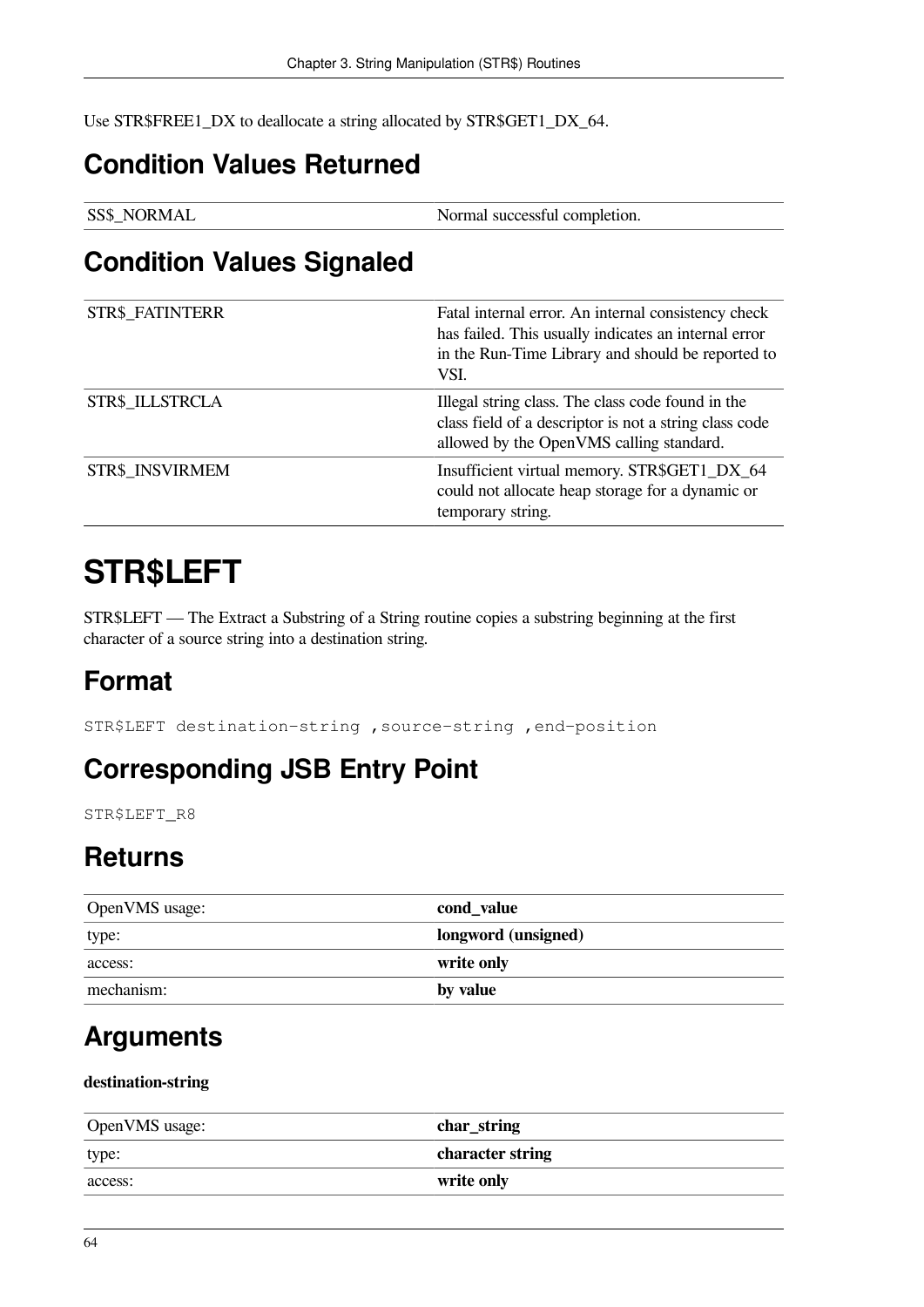mechanism: **by descriptor**

Destination string into which STR\$LEFT copies the substring. The **destination-string** argument is the address of a descriptor pointing to the destination string.

#### **source-string**

| OpenVMS usage: | char_string      |
|----------------|------------------|
| type:          | character string |
| access:        | read only        |
| mechanism:     | by descriptor    |

Source string from which STR\$LEFT extracts the substring that it copies into the destination string. The **source-string** argument is the address of a descriptor pointing to the source string.

#### **end-position**

| OpenVMS usage: | longword_signed   |
|----------------|-------------------|
| type:          | longword (signed) |
| access:        | read only         |
| mechanism:     | by reference      |

Relative position in the source string at which the substring ends. The **end-position** argument is the address of a signed longword containing the ending position.

STR\$LEFT copies all characters in the source string from position 1 (the leftmost position) to the position number specified in this **end-position** argument.

### **Description**

STR\$LEFT extracts a substring from a source string and copies that substring into a destination string. STR\$LEFT defines the substring by specifying the relative ending position in the source string. The relative starting position in the source string is 1. The source string is unchanged, unless it is also the destination string.

This is a variation of STR\$POS\_EXTR. Other routines that may be used to extract and copy a substring are STR\$RIGHT and STR\$LEN\_EXTR.

#### **Condition Values Returned**

| SS\$_NORMAL            | Normal successful completion.                                                                                                     |
|------------------------|-----------------------------------------------------------------------------------------------------------------------------------|
| <b>STR\$ ILLSTRPOS</b> | Alternate success. An argument referenced a<br>character position outside the specified string. A<br>default value was used.      |
| STR\$ ILLSTRSPE        | Alternate success. The length of the substring was<br>too long for the specified destination string. Default<br>values were used. |
| <b>STR\$ TRU</b>       | String truncation warning. The destination string<br>could not contain all the characters copied from the<br>source string.       |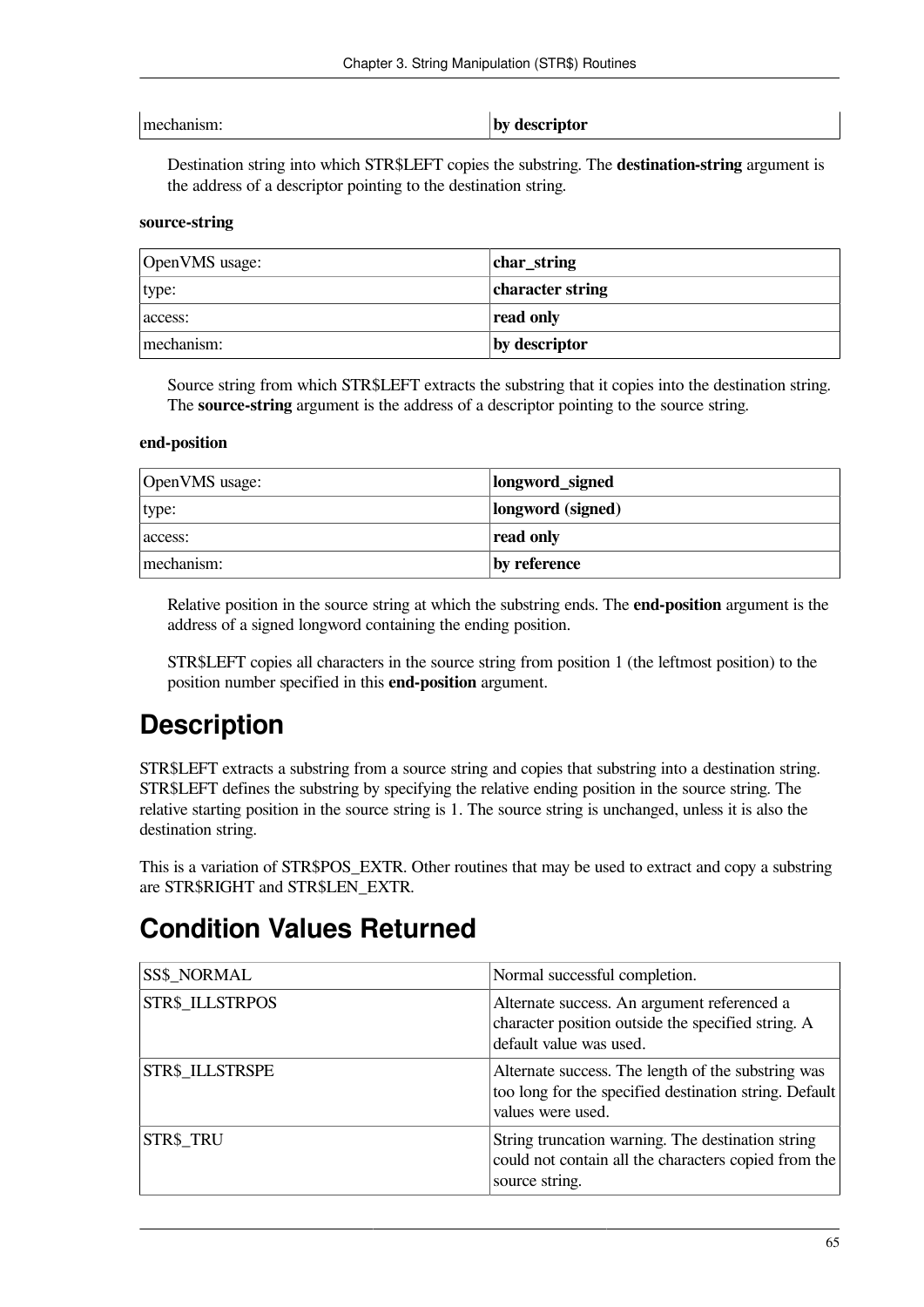#### **Condition Values Signaled**

| <b>STR\$ FATINTERR</b> | Fatal internal error. An internal consistency check<br>has failed. This usually indicates an internal error<br>in the Run-Time Library and should be reported to<br>VSI. |
|------------------------|--------------------------------------------------------------------------------------------------------------------------------------------------------------------------|
| <b>STR\$ ILLSTRCLA</b> | Illegal string class. The class code found in the<br>class field of a descriptor is not a string class code<br>allowed by the OpenVMS calling standard.                  |
| STR\$ INSVIRMEM        | Insufficient virtual memory. STR\$LEFT could not<br>allocate heap storage for a dynamic or temporary<br>string.                                                          |

#### **Example**

PROGRAM LEFT(INPUT, OUTPUT);

```
{+}
{ This Pascal program demonstrates the use of
{ STR$LEFT. This program reads in a source string
{ and the ending position of a substring.
{ It returns a substring consisting of all
{ characters from the beginning (left) of the
{ source string to the ending position entered.
{-}{+}
{ Declare the external procedure, STR$LEFT.
{-}PROCEDURE STR$LEFT(%DESCR DSTSTR: VARYING
          [A] OF CHAR; SRCSTR :
           VARYING [B] OF CHAR; ENDPOS :
           INTEGER); EXTERN;
{+}{ Declare the variables used by this program.
{-}VAR
  SRC_STR : VARYING [256] OF CHAR;
  DST_STR : VARYING [256] OF CHAR;
 END POS : INTEGER;
{+}{ Begin the main program. Read the source string
{ and ending position. Call STR$LEFT. Print the
{ results.
{-}BEGIN
 WRITELN('ENTER THE SOURCE STRING: ');
  READLN(SRC_STR);
 WRITELN('ENTER THE ENDING POSITION');
 WRITELN('OF THE SUBSTRING: ');
```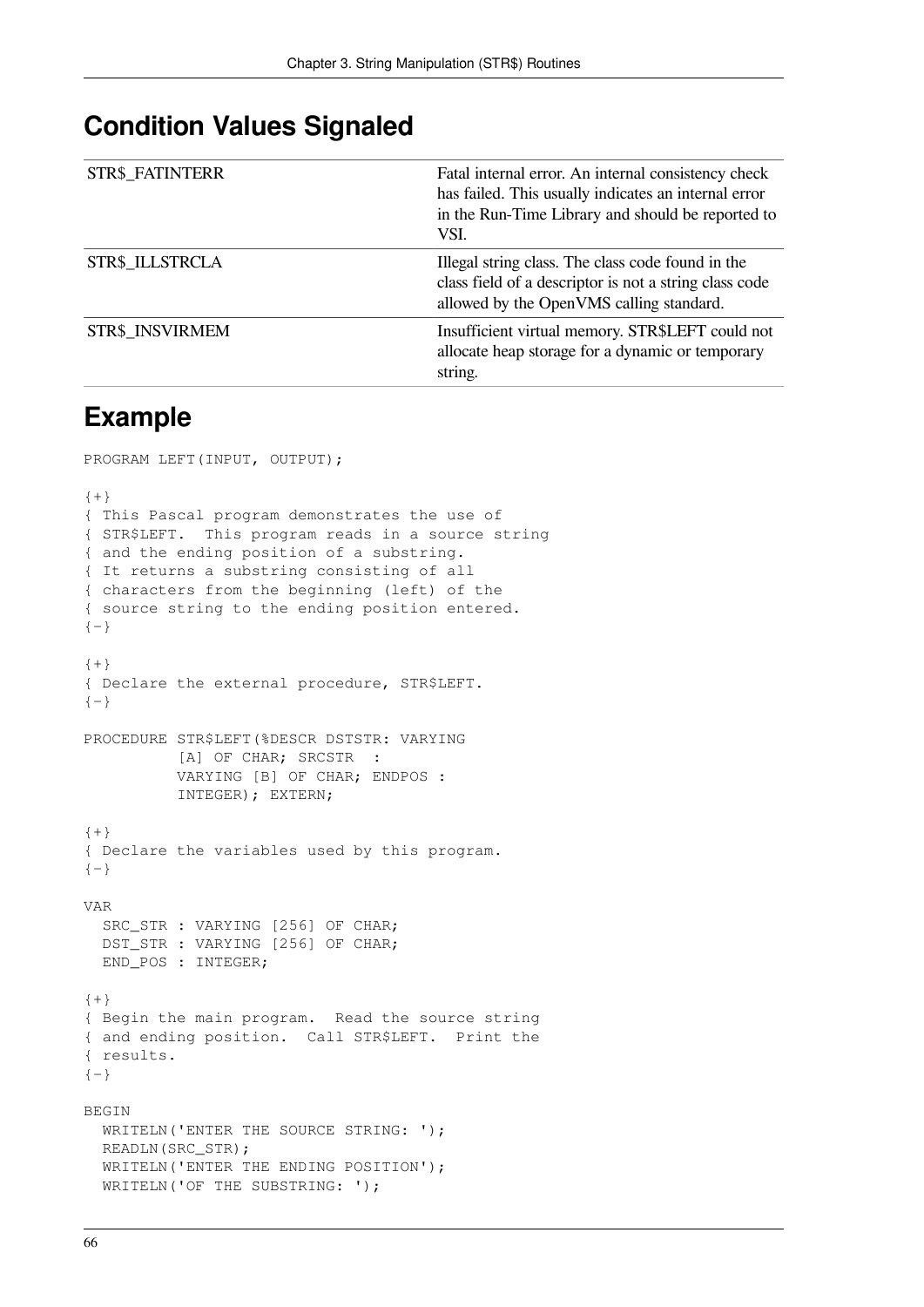```
 READLN(END_POS);
   STR$LEFT(DST_STR, SRC_STR, END_POS);
   WRITELN;
  WRITELN('THE SUBSTRING IS: ', DST_STR);
END.
```
This Pascal example shows the use of STR\$LEFT. One sample of the output of this program is as follows:

```
$ PASCAL LEFT
$ LINK LEFT
$ RUN LEFT
ENTER THE SOURCE STRING: MAGIC CARPET
ENTER THE ENDING POSITION OF
THE SUBSTRING: 9
```
THE SUBSTRING IS: MAGIC CAR

# **STR\$LEN\_EXTR**

STR\$LEN EXTR — The Extract a Substring of a String routine copies a substring of a source string into a destination string.

### **Format**

```
STR$LEN_EXTR destination-string ,source-string ,start-
position ,longword-integer-length
```
## **Corresponding JSB Entry Point**

STR\$LEN\_EXTR\_R8

### **Returns**

| OpenVMS usage: | cond_value          |
|----------------|---------------------|
| type:          | longword (unsigned) |
| access:        | write only          |
| mechanism:     | by value            |

### **Arguments**

#### **destination-string**

| OpenVMS usage: | $ char_{str}$    |
|----------------|------------------|
| type:          | character string |
| access:        | write only       |
| mechanism:     | by descriptor    |

Destination string into which STR\$LEN\_EXTR copies the substring. The **destinationstring**argument is the address of a descriptor pointing to the destination string.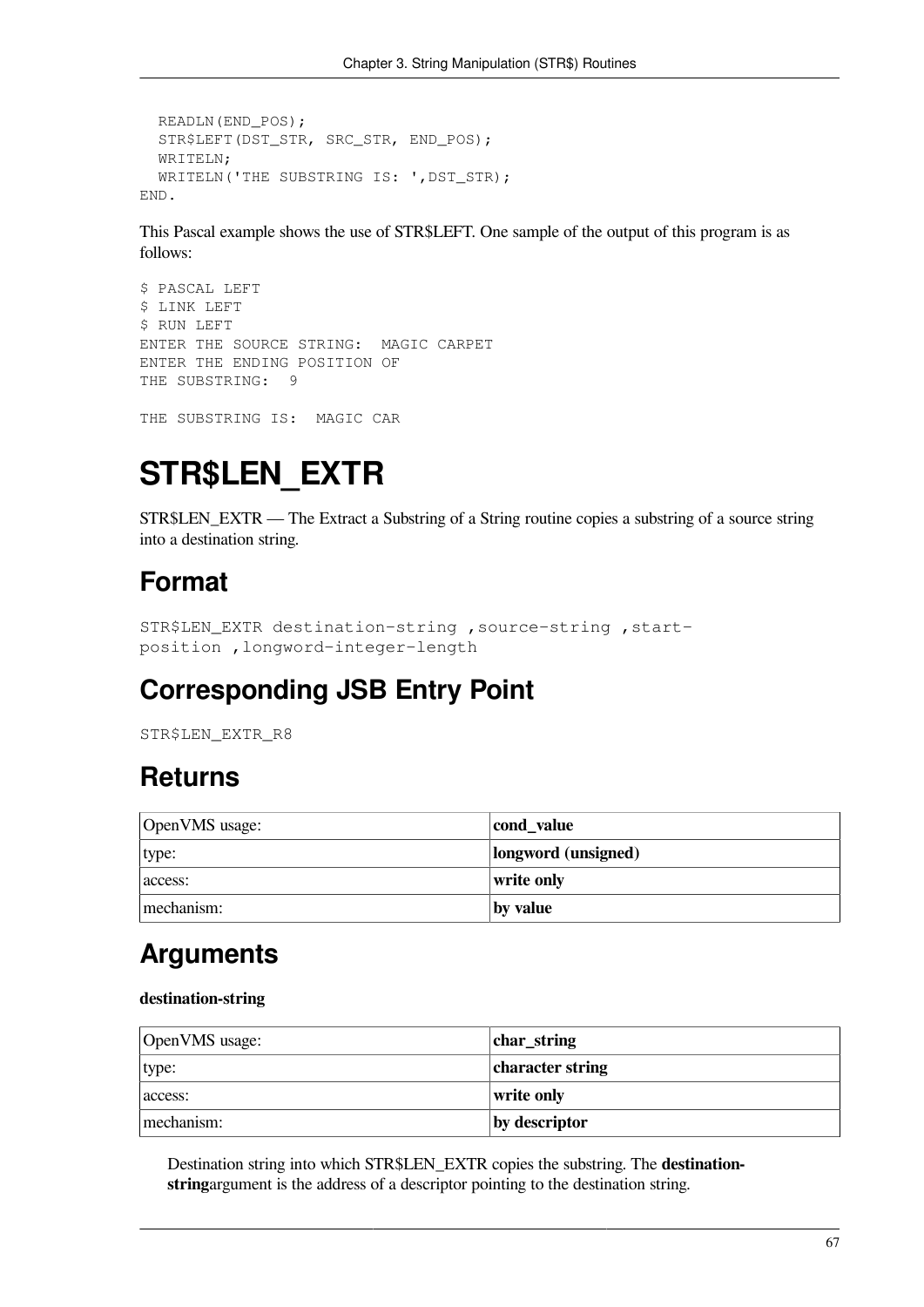#### **source-string**

| OpenVMS usage: | char_string      |
|----------------|------------------|
| type:          | character string |
| access:        | read only        |
| mechanism:     | by descriptor    |

Source string from which STR\$LEN\_EXTR extracts the substring that it copies into the destination string. The **source-string** argument is the address of a descriptor pointing to the source string.

#### **start-position**

| OpenVMS usage: | longword_signed   |
|----------------|-------------------|
| type:          | longword (signed) |
| access:        | read only         |
| mechanism:     | by reference      |

Relative position in the source string at which STR\$LEN\_EXTR begins copying the substring. The **start-position** argument is the address of a signed longword containing the starting position.

#### **longword-integer-length**

| OpenVMS usage: | longword_signed   |
|----------------|-------------------|
| type:          | longword (signed) |
| access:        | read only         |
| mechanism:     | by reference      |

Number of characters in the substring that STR\$LEN\_EXTR copies to the destination string. The **longword-integer-length** argument is the address of a signed longword containing the length of the substring.

### **Description**

STR\$LEN\_EXTR extracts a substring from a source string and copies that substring into a destination string.

STR\$LEN\_EXTR defines the substring by specifying the relative starting position in the source string and the number of characters to be copied. The source string is unchanged, unless it is also the destination string.

If the starting position is less than 1, 1 is used. If the starting position is greater than the length of the source string, the null string is returned. If the length is less than 1, the null string is also returned.

Other substring routines are STR\$RIGHT, STR\$LEFT, and STR\$POS\_EXTR.

# **Condition Values Returned**

| <b>SS\$_NORMAL</b> | Normal successful completion. |
|--------------------|-------------------------------|
|--------------------|-------------------------------|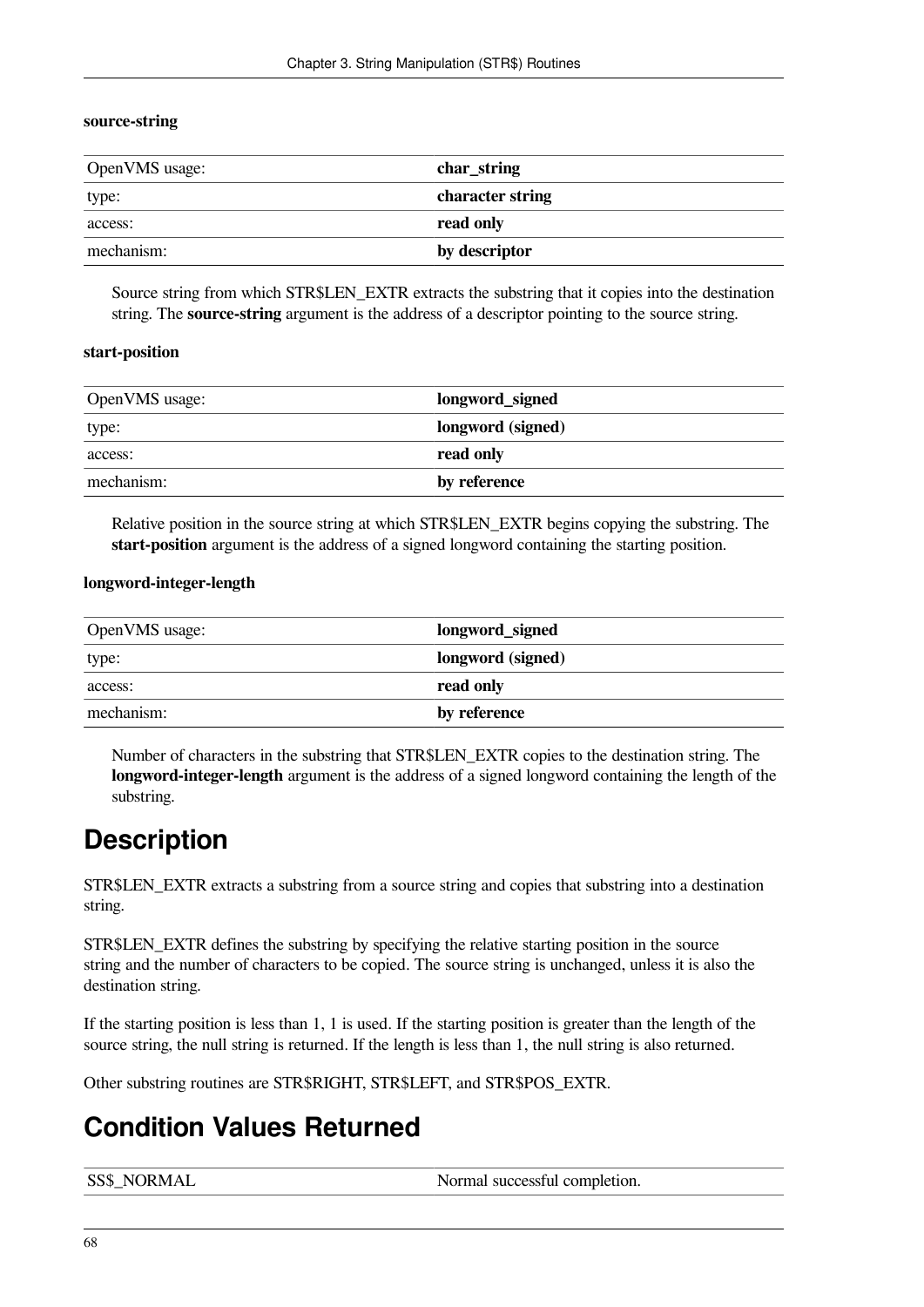| STR\$_ILLSTRPOS | STR\$LEN_EXTR completed successfully, but an<br>argument referenced a character position outside<br>the specified string. A default value was used. |
|-----------------|-----------------------------------------------------------------------------------------------------------------------------------------------------|
| STR\$_ILLSTRSPE | STR\$LEN_EXTR completed successfully, except<br>that the length was too long for the specified string.<br>Default values were used.                 |
| STR\$ NEGSTRLEN | STR\$LEN_EXTR completed successfully, except<br>that <b>longword-integer-length</b> contained a negative<br>value. Zero was used.                   |
| STR\$ TRU       | String truncation warning. The destination string<br>could not contain all the characters copied from the<br>source string.                         |

# **Condition Values Signaled**

| <b>STR\$ FATINTERR</b> | Fatal internal error. An internal consistency check<br>has failed. This usually indicates an internal error<br>in the Run-Time Library and should be reported to<br>VSI. |
|------------------------|--------------------------------------------------------------------------------------------------------------------------------------------------------------------------|
| STR\$ ILLSTRCLA        | Illegal string class. The class code found in the<br>class field of a descriptor is not a string class code<br>allowed by the OpenVMS calling standard.                  |
| STR\$ INSVIRMEM        | Insufficient virtual memory. STR\$LEN_EXTR<br>could not allocate heap storage for a dynamic or<br>temporary string.                                                      |

# **Example**

|              | CHARACTER*131 IN STRING                                                                      |
|--------------|----------------------------------------------------------------------------------------------|
|              | CHARACTER*1 FRONT CHAR                                                                       |
|              | CHARACTER*1 TAIL CHAR                                                                        |
|              | INTEGER STR\$LEN_EXTR, STR\$REPLACE, STR\$TRIM                                               |
|              | INTEGER FRONT POSITION, TAIL POSITION                                                        |
| 10           | WRITE (6, 800)                                                                               |
| 800          | FORMAT (' Enter a string, 131 characters or less:', \$)<br>READ (5, 900, END=200) IN_STRING  |
| 900          | FORMAT (A)                                                                                   |
|              | ISTATUS = STR\$TRIM (IN_STRING, IN_STRING, LENGTH)                                           |
|              | DO 100 I = 1, LENGTH/2<br>FRONT POSITION = I                                                 |
|              | TAIL_POSITION = LENGTH + $1 - I$                                                             |
| $\mathbb{A}$ | ISTATUS = STR\$LEN_EXTR ( FRONT_CHAR, IN_STRING, FRONT_POSITION,<br>$$REF(1)$ )              |
|              | ISTATUS = STR\$LEN_EXTR (TAIL_CHAR, IN_STRING, TAIL_POSITION,                                |
| $\mathbb{A}$ | $$REF(1)$ )                                                                                  |
| A            | ISTATUS = STR\$REPLACE ( IN_STRING, IN_STRING, FRONT_POSITION,<br>FRONT POSITION, TAIL CHAR) |
|              | ISTATUS = STR\$REPLACE ( IN_STRING, IN_STRING, TAIL_POSITION,                                |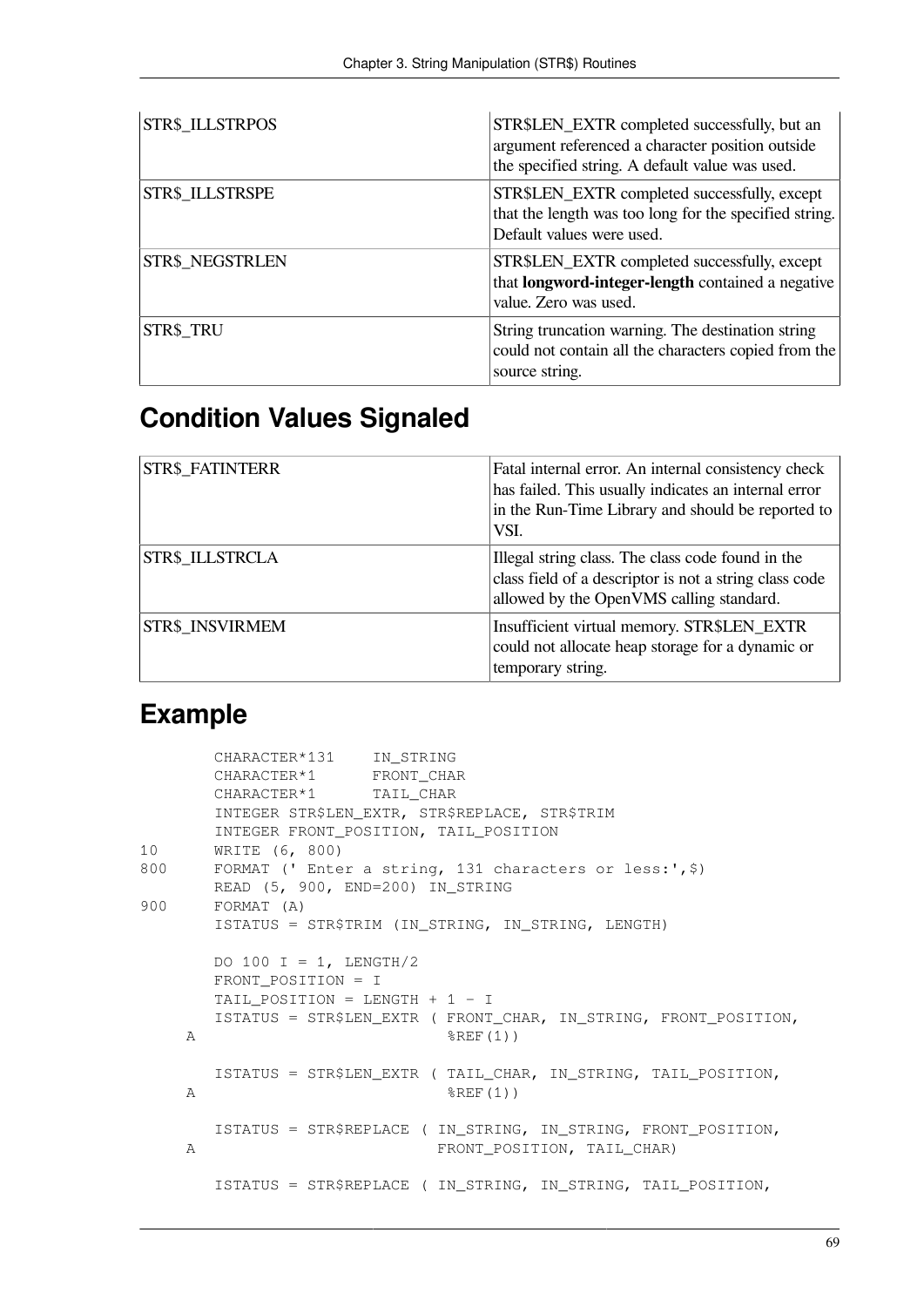```
A TAIL_POSITION, FRONT_CHAR)
100 CONTINUE
       WRITE (6, 901) IN_STRING
901 FORMAT (' Reversed string is : ', /, 1X, A)
       GOTO 10
200 CONTINUE
       END
```
This Fortran program accepts a string as input and writes the string in reverse order as output. This program continues to prompt for input until Ctrl/Z is pressed. One sample of the output generated by this program is as follows:

```
$ FORTRAN REVERSE
$ LINK REVERSE
$ RUN REVERSE
Enter a string, 131 characters or less: Elephants often have
flat feet.
 Reversed string is :
  .teef talf evah netfo stnahpelE
Enter a string, 131 characters or less: CTRL/Z
\mathsf{S}
```
# **STR\$MATCH\_WILD**

STR\$MATCH\_WILD — The Match Wildcard Specification routine compares a pattern string that includes wildcard characters with a candidate string.

## **Format**

STR\$MATCH\_WILD candidate-string ,pattern-string

### **Returns**

| OpenVMS usage: | cond_value          |
|----------------|---------------------|
| type:          | longword (unsigned) |
| access:        | write only          |
| mechanism:     | by value            |

Returns a condition value of STR\$\_MATCH if the strings match and STR\$\_NOMATCH if they do not match.

## **Arguments**

#### **candidate-string**

| OpenVMS usage: | char_string      |
|----------------|------------------|
| type:          | character string |
| access:        | read only        |
| mechanism:     | by descriptor    |

String that is compared to the pattern string. The **candidate-string** argument is the address of a descriptor pointing to the candidate string.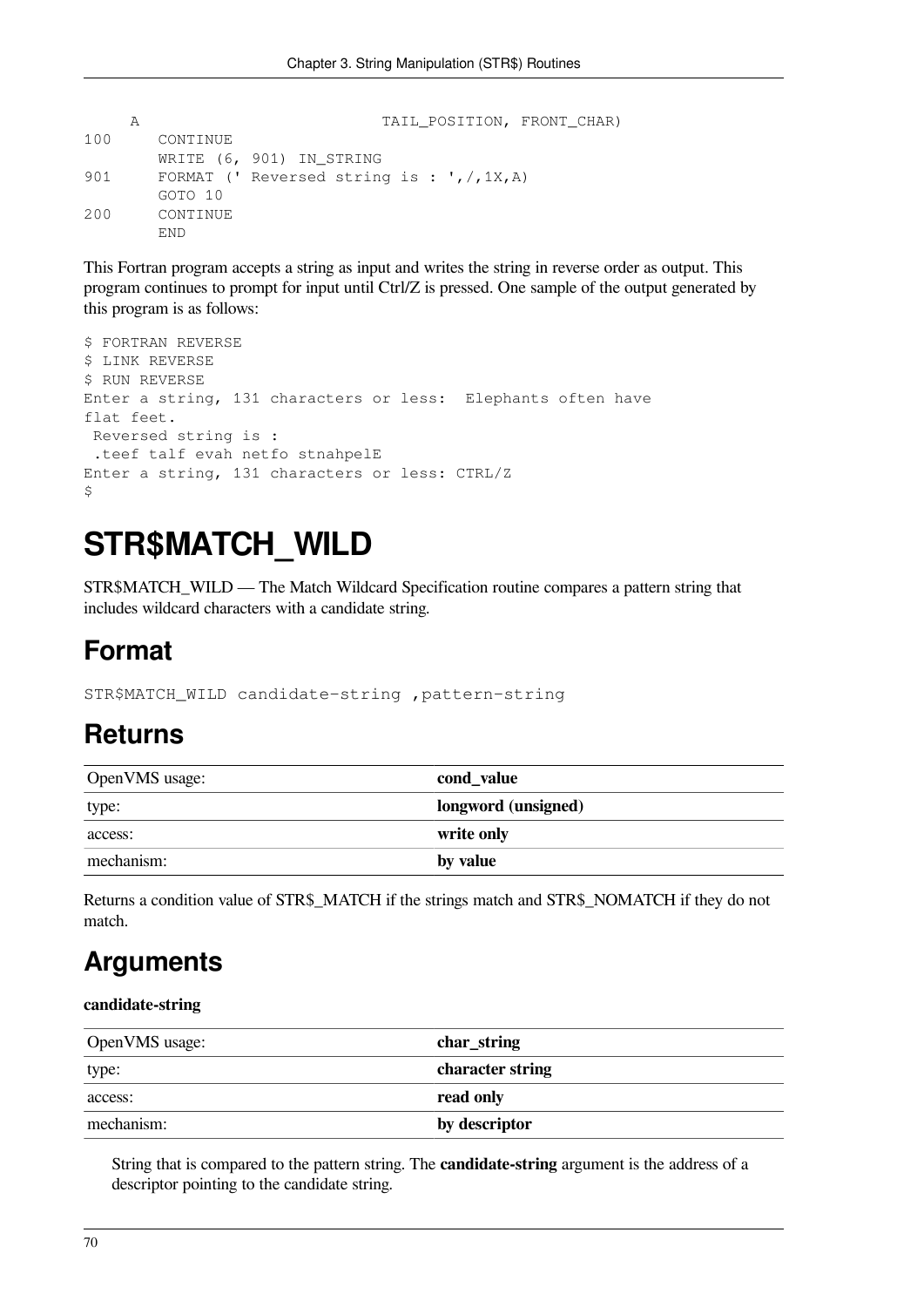#### **pattern-string**

| OpenVMS usage: | char_string      |
|----------------|------------------|
| type:          | character string |
| access:        | read only        |
| mechanism:     | by descriptor    |

String containing wildcard characters. The **pattern-string** argument is the address of a descriptor pointing to the pattern string. The wildcards in the pattern string are translated when STR \$MATCH\_WILD searches the candidate string to determine if it matches the pattern string.

# **Description**

STR\$MATCH\_WILD translates wildcard characters and searches the candidate string to determine if it matches the pattern string. The pattern string may contain either one or both of the two wildcard characters, asterisk (\*) and percent (%). The asterisk character is mapped to zero or more characters. The percent character is mapped to only one character.

The two wildcard characters that may be used in the pattern string may be used only as wildcards. If the candidate string contains an asterisk or percent character, the condition STR\$\_MATCH is returned. Wildcard characters are translated literally. There is no restriction on whether either wildcard character in the pattern string can match a percent or asterisk that is translated literally in the candidate string.

### **Condition Values Returned**

| <b>STR\$ MATCH</b>   | The candidate string and the pattern string match.           |
|----------------------|--------------------------------------------------------------|
| <b>STR\$ NOMATCH</b> | The candidate string and the pattern string do not<br>match. |

### **Condition Value Signaled**

| <b>STR\$ ILLSTRCLA</b> | Illegal string class. Severe error. The descriptor of |
|------------------------|-------------------------------------------------------|
|                        | candidate-string and/orpattern-string contains a      |
|                        | class code that is not supported by the OpenVMS       |
|                        | calling standard.                                     |

### **Example**

```
/ \starExample program using STR$MATCH_WILD.
 *
    The following program reads in a master pattern string and then
    compares that to input strings until it reaches the end of the
    input file. For each string comparison done, it prints
    either 'Matches pattern string' or 'Doesn't match pattern string'.
  */
declare str$match_wild
     external entry (character(*) varying, character(*) varying)
     returns (bit(1));
```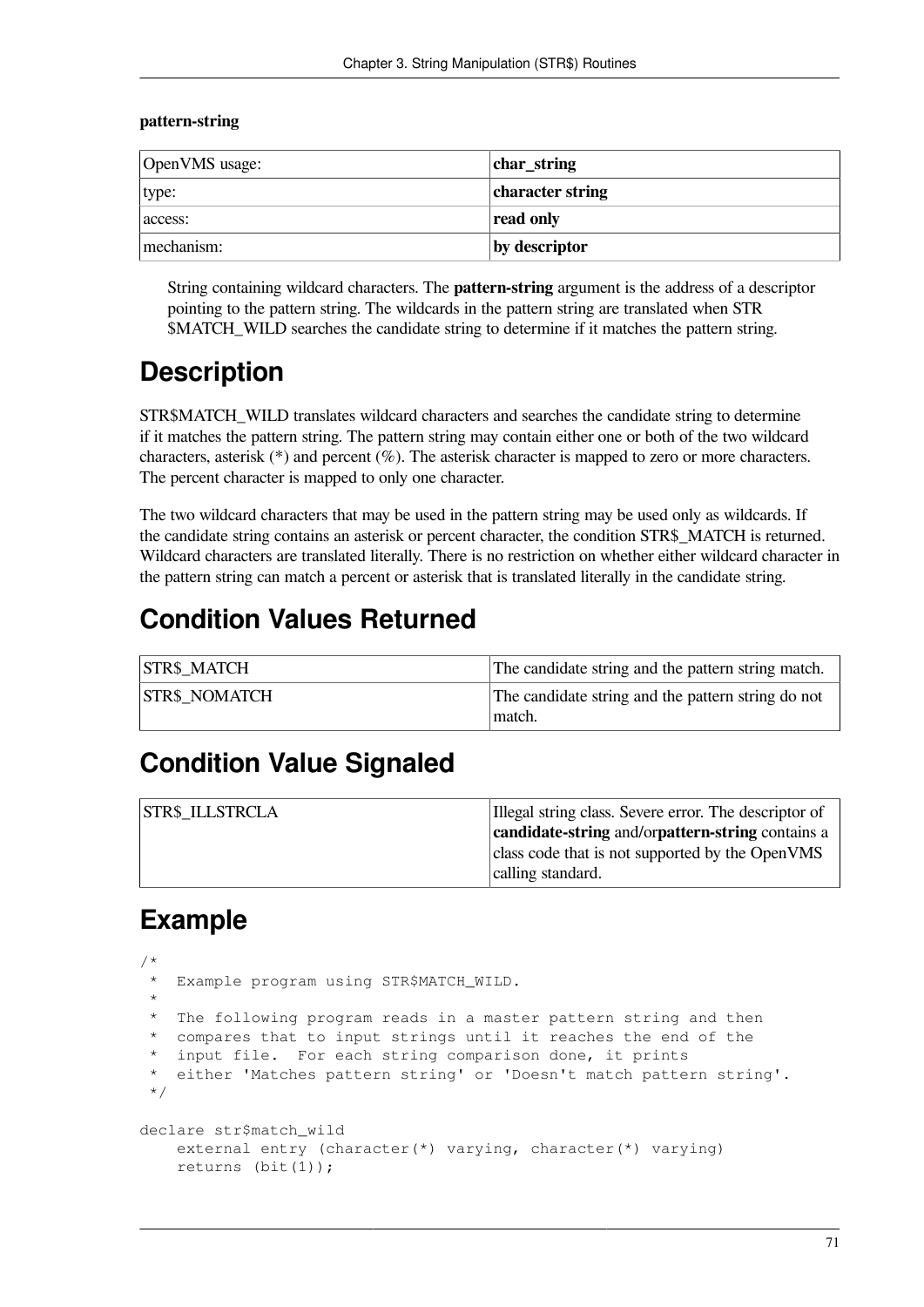```
example: procedure options(main);
     dcl pattern_string character(80) varying;
     dcl test_string character(80) varying;
     on endfile(sysin) stop;
     put skip;
     get list(pattern_string) options(prompt('Pattern string> '));
     do while( '1'b );
         get skip list(test_string) options(prompt('Test string> '));
         if str$match_wild(test_string,pattern_string)
             then put skip list('Matches pattern string');
             else put skip list('Doesn''t match pattern string');
         end;
```
end;

This PL/I program demonstrates the use of STR\$MATCH\_WILD. The output generated by this program is as follows:

```
$ PLI MATCH
$ LINK MATCH
$ RUN MATCH
Pattern string> 'Must match me exactly.'
Test string> 'Will this work? Must match me exactly.'
Doesn't match pattern string
Test string> 'must match me exactly'
Doesn't match pattern string
Test string> 'must match me exactly.'
Doesn't match pattern string
Test string> 'Must match me exactly'
Doesn't match pattern string
Test String> 'Must match me exactly.'
Matches pattern string
```
# **STR\$MUL**

STR\$MUL — The Multiply Two Decimal Strings routine multiplies two decimal strings.

### **Format**

```
STR$MUL
asign ,aexp ,adigits ,bsign ,bexp ,bdigits ,csign ,cexp ,cdigits
```
### **Returns**

| OpenVMS usage: | cond_value          |
|----------------|---------------------|
| type:          | longword (unsigned) |
| access:        | write only          |
| mechanism:     | by value            |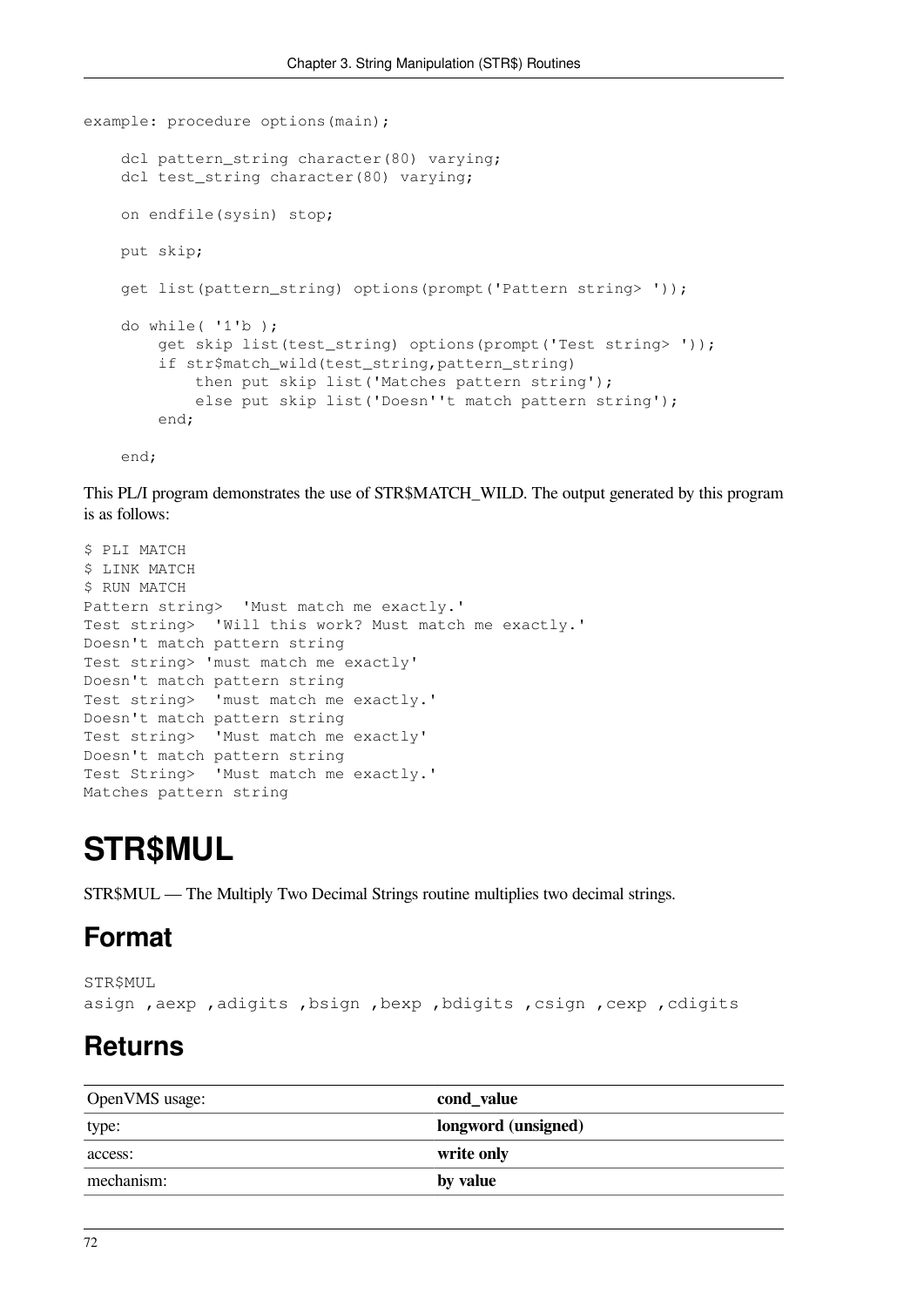# **Arguments**

**asign**

| OpenVMS usage: | longword_unsigned   |
|----------------|---------------------|
| type:          | longword (unsigned) |
| access:        | read only           |
| mechanism:     | by reference        |

Sign of the first operand. The **asign** argument is the address of an unsigned longword containing the first operand's sign. A value of 0 is considered positive; a value of 1 is considered negative.

#### **aexp**

| OpenVMS usage: | longword_signed   |
|----------------|-------------------|
| type:          | longword (signed) |
| access:        | read only         |
| mechanism:     | by reference      |

Power of 10 by which **adigits** is multiplied to get the absolute value of the first operand. The **aexp**argument is the address of a signed longword containing this exponent.

#### **adigits**

| OpenVMS usage: | char_string      |
|----------------|------------------|
| type:          | character string |
| access:        | read only        |
| mechanism:     | by descriptor    |

First operand's numeric text string. The **adigits** argument is the address of a descriptor pointing to the numeric string of the first operand. The string must be an unsigned decimal number.

#### **bsign**

| OpenVMS usage: | longword_unsigned   |
|----------------|---------------------|
| type:          | longword (unsigned) |
| access:        | read only           |
| mechanism:     | by reference        |

Sign of the second operand. The **bsign** argument is the address of an unsigned longword containing the sign of the second operand. A value of 0 is considered positive; a value of 1 is considered negative.

#### **bexp**

| OpenVMS usage: | longword_signed   |
|----------------|-------------------|
| type:          | longword (signed) |
| access:        | read only         |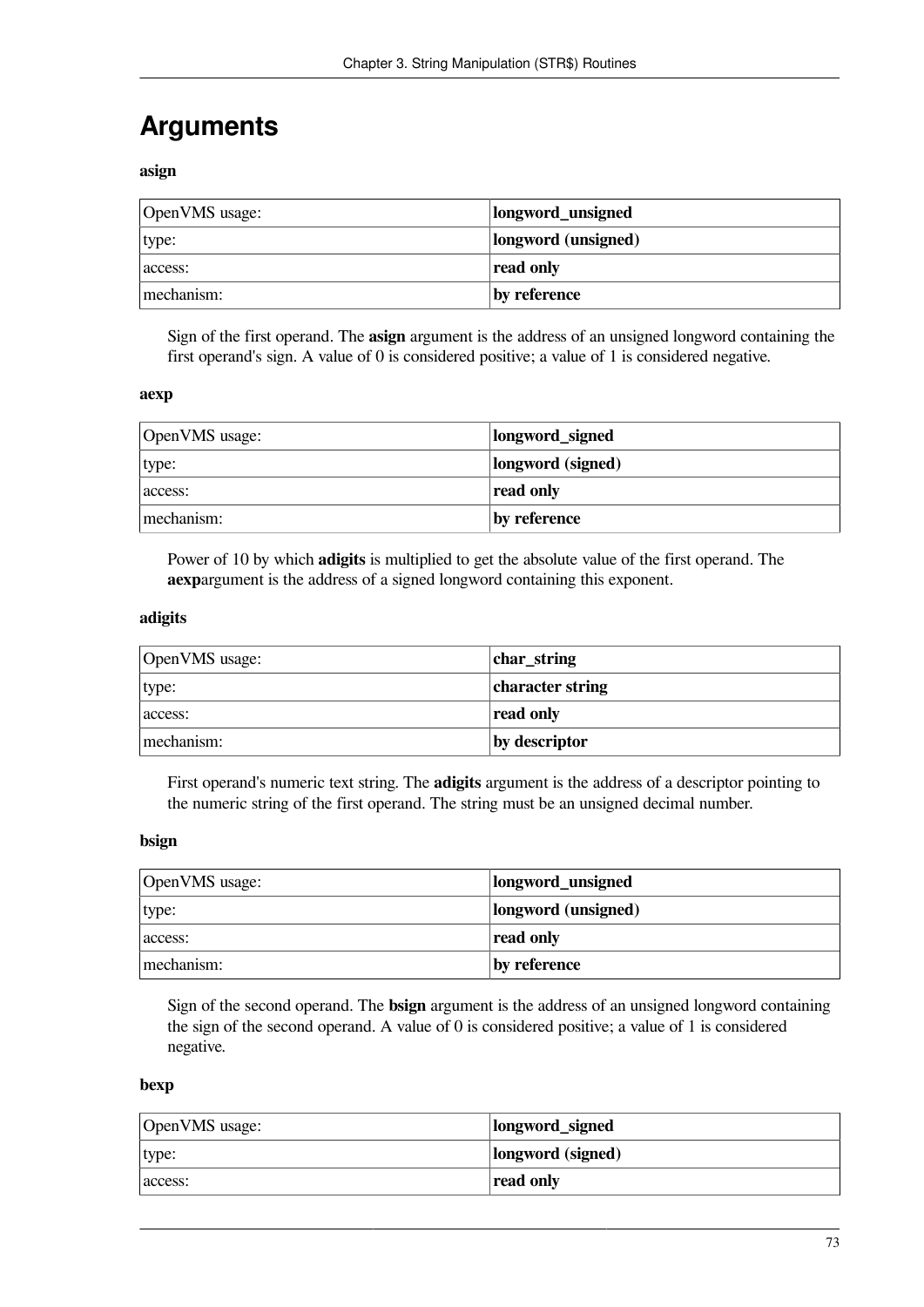| mechanism: |  |
|------------|--|
|            |  |

#### by reference

Power of 10 by which **bdigits** is multiplied to get the absolute value of the second operand. The **bexp** argument is the address of a signed longword containing this exponent.

#### **bdigits**

| OpenVMS usage: | char_string      |
|----------------|------------------|
| type:          | character string |
| access:        | read only        |
| mechanism:     | by descriptor    |

Second operand's numeric text string. The **bdigits** argument is the address of a descriptor pointing to the second operand's numeric string. The string must be an unsigned decimal number.

#### **csign**

| OpenVMS usage: | longword_unsigned   |
|----------------|---------------------|
| type:          | longword (unsigned) |
| access:        | write only          |
| mechanism:     | by reference        |

Sign of the result. The **csign** argument is the address of an unsigned longword containing the sign of the result. A value of 0 is considered positive; a value of 1 is considered negative.

#### **cexp**

| OpenVMS usage: | longword_signed   |
|----------------|-------------------|
| type:          | longword (signed) |
| access:        | write only        |
| mechanism:     | by reference      |

Power of 10 by which **cdigits** is multiplied to get the absolute value of the result. The **cexp** argument is the address of a signed longword containing this exponent.

#### **cdigits**

| OpenVMS usage: | char_string      |
|----------------|------------------|
| type:          | character string |
| access:        | write only       |
| mechanism:     | by descriptor    |

Result's numeric text string. The **cdigits** argument is the address of a descriptor pointing to the numeric string of the result. The string is an unsigned decimal number.

## **Description**

STR\$MUL multiplies two decimal strings. The numbers to be multiplied are passed to STR\$MUL in three parts: (1) the sign of the decimal number, (2) the power of 10 needed to obtain the absolute value, and (3) the numeric string. The result of the multiplication is also returned in those three parts.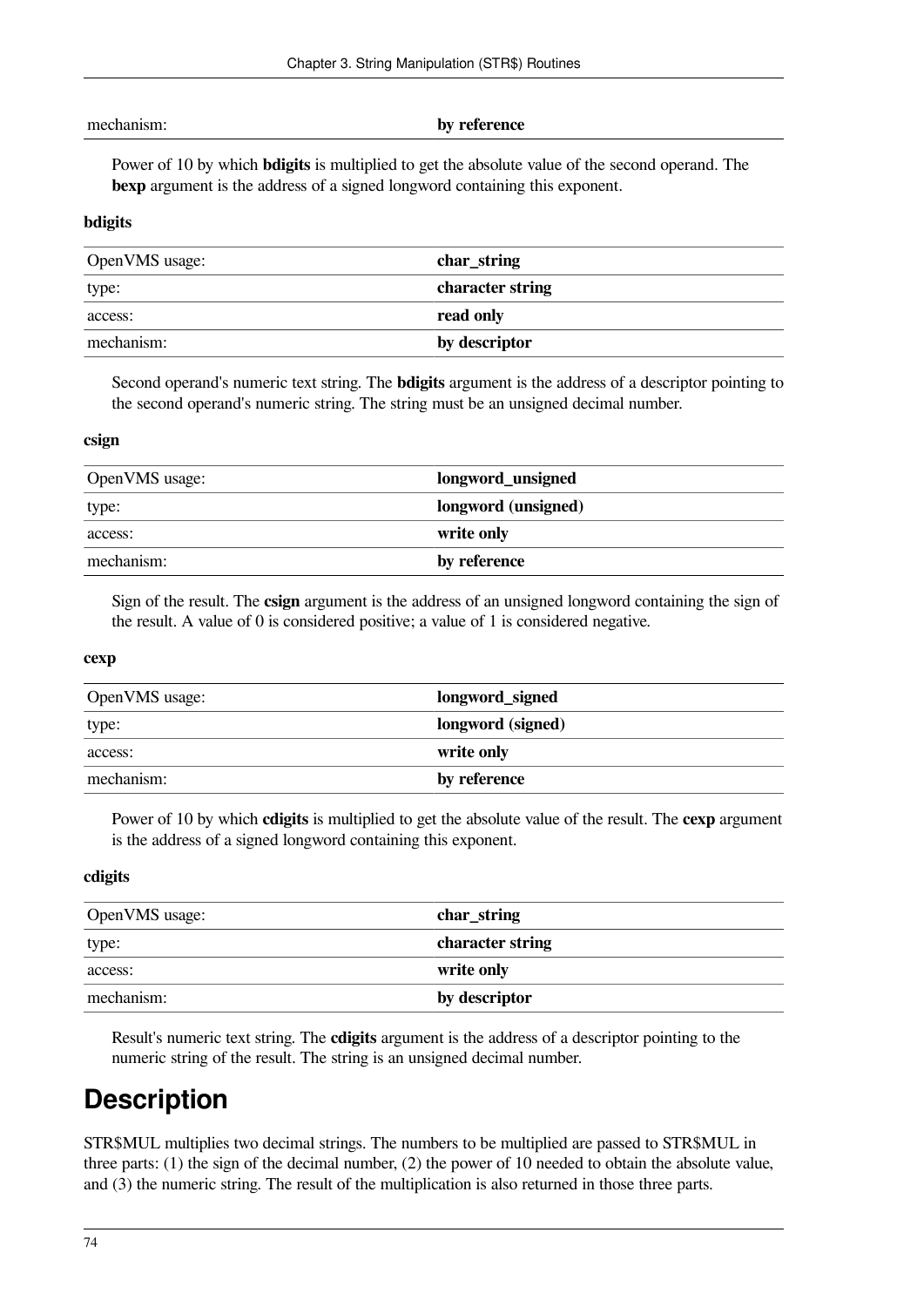### **Condition Values Returned**

| <b>SS\$ NORMAL</b> | Normal successful completion.                                                                            |
|--------------------|----------------------------------------------------------------------------------------------------------|
| <b>STR\$ TRU</b>   | String truncation warning. The destination string<br>could not contain all the characters in the result. |

### **Condition Values Signaled**

| LIB\$_INVARG           | Invalid argument.                                                                                                                                                        |
|------------------------|--------------------------------------------------------------------------------------------------------------------------------------------------------------------------|
| <b>STR\$ FATINTERR</b> | Fatal internal error. An internal consistency check<br>has failed. This usually indicates an internal error<br>in the Run-Time Library and should be reported to<br>VSL. |
| STR\$ ILLSTRCLA        | Illegal string class. The class code found in the<br>class field of a descriptor is not a string class code<br>allowed by the OpenVMS calling standard.                  |
| STR\$ INSVIRMEM        | Insufficient virtual memory. STR\$MUL could not<br>allocate heap storage for a dynamic or temporary<br>string.                                                           |
| <b>STR\$ WRONUMARG</b> | Wrong number of arguments.                                                                                                                                               |

### **Example**

```
100 !+
     ! This example program uses
     ! STR$MUL to multiply two decimal
     ! strings (A and B) and place the
     ! results in a third decimal string,
     ! (C)
    \mathsf{I} -ASIGN<sup>o</sup> = 1<sup>o</sup>AEXP% = 3%
    ADIGITS$ = '1'BSIGN% = 0%
    BEXP% = -4%
    BDIGITS$ = '2'CSIGN<sup>o</sup> = 0<sup>o</sup>CEXP_{8} = 0%
    CDIGITS$ = '0'PRINT "A = "; ASIGN%; AEXP%; ADIGITS$
    PRINT "B = "; BSIGN%; BEXP%; BDIGITS$
     CALL STR$MUL (ASIGN%, AEXP%, ADIGITS$, &
                           BSIGN%, BEXP%, BDIGITS$, &
                           CSIGN%, CEXP%, CDIGITS$)
    PRINT "C = "; CSIGN%; CEXP%; CDIGITS$
999 END
```
This BASIC example uses STR\$MUL to multiply two decimal strings, where the following values apply:

 $A = -1000 (ASIGN = 1, AEXP = 3, ADIGITS = '1')$ 

 $B = .0002$  (BSIGN = 0, BEXP = -4, BDIGITS = '2')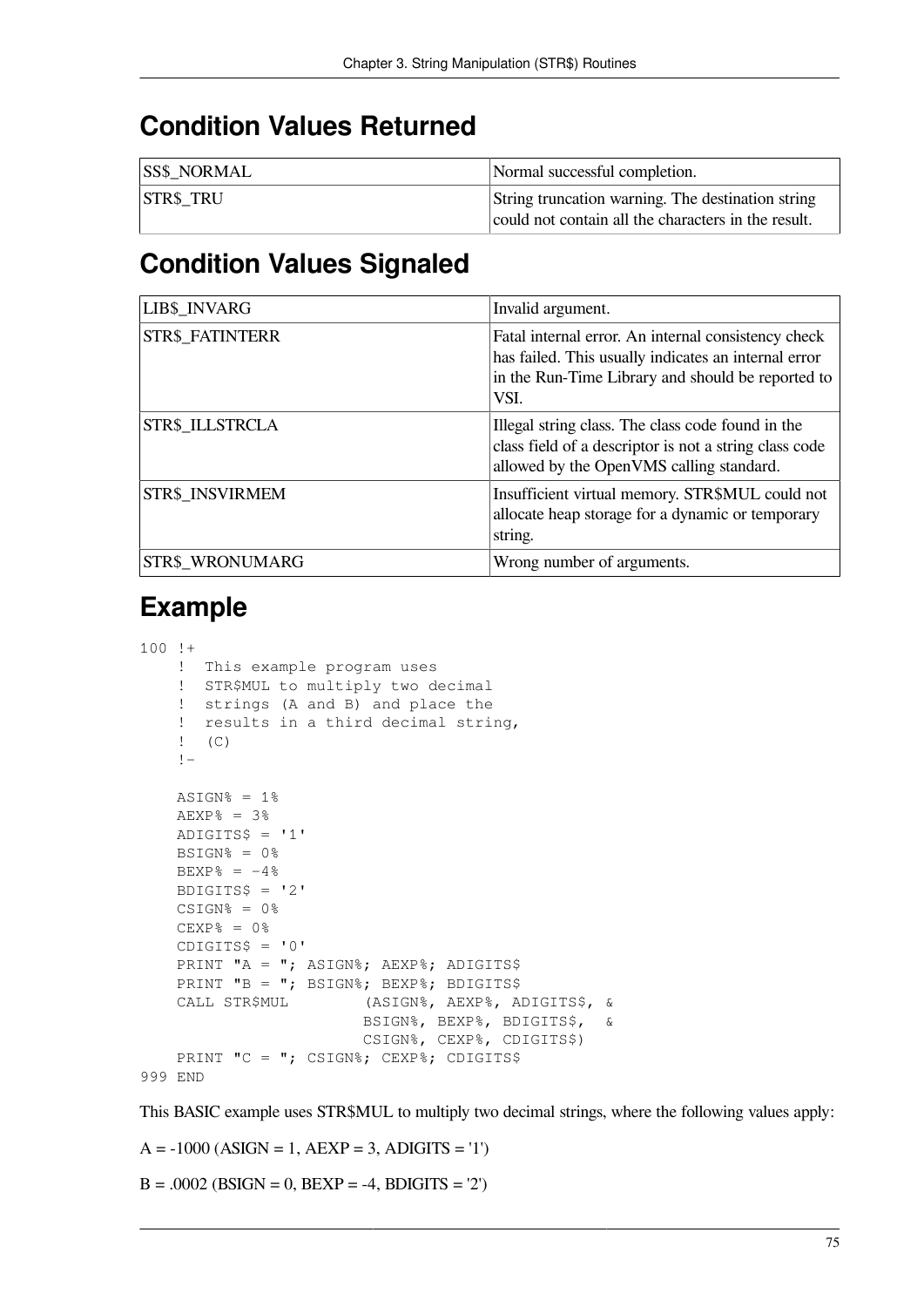The output generated by this program is as follows; note that the decimal value C equals  $-2$  (CSIGN = 1,  $CEXP = -1$ ,  $CDIGITS = 2$ ).

 $A = 1 3 1$  $B = 0 -4$  2  $C = 1 -1$  2

# **STR\$POSITION**

STR\$POSITION — The Return Relative Position of Substring routine searches for the first occurrence of a single substring within a source string. If STR\$POSITION finds the substring, it returns the relative position of that substring. If the substring is not found, STR\$POSITION returns a zero.

# **Format**

```
STR$POSITION source-string ,substring [,start-position]
```
# **Corresponding JSB Entry Point**

STR\$POSITION R6

## **Returns**

| OpenVMS usage: | longword_unsigned   |
|----------------|---------------------|
| type:          | longword (unsigned) |
| access:        | write only          |
| mechanism:     | by value            |

Relative position of the first character of the substring. Zero is the value returned if STR\$POSITION did not find the substring.

On Alpha systems, if the relative position of the substring can exceed 232 - 1, assign the return value to a quadword to ensure that you retrieve the correct relative position.

## **Arguments**

### **source-string**

| OpenVMS usage: | char_string      |
|----------------|------------------|
| type:          | character string |
| access:        | read only        |
| mechanism:     | by descriptor    |

Source string within which STR\$POSITION searches for the substring. The **source-string** argument is the address of a descriptor pointing to the source string.

#### **substring**

| 'OpenVM <sub>&gt;</sub><br>ctríno<br>$-$<br>∍∧م .<br>usage <sup>.</sup><br>лы<br>۰.<br>_<br>-<br>and the state of the con- |
|----------------------------------------------------------------------------------------------------------------------------|
|----------------------------------------------------------------------------------------------------------------------------|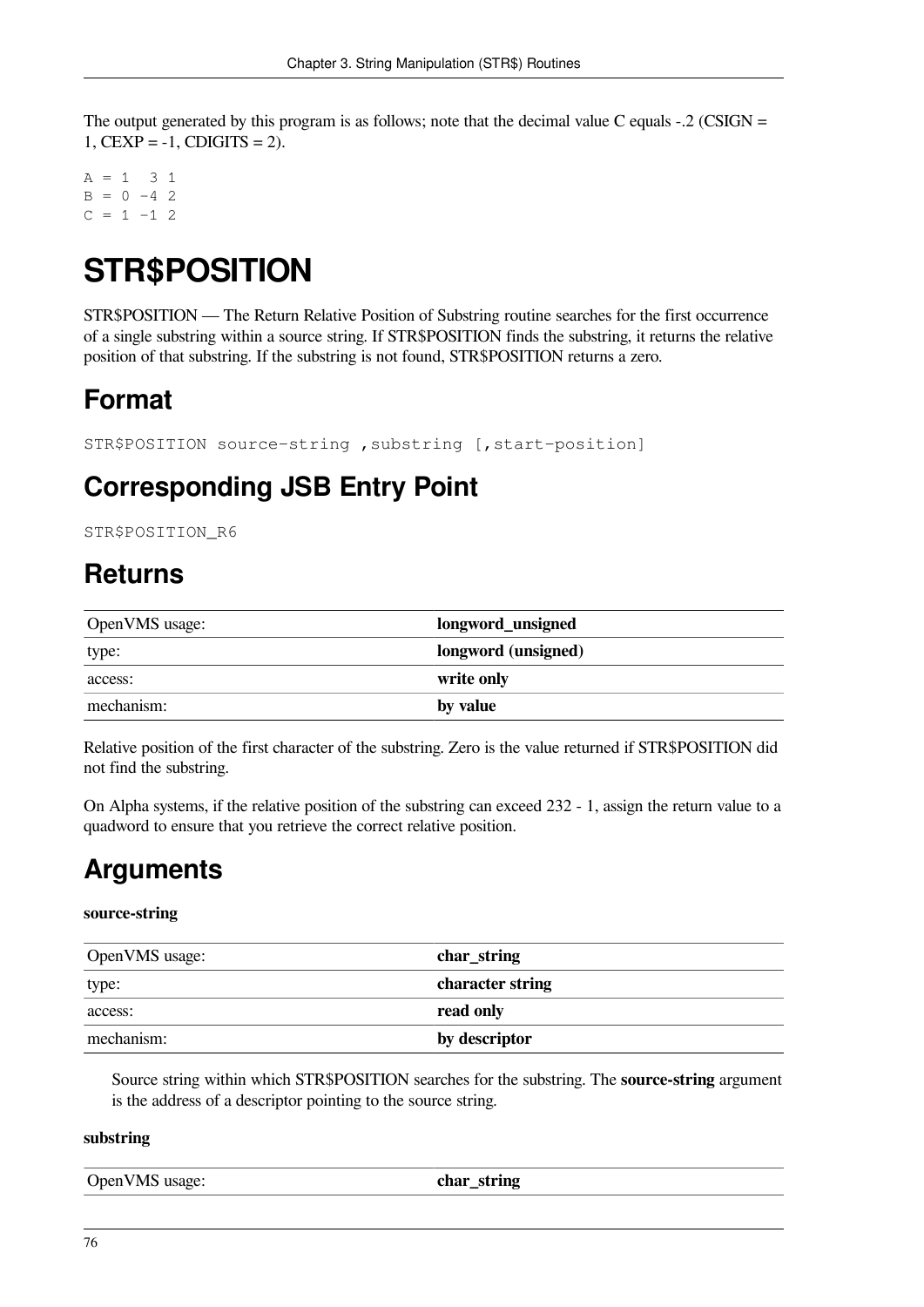| type:      | character string |
|------------|------------------|
| access:    | read only        |
| mechanism: | by descriptor    |

Substring for which STR\$POSITION searches. The **substring** argument is the address of a descriptor pointing to the substring.

#### **start-position**

| OpenVMS usage: | longword_signed   |
|----------------|-------------------|
| type:          | longword (signed) |
| access:        | read only         |
| mechanism:     | by reference      |

Relative position in the source string at which STR\$POSITION begins the search. The **startposition** argument is the address of a signed longword containing the starting position. Although this is an optional argument, it is required if you are using the JSB entry point.

If **start-position** is not supplied, STR\$POSITION starts the search at the first character position of**source-string**.

## **Description**

STR\$POSITION returns the relative position of the first occurrence of a substring in the source string. The value returned is an unsigned longword. The relative character positions are numbered 1, 2, 3, and so on. A value of 0 indicates that the substring was not found.

If the substring has a zero length, the minimum value of **start-position** (and the length of **source-string** plus one) is returned by STR\$POSITION.

If the source string has a zero length and the substring has a nonzero length, zero is returned, indicating that the substring was not found.

### **Condition Values Signaled**

| <b>STR\$ ILLSTRCLA</b> | Illegal string class. The class code found in the        |
|------------------------|----------------------------------------------------------|
|                        | string class field of a descriptor is not a string class |
|                        | code allowed by the OpenVMS calling standard.            |

### **Example**

PROGRAM POSITION(INPUT, OUTPUT);

```
{+}
{ This example uses STR$POSITION to determine
{ the position of the first occurrence of
{ a substring (SUBSTRING) within a source
{ string (STRING1) after the starting
{ position (START).
{
{ First, declare the external function.
{-}
```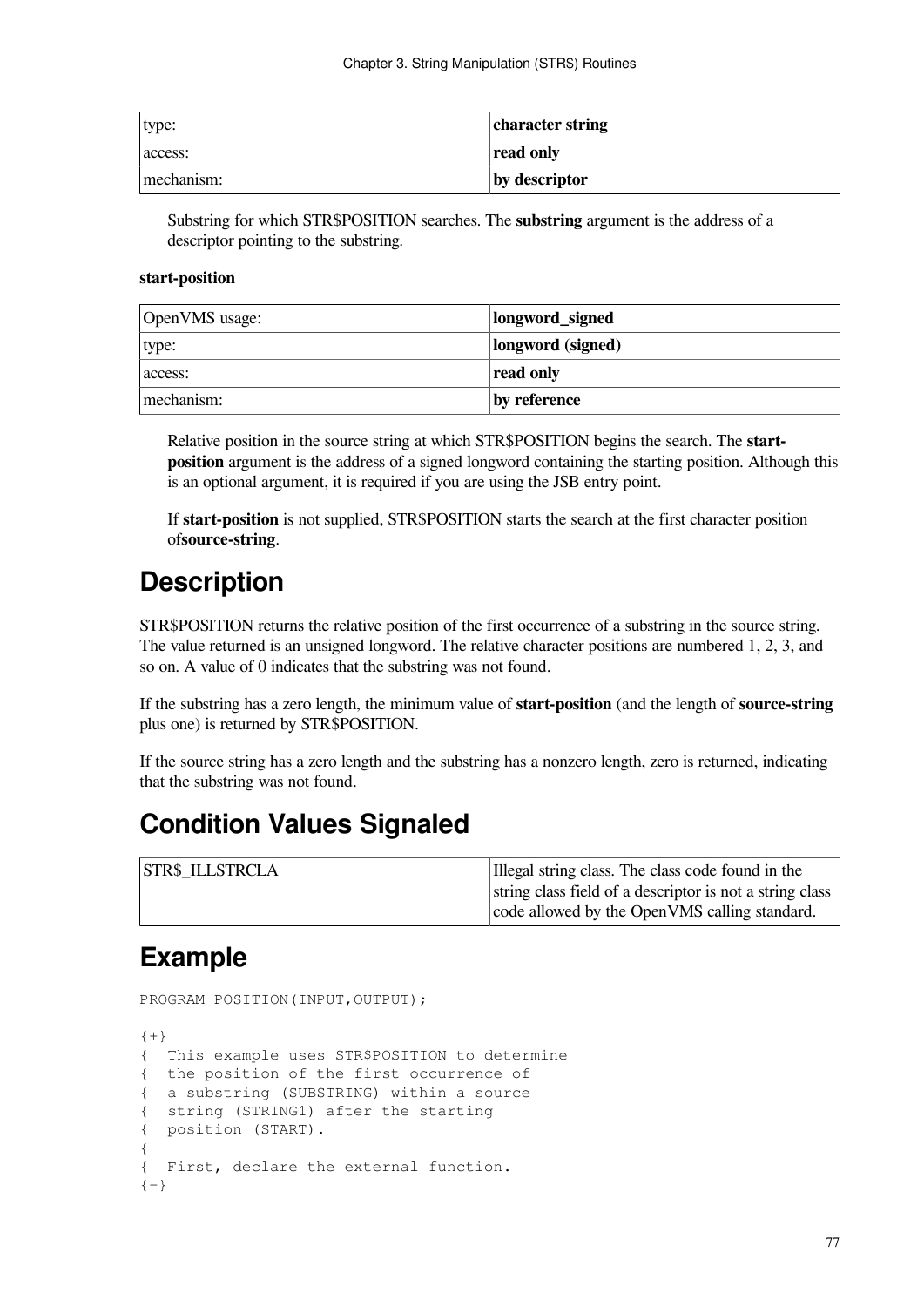```
FUNCTION STR$POSITION(SRCSTR : VARYING [A]
         OF CHAR; SUBSTR : VARYING [B] OF CHAR;
        STARTPOS : INTEGER) : INTEGER; EXTERN;
{+}
{ Declare the variables used in the main program.
{-}VAR
 STRING1 : VARYING [256] OF CHAR;
 SUBSTRING : VARYING [256] OF CHAR;
 START : INTEGER;
 RET STATUS : INTEGER;
{+}{ Begin the main program. Read the string and substring.
{ Set START equal to 1 to begin looking for the substring
{ at the beginning of the source string. Call STR$POSITION
{ and print the result.
{-}BEGIN
 WRITELN('ENTER THE STRING: ');
  READLN(STRING1);
 WRITELN('ENTER THE SUBSTRING: ');
  READLN(SUBSTRING);
 START := 1;RET_STATUS := STR$POSITION(STRING1, SUBSTRING, START);
 WRITELN(RET_STATUS);
END.
```
This Pascal program demonstrates the use of STR\$POSITION. If you run this program and set STRING1 equal to KITTEN and substring equal to TEN, the value of RET\_STATUS is 4.

The output generated by this program is as follows:

ENTER THE STRING: KITTEN ENTER THE SUBSTRING: TEN 4

# **STR\$POS\_EXTR**

STR\$POS\_EXTR — The Extract a Substring of a String routine copies a substring of a source string into a destination string.

### **Format**

```
STR$POS_EXTR destination-string ,source-string ,start-position ,end-
position
```
### **Corresponding JSB Entry Point**

STR\$POS\_EXTR\_R8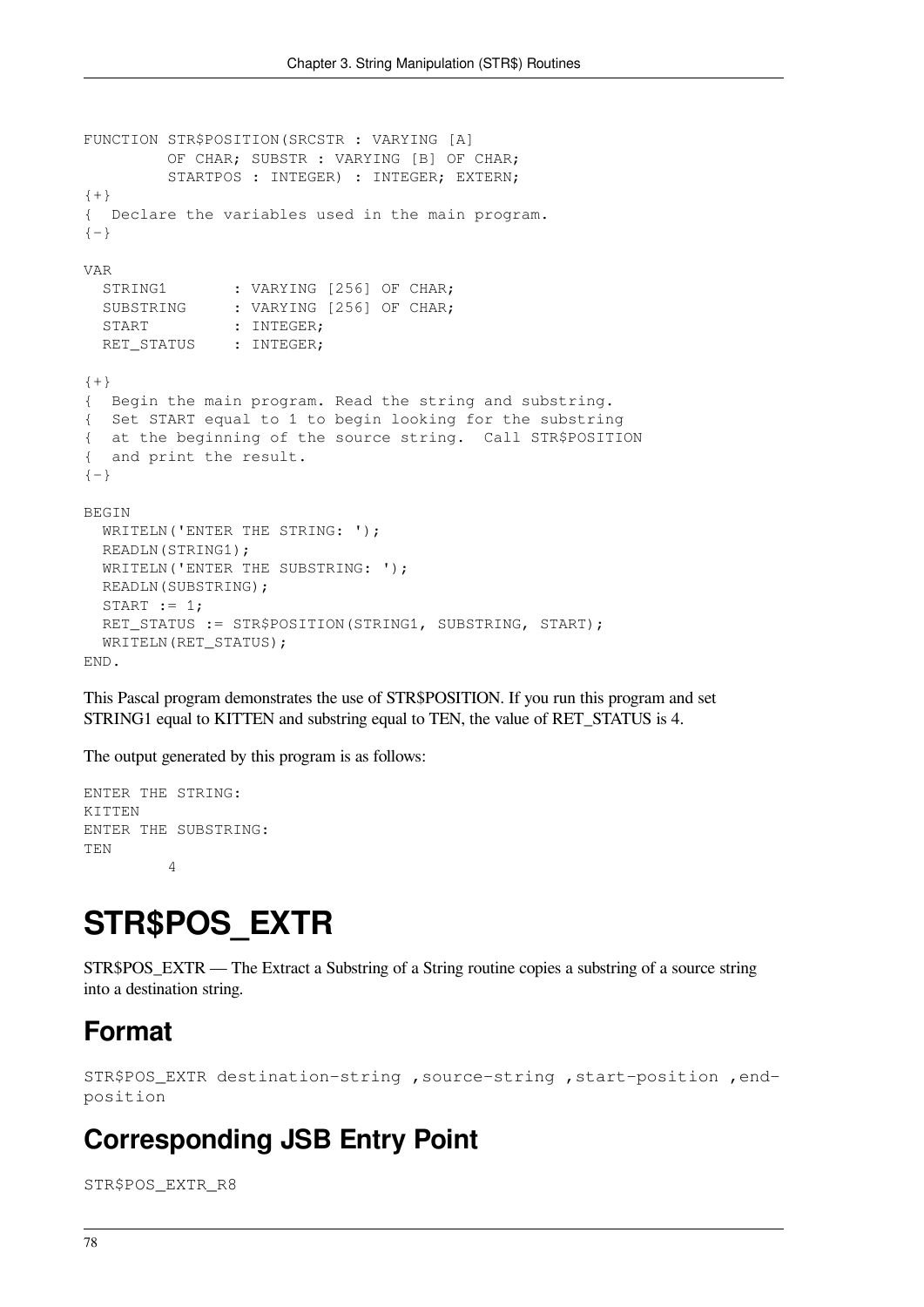## **Returns**

| OpenVMS usage: | cond_value          |
|----------------|---------------------|
| type:          | longword (unsigned) |
| access:        | write only          |
| mechanism:     | by value            |

# **Arguments**

#### **destination-string**

| OpenVMS usage: | char_string      |
|----------------|------------------|
| type:          | character string |
| access:        | write only       |
| mechanism:     | by descriptor    |

Destination string into which STR\$POS\_EXTR copies the substring. The **destinationstring**argument is the address of a descriptor pointing to the destination string.

#### **source-string**

| OpenVMS usage: | char_string      |
|----------------|------------------|
| type:          | character string |
| access:        | read only        |
| mechanism:     | by descriptor    |

Source string from which STR\$POS\_EXTR extracts the substring that it copies into the destination string. The **source-string** argument is the address of a descriptor pointing to the source string.

### **start-position**

| OpenVMS usage: | longword_signed                                                           |
|----------------|---------------------------------------------------------------------------|
| type:          | longword (signed)                                                         |
| access:        | read only                                                                 |
| mechanism:     | by reference for CALL entry point, by value for<br><b>JSB</b> entry point |

Relative position in the source string at which STR\$POS\_EXTR begins copying the substring. The **start-position** argument is the address of a signed longword containing the starting position.

#### **end-position**

| OpenVMS usage: | longword_signed                                                           |
|----------------|---------------------------------------------------------------------------|
| type:          | longword (signed)                                                         |
| access:        | read only                                                                 |
| mechanism:     | by reference for CALL entry point, by value for<br><b>JSB</b> entry point |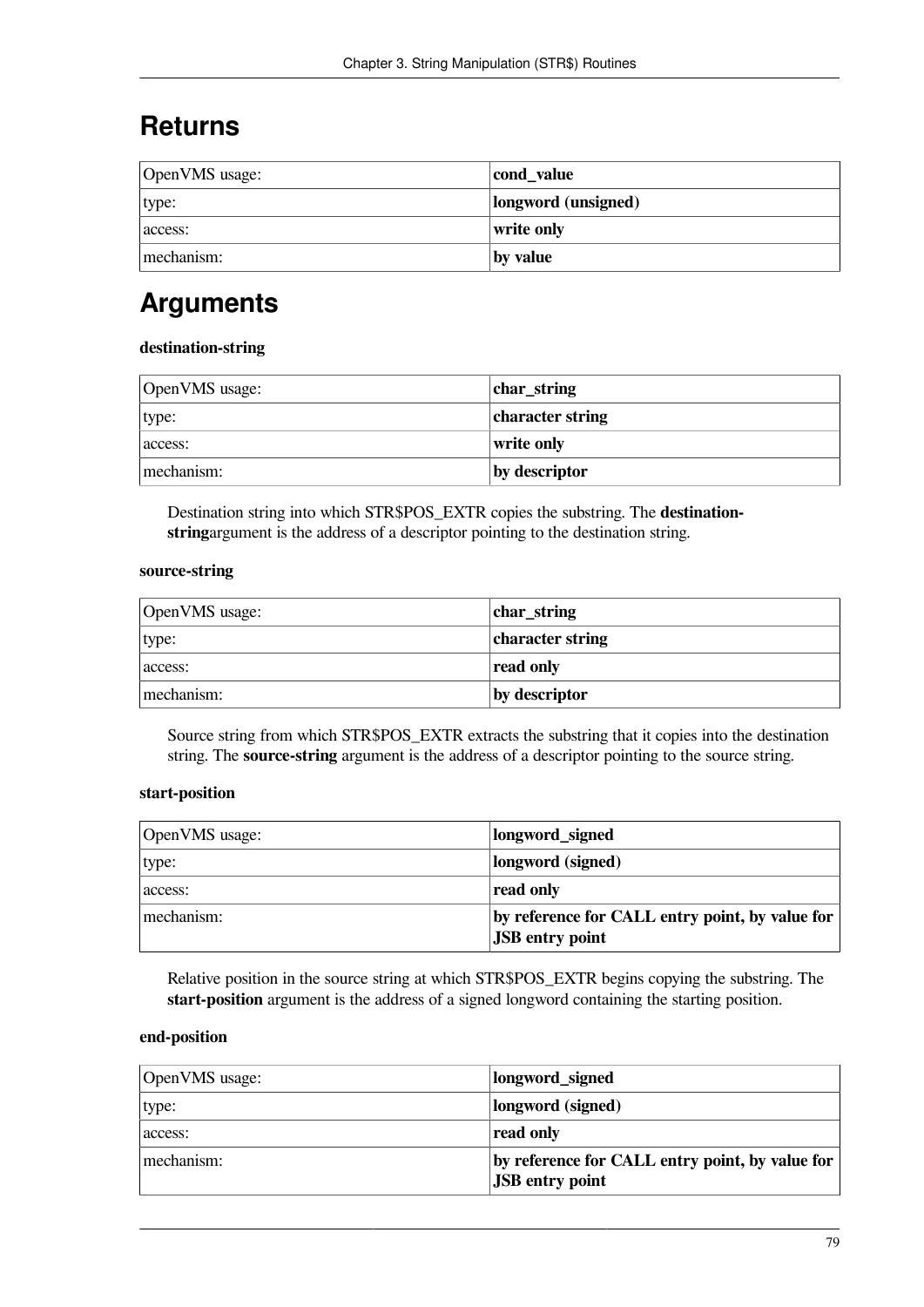Relative position in the source string at which STR\$POS\_EXTR stops copying the substring. The **end-position** argument is the address of a signed longword containing the ending position.

# **Description**

STR\$POS\_EXTR extracts a substring from a source string and copies the substring into a destination string. STR\$POS\_EXTR defines the substring by specifying the relative starting and ending positions in the source string. The source string is unchanged, unless it is also the destination string.

If the starting position is less than 1, 1 is used. If the starting position is greater than the length of the source string, the null string is returned. If the ending position is greater than the length of the source string, the length of the source string is used.

Other routines that can be used to extract and copy a substring are STR\$LEFT, STR\$RIGHT, and STR \$LEN\_EXTR.

# **Condition Values Returned**

| <b>SS\$ NORMAL</b>     | Normal successful completion.                                                                                                |
|------------------------|------------------------------------------------------------------------------------------------------------------------------|
| <b>STR\$ ILLSTRPOS</b> | Alternate success. An argument referenced a<br>character position outside the specified string. A<br>default value was used. |
| <b>STR\$ ILLSTRSPE</b> | Alternate success. End-position was less than<br>start-position. Default values were used.                                   |
| <b>STR\$ TRU</b>       | String truncation warning. The destination string<br>could not contain all the characters copied from the<br>source string.  |

## **Condition Values Signaled**

| <b>STR\$ FATINTERR</b> | Fatal internal error. An internal consistency check<br>has failed. This usually indicates an internal error<br>in the Run-Time Library and should be reported to<br>VSI. |
|------------------------|--------------------------------------------------------------------------------------------------------------------------------------------------------------------------|
| <b>STR\$ ILLSTRCLA</b> | Illegal string class. The class code found in the<br>class field of a descriptor is not a string class code<br>allowed by the OpenVMS calling standard.                  |
| STR\$ INSVIRMEM        | Insufficient virtual memory. STR\$POS_EXTR<br>could not allocate heap storage for a dynamic or<br>temporary string.                                                      |

# **STR\$PREFIX**

STR\$PREFIX — The Prefix a String routine inserts a source string at the beginning of a destination string. The destination string must be dynamic or varying length.

# **Format**

STR\$PREFIX destination-string ,source-string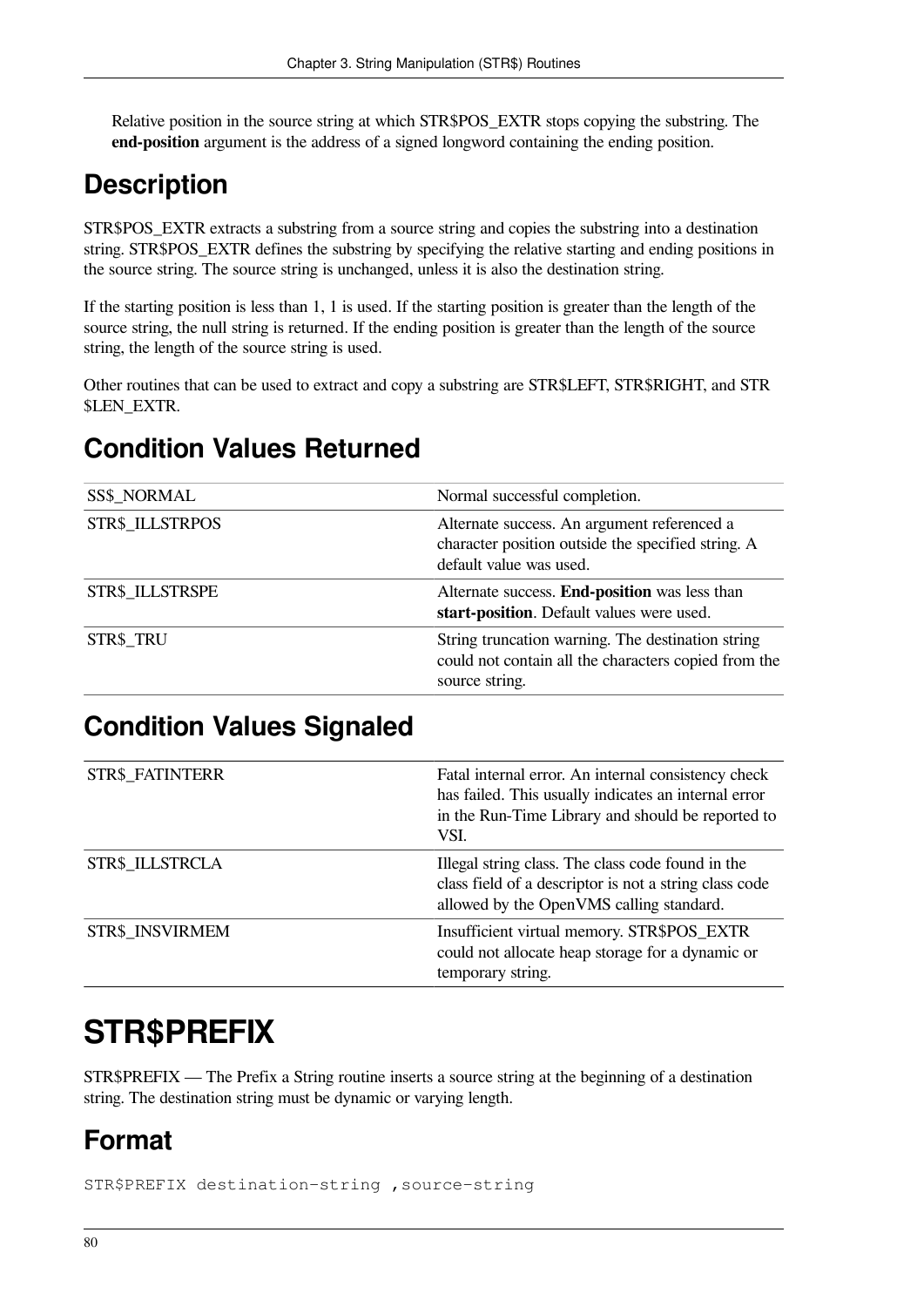### **Returns**

| OpenVMS usage: | cond_value          |
|----------------|---------------------|
| type:          | longword (unsigned) |
| access:        | write only          |
| mechanism:     | by value            |

# **Arguments**

### **destination-string**

| OpenVMS usage: | char_string      |
|----------------|------------------|
| type:          | character string |
| access:        | write only       |
| mechanism:     | by descriptor    |

Destination string (dynamic or varying length). STR\$PREFIX copies the source string into the beginning of this destination string. The **destination-string** argument is the address of a descriptor pointing to the destination string.

#### **source-string**

| OpenVMS usage: | char_string      |
|----------------|------------------|
| type:          | character string |
| access:        | read only        |
| mechanism:     | by descriptor    |

Source string that STR\$PREFIX copies into the beginning of the destination string. The **sourcestring** argument is the address of a descriptor pointing to the source string.

## **Description**

STR\$PREFIX inserts the source string at the beginning of the destination string. The destination string must be dynamic or varying length.

### **Condition Values Returned**

| <b>SS\$ NORMAL</b> | Normal successful completion.                                                                               |
|--------------------|-------------------------------------------------------------------------------------------------------------|
| <b>STR\$ TRU</b>   | String truncation warning. The destination string<br>could not contain all of the characters in the result. |

## **Condition Values Signaled**

| <b>STR\$ FATINTERR</b> | Fatal internal error. An internal consistency check  |
|------------------------|------------------------------------------------------|
|                        | has failed. This usually indicates an internal error |
|                        | in the Run-Time Library and should be reported to    |
|                        | VSI.                                                 |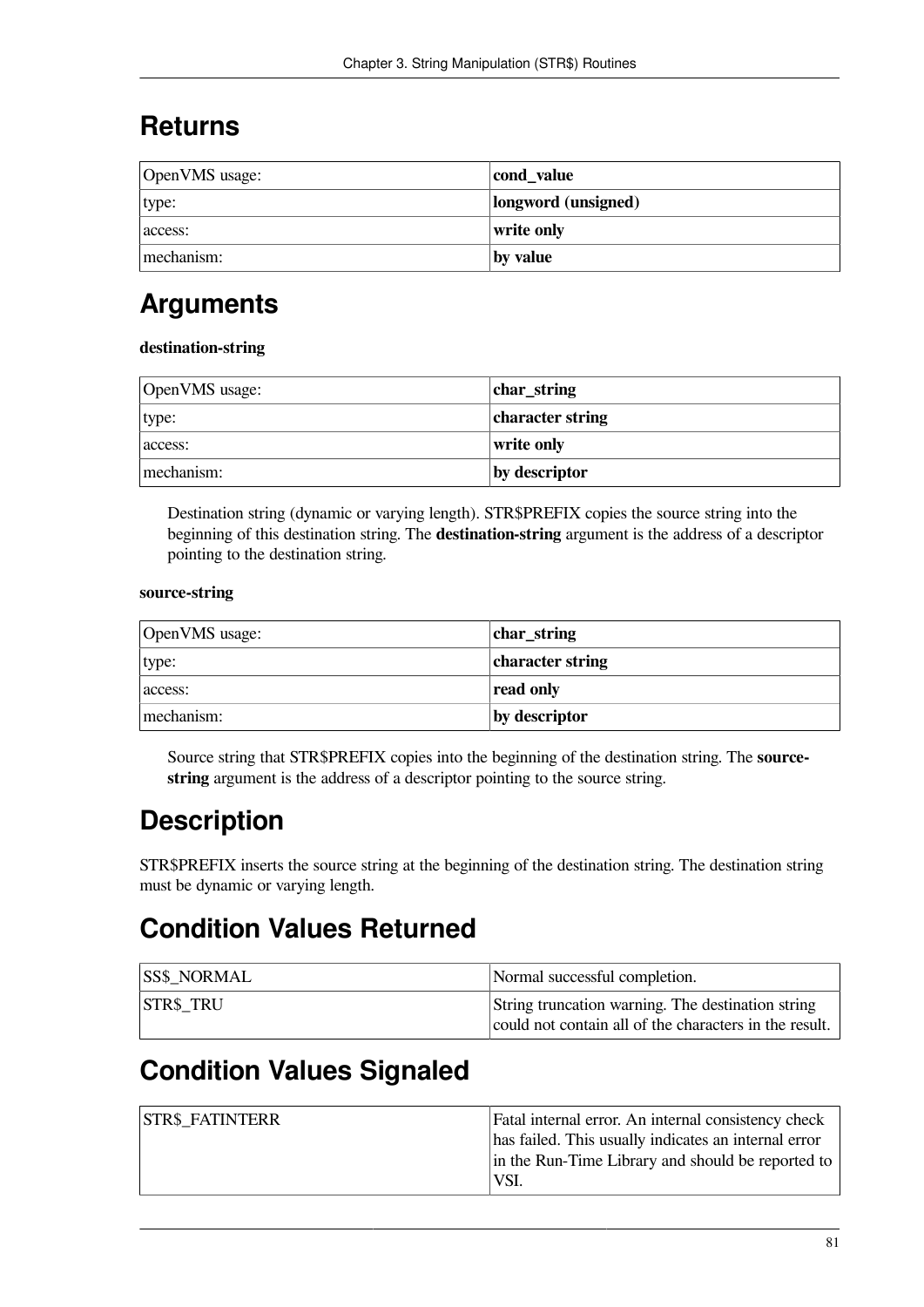| <b>STR\$ ILLSTRCLA</b> | Illegal string class. The class code found in the<br>class field of a descriptor is not a string class code<br>allowed by the OpenVMS calling standard. |
|------------------------|---------------------------------------------------------------------------------------------------------------------------------------------------------|
| <b>STR\$ INSVIRMEM</b> | Insufficient virtual memory. STR\$PREFIX<br>could not allocate heap storage for a dynamic or<br>temporary string.                                       |

# **Example**

```
10 !+
    ! This example uses STR$PREFIX to
    ! prefix a destination string (D$)
    ! with a source string ('ABCD').
    !-
    EXTERNAL INTEGER FUNCTION STR$PREFIX
   DS = 'EFG' STATUS% = STR$PREFIX (D$, 'ABCD')
    PRINT D$
    END
```
These BASIC statements set D\$ equal to 'ABCDEFG'.

# **STR\$RECIP**

STR\$RECIP — The Reciprocal of a Decimal String routine takes the reciprocal of the first decimal string to the precision limit specified by the second decimal string and returns the result as a decimal string.

# **Format**

```
STR$RECIP
asign ,aexp ,adigits ,bsign ,bexp ,bdigits ,csign ,cexp ,cdigits
```
### **Returns**

| OpenVMS usage: | cond_value          |
|----------------|---------------------|
| type:          | longword (unsigned) |
| access:        | write only          |
| mechanism:     | by value            |

### **Arguments**

### **asign**

| OpenVMS usage: | longword_unsigned          |
|----------------|----------------------------|
| type:          | <b>longword</b> (unsigned) |
| access:        | read only                  |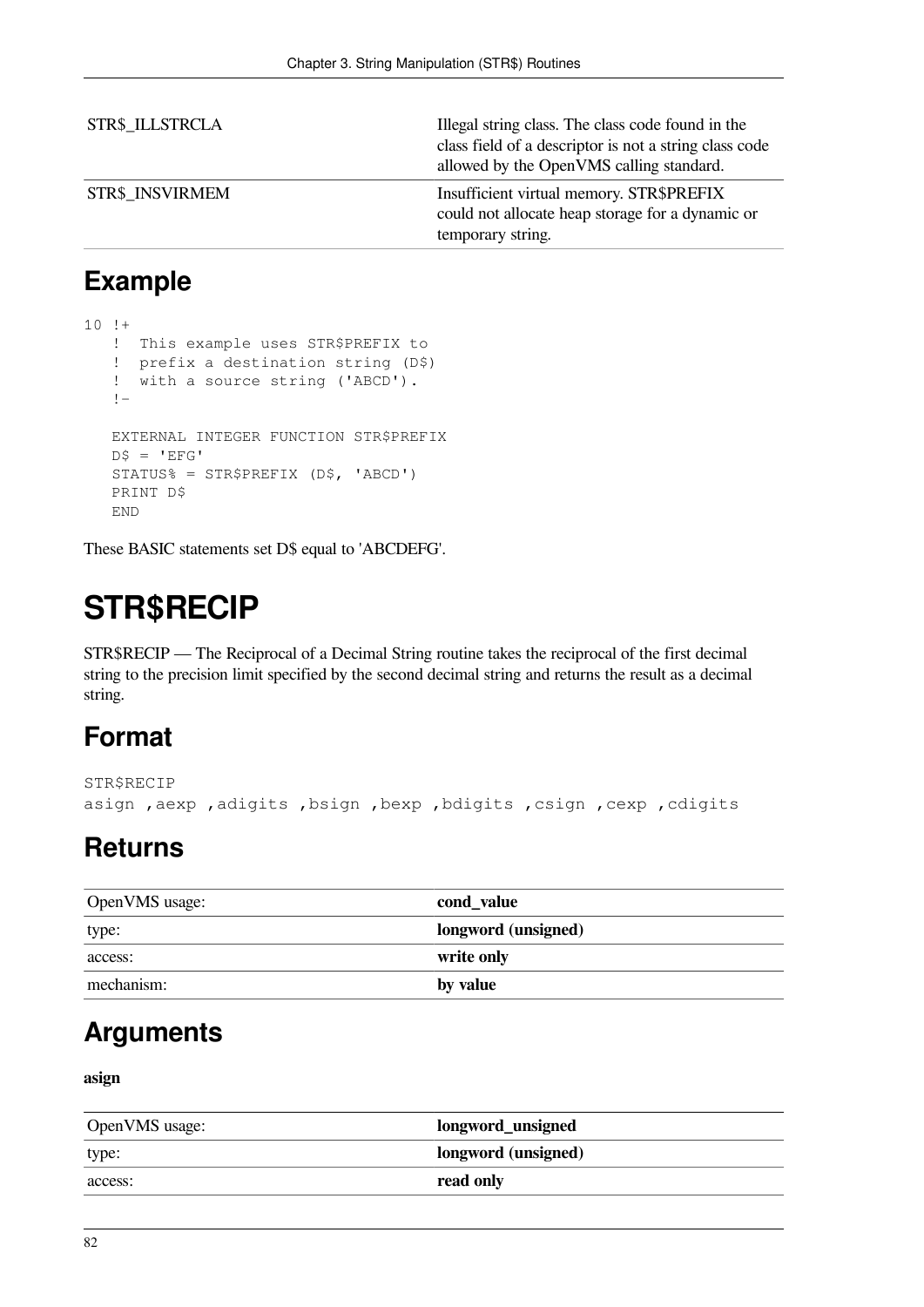| mechanism: |  |
|------------|--|
|            |  |

by reference

Sign of the first operand. The **asign** argument is the address of an unsigned longword containing the first operand's sign. A value of 0 is considered positive; a value of 1 is considered negative.

#### **aexp**

| OpenVMS usage: | longword_signed   |
|----------------|-------------------|
| type:          | longword (signed) |
| access:        | read only         |
| mechanism:     | by reference      |

Power of 10 by which **adigits** is multiplied to get the absolute value of the first operand. The **aexp**argument is the address of a signed longword containing this exponent.

#### **adigits**

| OpenVMS usage: | char_string      |
|----------------|------------------|
| type:          | character string |
| access:        | read only        |
| mechanism:     | by descriptor    |

First operand's numeric text string. The **adigits** argument is the address of a descriptor pointing to the first operand's numeric string. The string must be an unsigned decimal number.

#### **bsign**

| OpenVMS usage: | longword_unsigned   |
|----------------|---------------------|
| type:          | longword (unsigned) |
| access:        | read only           |
| mechanism:     | by reference        |

Sign of the second operand. The **bsign** argument is the address of an unsigned longword containing the sign of the second operand. A value of 0 is considered positive; a value of 1 is considered negative.

#### **bexp**

| OpenVMS usage: | longword_signed   |
|----------------|-------------------|
| type:          | longword (signed) |
| access:        | read only         |
| mechanism:     | by reference      |

Power of 10 by which **bdigits** is multiplied to get the absolute value of the second operand. The **bexp** argument is the address of a signed longword containing this exponent.

#### **bdigits**

| OpenVMS usage: | $\epsilon$ char<br>string |
|----------------|---------------------------|
|----------------|---------------------------|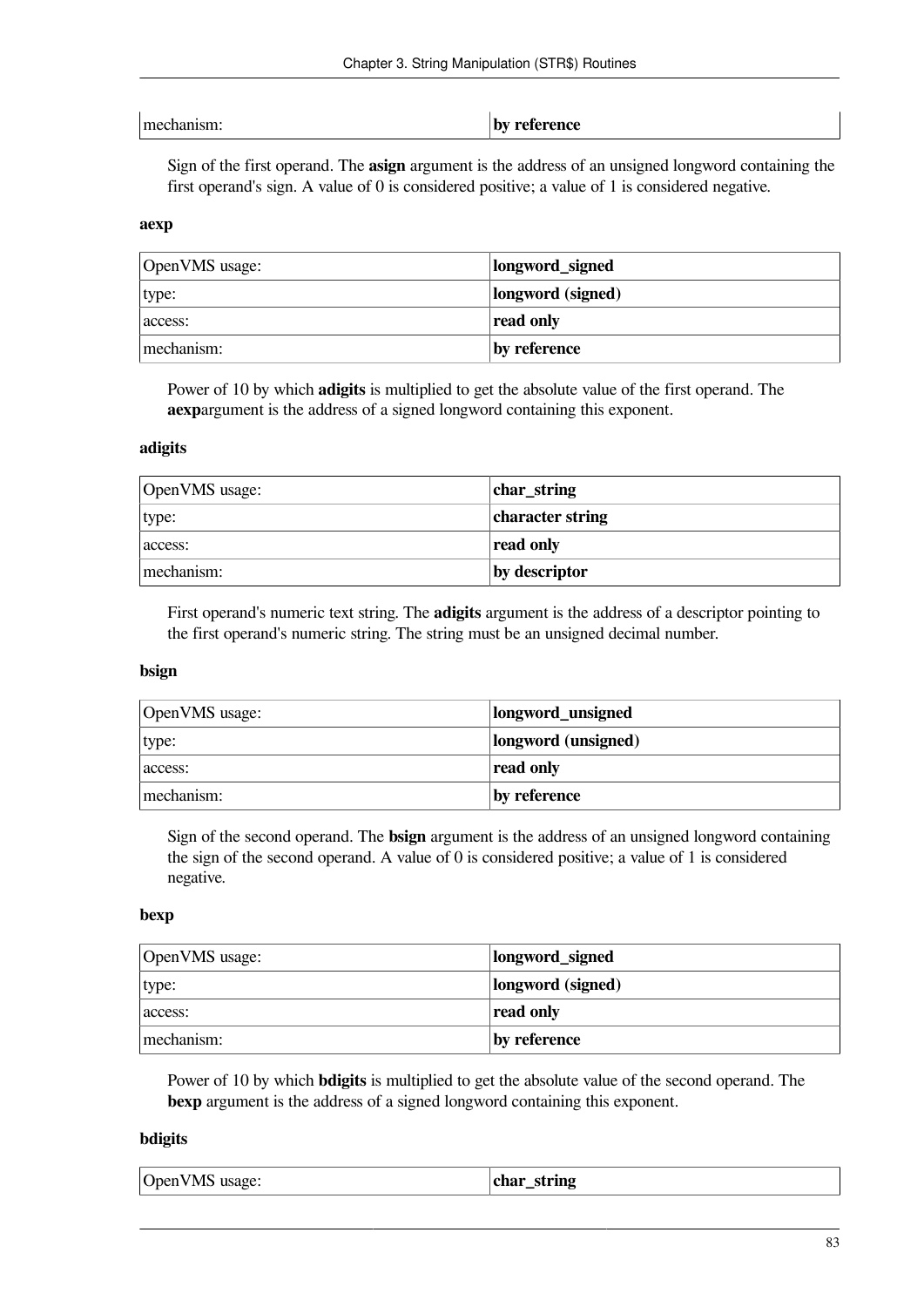| type:      | character string |
|------------|------------------|
| access:    | read only        |
| mechanism: | by descriptor    |

Second operand's numeric text string. The **bdigits** argument is the address of a descriptor pointing to the second operand's numeric string. The string must be an unsigned decimal number.

#### **csign**

| OpenVMS usage: | longword_unsigned   |
|----------------|---------------------|
| type:          | longword (unsigned) |
| access:        | write only          |
| mechanism:     | by reference        |

Sign of the result. The **csign** argument is the address of an unsigned longword containing the result's sign. A value of 0 is considered positive; a value of 1 is considered negative.

#### **cexp**

| OpenVMS usage: | longword_signed   |
|----------------|-------------------|
| type:          | longword (signed) |
| access:        | write only        |
| mechanism:     | by reference      |

Power of 10 by which **cdigits** is multiplied to get the absolute value of the result. The **cexp** argument is the address of a signed longword containing this exponent.

#### **cdigits**

| OpenVMS usage: | char_string      |
|----------------|------------------|
| type:          | character string |
| access:        | write only       |
| mechanism:     | by descriptor    |

Result's numeric text string. The **cdigits** argument is the address of a descriptor pointing to the result's numeric string. The string is an unsigned decimal number.

## **Description**

STR\$RECIP takes the reciprocal of the first decimal string to the precision limit specified by the second decimal string and returns the result as a decimal string.

### **Condition Values Returned**

| <b>SS\$ NORMAL</b> | Routine successfully completed.                                                                             |
|--------------------|-------------------------------------------------------------------------------------------------------------|
| <b>STR\$ TRU</b>   | String truncation warning. The destination string<br>could not contain all of the characters in the result. |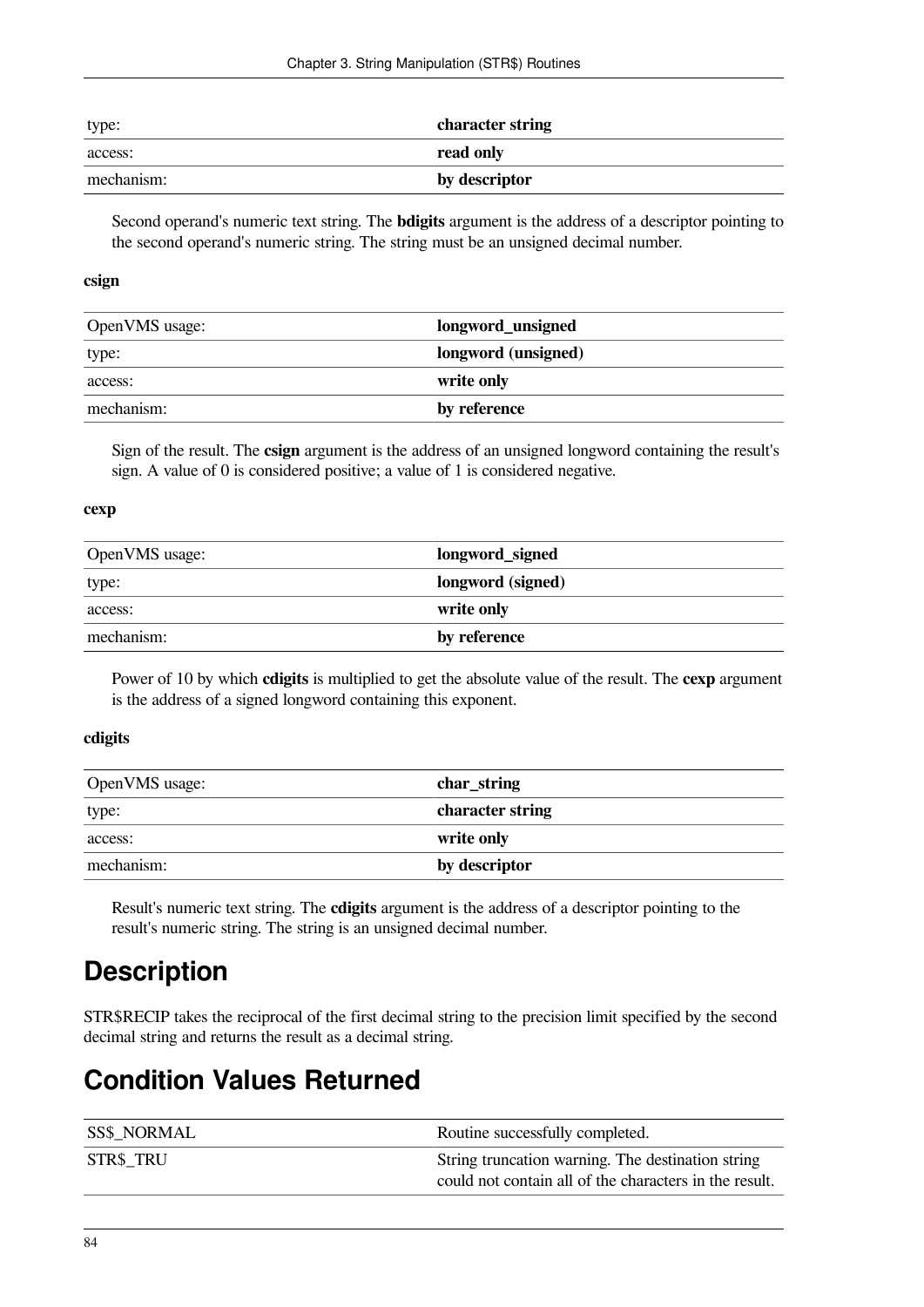### **Condition Values Signaled**

| LIB\$_INVARG           | Invalid argument.                                                                                                                                                        |
|------------------------|--------------------------------------------------------------------------------------------------------------------------------------------------------------------------|
| STR\$ DIVBY ZER        | Division by zero.                                                                                                                                                        |
| <b>STR\$ FATINTERR</b> | Fatal internal error. An internal consistency check<br>has failed. This usually indicates an internal error<br>in the Run-Time Library and should be reported to<br>VSI. |
| STR\$ ILLSTRCLA        | Illegal string class. The class code found in the<br>class field of a descriptor is not a string class code<br>allowed by the OpenVMS calling standard.                  |
| STR\$ INSVIRMEM        | Insufficient virtual memory. STR\$RECIP could<br>not allocate heap storage for a dynamic or<br>temporary string.                                                         |
| STR\$ WRONUMARG        | Wrong number of arguments.                                                                                                                                               |

# **Example**

```
100 !+
     ! This example program uses STR$RECIP to find the reciprocal of the
     ! first decimal string (A) to the precision specified in the second
     ! decimal string (B), and place the result in a third decimal string
 (C).
    \mathbf{I}ASIGN% = 1%
    AEXP% = 3%
    ADIGITS$ = '1'BSIGN<sup>o</sup> = 0<sup>o</sup>BEXP% = -4%
    BDIGITS$ = '2'CSIGN<sup>o</sup> = 0<sup>o</sup>CEXP% = 0%
    CDIGITS$ = '0'PRINT "A = "; ASIGN%; AEXP%; ADIGITS$
    PRINT "B = "; BSIGN%; BEXP%; BDIGITS$
     CALL STR$RECIP (ASIGN%, AEXP%, ADIGITS$, &
                           BSIGN%, BEXP%, BDIGITS$, &
                           CSIGN%, CEXP%, CDIGITS$)
    PRINT "C = "; CSIGN%; CEXP%; CDIGITS$
999 END
```
This BASIC example uses STR\$RECIP to find the reciprocal of A to the precision level specified in B, using the following values:

 $A = -1000 (ASIGN = 1, AEXP = 3, ADIGITS = '1')$ 

 $B = .0002$  (BSIGN = 0, BEXP = -4, BDIGITS = '2')

The output generated is as follows, yielding a decimal value of C equal to -.001:

 $A = 1 3 1$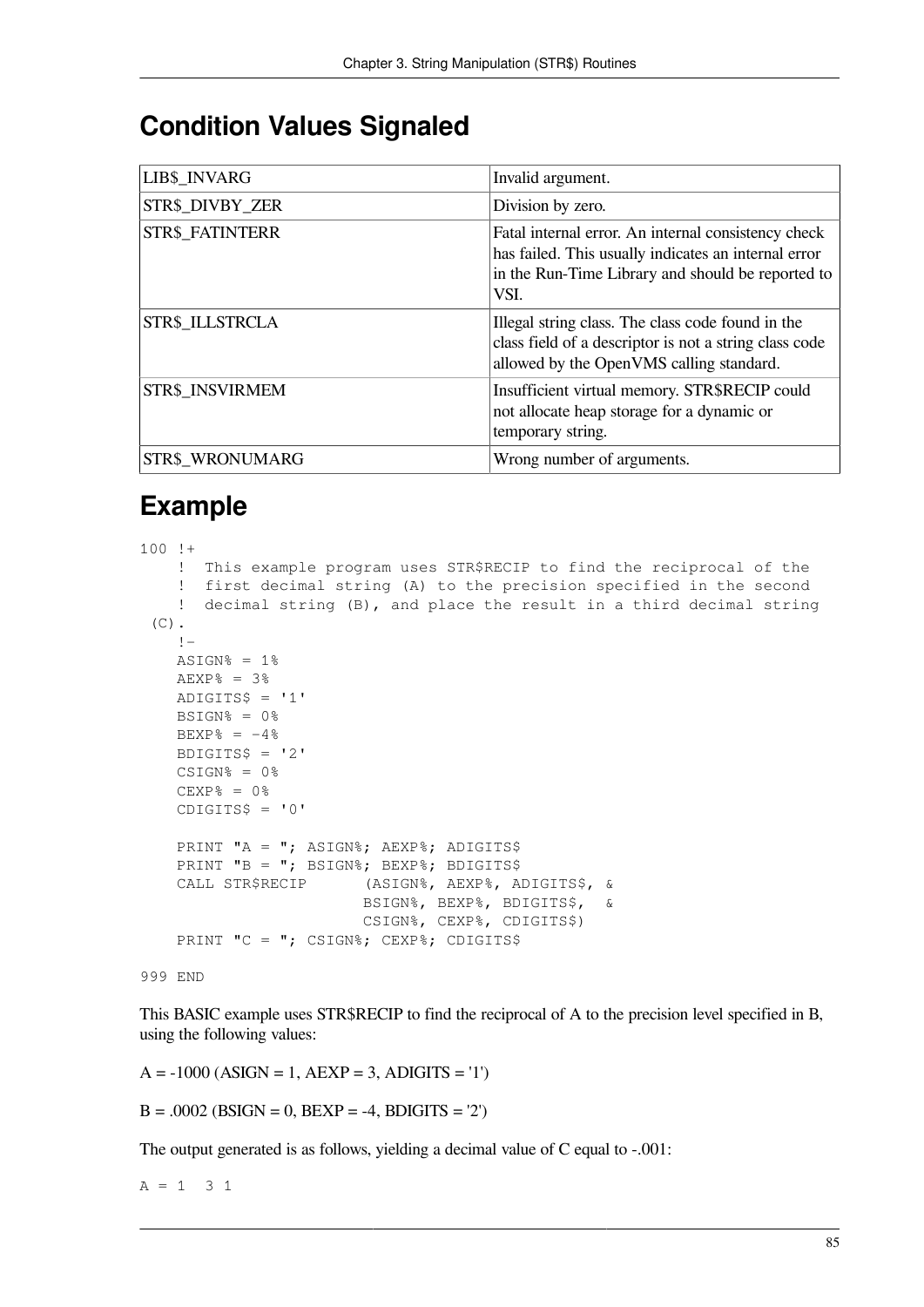$B = 0 -4$  2  $C = 1 -3 1$ 

# **STR\$REPLACE**

STR\$REPLACE — The Replace a Substring routine copies a source string to a destination string, replacing part of the string with another string. The substring to be replaced is specified by its starting and ending positions.

# **Format**

```
STR$REPLACE destination-string ,source-string ,start-position ,end-
position ,replacement-string
```
### **Corresponding JSB Entry Point**

STR\$REPLACE\_R8

## **Returns**

| OpenVMS usage: | cond_value          |
|----------------|---------------------|
| type:          | longword (unsigned) |
| access:        | write only          |
| mechanism:     | by value            |

## **Arguments**

### **destination-string**

| OpenVMS usage: | char_string      |
|----------------|------------------|
| type:          | character string |
| access:        | write only       |
| mechanism:     | by descriptor    |

Destination string into which STR\$REPLACE writes the new string created when it replaces the substring. The **destination-string** argument is the address of a descriptor pointing to the destination string.

#### **source-string**

| OpenVMS usage: | char_string      |
|----------------|------------------|
| type:          | character string |
| access:        | read only        |
| mechanism:     | by descriptor    |

Source string. The **source-string** argument is the address of a descriptor pointing to the source string.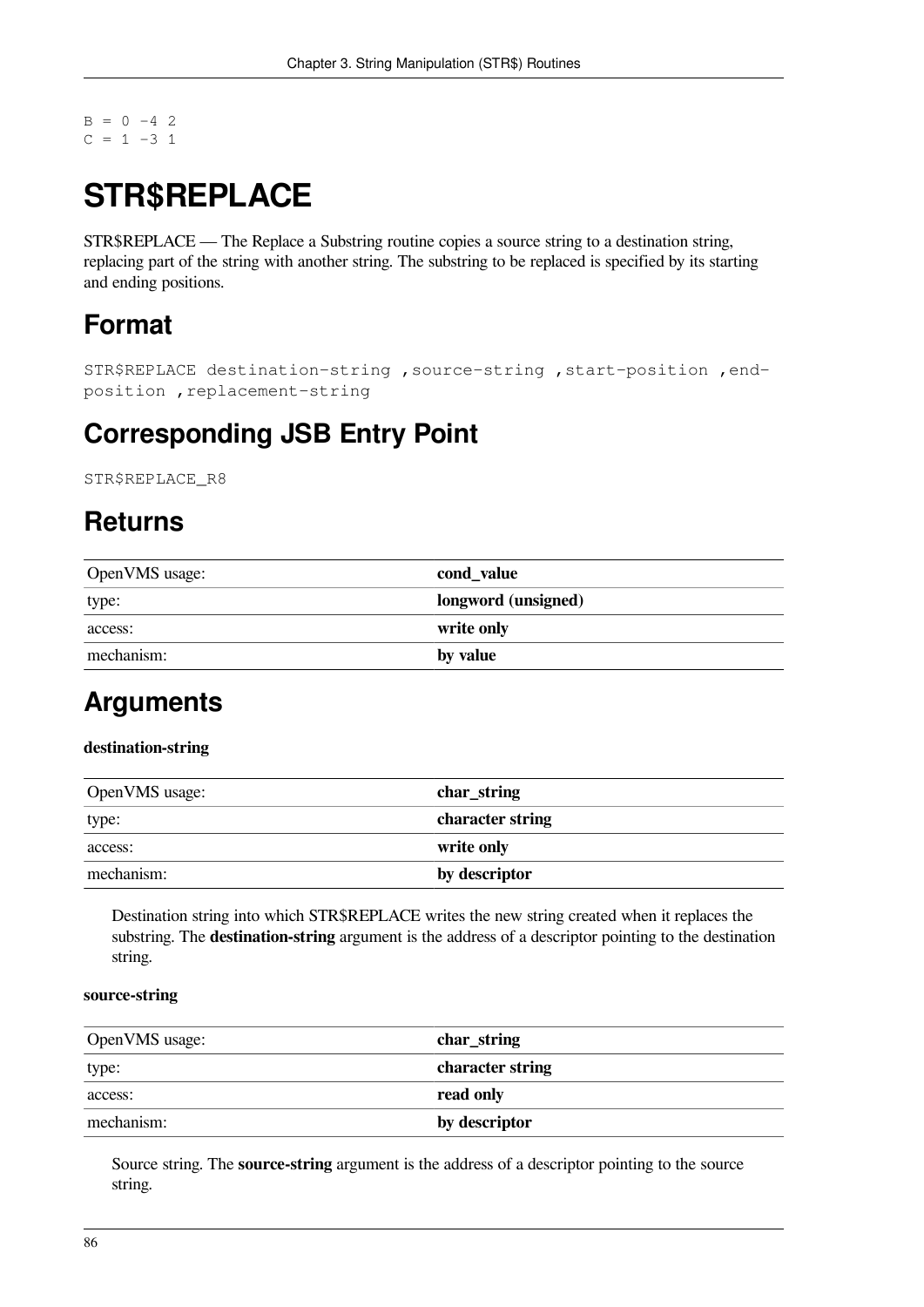#### **start-position**

| OpenVMS usage: | longword_signed                                                           |
|----------------|---------------------------------------------------------------------------|
| type:          | longword (signed)                                                         |
| access:        | read only                                                                 |
| mechanism:     | by reference for CALL entry point, by value for<br><b>JSB</b> entry point |

Position in the source string at which the substring that STR\$REPLACE replaces begins. The **startposition** argument is the address of a signed longword containing the starting position. The position is relative to the start of the source string.

#### **end-position**

| OpenVMS usage: | longword_signed                                 |
|----------------|-------------------------------------------------|
| type:          | longword (signed)                               |
| access:        | read only                                       |
| mechanism:     | by reference for CALL entry point, by value for |
|                | <b>JSB</b> entry point                          |

Position in the source string at which the substring that STR\$REPLACE replaces ends. The **endposition** argument is the address of a signed longword containing the ending position. The position is relative to the start of the source string.

#### **replacement-string**

| OpenVMS usage: | char_string      |
|----------------|------------------|
| type:          | character string |
| access:        | read only        |
| mechanism:     | by descriptor    |

Replacement string with which STR\$REPLACE replaces the substring. The **replacementstring**argument is the address of a descriptor pointing to this replacement string. The value of**replacement-string** must be equal to **end-position** minus **start-position**.

# **Description**

STR\$REPLACE copies a source string to a destination string, replacing part of the string with another string. The substring to be replaced is specified by its starting and ending positions.

If the starting position is less than 1, 1 is used. If the ending position is greater than the length of the source string, the length of the source string is used. If the starting position is greater than the ending position, the overlapping portion of the source string will be copied twice.

### **Condition Values Returned**

| <b>SS\$ NORMAL</b>     | Normal successful completion.                                                                                                |
|------------------------|------------------------------------------------------------------------------------------------------------------------------|
| <b>STR\$ ILLSTRPOS</b> | Alternate success. An argument referenced a<br>character position outside the specified string. A<br>default value was used. |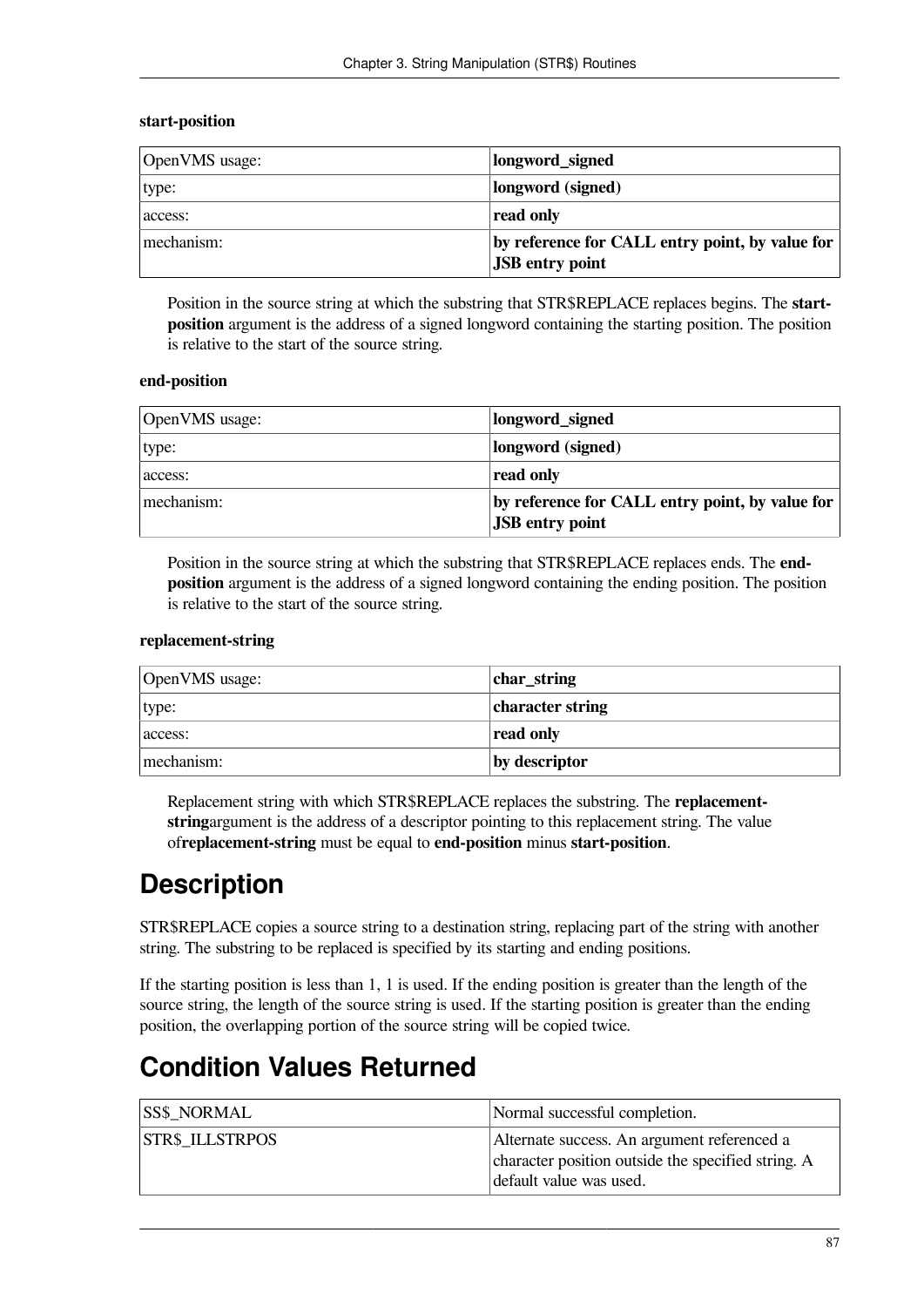| <b>STR\$ ILLSTRSPE</b> | Alternate success. The value of end-position was<br>less than the value of <b>start-position</b> or the length<br>of the substring was too long for the specified<br>string. Default values were used. |
|------------------------|--------------------------------------------------------------------------------------------------------------------------------------------------------------------------------------------------------|
| <b>STR\$ TRU</b>       | String truncation warning. The destination string<br>could not contain all of the characters.                                                                                                          |

### **Condition Values Signaled**

| STR\$_FATINTERR | Fatal internal error. An internal consistency check<br>has failed. This usually indicates an internal error<br>in the Run-Time Library and should be reported to<br>VSI. |
|-----------------|--------------------------------------------------------------------------------------------------------------------------------------------------------------------------|
| LIB\$_INVARG    | Invalid argument.                                                                                                                                                        |
| STR\$ ILLSTRCLA | Illegal string class. The class code found in the<br>class field of a descriptor is not a string class code<br>allowed by the OpenVMS calling standard.                  |
| STR\$ INSVIRMEM | Insufficient virtual memory. STR\$REPLACE<br>could not allocate heap storage for a dynamic or<br>temporary string.                                                       |

### **Example**

```
10 !+
    ! This example uses STR$REPLACE to
    ! replace all characters from the starting
    ! position (2%) to the ending position (3%)
    ! with characters from the replacement string
    ! ('XYZ').
   !-
   EXTERNAL INTEGER FUNCTION STR$REPLACE
  D\ = 'ABCD'
   STATUS% = STR$REPLACE (D$, D$, 2%, 3%, 'XYZ')
   PRINT D$
   END
```
These BASIC statements set D\$ equal to 'AXYZD'.

# **STR\$RIGHT**

STR\$RIGHT — The Extract a Substring of a String routine copies a substring ending at the last character of a source string into a destination string.

# **Format**

STR\$RIGHT destination-string ,source-string ,start-position

## **Corresponding JSB Entry Point**

STR\$RIGHT\_R8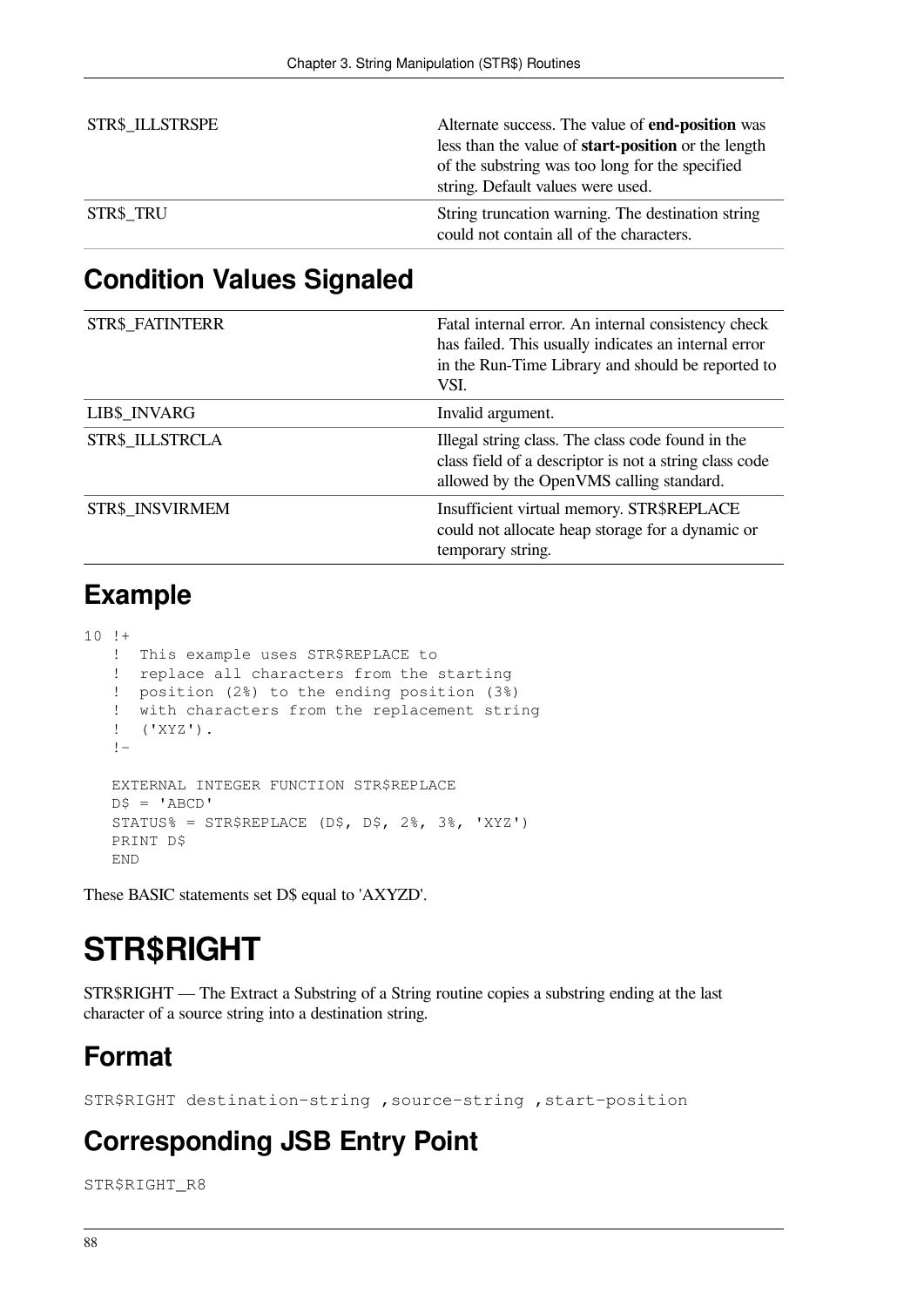## **Returns**

| OpenVMS usage: | cond_value          |
|----------------|---------------------|
| type:          | longword (unsigned) |
| access:        | write only          |
| mechanism:     | by value            |

## **Arguments**

#### **destination-string**

| OpenVMS usage: | char_string      |
|----------------|------------------|
| type:          | character string |
| access:        | write only       |
| mechanism:     | by descriptor    |

Destination string into which STR\$RIGHT copies the substring. The **destination-string** argument is the address of a descriptor pointing to the destination string.

#### **source-string**

| OpenVMS usage: | char_string      |
|----------------|------------------|
| type:          | character string |
| access:        | read only        |
| mechanism:     | by descriptor    |

Source string from which STR\$RIGHT extracts the substring that it copies into the destination string. The **source-string** argument is the address of a descriptor pointing to the source string.

#### **start-position**

| OpenVMS usage: | longword_signed                                                           |
|----------------|---------------------------------------------------------------------------|
| type:          | longword (signed)                                                         |
| access:        | read only                                                                 |
| mechanism:     | by reference for CALL entry point, by value for<br><b>JSB</b> entry point |

Relative position in the source string at which the substring that STR\$RIGHT copies starts. The **start-position** argument is the address of a signed longword containing the starting position.

# **Description**

STR\$RIGHT extracts a substring from a source string and copies that substring into a destination string. STR\$RIGHT defines the substring by specifying the relative starting position. The relative ending position is equal to the length of the source string. The source string is unchanged, unless it is also the destination string.

If the starting position is less than 2, the entire source string is copied. If the starting position is greater than the length of the source string, a null string is copied.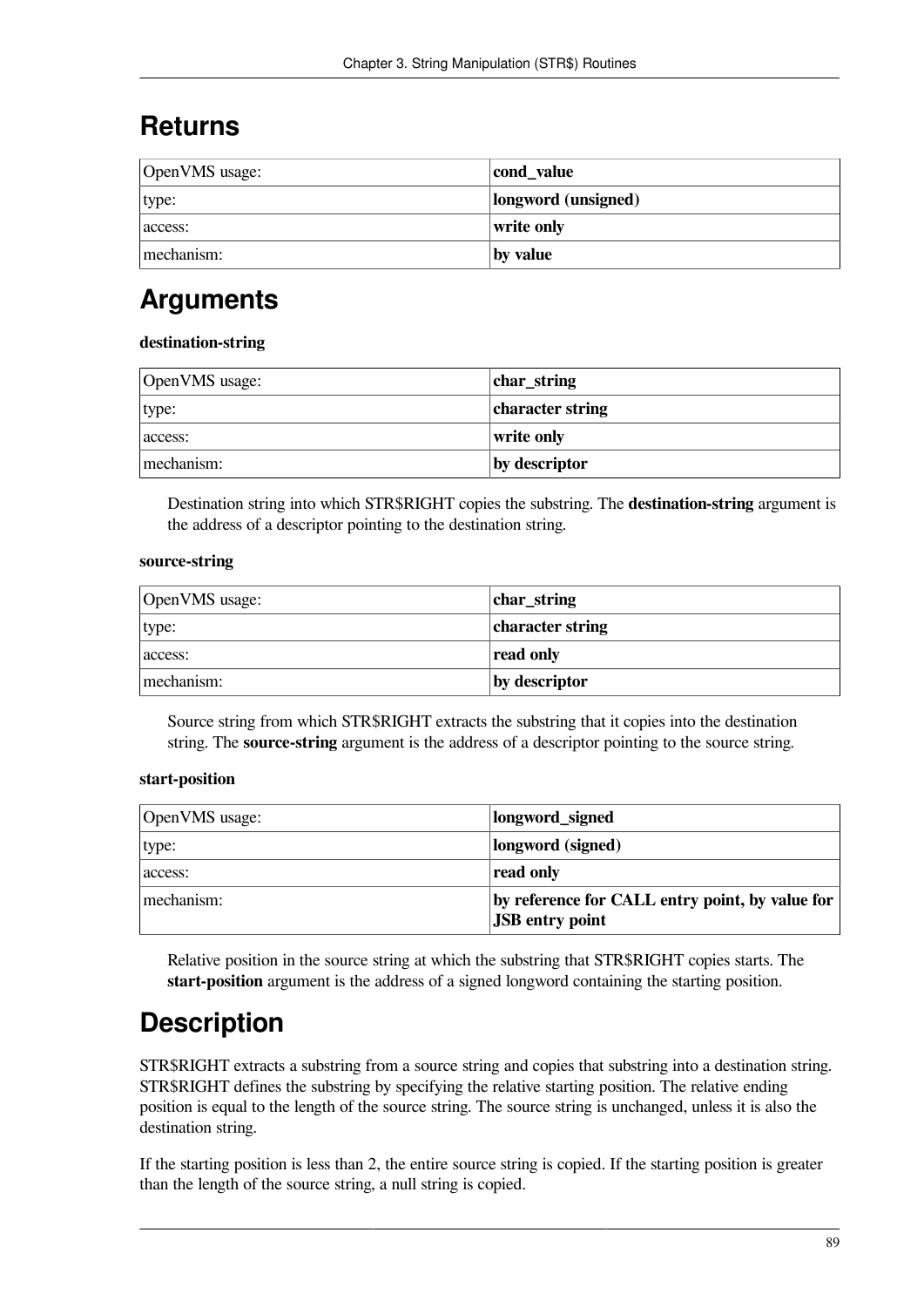This is a variation of STR\$POS\_EXTR. Other routines that can be used to extract and copy a substring are STR\$LEFT and STR\$LEN\_EXTR.

## **Condition Values Returned**

| <b>SS\$_NORMAL</b>     | Normal successful completion.                                                                                                |
|------------------------|------------------------------------------------------------------------------------------------------------------------------|
| <b>STR\$_ILLSTRPOS</b> | Alternate success. An argument referenced a<br>character position outside the specified string. A<br>default value was used. |
| <b>STR\$ TRU</b>       | String truncation warning. The destination string<br>could not contain all the characters copied from the<br>source string.  |

### **Condition Values Signaled**

| STR\$_FATINTERR | Fatal internal error. An internal consistency check<br>has failed. This usually indicates an internal error<br>in the Run-Time Library and should be reported to<br>VSI. |
|-----------------|--------------------------------------------------------------------------------------------------------------------------------------------------------------------------|
| LIB\$_INVARG    | Invalid argument.                                                                                                                                                        |
| STR\$ ILLSTRCLA | Illegal string class. The class code found in the<br>class field of a descriptor is not a string class code<br>allowed by the OpenVMS calling standard.                  |
| STR\$ INSVIRMEM | Insufficient virtual memory. STR\$RIGHT<br>could not allocate heap storage for a dynamic or<br>temporary string.                                                         |

### **Example**

```
PROGRAM RIGHT(INPUT, OUTPUT);
{+}{ This example uses STR$RIGHT to extract a substring
{ from a specified starting position (START_POS) to
{ the end (right side) of a source string (SRC_STR)
{ and write the result in a destination string (DST_STR).
{
{ First, declare the external procedure.
{-}PROCEDURE STR$RIGHT(%DESCR DSTSTR: VARYING
         [A] OF CHAR; SRCSTR : VARYING [B] OF CHAR;
         STARTPOS : INTEGER); EXTERN;
{+}{ Declare the variables used in the main program.
\{-\}VAR
  SRC_STR : VARYING [256] OF CHAR;
  DST_STR : VARYING [256] OF CHAR;
 START_POS : INTEGER;
```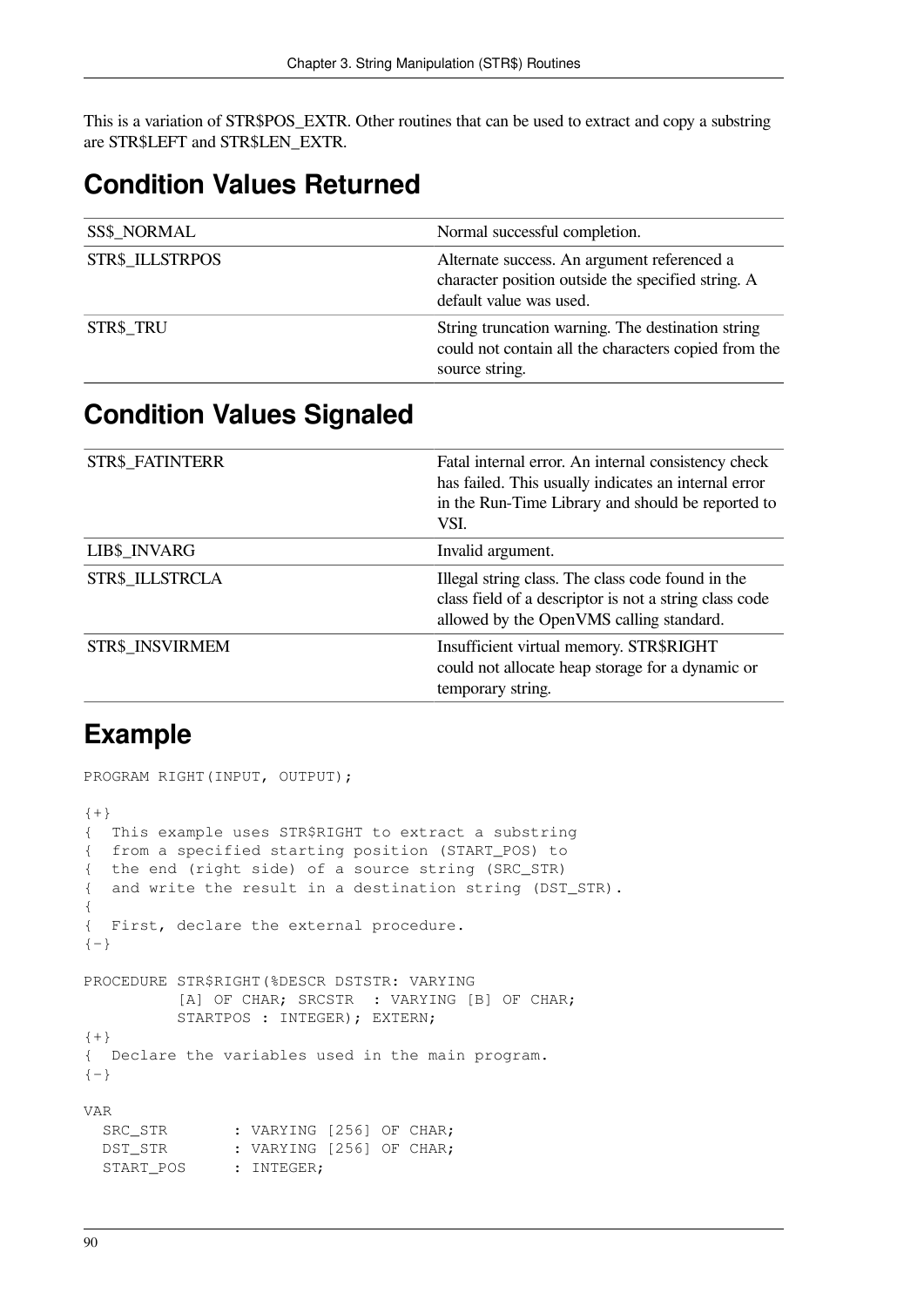```
{+}
{ Begin the main program. Read the source string
{ and starting position. Call STR$RIGHT to extract
{ the substring. Print the result.
{-}BEGIN
 WRITELN('ENTER THE SOURCE STRING: ');
  READLN(SRC_STR);
  WRITELN('ENTER THE STARTING POSITION');
 WRITELN('OF THE SUBSTRING: ');
  READLN(START_POS);
   STR$RIGHT(DST_STR, SRC_STR, START_POS);
  WRITELN;
  WRITELN('THE SUBSTRING IS: ',DST_STR);
END.
```
This Pascal program uses STR\$RIGHT to extract a substring from a specified starting position (START\_POS) to the end of the source string. One sample of the output is as follows:

```
$ RUN RIGHT
ENTER THE SOURCE STRING: BLUE PLANETS ALWAYS HAVE PURPLE PLANTS
ENTER THE STARTING POSITION
OF THE SUBSTRING: 27
THE SUBSTRING IS: URPLE PLANTS
```
# **STR\$ROUND**

STR\$ROUND — The Round or Truncate a Decimal String routine rounds or truncates a decimal string to a specified number of significant digits and places the result in another decimal string.

## **Format**

STR\$ROUND places ,flags ,asign ,aexp ,adigits ,csign ,cexp ,cdigits

### **Returns**

| OpenVMS usage: | cond_value          |
|----------------|---------------------|
| type:          | longword (unsigned) |
| access:        | write only          |
| mechanism:     | by value            |

### **Arguments**

**places**

| OpenVMS usage: | longword_signed   |
|----------------|-------------------|
| type:          | longword (signed) |
| access:        | read only         |
| mechanism:     | by reference      |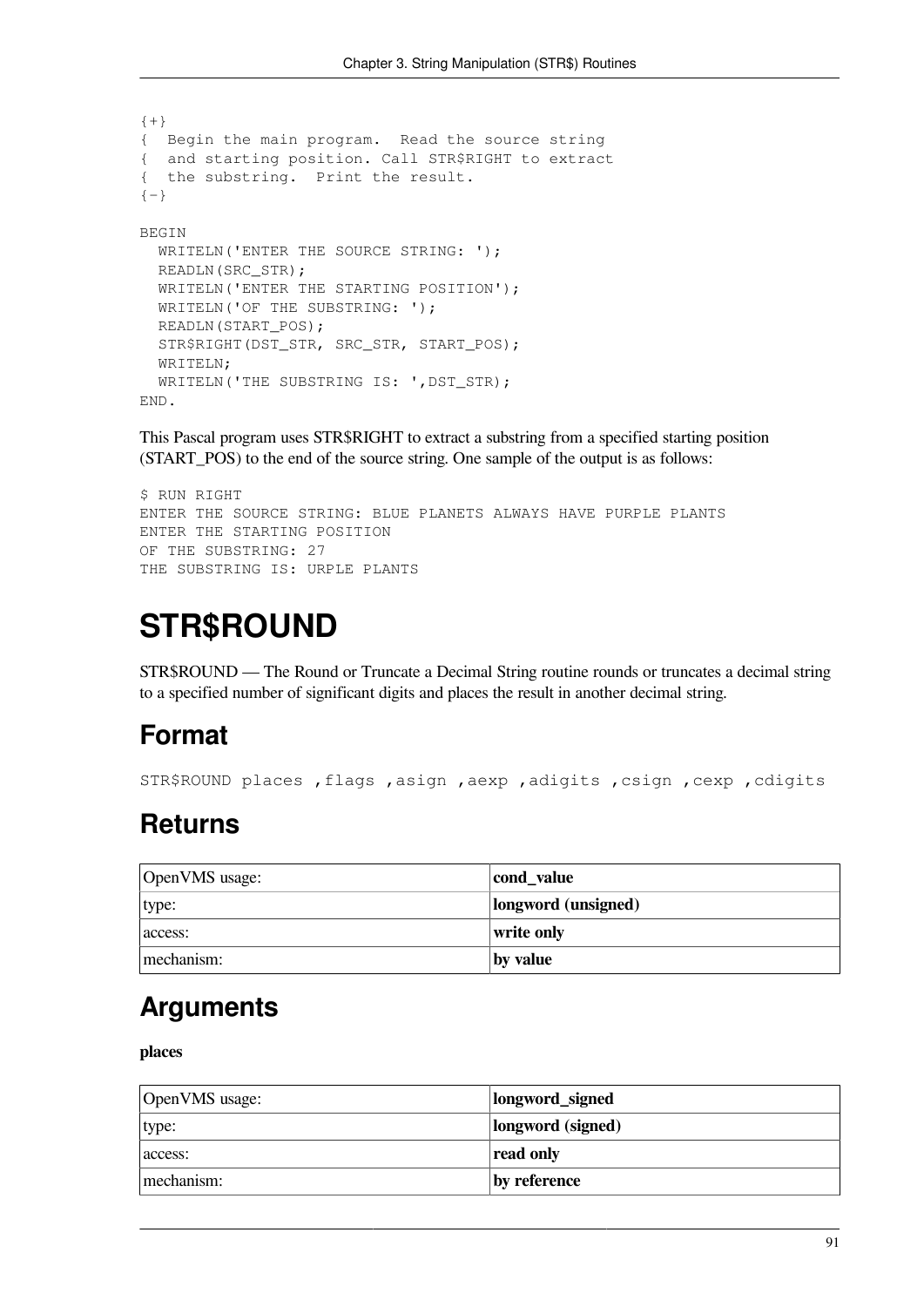Maximum number of decimal digits that STR\$ROUND retains in the result. The **places** argument is the address of a signed longword containing the number of decimal digits.

#### **flags**

| OpenVMS usage: | mask_longword       |
|----------------|---------------------|
| type:          | longword (unsigned) |
| access:        | read only           |
| mechanism:     | by reference        |

Function flag. A value of 0 indicates that the decimal string is rounded; a value of 1 indicates that it is truncated. The **flags** argument is the address of an unsigned longword containing this function flag.

#### **asign**

| OpenVMS usage: | longword_unsigned   |
|----------------|---------------------|
| type:          | longword (unsigned) |
| access:        | read only           |
| mechanism:     | by reference        |

Sign of the decimal input string to be rounded or truncated. The **asign** argument is the address of an unsigned longword string containing this sign. A value of 0 is considered positive; a value of 1 is considered negative.

#### **aexp**

| OpenVMS usage: | longword_signed   |
|----------------|-------------------|
| type:          | longword (signed) |
| access:        | read only         |
| mechanism:     | by reference      |

Power of 10 by which **adigits** is multiplied to get the absolute value of the decimal input string. The **aexp** argument is the address of a signed longword containing this exponent.

#### **adigits**

| OpenVMS usage: | $ char_{str}$    |
|----------------|------------------|
| type:          | character string |
| access:        | read only        |
| mechanism:     | by descriptor    |

Decimal input string. This is the string of digits to which **asign** and **aexp** are applied. The **adigits**argument is the address of a descriptor pointing to this numeric string. The string must be an unsigned decimal number.

#### **csign**

| OpenVMS usage: | longword_unsigned |
|----------------|-------------------|
|                |                   |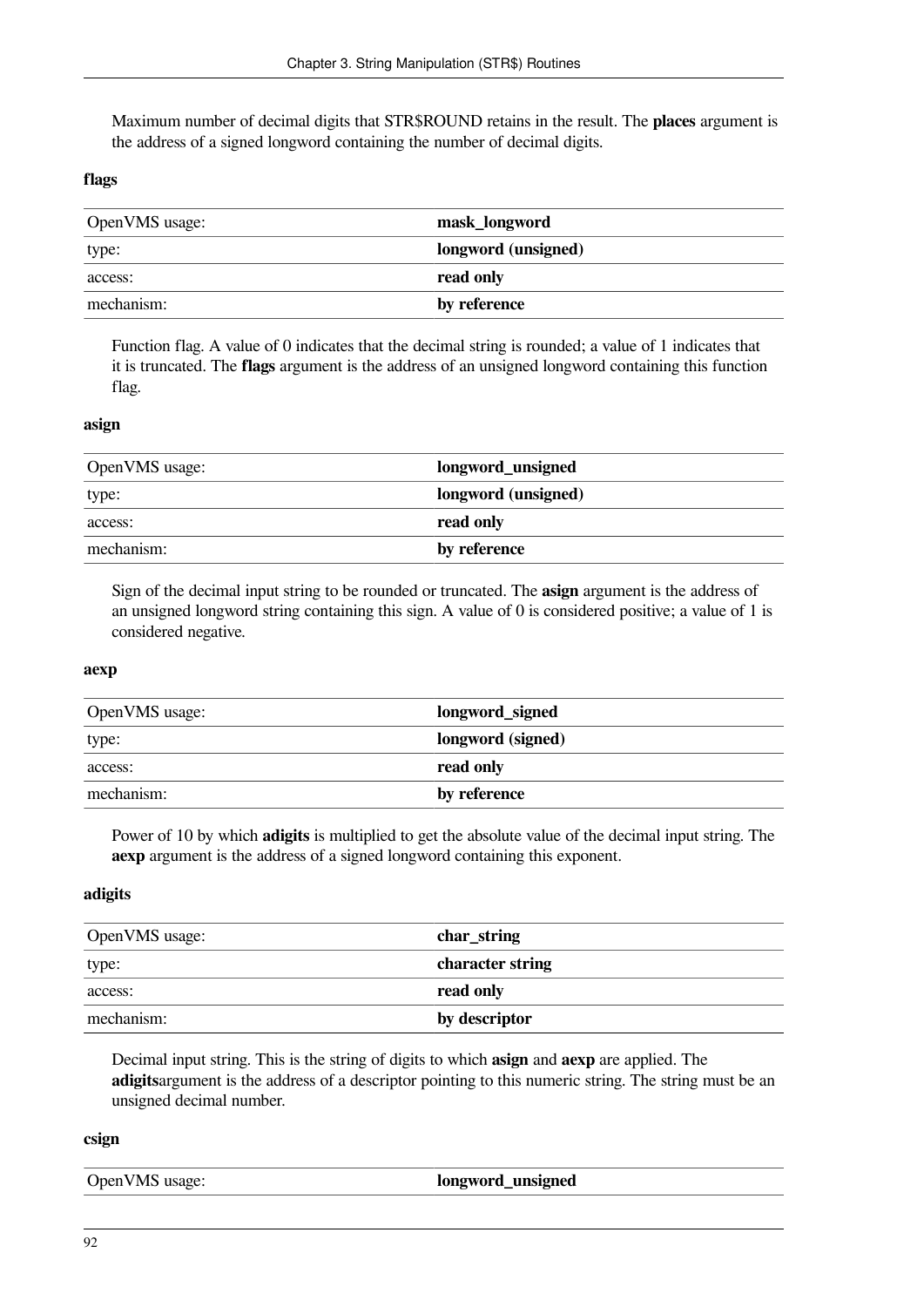| type:      | longword (unsigned) |
|------------|---------------------|
| access:    | write only          |
| mechanism: | by reference        |

Sign of the result. The **csign** argument is the address of an unsigned longword containing the result's sign. A value of 0 is considered positive; a value of 1 is considered negative.

#### **cexp**

| OpenVMS usage: | longword_signed   |
|----------------|-------------------|
| type:          | longword (signed) |
| access:        | write only        |
| mechanism:     | by reference      |

Power of 10 by which **cdigits** is multiplied to get the absolute value of the result. The **cexp** argument is the address of a signed longword containing this exponent.

#### **cdigits**

| OpenVMS usage: | char_string      |
|----------------|------------------|
| type:          | character string |
| access:        | write only       |
| mechanism:     | by descriptor    |

Result's numeric text string. The **cdigits** argument is the address of a descriptor pointing to this numeric string. The string is an unsigned decimal number.

# **Description**

The Round or Truncate a Decimal String routine rounds or truncates a decimal string to a specified number of significant digits and places the result in another decimal string.

## **Condition Values Returned**

| <b>SS\$ NORMAL</b> | Normal successful completion.                     |
|--------------------|---------------------------------------------------|
| <b>STR\$ TRU</b>   | String truncation warning. The destination string |
|                    | could not contain all of the characters.          |

### **Condition Values Signaled**

| <b>LIB\$ INVARG</b>    | Invalid argument.                                                                                                                                                        |
|------------------------|--------------------------------------------------------------------------------------------------------------------------------------------------------------------------|
| <b>STR\$ FATINTERR</b> | Fatal internal error. An internal consistency check<br>has failed. This usually indicates an internal error<br>in the Run-Time Library and should be reported to<br>VSI. |
| <b>STR\$ ILLSTRCLA</b> | Illegal string class. The class code found in the<br>class field of a descriptor is not a string class code<br>allowed by the OpenVMS calling standard.                  |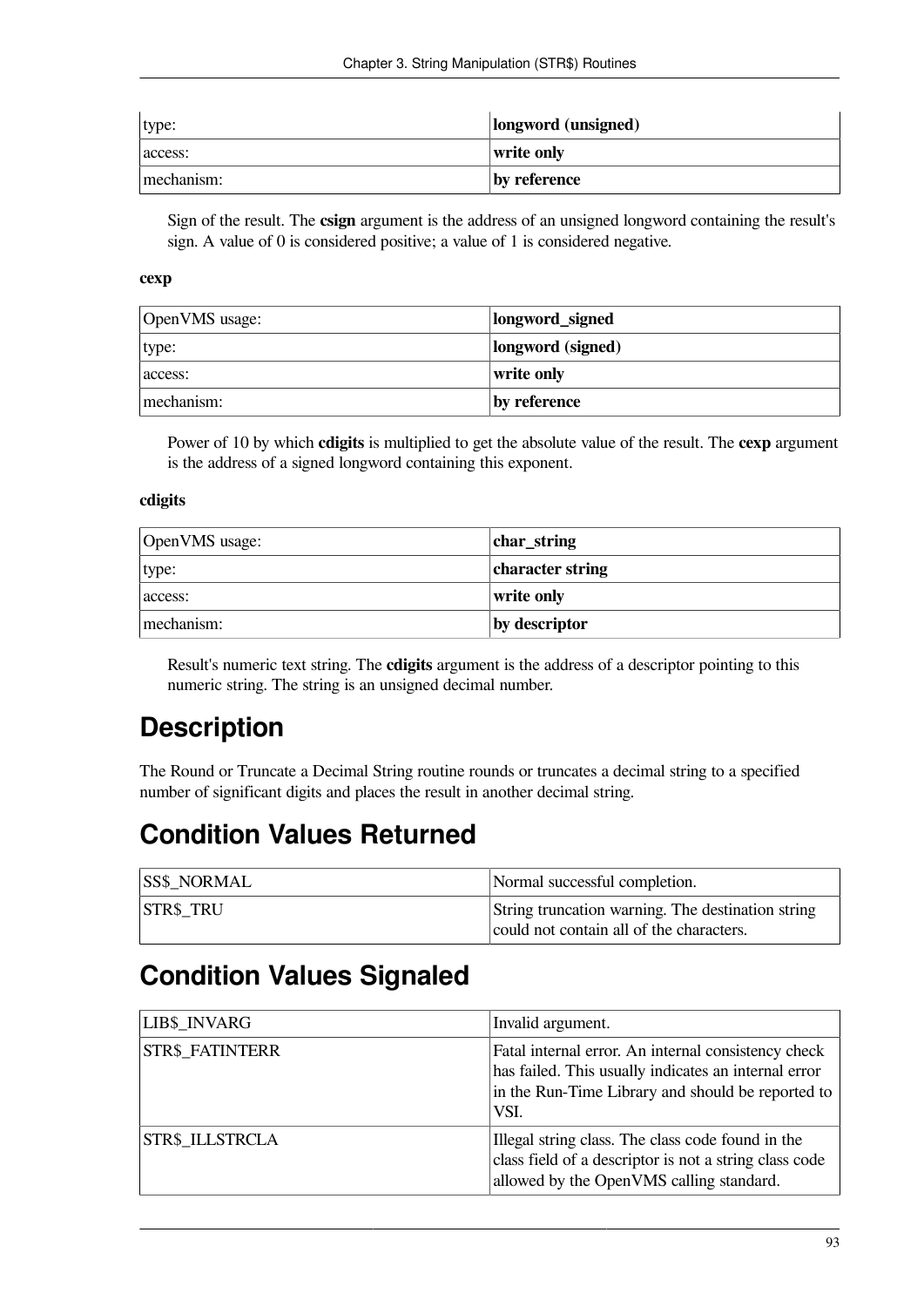| <b>STR\$ INSVIRMEM</b> | Insufficient virtual memory. STR\$ROUND<br>could not allocate heap storage for a dynamic or<br>temporary string. |
|------------------------|------------------------------------------------------------------------------------------------------------------|
| <b>STR\$ WRONUMARG</b> | Wrong number of arguments.                                                                                       |

### **Example**

```
100 !+
     ! This example shows the difference between the values obtained
     ! when rounding or truncating a decimal string.
    ! -ASTGN% = 0%
    AEXP% = -4%
     ADIGITS$ = '9999998'
    CSIGN<sup>8</sup> = 0<sup>8</sup>CEXP_{8} = 0%
    CDIGITS$ = '0'PRINT "A = "; ASIGN%; AEXP%; ADIGITS$
     !+
     ! First, call STR$ROUND to round the value of A.
    \perp CALL STR$ROUND (3%, 0%, ASIGN%, AEXP%, ADIGITS$, &
                          CSIGN%, CEXP%, CDIGITS$)
    PRINT "ROUNDED: C = "; CSIGN%; CEXP%; CDIGITS$
    + ! Now, call STR$ROUND to truncate the value of A.
    \pm CALL STR$ROUND (3%, 1%, ASIGN%, AEXP%, ADIGITS$, &
                         CSIGN%, CEXP%, CDIGITS$)
    PRINT "TRUNCATED: C = "; CSIGN%; CEXP%; CDIGITS$
999 END
```
This BASIC example uses STR\$ROUND to round and truncate the value of A to the number of decimal places specified by **places**. The following values apply:

 $A = 999.9998$  (ASIGN = 0, AEXP = -4, ADIGITS = '9999998')

The output generated by this program is as follows; note that the decimal value of C equals 1000 when rounded and 999 when truncated.

 $A = 0 -4 9999998$ ROUNDED: C = 0 1 100 TRUNCATED: C = 0 0 999

# **STR\$TRANSLATE**

STR\$TRANSLATE — The Translate Matched Characters routine successively compares each character in a source string to all characters in a match string. If a source character has a match, the destination character is taken from the translate string. Otherwise, STR\$TRANSLATE moves the source character to the destination string.

# **Format**

```
STR$TRANSLATE destination-string ,source-string ,translation-
string ,match-string
```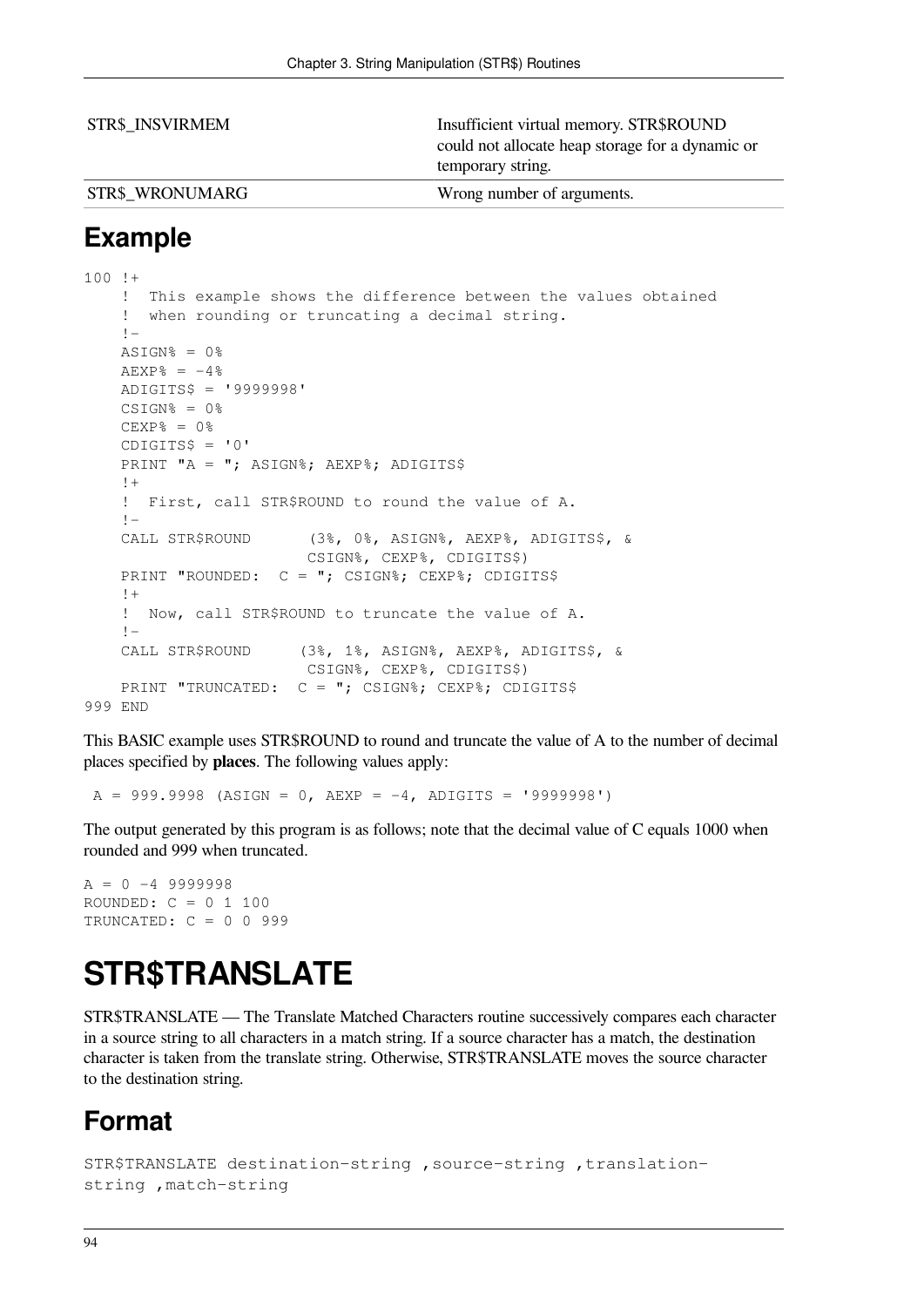## **Returns**

| OpenVMS usage: | cond_value          |
|----------------|---------------------|
| type:          | longword (unsigned) |
| access:        | write only          |
| mechanism:     | by value            |

# **Arguments**

#### **destination-string**

| OpenVMS usage: | char_string      |
|----------------|------------------|
| type:          | character string |
| access:        | write only       |
| mechanism:     | by descriptor    |

Destination string. The **destination-string** argument is the address of a descriptor pointing to the destination string.

#### **source-string**

| OpenVMS usage: | char_string      |
|----------------|------------------|
| type:          | character string |
| access:        | read only        |
| mechanism:     | by descriptor    |

Source string. The **source-string** argument is the address of a descriptor pointing to the source string.

### **translation-string**

| OpenVMS usage: | char_string      |
|----------------|------------------|
| type:          | character string |
| access:        | read only        |
| mechanism:     | by descriptor    |

Translate string. The **translation-string** argument is the address of a descriptor pointing to the translate string.

### **match-string**

| OpenVMS usage: | char_string      |
|----------------|------------------|
| type:          | character string |
| access:        | read only        |
| mechanism:     | by descriptor    |

Match string. The **match-string** argument is the address of a descriptor pointing to the match string.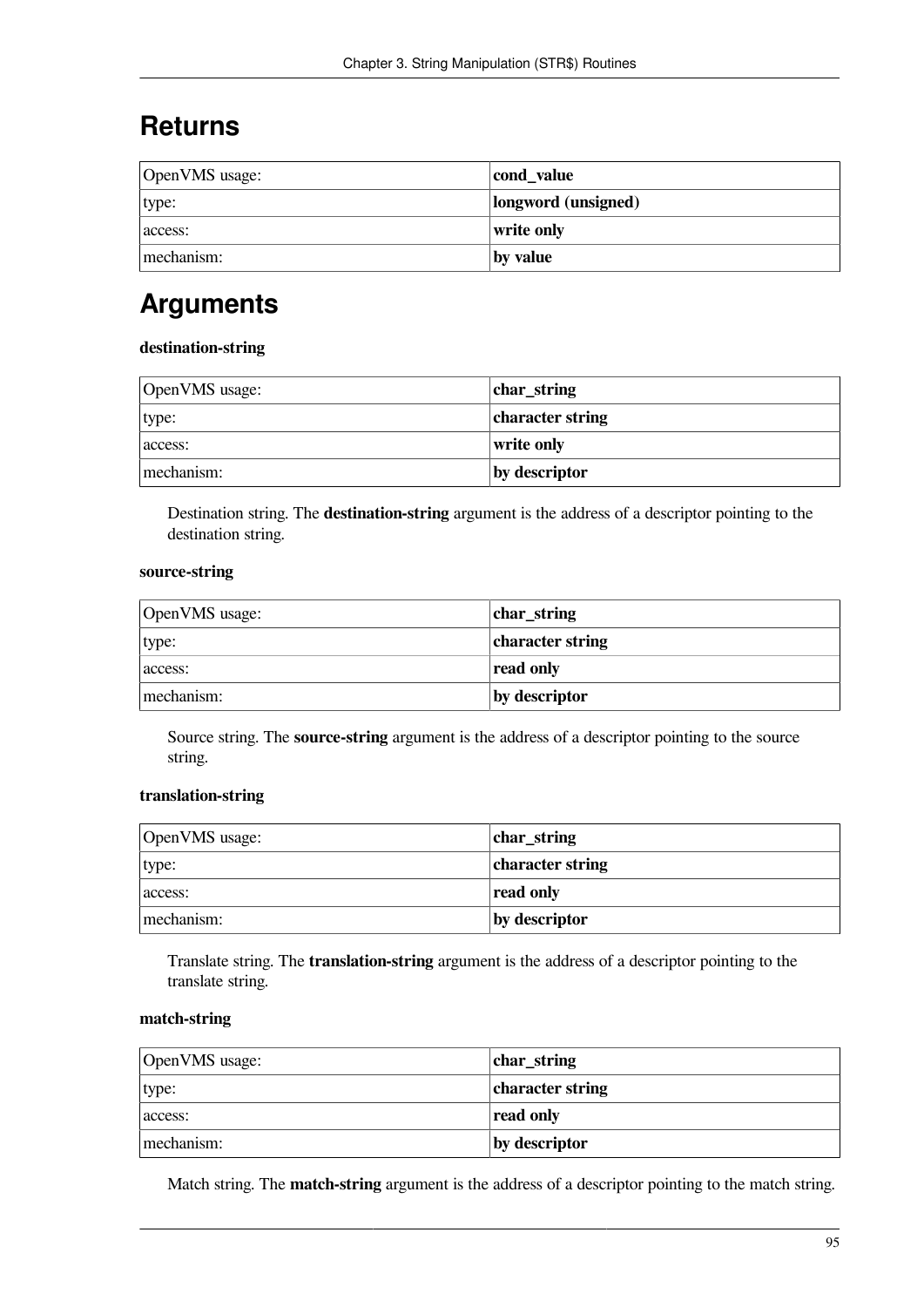# **Description**

STR\$TRANSLATE successively compares each character in a source string to all characters in a match string. If a source character matches any of the characters in the match string, STR\$TRANSLATE moves a character from the translate string to the destination string. Otherwise, STR\$TRANSLATE moves the character from the source string to the destination string.

The character taken from the translate string has the same relative position as the matching character had in the match string. When a character appears more than once in the match string, the position of the leftmost occurrence of the multiply-defined character is used to select the translate string character. If the translate string is shorter than the match string and the matched character position is greater than the translate string length, the destination character is a space.

# **Condition Values Returned**

| <b>SS\$ NORMAL</b> | Normal successful completion.                                                                 |
|--------------------|-----------------------------------------------------------------------------------------------|
| <b>STR\$ TRU</b>   | String truncation warning. The destination string<br>could not contain all of the characters. |

## **Condition Values Signaled**

| <b>STR\$_FATINTERR</b> | Fatal internal error. An internal consistency check<br>has failed. This usually indicates an internal error<br>in the Run-Time Library and should be reported to<br>VSI. |
|------------------------|--------------------------------------------------------------------------------------------------------------------------------------------------------------------------|
| STR\$ ILLSTRCLA        | Illegal string class. The class code found in the<br>class field of a descriptor is not a string class code<br>allowed by the OpenVMS calling standard.                  |
| STR\$ INSVIRMEM        | Insufficient virtual memory. STR\$TRANSLATE<br>could not allocate heap storage for a dynamic or<br>temporary string.                                                     |

# **Example**

```
10 \t! + ! This example program uses STR$TRANSLATE to
         ! translate all characters of a source string
         ! from uppercase to lowercase characters.
        \mathbf{I} EXTERNAL INTEGER FUNCTION STR
$TRANSLATE(STRING, STRING, STRING, STRING)
         TO$='abcdefghijklmnopqrstuvwxyz'
         FROM$='ABCDEFGHIJKLMNOPQRSTUVWXYZ'
         X% = STR$TRANSLATE(OUT$,'TEST',TO$,FROM$)
        PRINT 'Status = ':x%
        PRINT 'Resulting string = '; out$
32767 END
```
This BASIC example translates uppercase letters to lowercase letters, thus performing a function similar to but the opposite of STR\$UPCASE.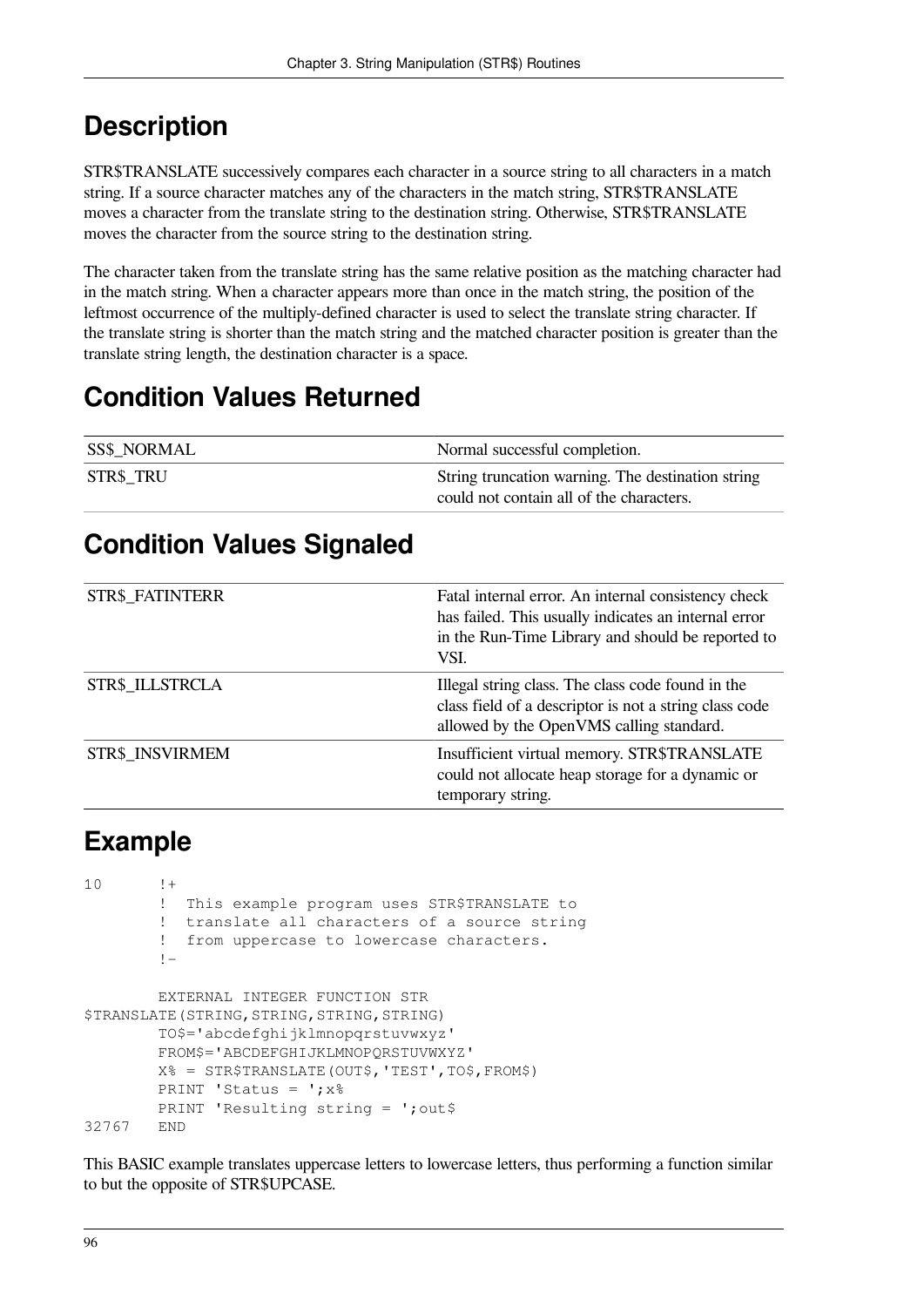The output generated by this example is as follows:

\$ RUN TRANSLATE Status  $= 1$ Resulting string = test

A more practical although more complicated use for STR\$TRANSLATE is to encrypt data by translating the characters to obscure combinations of numbers and alphabetic characters.

# **STR\$TRIM**

STR\$TRIM — The Trim Trailing Blanks and Tabs routine copies a source string to a destination string and deletes the trailing blank and tab characters.

## **Format**

STR\$TRIM destination-string , source-string [, resultant-length]

### **Returns**

| OpenVMS usage: | cond_value          |
|----------------|---------------------|
| type:          | longword (unsigned) |
| access:        | write only          |
| mechanism:     | by value            |

### **Arguments**

#### **destination-string**

| OpenVMS usage: | char_string      |
|----------------|------------------|
| type:          | character string |
| access:        | write only       |
| mechanism:     | by descriptor    |

Destination string into which STR\$TRIM copies the trimmed string. The **destinationstring**argument is the address of a descriptor pointing to the destination string.

#### **source-string**

| OpenVMS usage: | char_string      |
|----------------|------------------|
| type:          | character string |
| access:        | read only        |
| mechanism:     | by descriptor    |

Source string which STR\$TRIM trims and then copies into the destination string. The **sourcestring**argument is the address of a descriptor pointing to the source string.

#### **resultant-length**

| OpenVMS usage: | word_unsigned |
|----------------|---------------|
|----------------|---------------|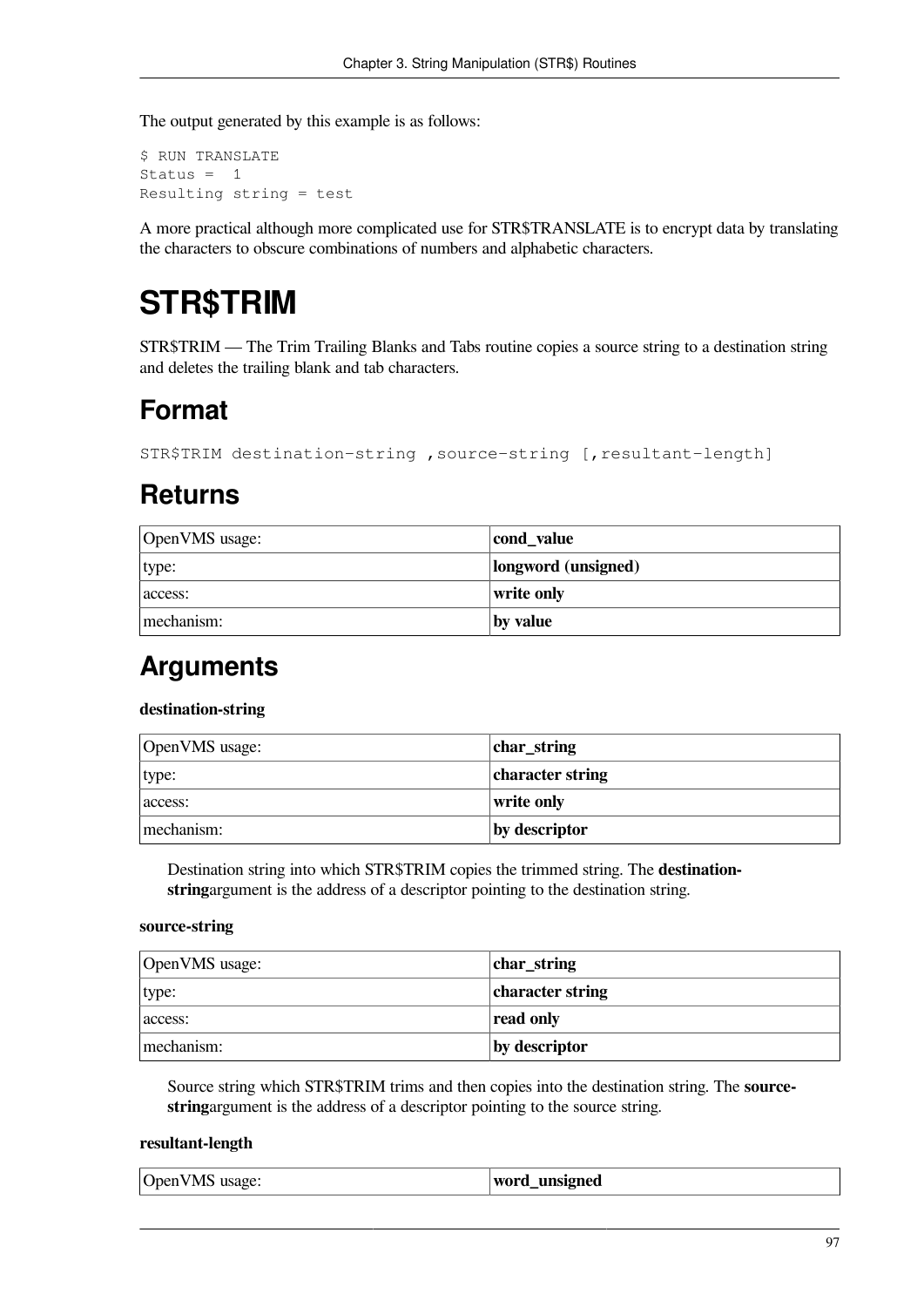| type:      | word (unsigned) |
|------------|-----------------|
| access:    | write only      |
| mechanism: | by reference    |

Number of bytes that STR\$TRIM writes into **destination-string**, not counting padding in the case of a fixed-length string. The **resultant-length** argument is the address of an unsigned word into which STR\$TRIM writes the length of the output string. If the input string is truncated to the size specified in the **destination-string** description, **resultant-length** is set to this size. Therefore, **resultant-length**can always be used by the calling program to access a valid substring of **destination-string**.

## **Description**

STR\$TRIM copies a source string to a destination string and deletes the trailing blank and tab characters.

# **Condition Values Returned**

| <b>SS\$ NORMAL</b> | Normal successful completion.                                                              |
|--------------------|--------------------------------------------------------------------------------------------|
| <b>STR\$ TRU</b>   | String truncation warning. The destination string<br>could not contain all the characters. |

# **Condition Values Signaled**

| STR\$_FATINTERR | Fatal internal error. An internal consistency check<br>has failed. This usually indicates an internal error<br>in the Run-Time Library and should be reported to<br>VSI. |
|-----------------|--------------------------------------------------------------------------------------------------------------------------------------------------------------------------|
| STR\$ ILLSTRCLA | Illegal string class. The class code found in the<br>class field of a descriptor is not a string class code<br>allowed by the OpenVMS calling standard.                  |
| STR\$ INSVIRMEM | Insufficient virtual memory. STR\$TRIM could not<br>allocate heap storage for a dynamic or temporary<br>string.                                                          |

# **STR\$UPCASE**

STR\$UPCASE — The Convert String to All Uppercase Characters routine converts a source string to uppercase.

# **Format**

STR\$UPCASE destination-string ,source-string

# **Returns**

OpenVMS usage: **cond\_value**  $\vert$  **cond\_value**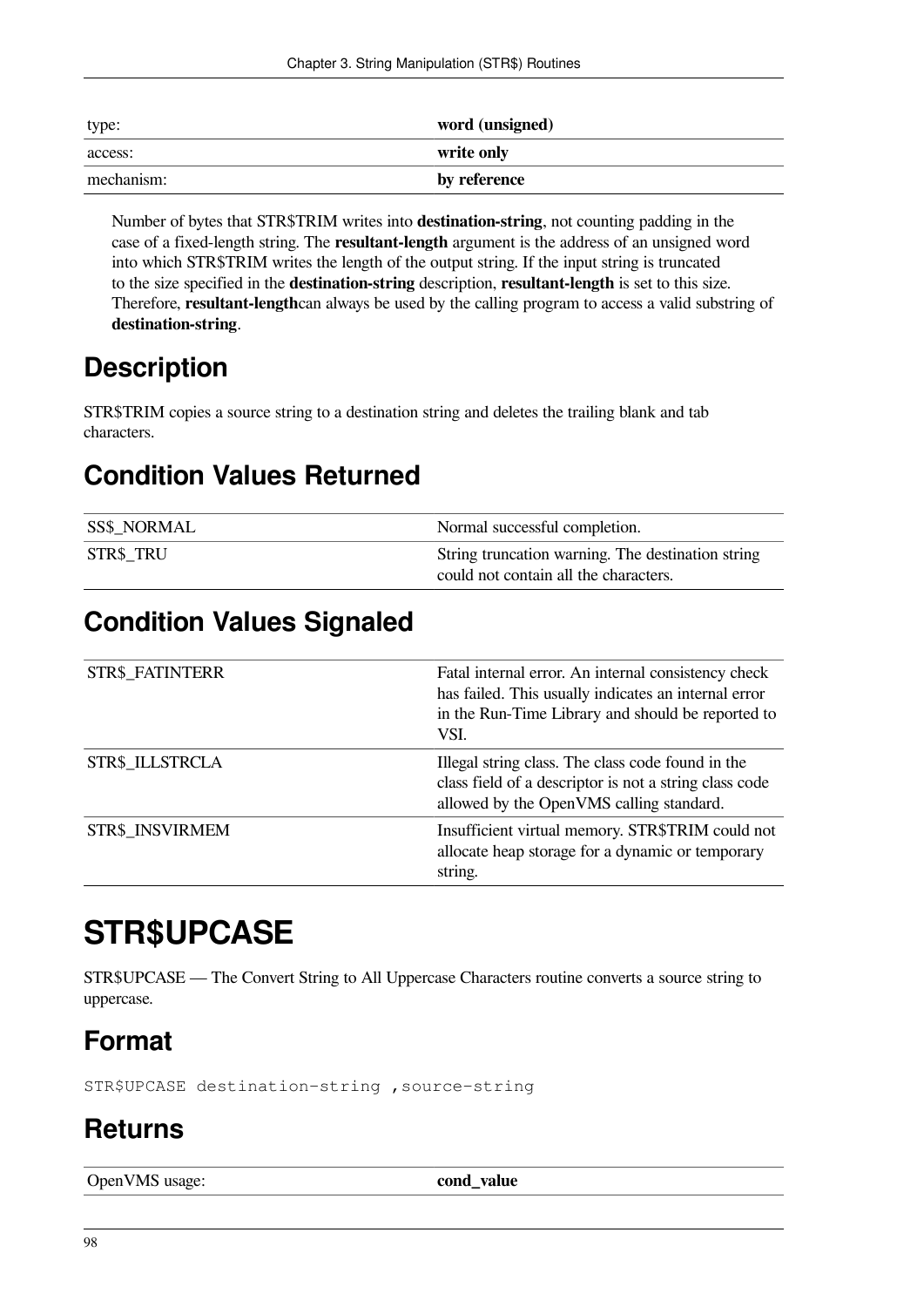| type:      | longword (unsigned) |
|------------|---------------------|
| access:    | write only          |
| mechanism: | by value            |

## **Arguments**

#### **destination-string**

| OpenVMS usage: | char_string      |
|----------------|------------------|
| type:          | character string |
| access:        | write only       |
| mechanism:     | by descriptor    |

Destination string into which STR\$UPCASE writes the string it has converted to uppercase. The **destination-string** argument is the address of a descriptor pointing to the destination string.

#### **source-string**

| OpenVMS usage: | char_string      |
|----------------|------------------|
| type:          | character string |
| access:        | read only        |
| mechanism:     | by descriptor    |

Source string that STR\$UPCASE converts to uppercase. The **source-string** argument is the address of a descriptor pointing to the source string.

# **Description**

STR\$UPCASE converts successive characters in a source string to uppercase and writes the converted character into the destination string. The routine converts all characters in the DEC Multinational Character Set.

### **Condition Values Returned**

| <b>SS\$ NORMAL</b> | Normal successful completion.                                                              |
|--------------------|--------------------------------------------------------------------------------------------|
| <b>STR\$ TRU</b>   | String truncation warning. The destination string<br>could not contain all the characters. |

# **Condition Values Signaled**

| <b>STR\$ FATINTERR</b> | Fatal internal error. An internal consistency check<br>has failed. This usually indicates an internal error<br>in the Run-Time Library and should be reported to<br>VSI. |
|------------------------|--------------------------------------------------------------------------------------------------------------------------------------------------------------------------|
| <b>STR\$ ILLSTRCLA</b> | Illegal string class. The class code found in the<br>class field of a descriptor is not a string class code<br>allowed by the OpenVMS calling standard.                  |